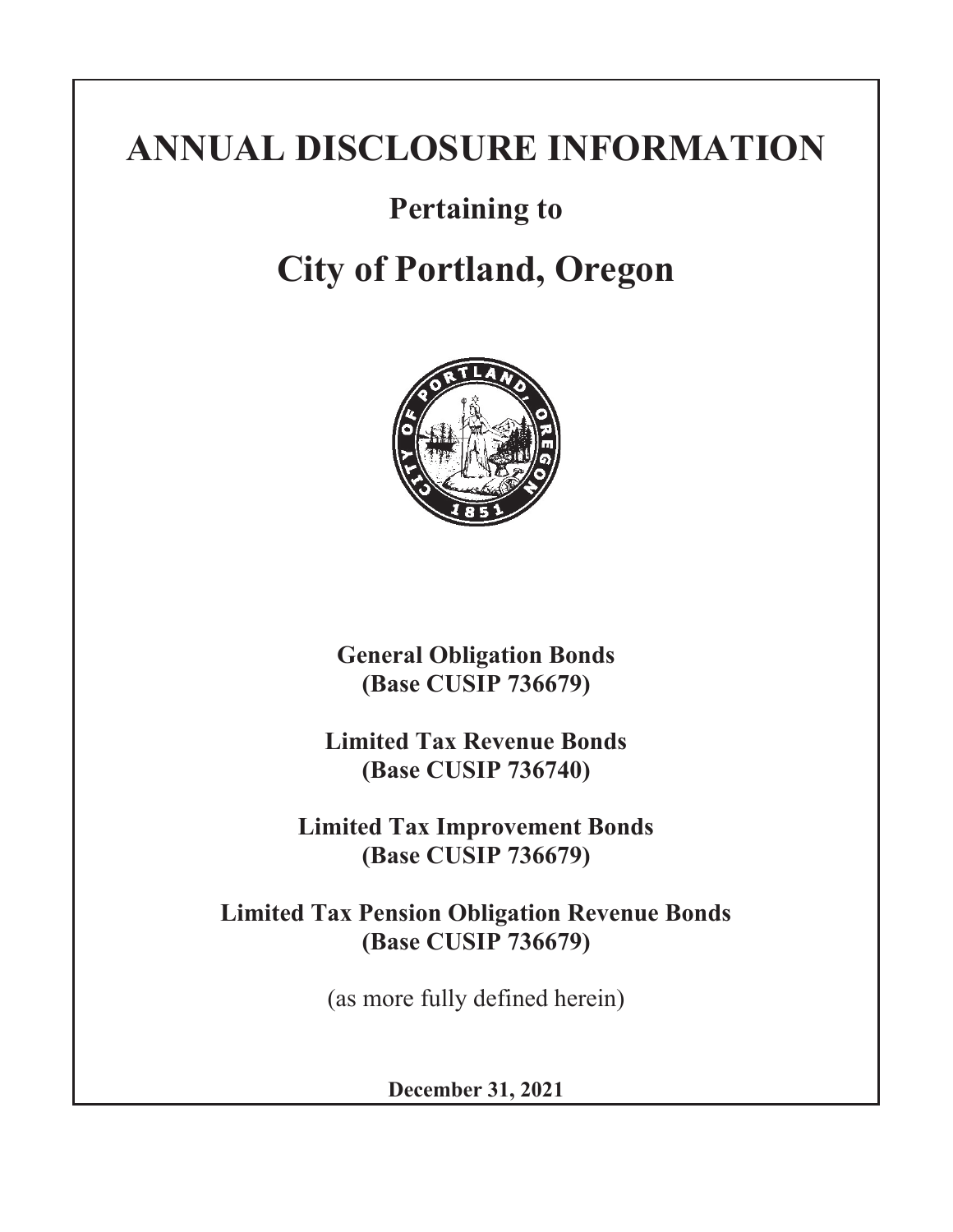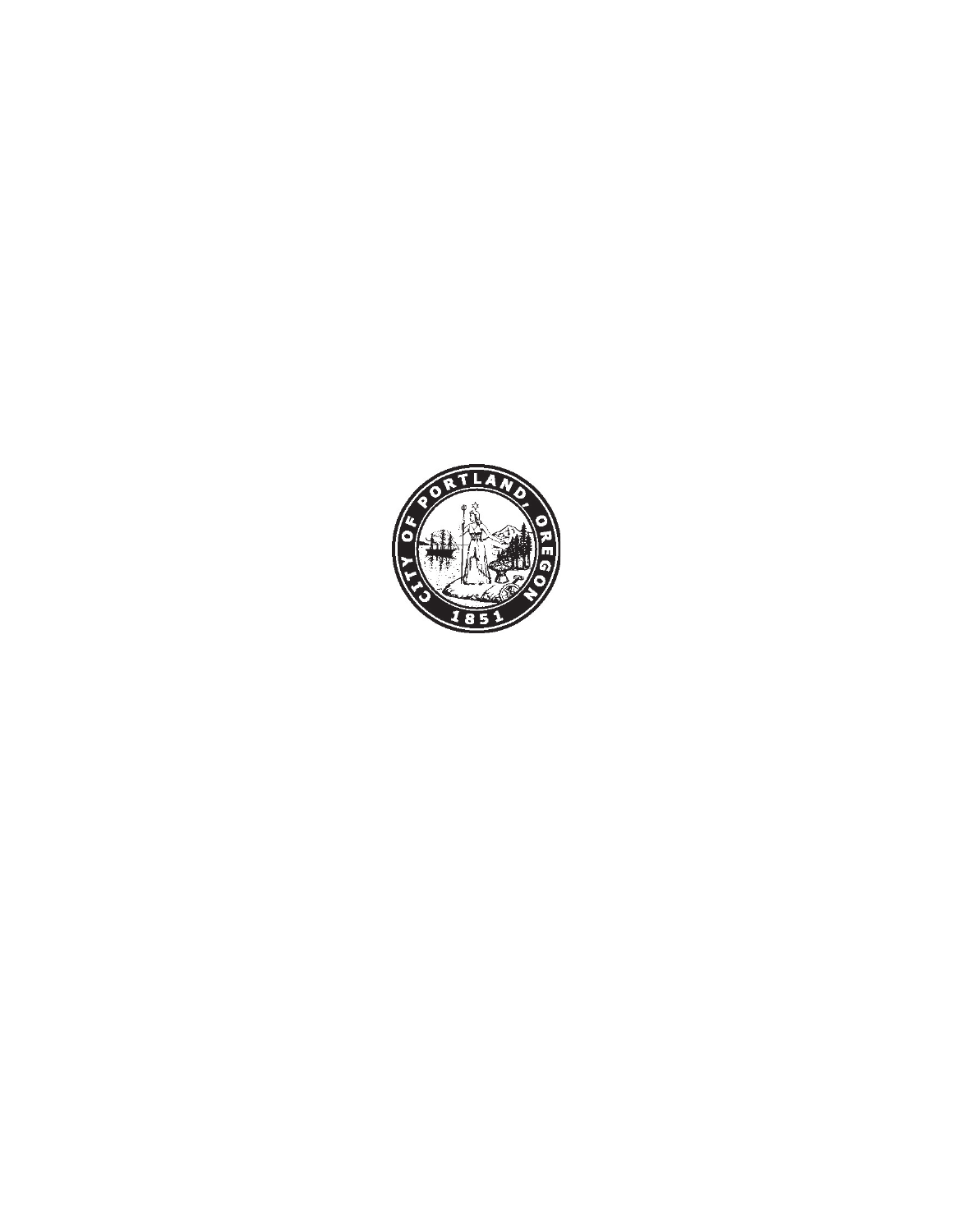## **TABLE OF CONTENTS**

## **APPENDICES**

- A: SCHEDULES OF REMAINING MATURITIES
- **B: EXCERPTS FROM AUDITED FINANCIAL STATEMENTS**
- C: ADDITIONAL INFORMATION PERTAINING TO THE LIMITED TAX REVENUE BONDS, 2001 SERIES B and LIMITED TAX REVENUE REFUNDING BONDS, 2011 SERIES A
- D: ADDITIONAL INFORMATION PERTAINING TO THE LIMITED TAX REVENUE BONDS, 2016 SERIES A (GREEN BONDS-LIGHTING EFFICIENCY PROJECT)
- E: ADDITIONAL INFORMATION PERTAINING TO THE LIMITED TAX IMPROVEMENT BONDS
- F: ADDITIONAL INFORMATION PERTAINING TO THE LIMITED TAX PENSION OBLIGATION **REVENUE BONDS**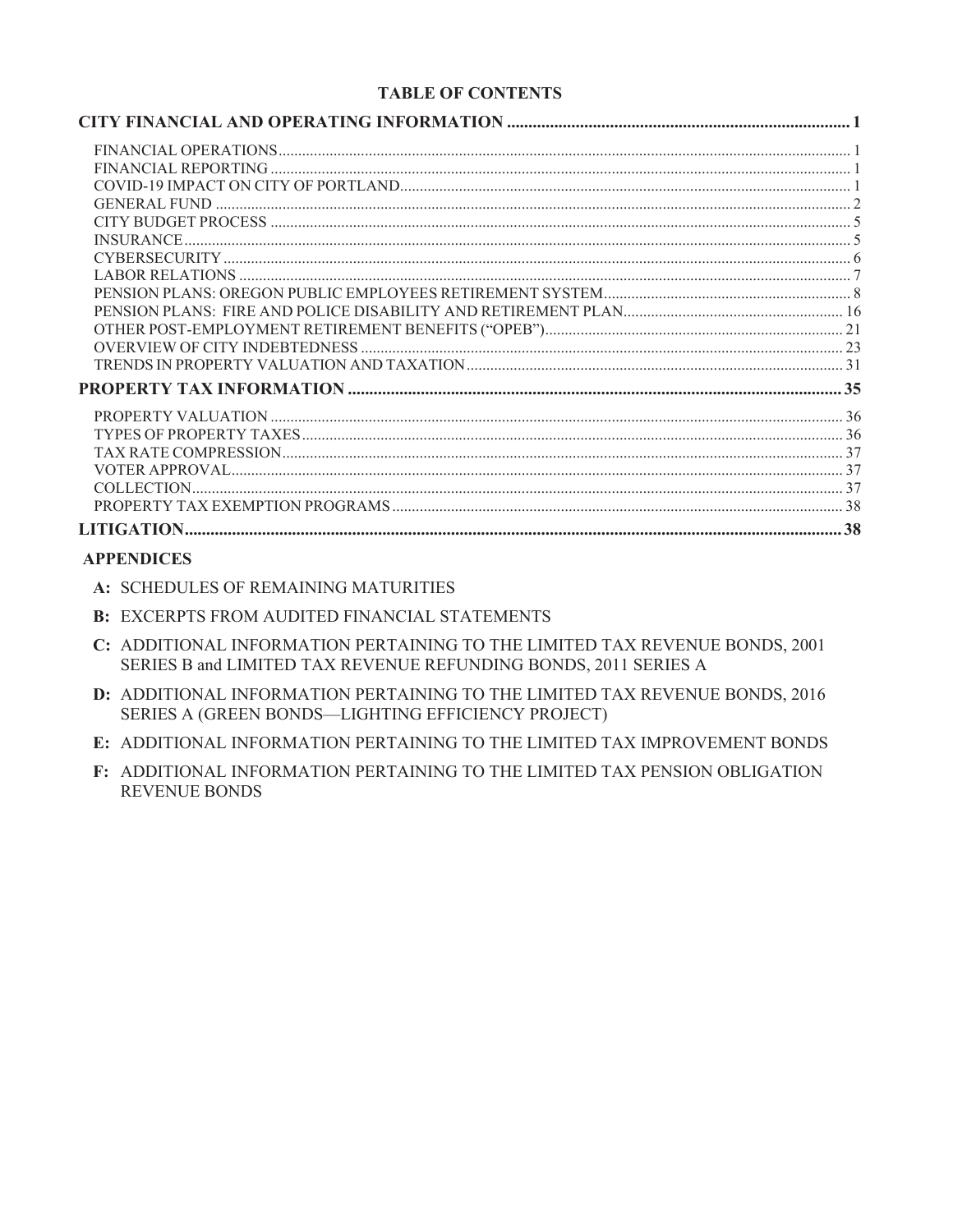### **CITY FINANCIAL AND OPERATING INFORMATION**

#### **FINANCIAL OPERATIONS**

#### **Basis of Accounting**

The governmental fund types are reported using the current financial resources measurement focus and the modified accrual basis of accounting. The economic resources measurement focus and the accrual basis of accounting is used for all proprietary fund and fiduciary fund financial statements. The City's accounting practices conform to Generally Accepted Accounting Principles (GAAP) as interpreted by the Governmental Accounting Standards Board (the "GASB").

#### **Fiscal Year**

July 1 to June 30.

#### **Audits**

The Oregon Municipal Audit Law (ORS 297.405 - 297.555) requires an audit and examination be made of the accounts and financial affairs of every municipal corporation at least once each year. The audit shall be made by accountants whose names are included on the roster prepared by the State Board of Accountancy. Moss Adams LLP has performed auditing services for FY 2002-03 through FY 2020-21.

A complete copy of the City's FY 2020-21 audit is available on the EMMA system for municipal securities disclosure established by the MSRB and accessible at http://emma.msrb.org.

#### **FINANCIAL REPORTING**

The City has been awarded the Government Finance Officers Association ("GFOA") Certificate of Achievement for Excellence in Financial Reporting every year since 1982. According to the GFOA, the Certificate of Achievement is the "highest form of recognition in the area of governmental financial reporting." To be awarded the certificate, a governmental unit must publish an easily readable and efficiently organized comprehensive financial report whose content conforms to program requirements and satisfies both generally accepted accounting principles and applicable legal requirements.

#### **COVID-19 IMPACT ON CITY OF PORTLAND**

#### **Operational Impacts**

On March 12, 2020, the City declared a state of emergency, which instated restrictions on gatherings in excess of 25 people, including all non-essential in-person gatherings of City employees. The state of emergency expired on November 4, 2021. Many City bureaus and divisions continue under modified arrangements, including remote work and virtual meetings, to abide by current health guidance by federal and State health authorities. The City's Revenue Division has ceased "walk-in" service to the public, however tax collection activity has been unimpeded. Infrastructure bureaus, including the Portland Water Bureau, Bureau of Environmental Services, and Portland Bureau of Transportation ("PBOT"), have continued service delivery uninterrupted, while maintenance and repair work have adjusted to social distancing and other precautionary measures for essential staff.

In September 2021, the City Council enacted a policy requiring all existing and new City employees, with the exception of the Portland Police Bureau, to be fully vaccinated for COVID-19 or receive a medical or religious exemption by October 18, 2021. As of October 14, 2021, over 92 percent of City employees were vaccinated and, as a result, the City has not experienced significant service disruption.

#### **Financial and Budgetary Impacts**

Many aspects of the City's finances and operations, as well as the local economy, have been and are expected to be materially adversely impacted by the COVID-19 pandemic. In addition to reductions in revenues, the City has incurred and may in the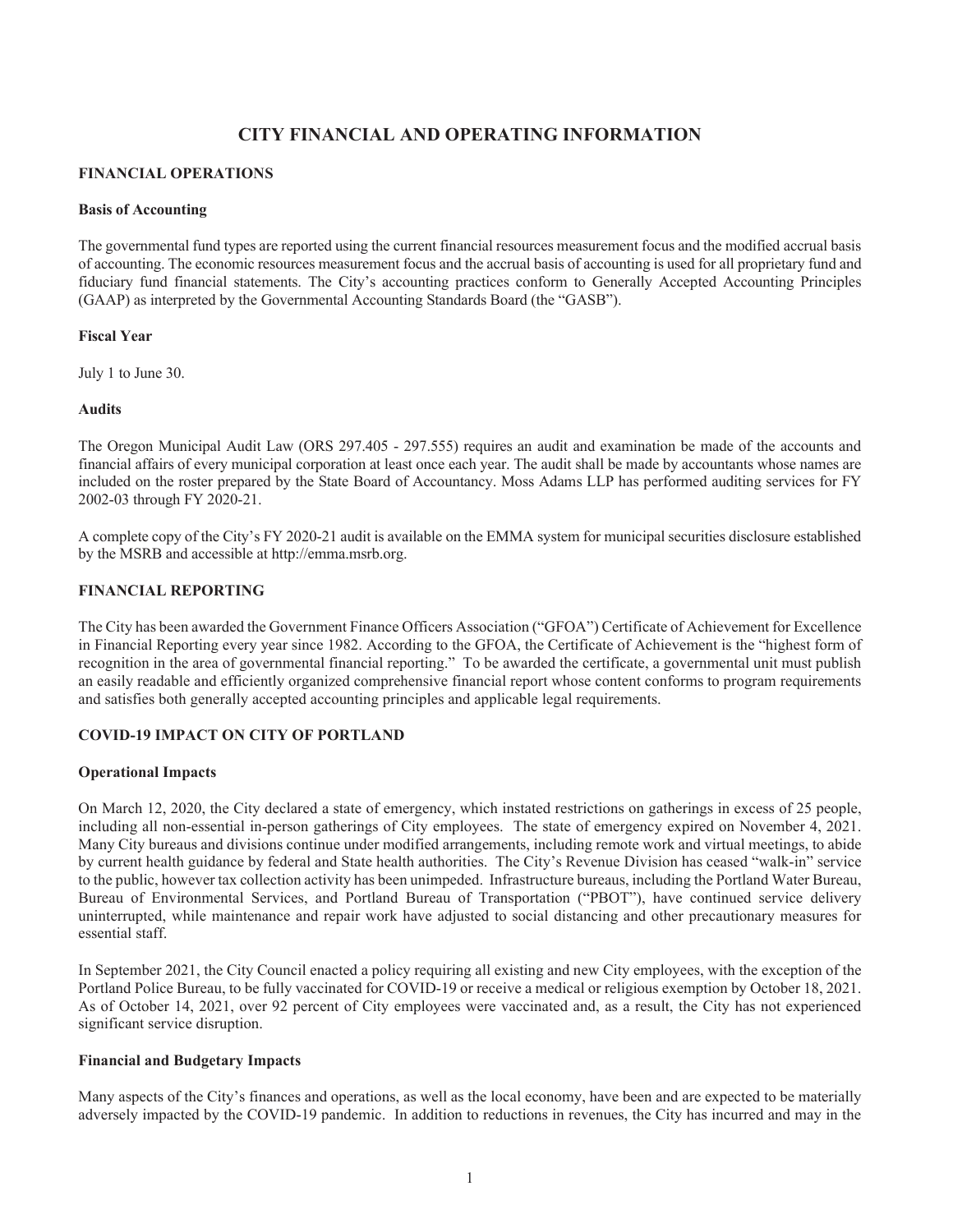future incur significant expenditures both directly in its response to the COVID-19 pandemic and indirectly through increased costs of materials, goods and services as a result of global supply chain disruptions.

In FY 2020-21, the City initially responded to the economic disruption through a variety of cost savings measures to offset an expected \$75 million decrease in General Fund revenue as a result of COVID-19. Though certain General Fund tax revenue streams directly associated with sectors most adversely impacted by the pandemic have seen material decreases, actual General Fund overall performance has been stronger than expected, with a budgetary surplus of \$62 million for FY 2020-21, primarily as a result of stronger than expected business income taxes. Note the General Fund budgetary surplus excludes any federal assistance funds, which are recorded in the City's Grants Fund.

#### **GENERAL FUND**

#### **General Fund Overview**

The General Fund includes all activities of the City that are supported by property taxes and other non-dedicated revenues, including utility license fees, business license fees, transient lodging taxes, state shared revenues (from cigarette and liquor taxes), interest income, and miscellaneous revenues and beginning cash balances. General Fund resources generally are used to support City services including, but not limited to, police, fire and parks, as well as planning, community development and administrative support services. The following subsections provide additional detail on the historical composition of General Fund revenues. The City's General Fund revenue is experiencing a period of uncertainty as a result of the COVID-19 pandemic. Current and future revenues described below may vary significantly from historical trends.

#### **No Material Liens**

The City has not granted any material liens on amounts in the General Fund. The limited tax bonds of the City and the salaries and other expenses of the City that are paid from the General Fund all have an unsecured claim to amounts in the General Fund.

#### **General Fund Revenues**

Major categories of revenues that are accounted for in the General Fund are described below. Table 1, excerpted from the City's annual financial statements, presents a Statement of Revenues and Expenditures on a budgetary basis.

**Taxes.** Taxes consist of two categories: property taxes and transient lodging taxes. Property taxes constitute the largest revenue source, representing 41.9 percent of total General Fund revenues in FY 2020-21. Property taxes consist of current year and prior years' property taxes collected from the City's \$4.5770/\$1,000 permanent rate levy (\$279.4 million). See "PROPERTY TAX INFORMATION" herein.

The transient lodging tax is a tax on transient lodgers, which are daily or weekly renters at hotels, motels and other lodging establishments. The tax rate within Multnomah County currently is 11.5 percent. Of the 11.5 percent transient lodging tax collected within the City, 6.0 percent is allocated to the City, with 5.0 percent going to the City's General Fund and 1.0 percent going to Travel Portland (formerly the Portland Visitors Association). The remaining 5.5 percent is allocated to Metro and to Multnomah County. Transient lodging taxes were 0.7 percent of General Fund revenues in FY 2020-21, or \$4.4 million.

**Licenses and Permits.** Licenses and permits represented \$270.2 million, or 40.5 percent of the General Fund revenues, in FY 2020-21. Within this category are business license fee (i.e. business income tax) revenues collected from firms doing business within the City. The City's business license fee is based upon net apportioned income, and must be paid in advance for each year of business. Utility license fees, which are paid by public utilities such as electric, natural gas, communications, and cable providers, doing business in Portland, are another major revenue source. Additionally, utility license fee revenues are derived from fees charged to their customers by the City's water and sewer utilities.

**Intergovernmental Revenues.** Intergovernmental revenues (6.9 percent of the FY 2020-21 General Fund revenues, or about \$46.2 million) consist largely of State-shared revenues (including taxes on cigarettes and liquor), and also include revenues from Multnomah County and other local governments for their shares of expenses of specific programs or activities that are administered by the City. The City (along with the State and Multnomah County) also receives a share of revenues from traffic court fines, classified as local shared revenues.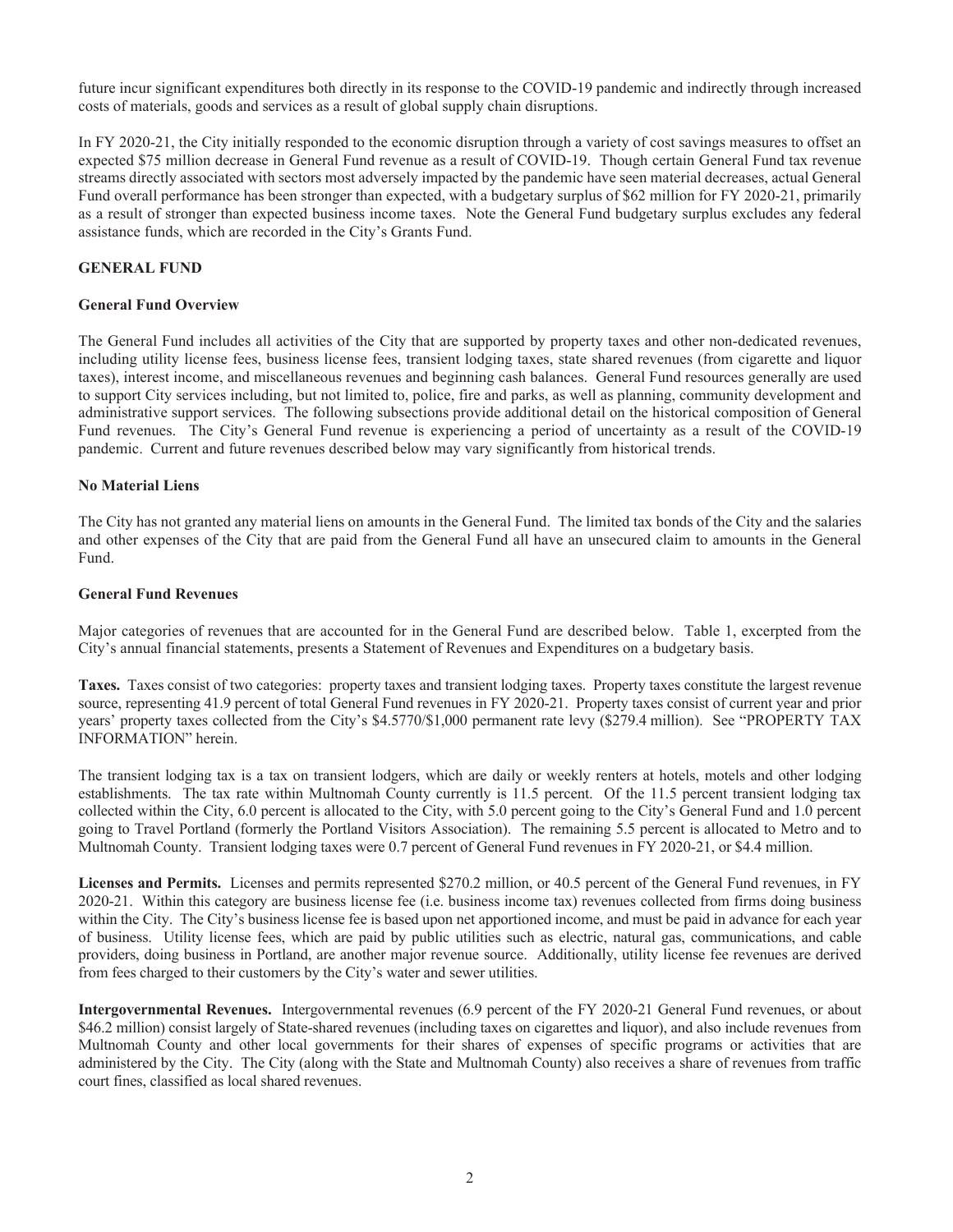**Charges for Services.** Charges for services were \$10.3 million, or 1.6 percent of General Fund revenues in FY 2020-21. This category includes rents and reimbursements received for use of City-owned property such as City Hall and other facilities, and parks and recreation facilities fees.

**Other Sources.** The General Fund receives revenues from a variety of other sources, including interfund revenue and investment earnings. In FY 2020-21, approximately 7.7 percent of total General Fund revenues were received from City bureaus and agencies related to the payment of specific centralized City services and functions.

#### **Table 1 CITY OF PORTLAND, OREGON General Fund Statement of Revenues and Expenditures (Actual Results Reported on a Budgetary Basis)**

|                                      | FY 2016-17    | FY 2017-18    | FY 2018-19    | FY 2019-20    | FY 2020-21    |
|--------------------------------------|---------------|---------------|---------------|---------------|---------------|
| <b>REVENUES</b>                      |               |               |               |               |               |
| Taxes                                |               |               |               |               |               |
| Current/prior year property taxes    | \$235,913,405 | \$245,416,138 | \$263,445,070 | \$265,867,496 | \$279,413,863 |
| Lodging taxes                        | 32,849,121    | 34,768,146    | 39,187,629    | 30,778,450    | 4,431,969     |
| Payment in lieu of taxes             | 925,534       | 1,420,541     | 856,213       | 1,139,779     | 861,758       |
| Total taxes                          | 269,688,060   | 281,604,825   | 303,488,912   | 297,785,725   | 284,707,590   |
| Licenses and permits:                |               |               |               |               |               |
| Business licenses, net               | 117,864,765   | 134,322,893   | 148,543,294   | 172,007,557   | 178,536,199   |
| Public utility licenses              | 89,935,334    | 83,525,983    | 89,214,435    | 84,534,026    | 87,842,868    |
| Other                                | 5,577,313     | 5,215,313     | 4,632,230     | 5,710,624     | 3,790,206     |
| Total licenses and permits           | 213,377,412   | 223,064,189   | 242,389,959   | 262, 252, 207 | 270,169,273   |
| Intergovernmental                    |               |               |               |               |               |
| Federal cost sharing                 | 236,325       | 150,216       | 19,078        | 98,214        | 136,837       |
| State sources                        | 17,380,938    | 24,737,256    | 24,728,361    | 24,027,093    | 28,875,734    |
| County sources                       | 2,393,143     | 2,311,929     | 2,369,193     | 1,912,468     | 6,462,692     |
| Local/other sources                  | 8,756,516     | 8,660,737     | 9,221,411     | 8,993,395     | 10,697,246    |
| Total intergovernmental              | 28,766,922    | 35,860,138    | 36,338,043    | 35,031,170    | 46,172,509    |
| Charges for services:                |               |               |               |               |               |
| Inspection fees                      | 1,210,087     | 2,185,500     | 2,822,962     | 3,050,935     | 2,962,182     |
| Rents and reimbursements             | 4,866,766     | 4,892,848     | 4,905,884     | 4,046,758     | 2,258,708     |
| Parks and recreation facilities fees | 11,946,886    | 12,937,070    | 13,503,372    | 6,678,198     | 1,768,553     |
| Other                                | 7,605,694     | 7,144,402     | 5,603,209     | 4,593,151     | 3,350,140     |
| Total charges for services           | 25,629,433    | 27,159,820    | 26,835,427    | 18,369,042    | 10,339,583    |
| Billings to other funds for services | 28,438,210    | 34,536,614    | 37,052,235    | 46,278,005    | 51,351,416    |
| Other                                | 4,515,443     | 5,500,205     | 5,204,232     | 7,276,285     | 3,687,513     |
| <b>TOTAL REVENUES</b>                | \$570,415,480 | \$607,725,791 | \$651,308,808 | \$666,992,434 | \$666,427,884 |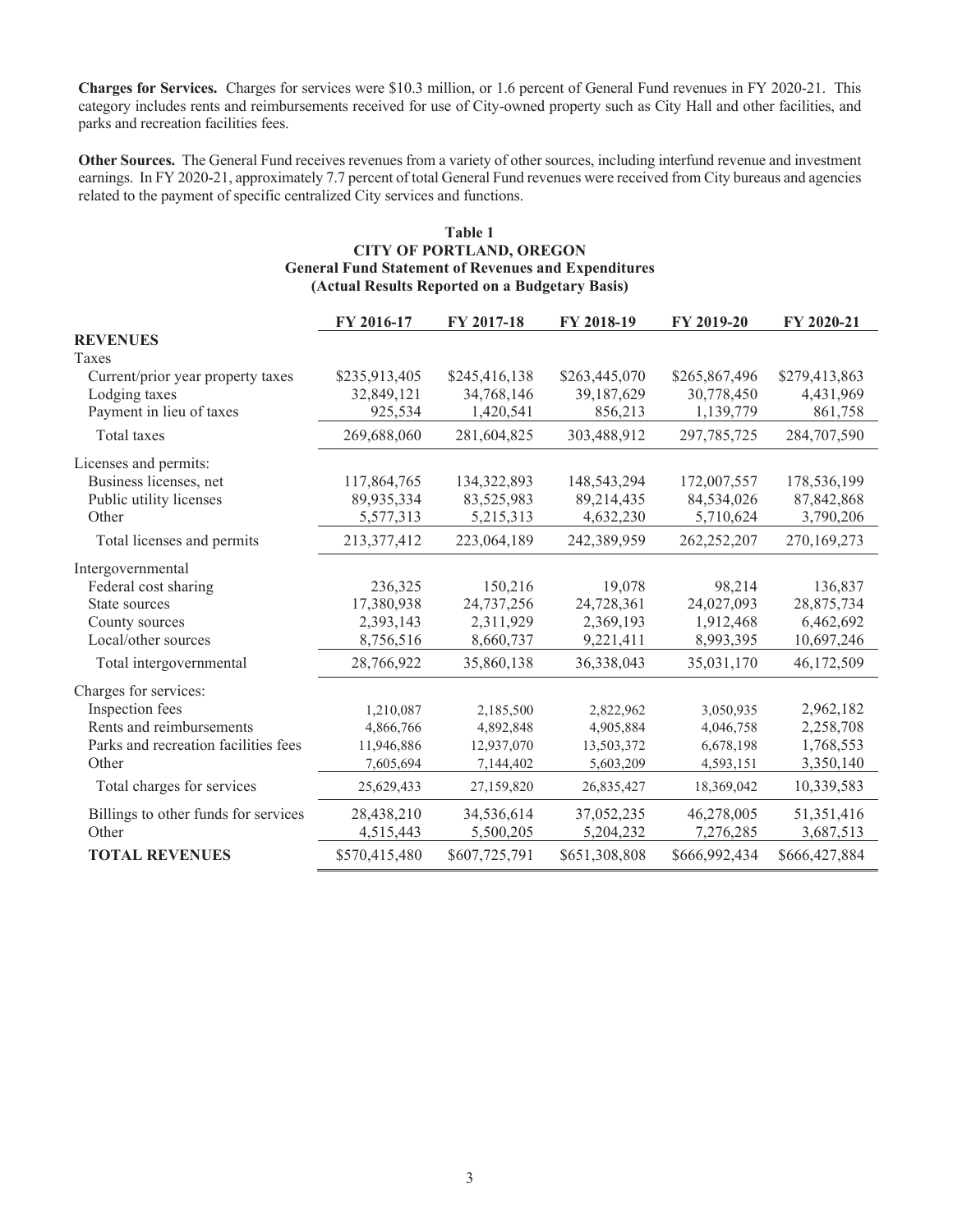#### **Table 1 (continued) CITY OF PORTLAND, OREGON General Fund Statement of Revenues and Expenditures (Actual Results Reported on a Budgetary Basis)**

|                                                                                        | FY 2016-17     | FY 2017-18     | FY 2018-19               | FY 2019-20     | FY 2020-21    |
|----------------------------------------------------------------------------------------|----------------|----------------|--------------------------|----------------|---------------|
| <b>EXPENDITURES</b>                                                                    |                |                |                          |                |               |
| Public Safety                                                                          | \$307,805,057  | \$331,798,800  | \$349,395,745            | \$362,276,843  | \$352,710,184 |
| Parks, Recreation and Culture                                                          | 81,809,345     | 87,631,347     | 90,944,028               | 89,938,850     | 81,788,743    |
| <b>Community Development</b>                                                           | 52,748,842     | 56,742,601     | 65,576,529               | 70,312,425     | 64,327,629    |
| Legislative/Admin. Support Services                                                    | 81,481,873     | 88,403,391     | 87,191,690               | 101,602,894    | 114,902,357   |
| Debt service and related costs                                                         | 8,991,917      | 9,856,184      | 10,718,770               | 11,378,583     | 12,499,365    |
| <b>TOTAL EXPENDITURES</b>                                                              | 532,837,034    | 574,432,323    | 603,826,762              | 635,509,595    | 626,228,278   |
| <b>Revenues Over/(Under)</b>                                                           |                |                |                          |                |               |
| <b>Expenditures</b>                                                                    | 37,578,446     | 33,293,468     | 47,482,046               | 31,482,839     | 40,199,606    |
| <b>OTHER FINANCING</b><br><b>SOURCES/(USES)</b>                                        |                |                |                          |                |               |
| Transfers from other funds                                                             | 30,386,589     | 29,574,815     | 35,143,806               | 31,420,451     | 38,480,367    |
| Transfers to other funds                                                               | (59, 517, 702) | (56, 704, 740) | (64, 148, 189)           | (72, 719, 859) | (53,065,554)  |
| Internal loan proceeds/remittances                                                     |                |                |                          | 3,333,500      |               |
| Bonds and notes issued                                                                 |                |                |                          |                | 6,251,146     |
| Sale of capital asset                                                                  | 5,463          |                |                          |                |               |
| <b>TOTAL OTHER FINANCING</b><br><b>SOURCES/(USES)</b>                                  | (29, 125, 650) | (27, 129, 925) | (29,004,383)             | (37,965,908)   | (8, 334, 041) |
| <b>Net Change in Fund Balance</b>                                                      | 8,452,796      | 6,163,543      | 18,477,663               | (6,483,069)    | 31,865,565    |
| <b>Beginning Fund Balance,</b>                                                         |                |                |                          |                |               |
| <b>Budgetary Basis</b>                                                                 | 44,155,972     | 52,608,768     | 58,772,311               | 77,249,974     | 70,766,905    |
| <b>Ending Fund Balance, Budgetary</b><br><b>Basis</b>                                  | \$52,608,768   | \$58,772,311   | \$77,249,974             | \$70,766,905   | \$102,632,470 |
| <b>Adjustments to GAAP basis:</b><br>General Reserve Fund budgeted as<br>separate fund | \$58,916,535   | \$60,757,082   | \$69,192,032             | \$61,336,100   | \$67,434,679  |
| Campaign finance budgeted as                                                           |                |                |                          |                |               |
| separate fund<br>Citywide Obligations Reserve                                          |                | 242,441        | 1,179,266                | 923,157        | 1,035,804     |
| budgeted as separate fund                                                              |                |                |                          |                | 6,930,877     |
| Internal loans receivable                                                              | 375,880        | 339,717        | 352,207                  | 352,207        | 352,207       |
| Unrealized gain (loss) on                                                              |                |                |                          |                |               |
| investments                                                                            | (219, 573)     | (1,001,976)    | 609,379                  | 1,422,302      | 109,645       |
| Inventories                                                                            | 252,251        | 365,483        | 299,244                  | 311,058        | 290,251       |
| Internal loans payable                                                                 |                |                | $\overline{\phantom{a}}$ | (3,333,500)    | (2,718,500)   |
| <b>Ending Fund Balance, GAAP basis</b>                                                 | \$111,933,861  | \$119,475,058  | \$148,882,102            | \$131,778,230  | \$176,067,433 |

*Source: City of Portland*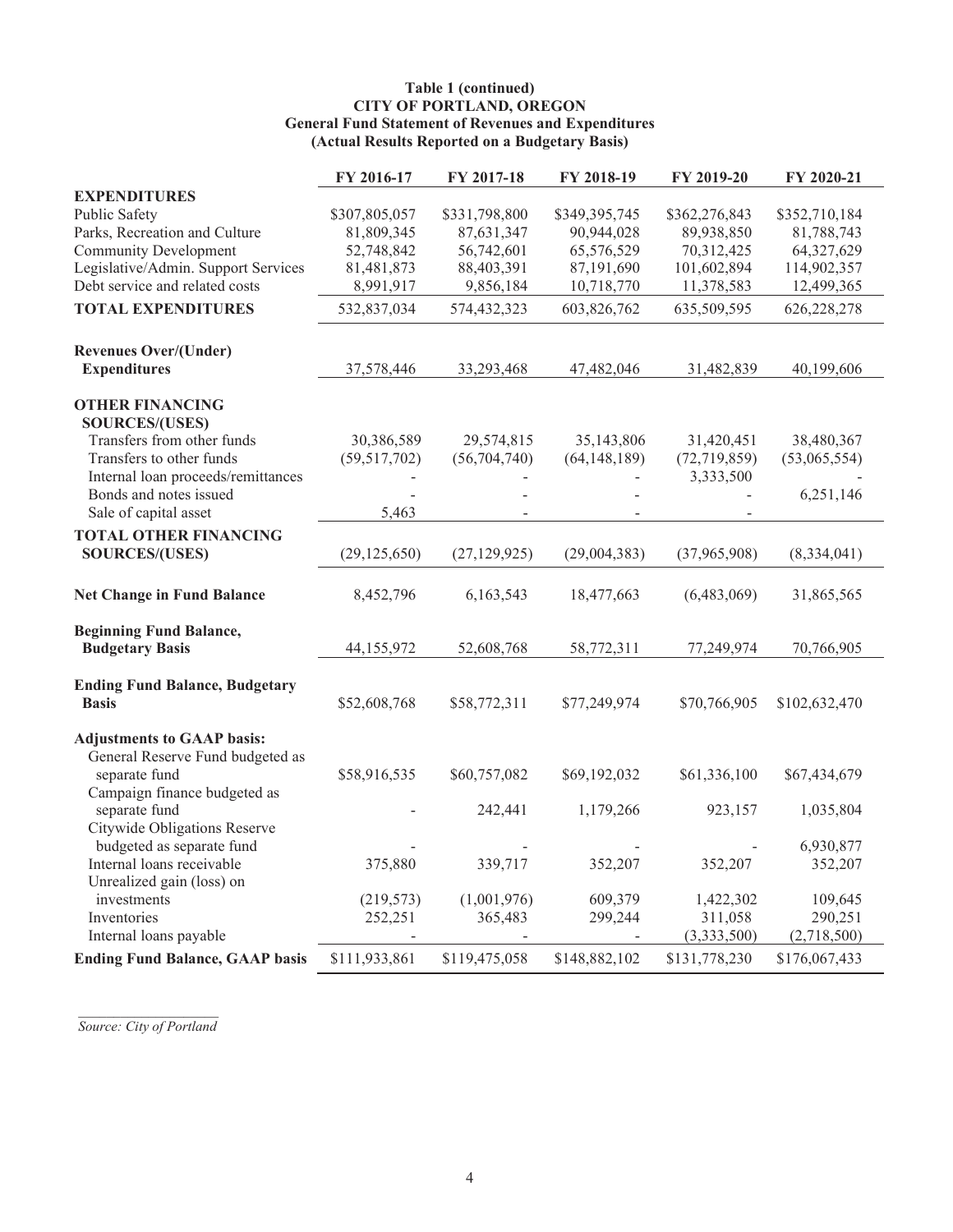#### **CITY BUDGET PROCESS**

The City prepares annual budgets for all its bureaus and funds in accordance with provisions of Oregon Local Budget Law. The law provides standard procedures for the preparation, presentation, administration, and public notice for public sector budgets. At the outset of the process, the Mayor or the full City Council reviews overall goals, establishes priorities, and provides direction to bureaus.

The City Budget Office coordinates the budget development process. City bureaus generally prepare and submit budget requests, five-year financial plans and capital improvement plans. The City Budget Office reviews this information and prepares budget analysis reports for the Mayor and City Council, which summarize the budget requests and highlight issues that may be of particular concern to the City Council, the relevant bureau, or the City Budget Office. A five-year General Fund financial forecast, which serves as the basis for determining resources available for budgeting, is also provided to the City Council.

Bureau budget requests are reviewed by the Mayor and City Council, as well as a panel of community advisors. The Mayor develops a Proposed Budget that addresses City Council priorities, public input, and balancing requirements. Following presentation of the Proposed Budget, a community hearing is scheduled wherein public testimony is taken. A budget summary and notice of hearing are published prior to the hearings. The City Council, sitting as the Budget Committee, considers the testimony from the community and can alter the budget proposal before voting to approve the budget.

The City Council transmits the Approved Budget to the Multnomah County Tax Supervising and Conservation Commission (the "TSCC"), an oversight board appointed by the governor, for public hearing and review for compliance with budget law. Upon certification by the TSCC, the City Council holds a final public hearing prior to adoption. Final adoption of the City's budget is required to be through a vote of the City Council no later than June 30. All committee meetings and budget hearings are open to the public.

The City Council conducts an extensive public information process to obtain direct public input on City service priorities, and most bureaus include key stakeholders in developing their budget requests. On January 8, 2014, the City Council approved a partnership agreement between the City and the Citizens' Utility Board of Oregon (the "CUB"). The CUB is a non-profit organization created in 1984 by a citizens' ballot initiative to represent the interests of residential utility ratepayers statewide. As part of the partnership, CUB provided outside, independent analysis of the operations, budgets, and rates of the City's two utility bureaus, the Water Bureau and the Bureau of Environmental Services. The partnership agreement with the CUB expired at the end of FY 2020-21 and CUB chose not to renew it due in part to internal restructuring at CUB. They also cited strong bureau management, positive public perception, and Portland Utility Board (the "PUB") oversight of both bureaus as influencing this decision.

On June 10, 2015, the City Council approved creation of the PUB, a new citizen oversight panel, for the Portland Water Bureau and Bureau of Environmental Services. The PUB, which is staffed by a dedicated financial analyst, advises the City Council regarding operations of the two utility bureaus, including development of bureau budgets and financial plans, capital spending, and rate setting.

Changes after the budget is adopted are completed through the budget monitoring process ("BMP") and the over-expenditure ordinance ("OEO"). These processes provide City Council the opportunity to change the budget several times per year. The Fall BMP is designed to give the City Council and the public a summary of prior year activity and to make adjustments to the current fiscal year budget. The Spring BMP focuses on project spending and performance estimates for the remainder of the fiscal year and also provides an opportunity to make budget adjustments. The OEO occurs during the month of June and is narrowly focused on addressing fund and program over-expenditures and interfund loans to ensure that funds do not end the fiscal year with negative cash or fund balances.

#### **INSURANCE**

The City is exposed to various risks of loss related to theft, damage and destruction of assets, tort claims (general and fleet liability), injuries to employees, acts of terrorism, and natural disasters. The City is self-insured for workers' compensation, fleet and general liability claims and certain employees' medical coverage in internal service funds.

The City estimates liability for incurred losses for reported and unreported claims for workers' compensation, general and fleet liability and employee medical coverage (included in accrued self-insurance claims in the combined statement of net position). Workers' compensation, general and fleet liability estimates are primarily based on individual case estimates for reported claims and through historical data for unreported claims as determined by the City's Risk Management Division and independent actuarial studies. Liabilities are based on an estimated ultimate cost of settling claims, including effects of inflation and other social and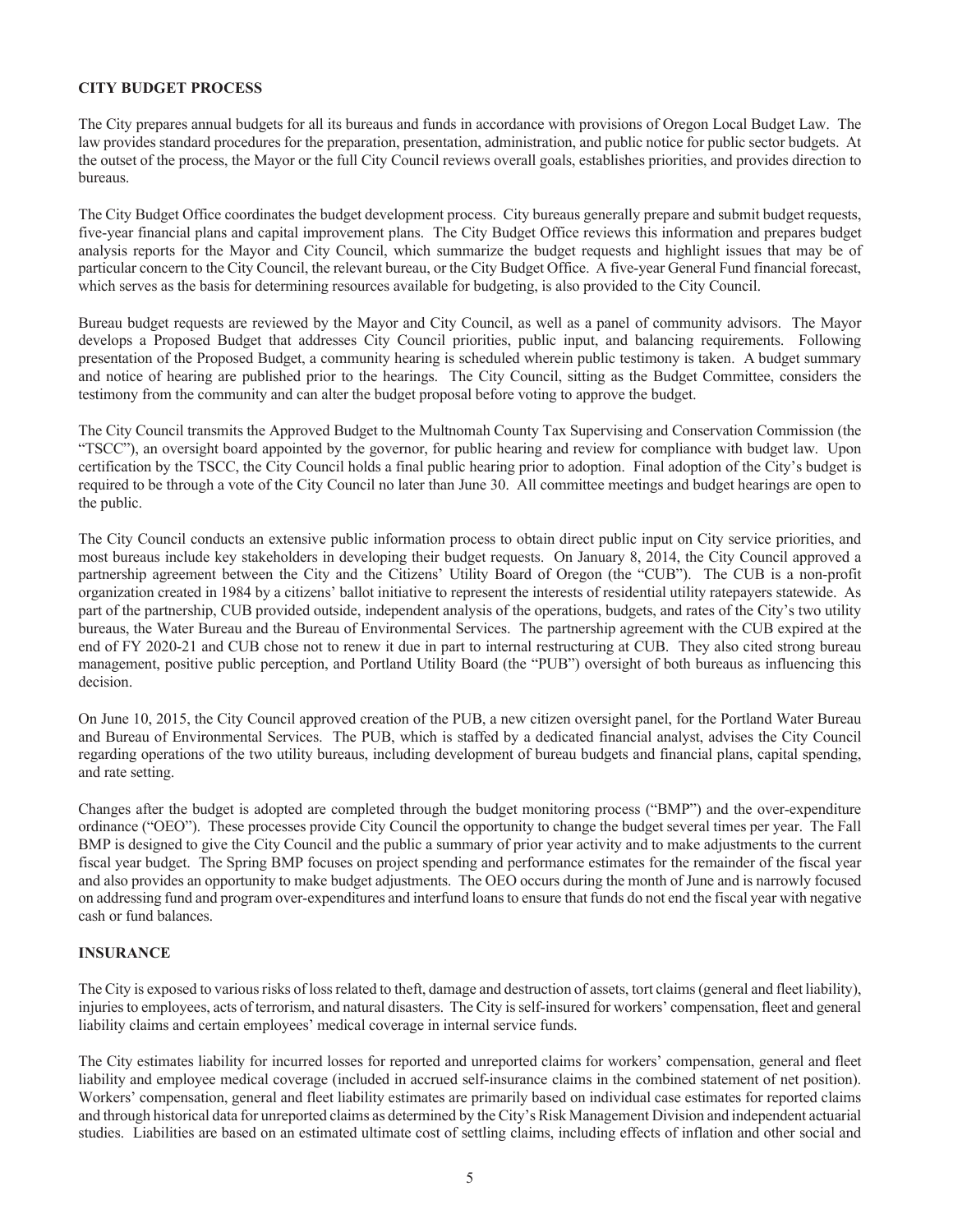economic factors. The estimated liability is then discounted by the City's expected rate of return and anticipated timing of cash outlays to determine present value of the liability. For FY 2020-21, the expected rate of return was 0.75 percent. For FY 2021- 22 and subsequent years, the expected rate of return used is 0.50 percent. The Bureau of Human Resources and the employee benefits consultant determines relevant employees' medical coverage estimates.

The City provides insurance coverage deemed as adequate, appropriate, and actuarially sound. It meets all the City's anticipated settlements, obligations and outstanding liabilities. An excess liability coverage insurance policy covers individual claims in excess of \$1 million to policy limits, police law enforcement claims in excess of \$2.5 million for claims occurring after November 12, 2013, to policy limits and an excess workers' compensation coverage insurance policy covers claims in excess of \$850,000 for occurrences after July 1, 2012. The City purchases commercial insurance for claims in excess of coverage provided by the self-insurance fund. The City's limits of coverage on the excess liability policy is \$10 million per claim above the self-insurance retention for covered torts. Police Law Enforcement Liability retention increased to \$2.5 million for claims occurring after November 12, 2013.

The City does not have any claims reserved above the current self-insurance retention and excess layer. In the City's last three excess renewals, there have been no material changes in retention, coverage or conditions. Furthermore, current levels of accrued claims and case reserve estimates are viewed as reasonable provisions for expected future losses.

Per Oregon Revised Statute ("ORS") 30.272 limitations on liability of public bodies for personal injury to any single claimant for causes of action arising on or after July 1, 2021, and before July 1, 2022, limitations are \$782,600 for single claimant and \$1.565 million for multiple claimants.

Per ORS 30.273 limitations on liability of public bodies for property damage arising on or after July 1, 2021 and before July 1, 2022, limitations are \$128,400 for single claimant and 641,800 for multiple claimants.

Liabilities are reported in the applicable fund when it is probable that a loss has occurred and the amount of loss can be reasonably estimated. Liabilities include an amount for claims that have been incurred but not reported. The result of the process to estimate the claims liability is not an exact amount as it depends on many complex factors, such as inflation, changes in legal doctrines, and damage awards. Accordingly, claims are reevaluated for effects of inflation, recent claim settlement trends (including frequency and amount of pay-outs), and other economic and social factors.

The estimate of claims liability also includes amounts for incremental claim adjustment expenses related to specific claims and other claim adjustment expenses regardless of whether any are allocated to specific claims. Estimated recoveries, from salvage or subrogation for example, are another component of the claims liability estimate. Changes in the balances of claims liabilities during the past two years are as follows:

|                                   | FY 2020-21     | FY 2019-20   |
|-----------------------------------|----------------|--------------|
| Balance, beginning of fiscal year | \$29,637,377   | \$32,420,911 |
| Incurred claims and adjustments   | 73,057,063     | 61,096,633   |
| Claim cash payments               | (68, 634, 832) | (63,880,167) |
| Unpaid claims, end of fiscal year | \$34,059,608   | \$29,637,377 |

#### **CYBERSECURITY**

The City, like other large public and private entities, relies on a large and complex technology environment to conduct its operations, and consequently faces the threat of cybersecurity incidents. Cybersecurity incidents could result from unintentional events, or from deliberate attacks by unauthorized entities or individuals attempting to gain access to the City's information technology systems to misappropriate assets or information or to cause operational disruption and damage.

To reduce and mitigate the risk of business operations impact and/or damage from cybersecurity incidents the City has invested in multiple forms of cybersecurity and operational safeguards, including adopting the National Institute of Standards and Technology Cybersecurity Framework to support, maintain, and prioritize securing critical infrastructure and data systems, manage risk, and improve cybersecurity incident detection and remediation. Under the leadership of the City's Senior Information Security Officer, the City's Bureau of Technology Services has established a cybersecurity team which is responsible for identifying, evaluating, responding, and reporting on information security risks in a manner that meets compliance and regulatory requirements, and which aligns with and supports the cybersecurity risk posture of the City. Additionally, all information security related standards, policies and administrative rules are reviewed annually.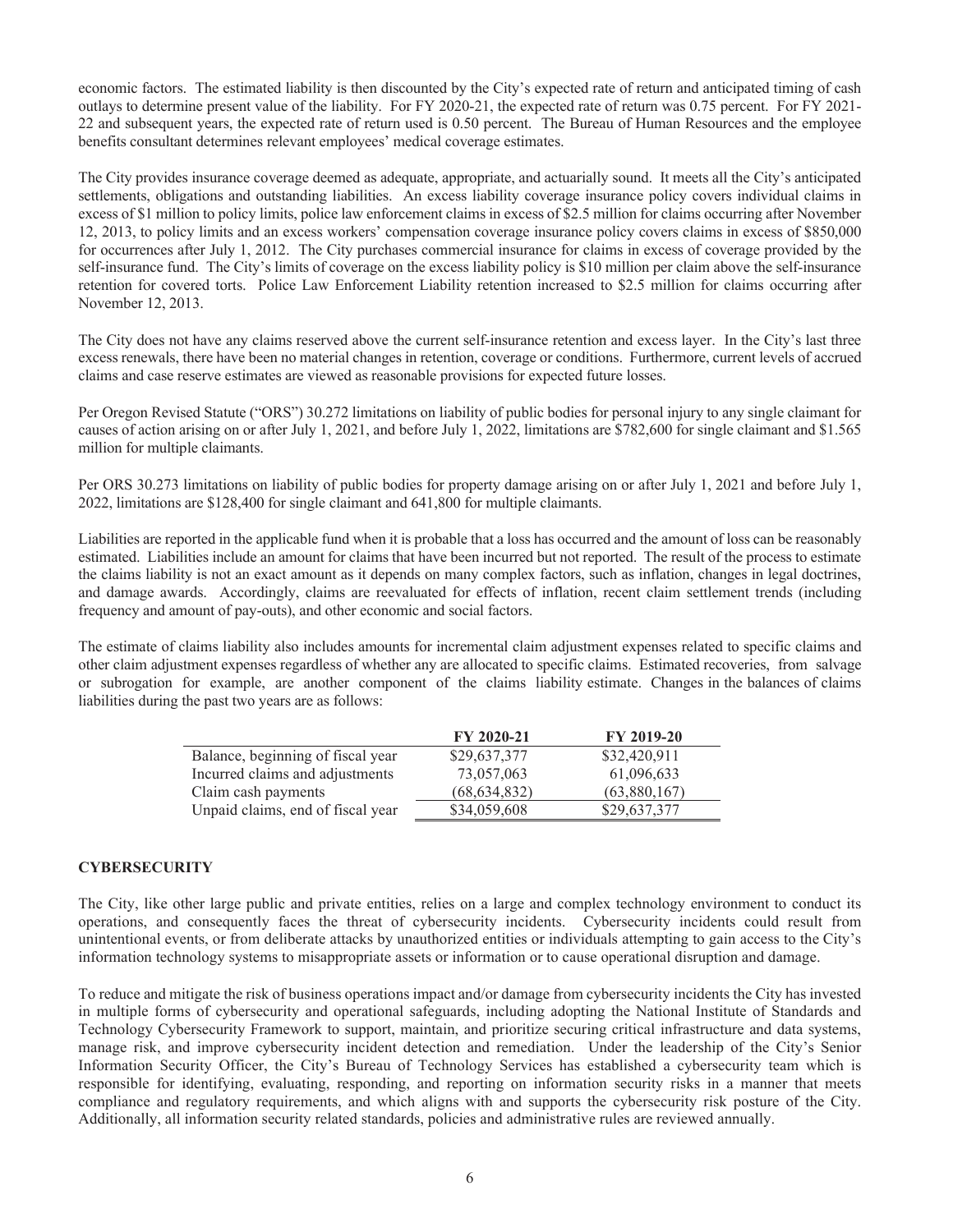As a recipient and provider of personal and confidential information, the City has been the subject of cybersecurity incidents that have resulted in, or could have resulted in, adverse consequences to the City's confidential information and technologies and that required a response action to mitigate potential consequences. The City has not experienced a reportable compromise of its network security in the past three years. Low-level distributed denial of service attacks are commonplace and not a threat to the City. Larger internet service denial attacks continue less frequently, but during 2021 there were no disruptions to Citywide internet services. The City leverages multiple defense capabilities to protect against such attacks which greatly reduces the likelihood of a successful attack. With the adoption of multi-factor authentication in January 2019 the City has substantially reduced the potential compromise of City confidential information. The City also engages in proactive testing of its network security.

The City's cybersecurity and operational safeguards are periodically internally and externally tested and assessed by external auditors; however the City cannot assure that these measures will prevent all potential cybersecurity attacks, and accompanying disruptions and costs. To offset some of the potential financial costs and risks associated with a breach, the City's Risk Management Division obtained a cyber-liability insurance policy. The policy provides coverage for privacy liability, data breaches, network security liability and internet media liability to the extent the City is liable. Certain business expenses related to cybersecurity incidents are covered, such as business interruption expenses and costs to recover, restore or replace lost data. The policy provides limited coverage for "social engineering losses", such as losses resulting from bad actors manipulating employees into performing actions such as wiring finances to banks. Additional limited social engineering coverage is provided separately under the City's Crime Policy.

#### **LABOR RELATIONS**

The City employs approximately 6,781 full-time equivalent personnel. Of these, approximately 4,910 are represented by collective bargaining units.

| Table 2                                     |
|---------------------------------------------|
| <b>CITY OF PORTLAND, OREGON</b>             |
| <b>Bargaining Units and Contract Status</b> |

|                                                                      | Number of                | <b>Contracts &amp; MOUs</b>  |
|----------------------------------------------------------------------|--------------------------|------------------------------|
| <b>Collective Bargaining Unit</b>                                    | Emplovees <sup>(1)</sup> | <b>Expire</b>                |
| District Council of Trade Unions (DCTU) <sup>(2)</sup>               | 1,205                    | December 31, 2024            |
| Portland Police Association                                          | 767                      | June 30, 2025                |
| Professional and Technical Employees Local 17                        | 864                      | December 31, 2021 $(3)$      |
| Portland Fire Fighters Association                                   | 653                      | June 30, 2023                |
| Laborers' International Union of North America Local 483 - Portland  | 595                      | June 30, 2022                |
| City Laborers                                                        |                          |                              |
| Laborers' International Union of North America Local 483 - Parks and | 606                      | June 30, 2022                |
| Recreation                                                           |                          |                              |
| Bureau of Emergency Communications - AFSCME Local 189-2              | 111                      | June 30, 2023 <sup>(4)</sup> |
| Auditor's Office – AFSCME Local 189-2                                | 34                       | $n/a^{(5)}$                  |
| Laborers' International Union of North America Local 483 - Seasonal  | 55                       | June 30, 2022                |
| Maintenance Workers                                                  |                          |                              |
| Portland Police Commanding Officers Association (PPCOA)              | 20                       | June 30, 2023                |

(1) Number of employees refers to number of filled full-time equivalent positions.

(2) DCTU includes DCTU IBEW Local 48; DCTU- Auto Mechanics, District Lodge 24; DCTU-Operating Engineers Local 701; DCTU-Painters and Allied Trades, District Council 5; and DCTU Plumbers Local 290.

(3) This contract is currently under negotiation.

(4) Does not include 34 employees from the Auditors Office, who are now represented by AFSCME Local 189-2. See footnote (5) below.

(5) Auditors Office, who are now represented by AFSCME Local 189-2, will represent 34 employees. The City is currently bargaining a new first time contract with those employees.

*Source: City of Portland*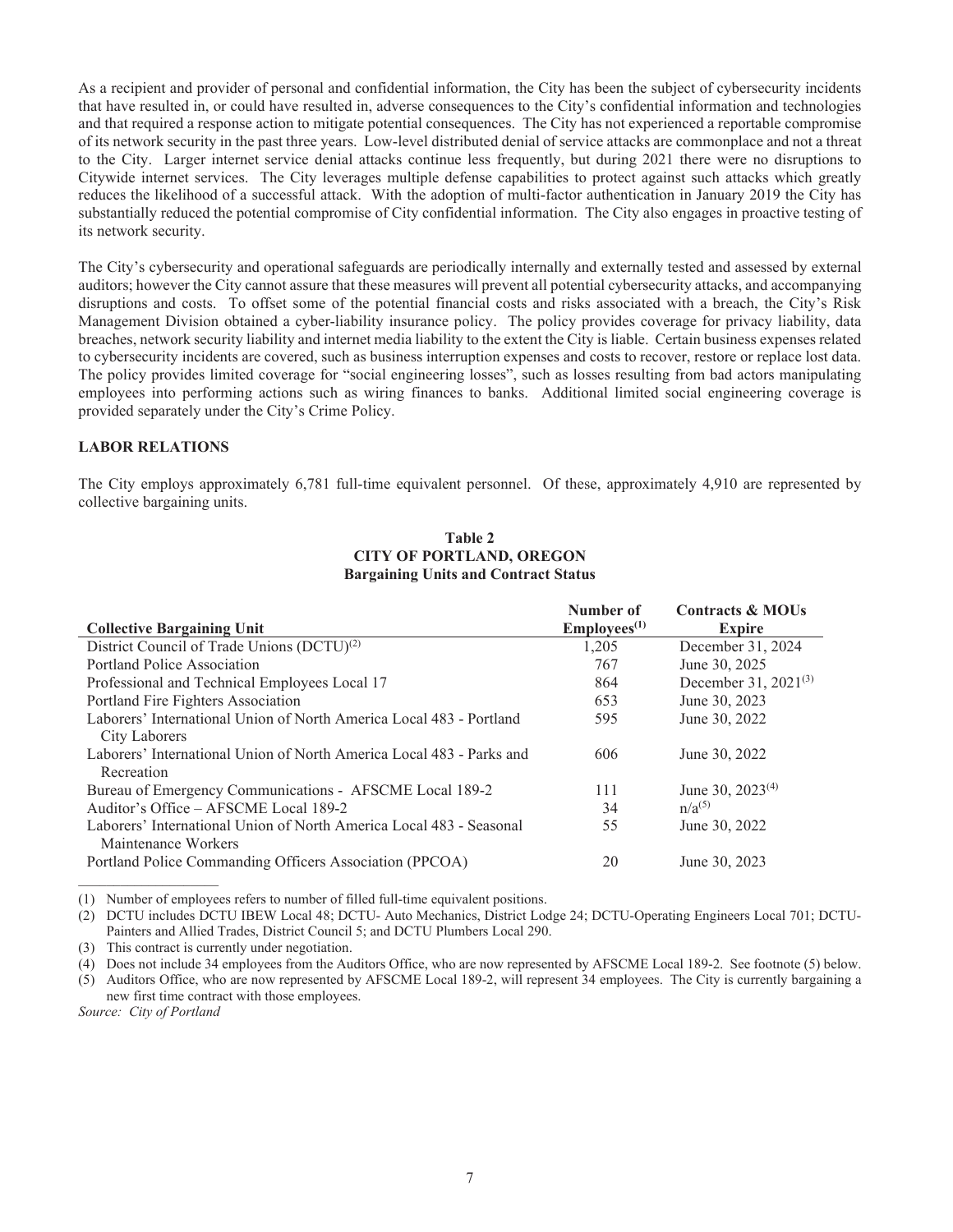#### **PENSION PLANS: OREGON PUBLIC EMPLOYEES RETIREMENT SYSTEM**

#### **Overview**

The Oregon Public Employees Retirement System ("PERS" or "the Statewide PERS System") provides statewide defined benefit retirement plans for units of state government, political subdivisions, community colleges, and school districts. Most public employers in Oregon, including the City, participate in PERS. PERS is administered by the Public Employees Retirement Board (the "PERS Board") under ORS Chapter 238, Chapter 238A, and Internal Revenue Code Section 401(a). The PERS Board is responsible for setting policies and for providing administrative direction to PERS. Benefits provided through PERS are paid from the Oregon Public Employees' Retirement Fund ("OPERF"). PERS is a cost-sharing, multiple-employer public employee retirement system.

City employees (other than certain fire and police personnel), after six months of employment, participate in one of three retirement pension benefit programs provided through PERS as described below. The three PERS pension programs include two closed defined benefit programs and one program that has features of both defined benefit and defined contribution plans. In a defined benefit plan, the investment risk for the plan assets is borne by the employer. In a defined contribution plan, the investment risk for the plan assets is borne by the employee. A combination of participating employer contributions (determined by the PERS Board based upon the results of actuarial valuations), investment earnings and employee-paid contributions (currently, for the City, six percent of salaries and nine percent for police and fire employees) fund these pension programs. See "—Employer Contribution Rates and Amounts" and "—PENSION PLANS: FIRE AND POLICE DISABILITY AND RETIREMENT PLAN" below.

#### **Benefit Programs**

Employees hired before January 1, 1996, are known as "Tier 1" participants. The retirement benefits applicable to Tier 1 participants are based on a defined benefit model. Tier 1 has a normal retirement age of 58 and an assumed earnings rate guarantee of 6.90 percent. PERS maintains a "Tier One Rate Guarantee Reserve" which is credited with investment earnings in excess of the assumed earnings rate guarantee and used to offset the effects of investment earnings below the assumed earnings rate guarantee. As of June 30, 2021, the balance of this reserve was \$448.8 million. As of June 30, 2021, there were 13,991 active plan members, 129,357 retired plan members or their beneficiaries currently receiving benefits, and 9,103 inactive plan members entitled to but not yet receiving benefits, for a total of 152,451 Tier One members in the Statewide PERS System.

Employees hired on or after January 1, 1996, and before August 29, 2003, are known as "Tier 2" participants. The Tier 2 program also provides a defined benefit but with lower expected costs to employers than under the Tier 1 benefit. There is no assumed earnings rate guarantee and Tier 2 has a higher normal retirement age of 60. As of June 30, 2021, there were 29,322 active plan members, 18,832 retired plan members or their beneficiaries currently receiving benefits, and 13,498 inactive plan members entitled to but not yet receiving benefits, for a total of 61,652 Tier 2 members in the Statewide PERS System.

Employees hired on or after August 29, 2003, are participants in a successor retirement program to the Tier 1 and Tier 2 retirement programs (the "T1/T2 Pension Programs") known as the Oregon Public Service Retirement Plan ("OPSRP"). OPSRP consists of a defined benefit plan and also offers the Individual Account Program ("IAP"), which offers a defined contribution benefit. As of June 30, 2021, there were 136,785 active plan members, 8,311 retired plan members or their beneficiaries currently receiving benefits, 7,520 inactive plan members entitled to but not yet receiving benefits, and 18,263 inactive plan members not eligible for refund or retirement, for a total of 170,879 OPSRP Pension Program members.

Effective January 1, 2004, all active Tier 1 and Tier 2 employees also became members of the IAP. Tier 1 and Tier 2 employees retain their existing T1/T2 Pension Program account, but member contributions are now deposited into the member's IAP account, not into the member's PERS account. Pursuant to Senate Bill 1049 adopted in the 2019 Legislative Session and effective July 1, 2020, a portion of the contributions previously made to the IAP will be redirected to an "Employee Pension Stability Account" for certain PERS employees. See "—Recent Developments Related to PERS" below.

#### **Apportionment of City Assets and Liabilities**

The City is pooled with the State of Oregon and other Oregon local government and community college public employers for its T1/T2 Pension Programs (the "State and Local Government Rate Pool" or "SLGRP"), and the SLGRP's assets and liabilities are pooled. These assets and liabilities are not tracked or calculated on an employer basis or allocated to individual employers. The City's portion of the SLGRP's assets and liabilities is based on the City's proportionate share of SLGRP's pooled covered payroll. OPSRP's assets and liabilities are pooled on a program-wide basis. These assets and liabilities are not tracked or calculated on an employer basis or allocated to individual employers. The City's share of OPSRP's assets and liabilities is based on the City's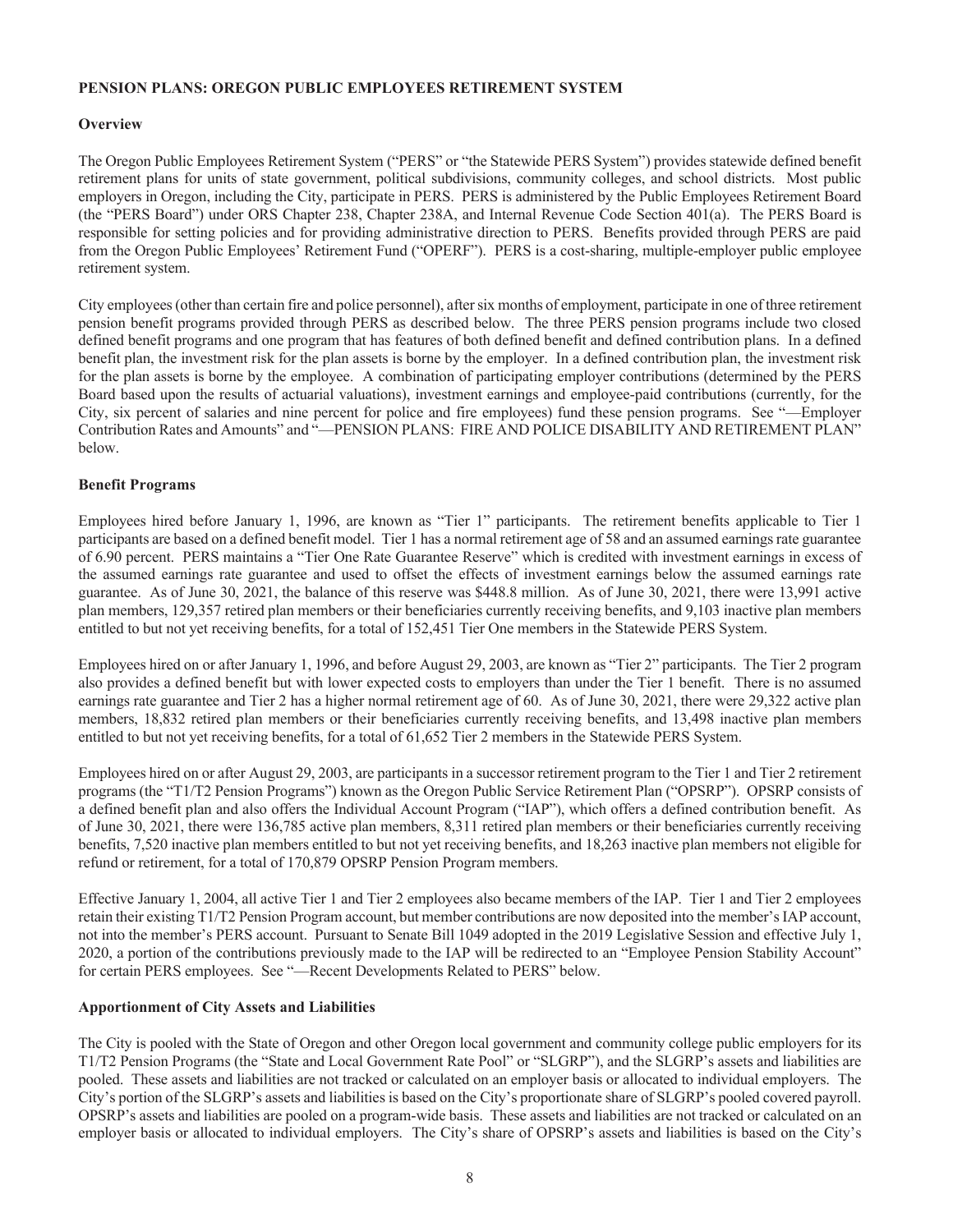proportionate share of OPSRP's pooled covered payroll. The City's proportionate liability of the T1/T2 Pension Programs and OPSRP may increase if other pool participants fail to pay their full employer contributions.

#### **Employer Asset Valuation and Liabilities**

Oregon statutes require an actuarial valuation of the Statewide PERS System by a competent actuary at least once every two years. The current PERS actuary is Milliman, Inc. ("Milliman"). Under current practice, actuarial valuations are performed annually, but only valuations as of the end of each odd-numbered year are used to determine annual required employer contribution rates that employers will be required to pay to fund the obligations of T1/T2 Pension Programs, OPSRP and the PERS-sponsored Retirement Health Insurance Account Plan ("RHIA"). For a description of RHIA, see "OTHER POST-EMPLOYMENT RETIREMENT BENEFITS ("OPEB")" below. Valuations are released approximately one year after the valuation date.

An employer's unfunded actuarial liability ("UAL") is the excess of the actuarially determined present value of the employer's benefit obligations to employees over the existing actuarially determined assets available to pay those benefits. The following table shows certain methods and assumptions adopted by the PERS Board, which are the basis for the actuarial valuations.

| <b>ASSUMPTION/METHOD</b>       | 2018 & 2019 VALUATIONS <sup>(1)</sup> | 2020 VALUATION(4)                       |
|--------------------------------|---------------------------------------|-----------------------------------------|
| Actuarial Cost Method:         | Entry Age Normal                      | Unchanged                               |
| <b>UAL</b> Method:             |                                       |                                         |
| T1/T2 Programs                 | Level Percentage of Payroll over 20   | Unchanged                               |
|                                | years (fixed) $^{(2)}$                |                                         |
| <b>OPSRP</b>                   |                                       |                                         |
|                                | Level Percentage of Payroll over 16   | Unchanged                               |
|                                | years (fixed)                         |                                         |
| <b>Asset Valuation Method:</b> | Market Value <sup>(3)</sup>           | Unchanged                               |
| Investment Rate of Return:     | 7.20%                                 | 6.90%                                   |
| Payroll Growth Rate:           | 3.50%                                 | 3.40%                                   |
| <b>Inflation Level:</b>        | $2.50\%$                              | Unchanged                               |
| <b>Contribution Rate</b>       | Contribution rate may increase or     | Contribution rate may increase by       |
| Stabilization Method:          | decrease by 3% of payroll or by 20%   | 3% of payroll for the T1/T2 UAL         |
|                                | of the previous rate; whichever is    | rate and 1% of pay for OPSRP rate.      |
|                                | greater, when an employer's funded    | UAL rate not allowed to decrease        |
|                                | status is between 70% and 130%. At    | until the SLGRP's funded percentage     |
|                                | a funded status of 60% or less, or    | excluding side accounts is over 87%     |
|                                | 140% or more, the limitation doubles  | and a full collar width decrease is not |
|                                | to 6% of payroll or 40% of the        | allowed until funded status reaches at  |
|                                | previous rate, whichever is greater.  | least $90\%$ .                          |
|                                | At a funded status between 60% and    |                                         |
|                                | 70% or 130% and 140%, the             |                                         |
|                                | limitation increases in increments    |                                         |
|                                | between 3%-6% of payroll or 20%-      |                                         |
|                                | 40% of the previous rate, whichever   |                                         |
|                                | is greater.                           |                                         |

#### **Table 3 OREGON PUBLIC EMPLOYEES RETIREMENT SYSTEM Actuarial Assumptions and Methods**

(1) Assumptions and methods adopted by the PERS Board on October 4, 2019 that apply to actuarial valuations as of December 31, 2018 and as of December 31, 2019.

*Source: Oregon Public Employees Retirement System*

<sup>(2)</sup> See information regarding the one-time amortization of the unfunded actuarial liability as of December 31, 2019 as described in "—PENSION PLANS: OREGON PUBLIC EMPLOYEES RETIREMENT SYSTEM – Recent Developments Related to PERS."

<sup>(3)</sup> Market value of assets reduced by value of assets in statutory reserves (contingency, capital preservation and rate guarantee reserves).

<sup>(4)</sup> Assumptions and methods adopted by the PERS Board on October 1, 2021 that apply to actuarial valuations as of December 31, 2020 and as of December 31, 2021.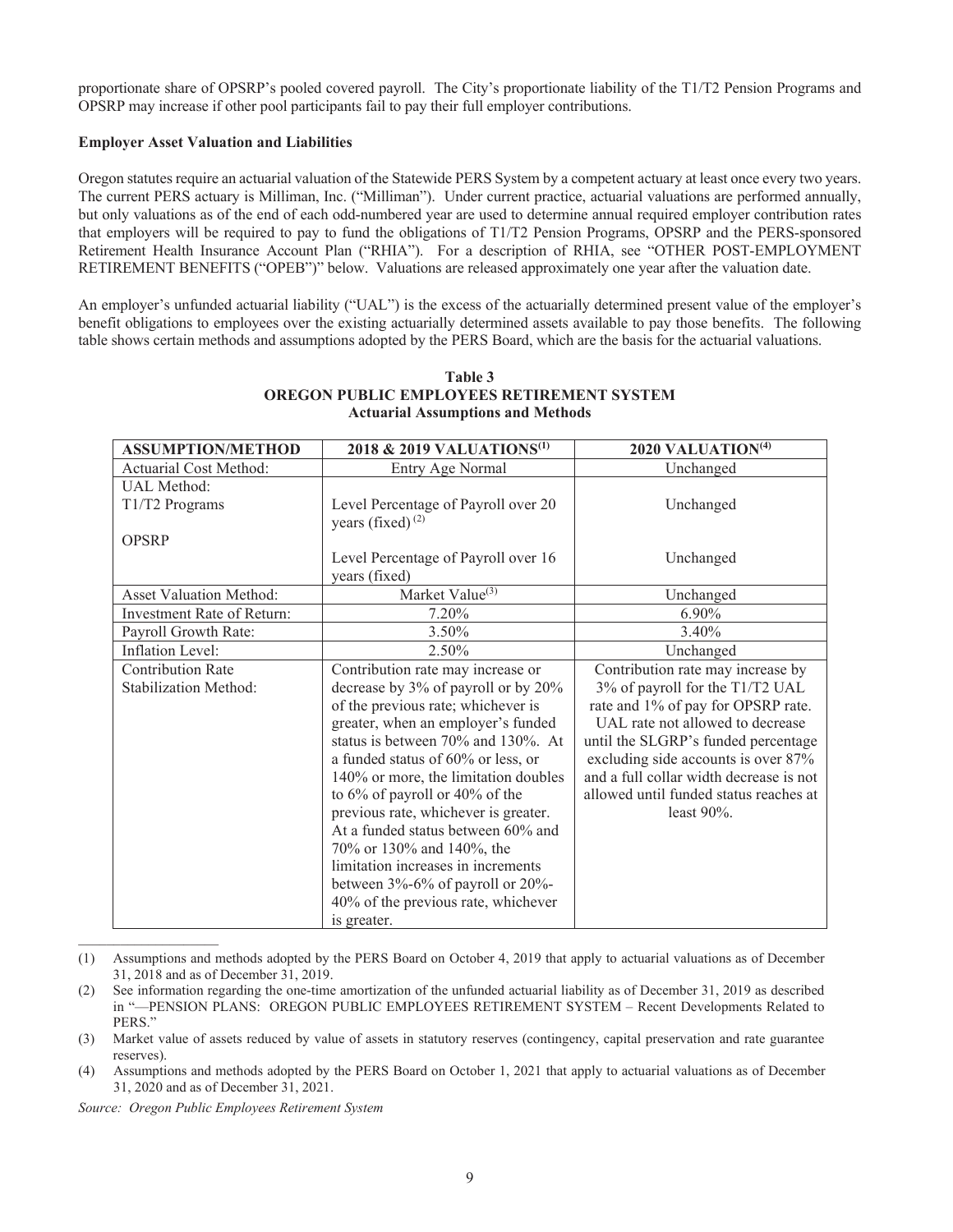Milliman released its 2018 valuation for the Statewide PERS System as of December 31, 2018 (the "2018 System Valuation") on December 12, 2019, its 2019 valuation for the Statewide PERS System as of December 31, 2019 (the "2019 System Valuation") on September 17, 2020, and its 2020 valuation for the Statewide PERS System as of December 31, 2020 (the "2020 System Valuation") on December 9, 2021. These reports include system-wide actuarial valuations for the T1/T2 Pension Programs and OPSRP.

Milliman released the City's individual 2018 valuation as of December 31, 2018 (the "2018 City Valuation") in December 2019, the City's individual 2019 valuation as of December 31, 2019 (the "2019 City Valuation") in October 2020, and the City's individual 2020 valuation as of December 31, 2020 (the "2020 City Valuation") in December 2021. These valuation reports provide the City's portion of (a) the SLGRP based on the City's proportionate share of the total SLGRP covered payroll as of the valuation date, (b) OPSRP based on the City's proportionate share of total OPSRP covered payroll as of the valuation date, and (c) the RHIA based on the City's proportionate share of the total RHIA covered payroll as of the valuation date.

The tables below provide historical summary valuation information for the Statewide PERS System and for the City.

| <b>STATEWIDE PERS SYSTEM</b> |                       |                  |                  |               |
|------------------------------|-----------------------|------------------|------------------|---------------|
|                              | <b>Actuarial</b>      |                  | <b>Unfunded</b>  |               |
| Calendar                     | Value of              | <b>Actuarial</b> | <b>Actuarial</b> | <b>Funded</b> |
| Year                         | $\text{Assets}^{(2)}$ | Liability        | Liability        | Ratio $(\% )$ |
| 2011                         | \$43,238.8            | \$61,198.4       | \$17,959.6       | 76.1          |
| $2012^{(3)}$                 | 49.265.9              | 60,405.2         | 11.139.3         | 81.6          |
| $2013^{(3)}$                 | 54,090.1              | 62,593.6         | 8,503.5          | 86.4          |
| $2014^{(4)}$                 | 55,518.2              | 73,458.9         | 17,940.7         | 75.6          |
| 2015                         | 54, 365.8             | 76,196.6         | 21,830.8         | 71.3          |
| 2016                         | 55,670.2              | 80,970.3         | 25,300.1         | 68.8          |
| 2017                         | 61,764.9              | 84,056.1         | 22,291.2         | 73.5          |
| 2018                         | 59,593.0              | 86,574.7         | 26.981.7         | 68.8          |
| 2019                         | 64,842.2              | 89,445.7         | 24,603.5         | 72.5          |
| 2020                         | 67,256.6              | 95,300.4         | 28,043.8         | 70.6          |

**Table 4 OREGON PUBLIC EMPLOYEES RETIREMENT SYSTEM Summary of Statewide PERS System Funding Levels (\$ in Millions)(1)** 

(1) Composed of Tier 1/Tier 2 and OPSRP pensions but excluding retiree healthcare subsidies of RHIA.

(2) Does not take into account offsets for deposits made by individual employers from bond proceeds or cash on hand in side accounts

(3) Reflects the legislative changes enacted by the Oregon Legislative Assembly in 2013 (the "2013 PERS Bills") to reduce future benefit payments, resulting in a reduction of the PERS unfunded actuarial liability by approximately \$5 billion.

(4) In April 2015, the Oregon Supreme Court announced a decision on lawsuits challenging the provisions of the 2013 PERS Bills. The decision upheld the elimination of a benefit increase for out-of-state retirees but declared other benefit reductions unconstitutional as applied to benefits earned prior to the June 1, 2013 effective date of the 2013 PERS Bills.

*Source: Oregon Public Employees Retirement System*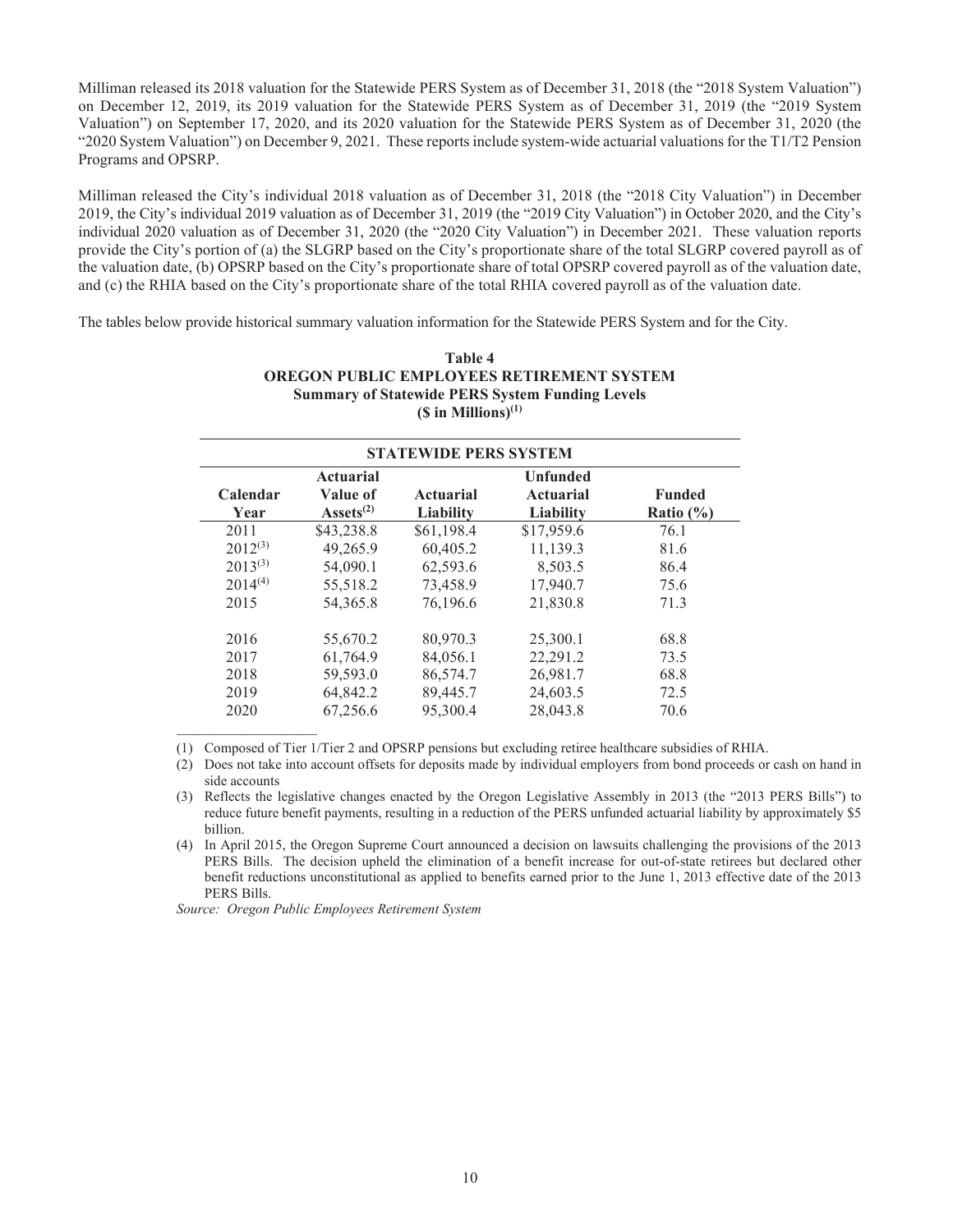| Table 5                                          |
|--------------------------------------------------|
| <b>OREGON PUBLIC EMPLOYEES RETIREMENT SYSTEM</b> |
| <b>Summary of City Funding Levels</b>            |
| $(S \in M$ illions) <sup>(1)</sup>               |

|              | <b>Actuarial</b> |                  | <b>Unfunded</b>  |               |  |
|--------------|------------------|------------------|------------------|---------------|--|
| Calendar     | Value of         | <b>Actuarial</b> | <b>Actuarial</b> | <b>Funded</b> |  |
| Year         | <b>Assets</b>    | Liability        | Liability        | Ratio $(\% )$ |  |
| 2011         | \$1,459.0        | \$1,724.2        | \$265.3          | 84.6          |  |
| $2012^{(2)}$ | 1,624.8          | 1,744.3          | 119.5            | 93.2          |  |
| $2013^{(2)}$ | 1,762.8          | 1,804.7          | 41.9             | 97.7          |  |
| $2014^{(3)}$ | 1,844.1          | 2.210.1          | 366.0            | 83.4          |  |
| 2015         | 1,820.6          | 2,335.5          | 514.9            | 78.0          |  |
|              |                  |                  |                  |               |  |
| 2016         | 1.891.4          | 2.540.2          | 648.8            | 74.4          |  |
| 2017         | 2,171.1          | 2,776.3          | 605.2            | 78.2          |  |
| 2018         | 2,202.1          | 3,048.8          | 846.8            | 72.2          |  |
| 2019         | 2.468.6          | 3,286.6          | 818.0            | 75.1          |  |
| 2020         | 2,528.2          | 3.498.6          | 970.4            | 72.3          |  |
|              |                  |                  |                  |               |  |

(1) Composed of Tier 1/Tier 2 and OPSRP pensions but excluding retiree healthcare subsidies of RHIA. City information is calculated separately for the SLGRP and OPSRP using the City's payroll as a percentage of combined payroll of the respective rate pools. SLGRP values include pre-SLGRP and transition liabilities/surpluses created when the City joined the prior local government rate pool and the SLGRP.

(2) Reflects the legislative changes enacted by the Oregon Legislative Assembly in 2013 (the "2013 PERS Bills") to reduce future benefit payments, resulting in a reduction of the PERS unfunded actuarial liability by approximately \$5 billion.

(3) In April 2015, the Oregon Supreme Court announced a decision on lawsuits challenging the provisions of the 2013 PERS Bills. The decision upheld the elimination of a benefit increase for out-of-state retirees but declared other benefit reductions unconstitutional as applied to benefits earned prior to the June 1, 2013 effective date of the 2013 PERS Bills.

*Source: Oregon Public Employees Retirement System*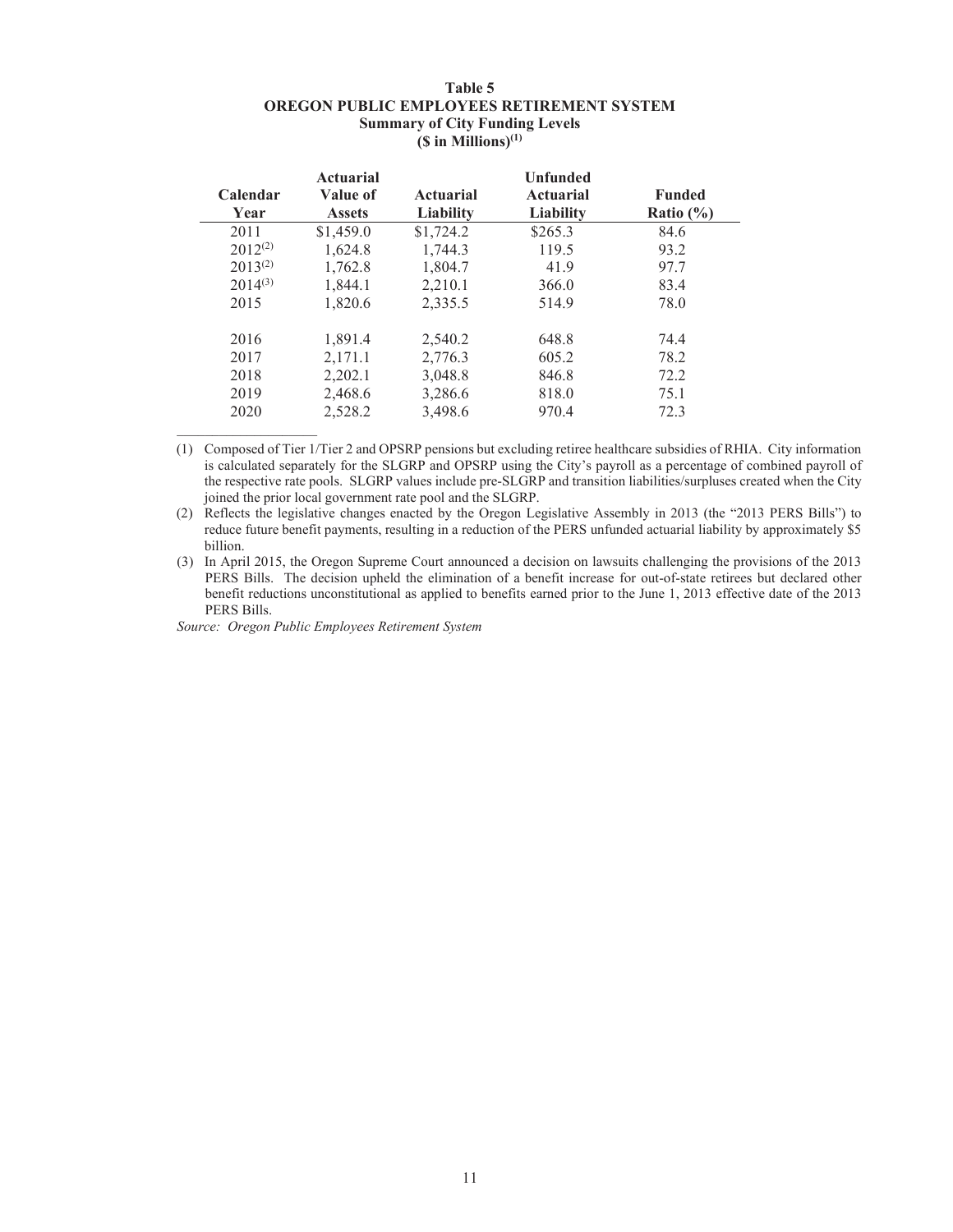The following table presents a history of the City's member payroll, unfunded actuarial liability and ratio of unfunded actuarial liability to payroll.

| Calendar<br>Year | Payroll       | Unfunded<br>Actuarial<br>Liability | Unfunded<br>Liability<br>to Payroll<br>Ratio $(\% )$ |
|------------------|---------------|------------------------------------|------------------------------------------------------|
| 2011             | \$303,508,135 | \$265,267,189                      | 87                                                   |
| 2012             | 311,688,601   | 119,477,128                        | 38                                                   |
| 2013             | 313.291.592   | 41.882.231                         | 13                                                   |
| 2014             | 335, 113, 826 | 365,964,877                        | 109                                                  |
| 2015             | 350,158,915   | 514,861,639                        | 147                                                  |
| 2016             | 362,850,562   | 648,861,639                        | 179                                                  |
| 2017             | 384,409,335   | 605,231,941                        | 157                                                  |
| 2018             | 434, 168, 788 | 846,761,641                        | 195                                                  |
| 2019             | 477,067,656   | 817,975,831                        | 171                                                  |
| 2020             | 495,959,286   | 970.377.914                        | 196                                                  |

#### **Table 6 OREGON PUBLIC EMPLOYEES RETIREMENT SYSTEM City Payroll for PERS Members and Unfunded Actuarial Liability**

*Source: Oregon Public Employees Retirement System* 

The funded status of the pension programs may change depending on the market performance of the securities that the OPERF is invested in, future changes in compensation and benefits of covered employees, demographic characteristics of members and methodologies and assumptions used by the actuary in estimating the assets and liabilities of PERS*.* Additionally, the market value of the investments held in the OPERF is determined using various sources. The COVID-19 pandemic initially caused significant declines in the value of PERS' investments, followed by a recovery beyond those losses; however, it is currently unknown how System-wide UAL and City UAL may be affected as a result of the longer-term economic impact of the pandemic. For recent information regarding the effects of the COVID-19 pandemic on the System-wide UAL, see "—Recent Developments Related to PERS" below.

#### **State Investment Policy**

The Oregon State Treasury is the investment officer for the state of Oregon. Investment standards are established in ORS 293.726 and require funds to be managed as a prudent investor would do. The Oregon Investment Council ("OIC") establishes policies for the investment and reinvestment of moneys in PERS investment funds. Policies are established based on the primary investment asset class of each investment manager. The OIC has approved the following asset classes for the OPERF: Short-Term Investing, Fixed Income, Real Estate, Public and Private Equities, and Alternative Investments. In addition, OPERF invests in the Opportunity Portfolio, which may be populated with investment approaches across a wide range of investment opportunities with no limitation as to asset classes or strategies. The target investment portfolio mix at market value was revised at the OIC meeting of April 24, 2019, to 32.5 percent global equity, 17.5 percent private equity, 20 percent fixed income, 12.5 percent real estate, 7.5 percent alternatives – illiquid, 7.5 percent alternatives – diversifying strategies and 2.5 percent risk parity.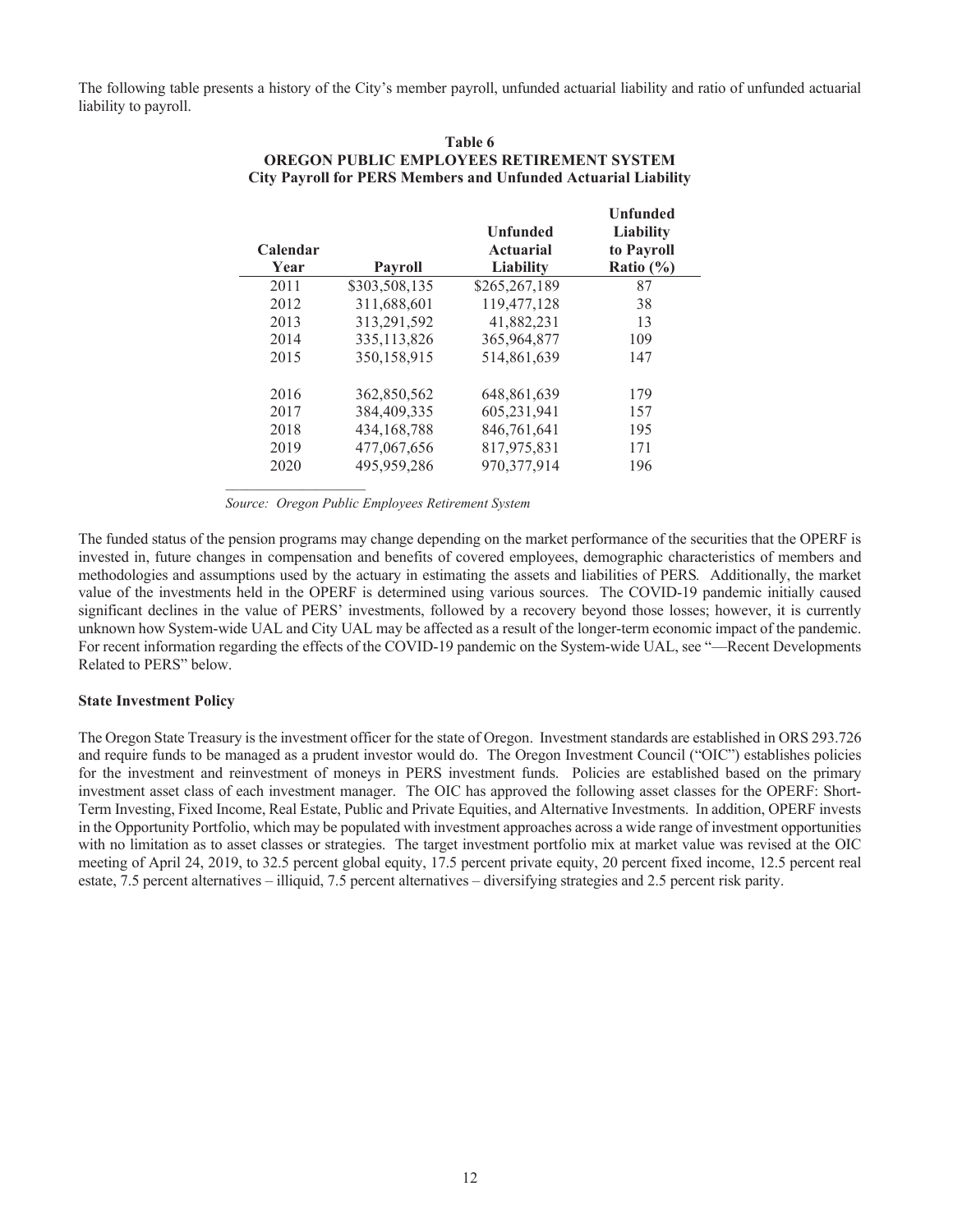The following table presents a 10-year history of investment returns for the OPERF.

| <b>Net</b>      |
|-----------------|
| Returns $(\% )$ |
| 1.6             |
| 12.7            |
| 16.6            |
| 4.3             |
| 1.2             |
| 11.9            |
| 9.4             |
| 6.5             |
| 0.5             |
| 25.5            |
|                 |

#### **Table 7 OREGON PUBLIC EMPLOYEES RETIREMENT FUND Oregon PERS Investment Returns(1)**

(1) Total fund performance, excluding variable account.

*Source: Oregon Public Employees Retirement Fund System Comprehensive Annual Financial Report for FYs 2011-12 through 2020-21*

The following table presents annualized investment returns over the most recent 1-year, 3-year and 5-year periods. Calculations were prepared using a time-weighted rate of return based on market rates in accordance with the Global Investment Performance Standards performance presentation standards.

#### **Table 8 OREGON PUBLIC EMPLOYEES RETIREMENT FUND Annualized Investment Results(1)**

|                                     |        | Annualized |          |
|-------------------------------------|--------|------------|----------|
| Periods Ending June 30, 2021        | 1-Year | 3-Year     | 5-Year   |
| Total Portfolio, Excluding Variable | 25.5%  | $10.4\%$   | $10.5\%$ |

(1) Total fund performance, regular account. Excludes variable account.

*Source: Oregon Public Employees Retirement Fund System Comprehensive Annual Financial Report for FY 2020-21*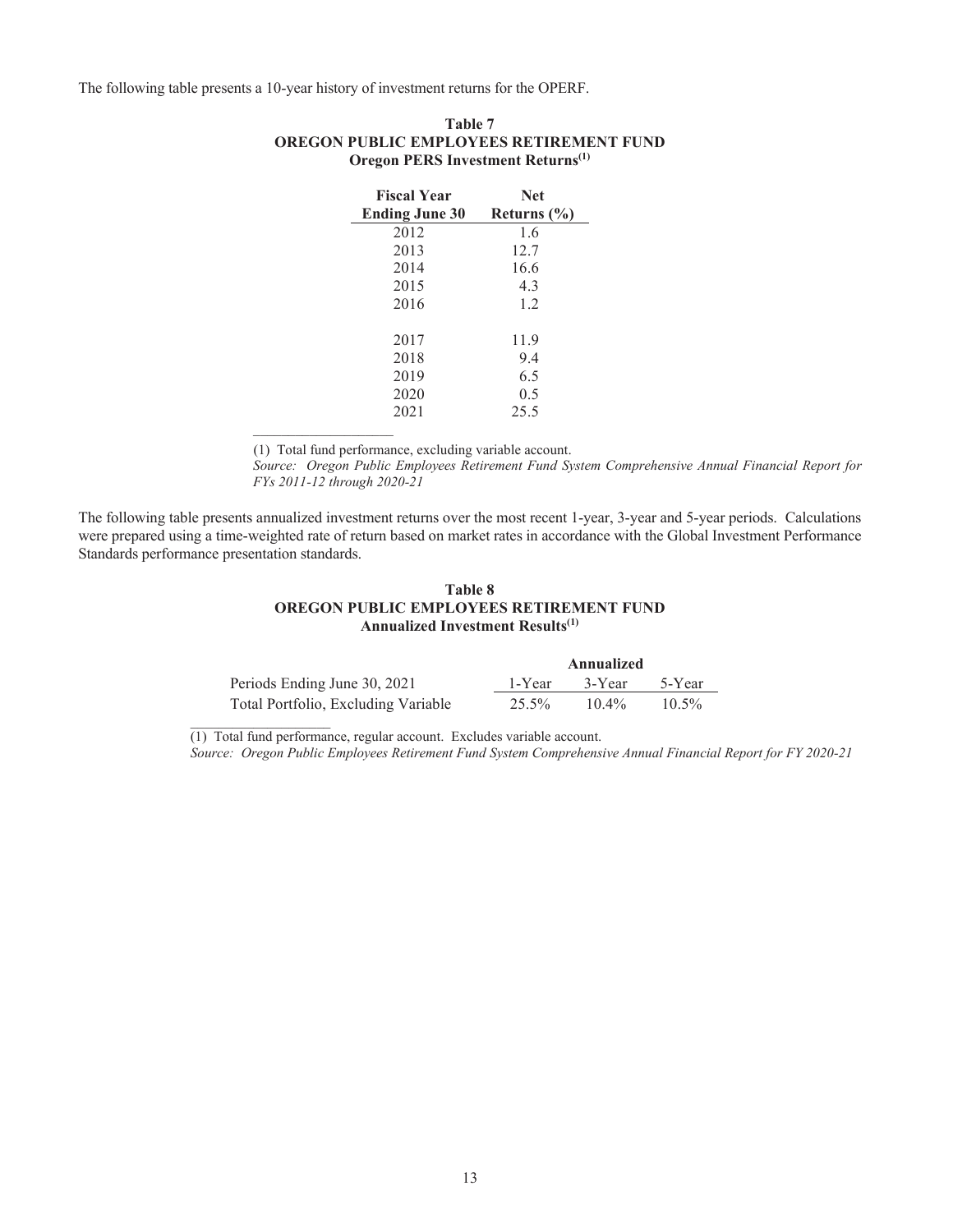#### **Employer Contribution Rates and Amounts**

At the end of each odd-numbered year, actuarial valuations determine the employer contribution rates that are officially set by the PERS Board. Pursuant to ORS 238.225, all employers participating in PERS are required to make their contribution to PERS based on the employer contribution rates set by the PERS Board.

PERS funding policy provides for monthly employer contributions at actuarially determined rates. These contributions, expressed as a percentage of covered payroll, are intended to accumulate sufficient assets to pay benefits when due. Employer contribution rates are based upon the current and projected cost of benefits and the anticipated level of funding available from the OPERF, including known and anticipated investment performance of the OPERF.

The City's employer contribution rates were derived using a rate stabilization methodology (the "Rate Collar") designed to cap rate increases and reduce large fluctuations in employer contribution rates. Such rate increases are shifted to future biennia. See Table 3 for a summary of the Rate Collar in effect. Because of the Rate Collar, the PERS Board-approved employer contribution rates for some employers, including the City, are currently less than the actuarially required contribution ("ARC").

T1/T2 Pension Programs employees and OPSRP employees are required by state statute to contribute six percent of their annual salary to the respective programs. Employers are allowed to pay the employees' contribution in addition to the required employers' contribution. The City has elected to make the employee contribution. An employer also may elect via written employment policy or agreement to make additional employer contributions to its employees' IAP accounts in an amount that can range from not less than one percent of salary to no more than six percent of salary and must be a whole percentage. Employers may make this policy or agreement for specific groups of their employees. The City has elected to make an optional contribution to the IAP accounts of public safety employees hired after January 1, 2007, of an additional three percent of their annual salary.

The table below shows the City's employer contribution rates for the 2019-21 biennium that ended on June 30, 2021. The table also shows the City's current employer contribution rates for the 2021-23 biennium that began on July 1, 2021, as reported in the 2019 City Valuation and the City's advisory-only employer contribution rates for the 2023-25 biennium as reported in the 2020 City Valuation. The rates reported in the table do not include the six percent and nine percent employee contribution rates for contributions to the IAP and "Employee Pension Stability Account" ("EPSA") paid by the City.

#### **Table 9 OREGON PUBLIC EMPLOYEES RETIREMENT SYSTEM Employer Contribution Rates for the City**  Percentage of Covered Payroll<sup>(1)(2)</sup>

| <b>Payrolls Paid</b>          | <b>Past Rates</b><br>2019-2021 | <b>Current Rates</b><br>$2021 - 23$ | <b>Future Rates</b><br>2023-2025<br>$(Advisory Only)^{(3)}$ |
|-------------------------------|--------------------------------|-------------------------------------|-------------------------------------------------------------|
| T1/T2                         | 21.86%                         | 22.35%                              | 25.51%                                                      |
| <b>OPSRP</b> General Services | 15.53                          | 18.36                               | 21.65                                                       |
| <b>OPSRP</b> Police and Fire  | 20.16                          | 22.72                               | 26.40                                                       |

(1) Includes contribution rates to fund RHIA. See "OTHER POST-EMPLOYMENT RETIREMENT BENEFITS ("OPEB") – PERS Program." For FY 2020-21, one percent of the City's covered payroll for the three pension benefit programs was approximately: \$1,189,415 for T1/T2 Pension Programs; \$2,791,529 for OPSRP general services; and \$810,079 for OPSRP police and fire.

(2) Includes adjustments for side accounts and pre-SLGRP liabilities.

(3) Rates in this table for 2023-2025 are based on the 2020 City Valuation, which is advisory-only. Actual rates will be based on the City's individual 2021 valuation that is expected to be released late in calendar year 2022.

*Source: City of Portland, Oregon Public Employees Retirement System* 

The City's contribution rates may increase or decrease due to a variety of factors, including the investment performance of the OPERF, the use of pension-related reserves, further changes to system valuation methodology and assumptions and decisions by the PERS Board, and changes in benefits resulting from legislative modifications. The City cannot predict whether any legislation or related actions will attempt to further modify the PERS System or whether such attempts would withstand legal challenge.

The City's financial plan has been updated to incorporate higher growth assumptions for PERS employer rates. For the next biennium (FYs 2023-24 and 2024-25), the financial plan assumes rates as described in the advisory-only 2020 City Valuation.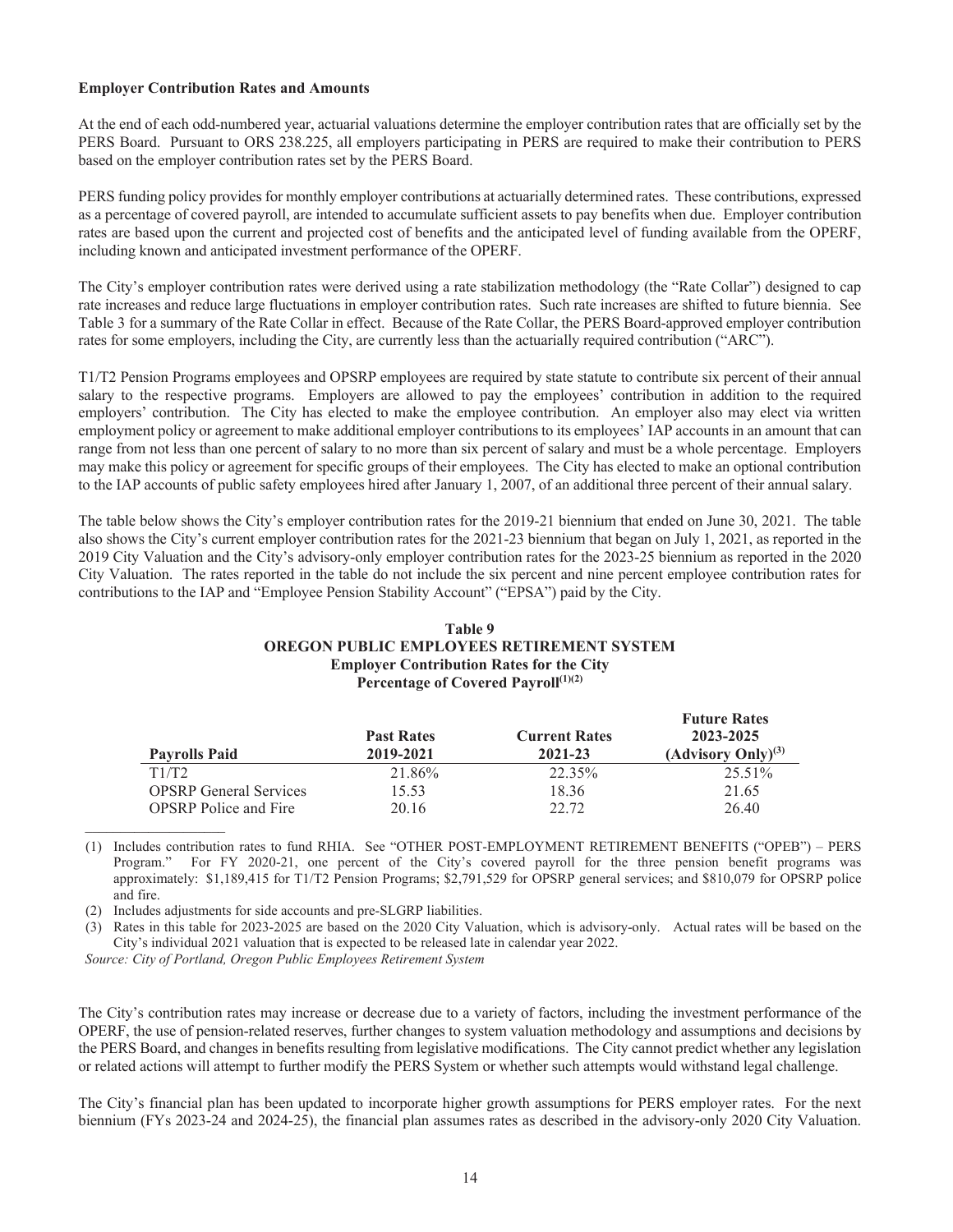For the following biennium (FYs 2025-26 and 2026-27), the financial plan assumes increases in rates for both T1/T2 and OPSRP of approximately five additional percentage points.

#### **City Funding Policy**

In August 2014, the City Council approved a policy regarding funding of its PERS pension liability. The policy requires the City to make contributions at no less than the rate established by the PERS Board and required by ORS 238.225. The City has always funded its full employer contribution as required by ORS 238.225. See "—Employer Contribution Rates and Amounts" above.

#### **Pension Obligation Bonds**

In addition to their PERS contribution, City bureaus in existence as of November 10, 1999, (the issue date of the bonds) are required to make a contribution to pay debt service on outstanding Limited Tax Pension Obligation Revenue Bonds (the "Pension Obligation Bonds"), which were issued to fund the City's share of the unfunded actuarial liabilities of PERS as of December 31, 1997. The Pension Obligation Bonds were issued in three series: one series of fixed rate bonds in an amount of \$150,848,346 and two series of auction rate securities in an aggregate amount of \$150,000,000. The final maturity of the Pension Obligation Bonds is June 1, 2029 and are currently outstanding in the amount of \$75,073,346 (excluding compounded interest). Proceeds of the Pension Obligation Bonds were deposited with PERS. Table 10 below shows the debt service paid by the City on its Pension Obligation Bonds.

#### **Total City Pension Contribution**

The following table shows the amount of City contributions paid to PERS for the three pension programs including amounts paid by the City for the employee contribution. Contributions include the payments from the Fire and Police Disability and Retirement Fund for pensions of police and firefighters participating in the T1/T2 Pension Programs and OPSRP. Fire and Police Disability and Retirement Fund contributions are funded from a dedicated Citywide property tax levy (the "FPDR levy"). See "—PENSION PLANS: FIRE AND POLICE DISABILITY AND RETIREMENT PLAN" below. In FY 2020-21, approximately 73 percent of the total cash contribution was for the employer share and 27 percent was for the employee share. The City made its required contribution for its pension obligation in all years. See "—Employer Contribution Rates and Amounts" above.

| <b>Fiscal Year</b><br>Ending<br>June 30 | <b>City's Required Cash</b><br><b>Contribution to</b><br>PERS <sup>(1)</sup> | <b>Debt Service on</b><br><b>Pension Obligation</b><br><b>Bonds</b> | <b>Total Cash</b><br><b>Contribution for</b><br><b>Pension Costs</b> |
|-----------------------------------------|------------------------------------------------------------------------------|---------------------------------------------------------------------|----------------------------------------------------------------------|
| 2012                                    | \$45,229,731                                                                 | \$17,740,796                                                        | \$62,970,527                                                         |
| 2013                                    | 45,278,556                                                                   | 19,433,725                                                          | 64,712,281                                                           |
| 2014                                    | 45,868,558                                                                   | 21,129,361                                                          | 66,997,919                                                           |
| 2015                                    | 46,969,145                                                                   | 23,074,692                                                          | 70,043,837                                                           |
| 2016                                    | 55,530,023                                                                   | 25,350,317                                                          | 80,880,340                                                           |
| 2017                                    | 58,637,409                                                                   | 27,853,142                                                          | 86,490,551                                                           |
| 2018                                    | 76.185.383                                                                   | 30,540,190                                                          | 106,725,574                                                          |
| 2019                                    | 86,437,805                                                                   | 33,027,629                                                          | 119,465,434                                                          |
| 2020                                    | 113,491,659                                                                  | 35,237,088                                                          | 148,728,747                                                          |
| 2021                                    | 109.135.626                                                                  | 36,645,814                                                          | 145,781,440                                                          |

#### **Table 10 CITY OF PORTLAND, OREGON City Contribution Related to PERS**

(1) Includes City's statutorily required employer contribution for T1/T2 and OPSRP pension program and its pension contribution on behalf of employees. Includes contributions from the FPDR levy and other non-General Fund bureaus such as the Water Bureau and the Bureau of Environmental Services. Cash contribution to PERS excludes amount paid by Prosper Portland.

*Source: Oregon Public Employees Retirement System and City of Portland; Oregon* 

#### **Recent Developments Related to PERS**

 $\mathcal{L}_\text{max}$ 

In 2019, the Legislature adopted and the Governor signed Senate Bill 1049 ("SB 1049"), which makes certain modifications to the amortization of the UAL and benefits provided to employees retiring after December 31, 2019. Such modifications include: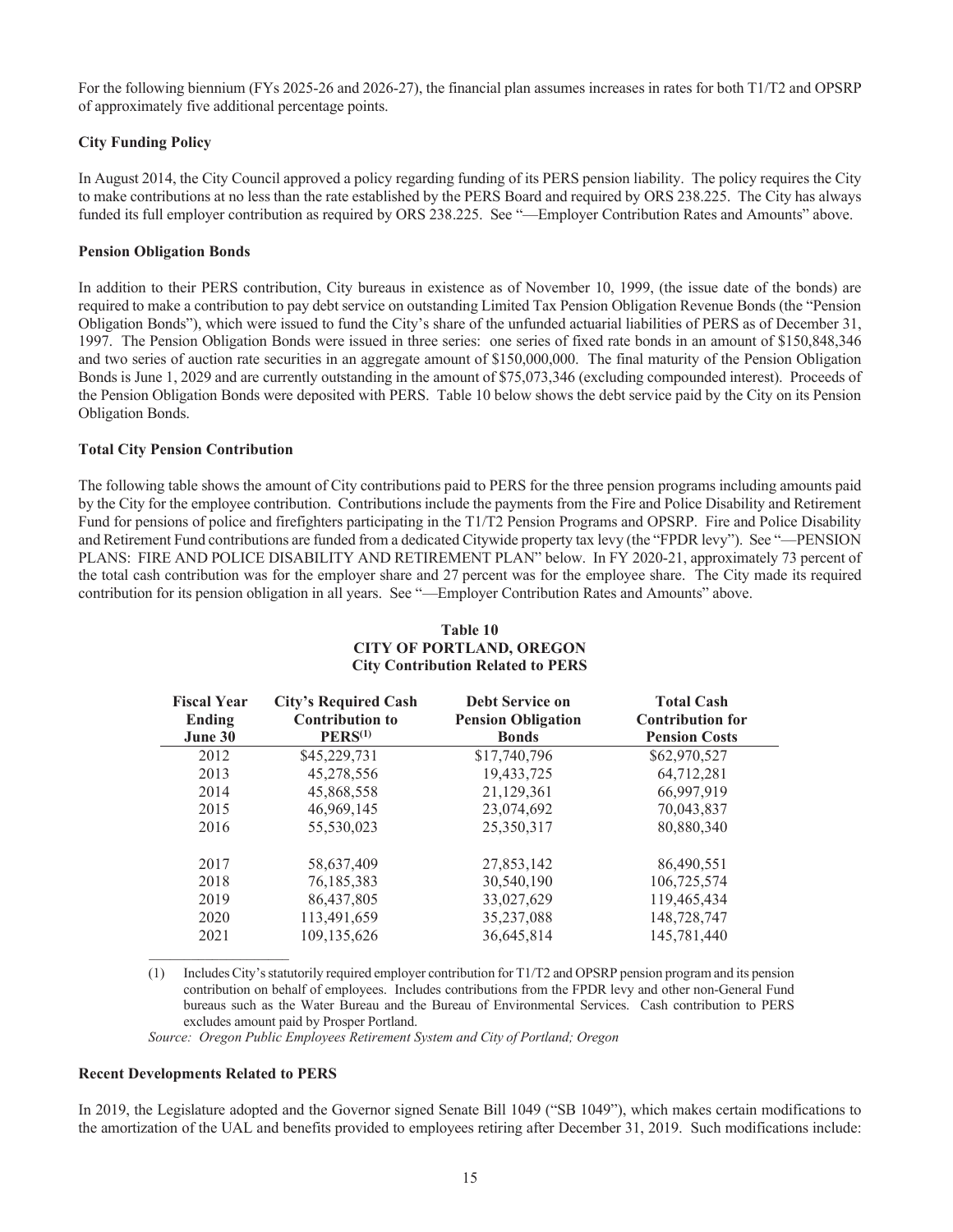a one-time re-amortization of the UAL associated with Tier 1 and Tier 2 benefits that is measured as of December 31, 2019 and extending that amortization to 22 years; redirecting a portion of the 6 percent contributions currently made to the IAP to an EPSA within the PERS fund when an employee's salary exceeds \$2,500 per month (indexed annually); removing all current hourly limitations on retirees who work for a PERS employer after retirement, while mandating that such employer shall continue to make pension contributions at the previous employer rate; and capping the annual salary used in the calculation of certain retirement packages for all tiers to \$195,000 (indexed annually). In June 2021, the Legislature passed House Bill 2906 ("HB 2906"), which raised the threshold level for the IAP redirect provision to \$3,333 per month (indexed annually). This change is effective January 1, 2022 and is reflected in the advisory-only 2023-25 employer contribution rates described above.

According to the Legislative Fiscal Office, the re-amortization of the T1/T2 UAL from 20 years to 22 years is expected, under current actuarial assumptions, to extend the retirement of the UAL by approximately six years. The City cannot predict whether SB 1049 will be subject to legal challenges that could affect some or all of its provisions.

For valuations beginning in the 2023-25 biennium, the PERS Board adopted revised actuarial assumptions, which include an investment rate of return of 6.90% and a payroll growth rate of 3.40%. The PERS Board also adopted modifications to the Rate Collar methodology. See Table 3 – "Actuarial Assumptions and Methods" herein for more information.

#### **PENSION PLANS: FIRE AND POLICE DISABILITY AND RETIREMENT PLAN**

#### **Overview**

The following discussion pertains to the City's Fire and Police Disability, Retirement and Death Benefit Plan (the "FPDR Plan"). The FPDR Plan was established in 1942 to provide disability, retirement and death benefits for sworn members of the City's Bureaus of Fire and Police and their survivors. The FPDR Plan is governed by a Board of Trustees (the "FPDR Board"), composed of the Mayor or Mayor's designee, two active members of the Fire and Police Bureaus and two citizens appointed by the Mayor and confirmed by the City Council. The Fire and Police member trustees are elected by the active members of the Fire Bureau and Police Bureau, respectively. The citizen trustees must have relevant experience in pension or disability matters. The FPDR Plan is administered by the Bureau of Fire and Police Disability and Retirement, led by the Fund Administrator.

The FPDR Plan's authority for vesting and benefit provisions is provided by Chapter 5 of the City Charter. Most amendments require majority approval of the voters in the City. Ten revisions have been passed by the voters since the creation of the plan. The most recent voter revision, comprised of eleven different plan amendments, was passed November 6, 2012. City Council may provide by ordinance any additional benefits that the City is required by law to extend to the members and may also change benefits by ordinance to maintain the FPDR Plan's tax-qualified status. The most recent amendments by the City Council occurred in 2020.

#### **Benefit Programs**

The FPDR Plan consists of three tiers, two of which are now closed to new employees. The retirement plans for FPDR One, the original plan, and FPDR Two, a second plan created in 1990, are single-employer, defined-benefit plans administered by the FPDR Board. In addition to retirement benefits for FPDR One and FPDR Two members, the FPDR Plan provides serviceconnected, nonservice-connected, and occupational disability benefits for FPDR One, FPDR Two and FPDR Three members. FPDR Plan members do not participate in Social Security and do not receive Social Security benefits for their years of service.

**FPDR One.** Sworn members of the Police and Fire Bureaus subject to the FPDR Plan as constituted prior to July 1, 1990, are included in the FPDR One tier. All FPDR One members are now retired or receiving long-term disability benefits. Under FPDR One, retirement benefits are provided upon termination of employment on or after attaining age 50 (with 25 or more years of service) or 55 (with 20 years or more of service). Retirement benefits are paid to members at two percent of current top-step pay for a police officer or firefighter for each year of service (up to 60 percent); therefore, FPDR One members receive postretirement benefit increases equal to increases in current top-step police officer or firefighter pay.

**FPDR Two.** Sworn members of the Police and Fire Bureaus subject to the FPDR Plan as constituted after June 30, 1990, and first sworn before January 1, 2007, are included in the FPDR Two tier. Under FPDR Two, retirement benefits are provided upon termination of employment on or after attaining age 55, or on or after attaining age 50 if the member has 25 or more years of service. Members become 100 percent vested after five years of service. Benefits are paid using a formula tied to years of service and the highest one-year base pay the member received during the final three years of employment. The FPDR Board has the authority to grant postretirement benefit increases to FPDR Two members, so long as the increases do not exceed increases awarded to sworn retirees of PERS. Members enrolled in the FPDR Plan and still working prior to July 1, 1990, were required to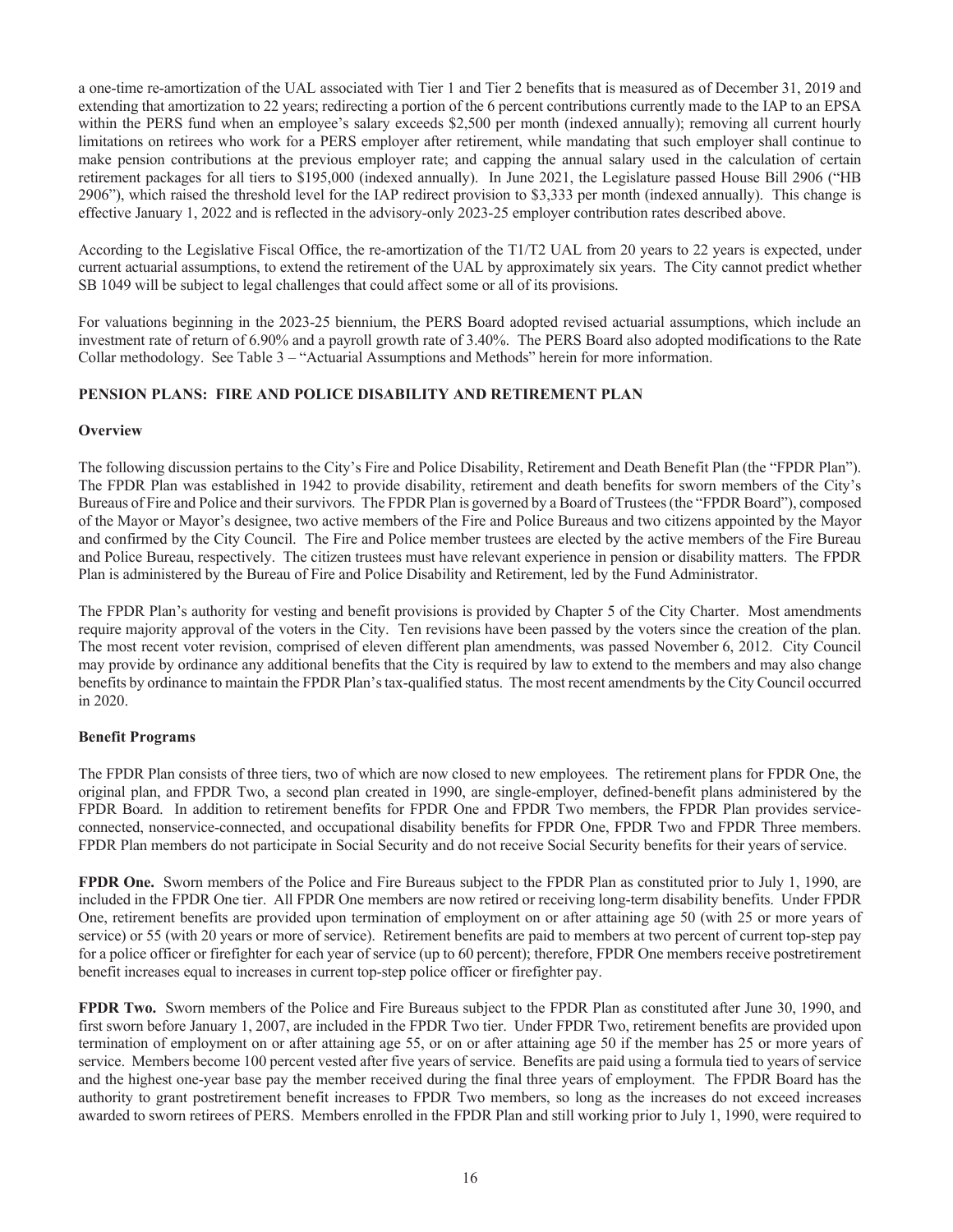make an election as to whether they wished to fall under the provisions of the FPDR Plan as constituted prior to July 1, 1990 (i.e., FPDR One, as described above) or become subject to the new FPDR Two provisions after June 30, 1990.

**FPDR Three.** Sworn members of the Police and Fire Bureaus hired on or after January 1, 2007 are included in the FPDR Three tier; those sworn on or after January 1, 2013, become FPDR Three members after six months of service. These participants are part of OPSRP for retirement benefits and are under the FPDR Plan for disability and pre-retirement death benefits, offset by any benefits received on account of disability or death under OPSRP. Retirement benefits for these participants are pre-funded, and the FPDR levy pays the employee and employer portions of the OPSRP contribution. For information regarding OPSRP and the employee and employer contribution rates for OPSRP, see "—PENSION PLANS: OREGON PUBLIC EMPLOYEES RETIREMENT SYSTEM," above.

#### **Funding**

The FPDR levy is a special property tax levy which cannot exceed two and eight-tenth mills on each dollar of valuation of property (\$2.80 per \$1,000 of Real Market Value) that is not exempt from such levy. The FPDR levy has been sufficient in all years to meet required annual benefit payments. In the event that collections from this special property tax levy are less than the amount required for payment of benefits in any particular year, the FPDR Fund could receive advances from the FPDR Reserve Fund first and then from other legally available City funds to make up the difference. While the FPDR Fund has not experienced any funding shortfalls to date, future funding is dependent on the availability of property tax revenues and, in the absence of sufficient property tax revenues, other legally available City funds.

Although the City Charter provides the FPDR Plan with dedicated property tax levy authority, the Oregon state constitution caps each property's general government taxes at \$10 per \$1,000 of Real Market Value. After reaching this point, all levies, including the FPDR levy, are subject to compression under the State Constitution ("Measure 5 compression") to fit within the \$10 limit. For this reason, it is unlikely that FPDR could collect the full \$2.80 per \$1,000 of Real Market Value on each property. In FY 2021-22, the tax loss due to Measure 5 compression was approximately \$10.0 million, or 4.7 percent of the FPDR levy.

#### **Retirement Plan Asset Valuation and Liabilities**

The table below shows key assumptions for the most recent valuation of the FPDR Plan. Mortality and other assumptions are regularly reviewed and updated as needed. The discount rate is equal to the June 30 value of the Bond Buyer General Obligation 20-Bond Municipal Bond Index each year, in accordance with the requirement of Governmental Accounting Standards Board Statement No. 67 ("GASB 67") that plans use a risk-free discount rate for the portion of the plan's liability that is not prefunded.

| Actuarial Cost Method     | Entry Age Normal |
|---------------------------|------------------|
| Actuarial Value of Assets | Market Value     |
| <b>Funding Policy</b>     | Pay-As-You-Go    |
| Discount Rate             | $2.21\%$         |
| Payroll Growth Rate       | 3.25%            |

| Table 11                                              |
|-------------------------------------------------------|
| <b>CITY OF PORTLAND, OREGON</b>                       |
| <b>FPDR Plan -- Actuarial Assumptions and Methods</b> |
| For the June 30, 2020 Valuation                       |

*Source: Milliman Inc., City of Portland Fire & Police Disability & Retirement (FPDR) Fund, Pension Actuarial Valuation Report as of June 30, 2020, dated January 14, 2021*

As distinguished from the pension plan for FPDR Three members, assets generally are not accumulated in the current year to pay for benefit payments in future years for the FPDR Plan. The table below shows funding levels for the FPDR Plan over the past ten fiscal years. In accordance with the Charter's provisions, there are no requirements to fund the FPDR Plan using actuarial techniques. The FPDR Plan is funded on a pay-as-you-go basis. Each year's benefits and expenses are paid for with employer contributions derived from dedicated property tax revenue received during that year. Because of the FPDR Plan's pay-as-you-go funding basis, the unfunded actuarial accrued pension liability and net pension liability (the new terminology per GASB 67 implemented by the City effective June 30, 2014), do not reflect the value of dedicated future revenues from the property tax levy. See "—FPDR Fund and Levy Adequacy" below. As reflected in the City's Annual Comprehensive Financial Report ("ACFR") for FY 2020-21, and required by GASB 68, the net pension liability for the FPDR Plan is a primary factor in the City's unrestricted net position deficit for governmental activities for FY 2020-21, and contributed to the City's total net position decrease from FY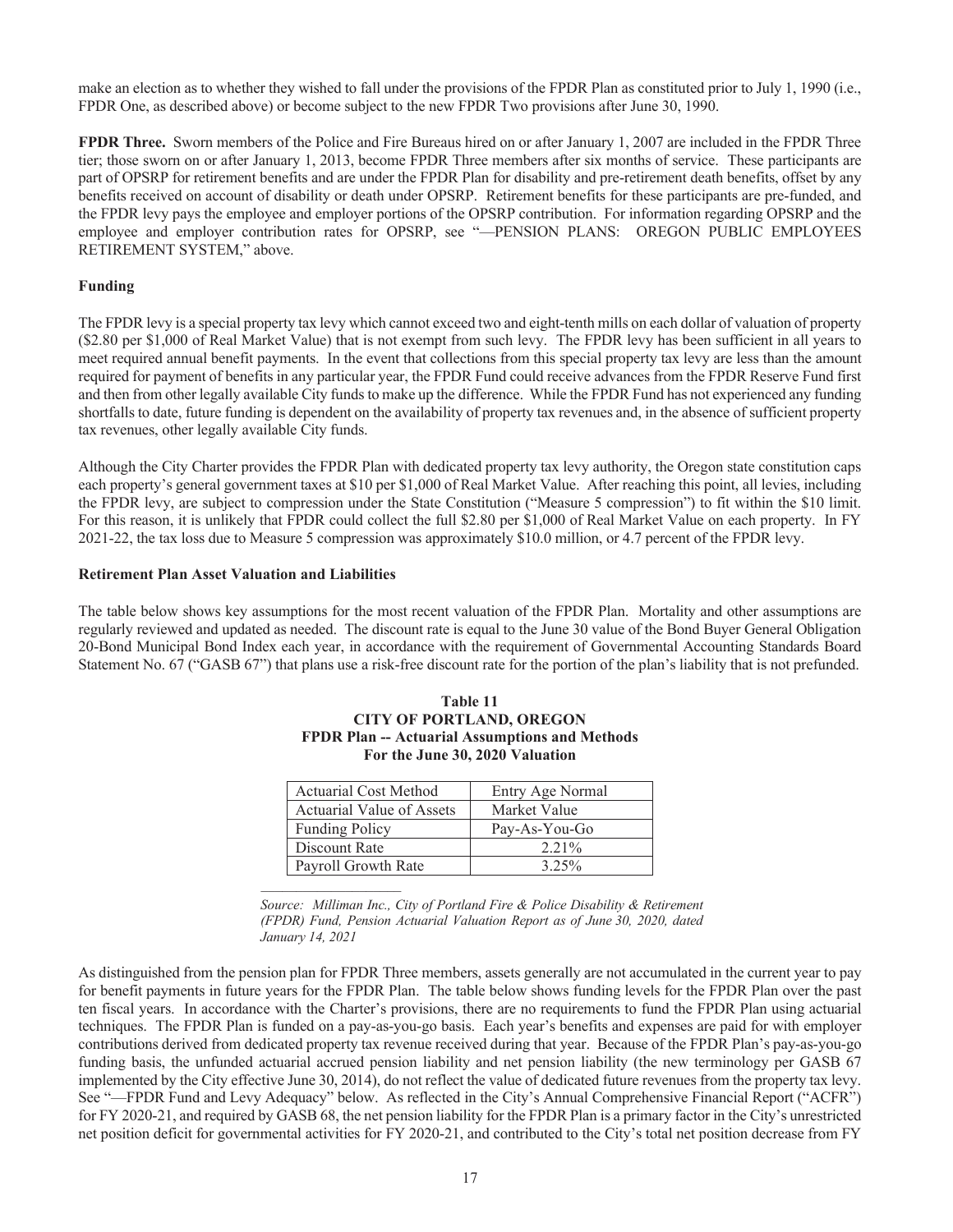2012-13 to FY 2013-14, when GASB 68 was implemented. See table entitled "Net Position by Component Last Ten Fiscal Years (accrual basis of accounting)" on page 394 of the City's ACFR for FY 2020-21.

| <b>Fiscal Year</b><br>Ending | <b>Actuarial</b>       | <b>Actuarial</b>     | <b>Unfunded</b><br><b>Actuarial</b> | <b>Funded</b>            |
|------------------------------|------------------------|----------------------|-------------------------------------|--------------------------|
| June 30                      | <b>Value of Assets</b> | Liability            | Liability $(1)$                     | Ratio <sup>(2)</sup>     |
| $2009^{(3)}$                 | \$11,571,074           | \$2,279,923,000      | \$2,268,351,926                     | 0.51%                    |
| 2010                         | 16,542,896             | 2,549,479,088        | 2,532,936,192                       | 0.65                     |
| $2011^{(3)}$                 | 25,648,253             | 2,610,360,794        | 2,584,712,541                       | 0.98                     |
| $2012^{(3)}$                 | 20,287,803             | 2,674,072,175        | 2,653,784,372                       | 0.76                     |
|                              |                        |                      |                                     | <b>Net Position</b>      |
| <b>Fiscal Year</b>           | <b>Plan Net</b>        |                      |                                     | as Percent               |
| Ending                       | Position,              | <b>Total Pension</b> | <b>Net Pension</b>                  | of Total                 |
| June $30^{(3)}$              | Ending                 | <b>Liability</b>     | Liability <sup>(2)</sup>            | Liability <sup>(2)</sup> |
| 2013                         | \$17,155,015           | \$2,517,096,534      | \$2,499,941,519                     | 0.68%                    |
| 2014                         | 20,532,924             | 2,473,970,866        | 2,453,437,942                       | 0.83                     |
| 2015                         | 21,876,942             | 2,896,894,767        | 2,875,017,825                       | 0.76                     |
| 2016                         | 17,425,353             | 3,391,461,315        | 3,374,035,962                       | 0.51                     |
| 2017                         | 14,150,087             | 3,367,105,729        | 3,352,955,642                       | 0.42                     |
| 2018                         | 17,790,774             | 3,295,142,974        | 3,277,352,200                       | 0.54                     |
| 2019                         | 20,001,298             | 3,568,635,904        | 3,548,634,606                       | 0.56                     |
| 2020                         | 18,638,401             | 4,407,176,740        | 4,388,538,339                       | 0.42                     |
| 2021                         | 13,291,727             | 4,553,280,004        | 4,539,988,277                       | 0.29                     |

#### **Table 12 CITY OF PORTLAND, OREGON FPDR Plan --Summary of Funding Levels(1)**

(1) Table reflects transition to new accounting classifications as required by the Governmental Accounting Standards Board beginning with FY 2012-13.

(2) Does not include value of future dedicated FPDR property tax collections.

(3) Amounts are calculated by rolling forward prior actuarial valuations. See Table 13 below for a summary of the June 30, 2018, and June 30, 2020, valuations.

*Source: City of Portland audited financial statements*

Overall the net pension liability increased from \$3.31 billion on June 30, 2018, to \$4.44 billion on June 30, 2020, as shown in Table 13 below. Note that these valuations differ from results shown in Table 12 above because they are based on actual results prepared by Milliman and are not roll-forward amounts of prior valuations.

#### **Table 13 CITY OF PORTLAND, OREGON FPDR Plan--Summary of Most Recent Actuarial Valuations**

| <b>Fiscal Year</b> |                    |                      |                    |
|--------------------|--------------------|----------------------|--------------------|
| Ending             |                    | <b>Total Pension</b> | <b>Net Pension</b> |
| June 30            | <b>Plan Assets</b> | Liability            | Liability          |
| 2018               | \$17,790,776       | \$3,323,733,057      | \$3,305,942,281    |
| 2020               | 18,638,401         | 4,456,071,006        | 4,437,432,605      |

*Source: Milliman Inc., City of Portland Fire & Police Disability & Retirement (FPDR) Fund, Pension Actuarial Valuation Report as of June 30, 2020, dated January 14, 2021*

The primary reason for the growth in the plan's pension liability from June 30, 2018 to June 30, 2020 is the decrease in the discount rate (the June 30 value of the Bond Buyer General Obligation 20-Bond Municipal Bond Index each year). The rate dropped from 3.87 percent on June 30, 2018 to 2.21 percent on June 30, 2020, increasing the pension liability by \$974 million. By comparison, other changes had small impacts on the liability. Higher assumed annual cost-of-living adjustments for FPDR Two retirees added \$79 million to the pension liability. On the other hand, longevity declined by approximately one year for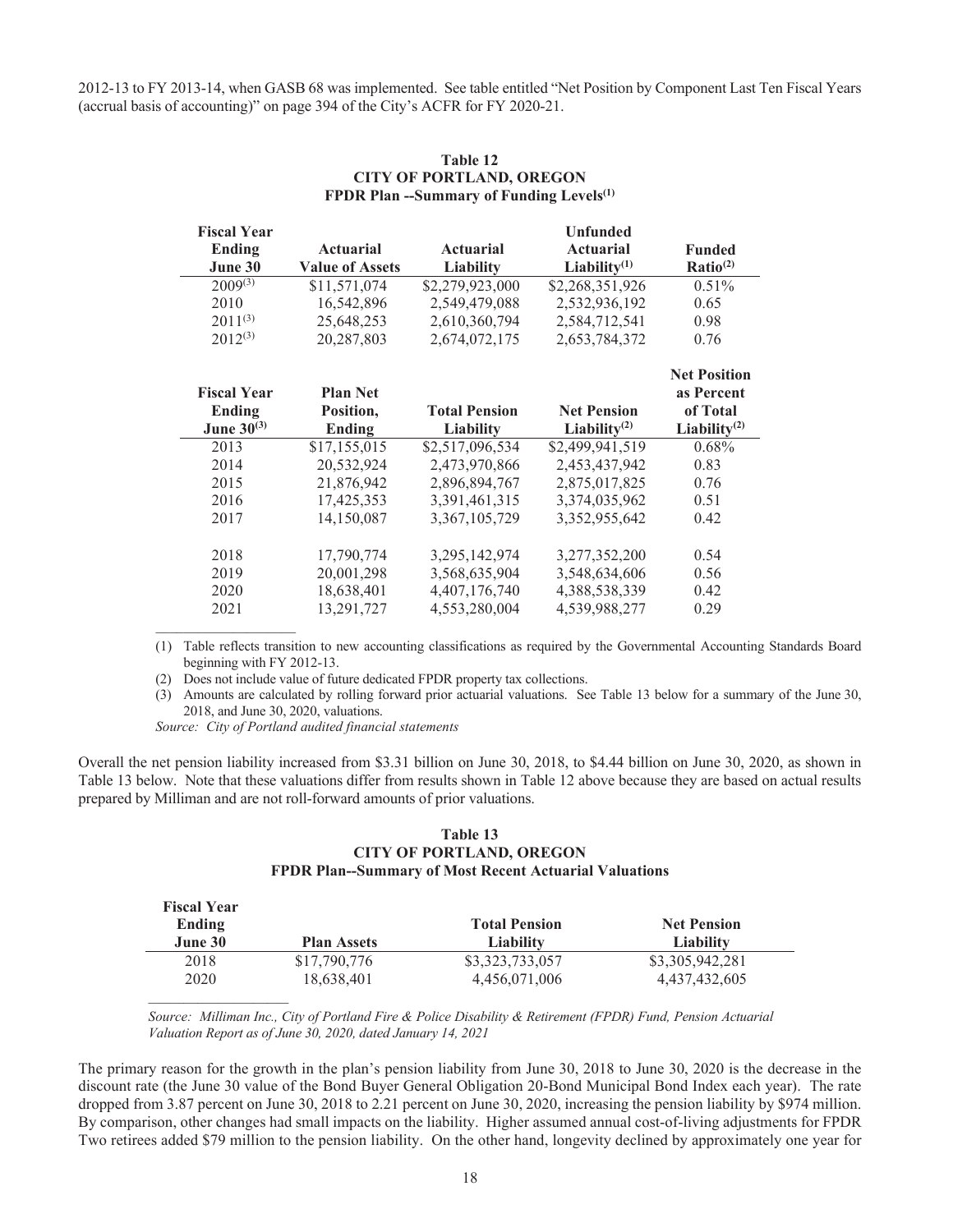all male retirees, reducing the pension liability by \$104 million. Mortality assumptions are routinely updated to reflect the experience of the larger and more statistically valid Oregon PERS sworn population. The June 30, 2020 valuation also reflects a variety of updated assumptions based on a new experience study of the FPDR Plan for the period July 1, 2014 to June 30, 2019, conducted by an independent actuarial firm. Adjustments were made to marriage rates, retirement probabilities at various ages and years of service, levels of pre-retirement withdrawal, and other areas. However, these changes had a small impact on the pension liability calculation. The actuaries estimated the new assumptions would have reduced the June 30, 2018 pension liability by \$60 million.

#### **FPDR Fund and Levy Adequacy**

A critical measure of the FPDR Fund's financial health is whether the dedicated property tax will ever be insufficient to fully cover benefit expenditures both for the pay-as-you-go FPDR Plan and contributions to the pre-funded OPSRP plan. The table below compares the certified tax levy for FPDR Plan contributions (for FPDR One and FPDR Two participants) and OPSRP contributions (for FPDR Three participants) with the amount authorized based on the \$2.80/\$1,000 Charter limitation. Between FY 2012-13 and FY 2021-22, Real Market Value of property subject to taxation has grown by a compounded annual rate of approximately 8.5 percent.

| <b>FYE</b><br>June 30 | <b>Tax Levy</b><br>per \$1,000<br><b>RMV</b> | <b>Certified Tax</b><br>Levy <sup>(1)</sup> | <b>Maximum Levy</b><br><b>Authorized</b><br>$(S2.80/1,000$ RMV) | <b>Amount Available to</b><br>be Certified from<br><b>Authorized Levy</b> |
|-----------------------|----------------------------------------------|---------------------------------------------|-----------------------------------------------------------------|---------------------------------------------------------------------------|
| 2012                  | \$1.41                                       | \$114,264,711                               | \$227,257,618                                                   | \$112,992,907                                                             |
| 2013                  | 1.55                                         | 123,564,952                                 | 223,709,460                                                     | 100,144,508                                                               |
| 2014                  | 1.62                                         | 136, 383, 540                               | 235, 325, 707                                                   | 98,942,167                                                                |
| 2015                  | 1.48                                         | 136,883,230                                 | 259,331,341                                                     | 122,448,111                                                               |
| 2016                  | 1.30                                         | 133,795,013                                 | 287, 358, 793                                                   | 153,563,780                                                               |
| 2017                  | 1.15                                         | 138,900,728                                 | 338, 199, 473                                                   | 199,298,745                                                               |
| 2018                  | 1.13                                         | 155, 553, 793                               | 384,951,394                                                     | 229,397,601                                                               |
| 2019                  | 1.09                                         | 163,748,627                                 | 419,138,031                                                     | 255,389,407                                                               |
| 2020                  | 1.10                                         | 168,768,476                                 | 427,766,153                                                     | 258,997,677                                                               |
| 2021                  | 1.15                                         | 182,356,015                                 | 445,250,065                                                     | 262,904,050                                                               |
| 2022                  | 1.26                                         | 209,860,034                                 | 467, 317, 213                                                   | 257, 457, 179                                                             |

**Table 14 CITY OF PORTLAND, OREGON FPDR Fund--Certified Levies Compared with Maximum Levies Authorized** 

(1) Before Measure 5 Compression, delinquencies and discounts.

*Source: City of Portland* 

The table below shows historical taxes imposed (after Measure 5 compression) and historical expenditures for retirement benefits and death and disability benefits. As fire and police retirement benefits transition from a pay-as-you-go system to a pre-funded system through OPSRP, the FPDR levy will be funding pensions for two generations of FPDR members simultaneously: FPDR One and FPDR Two members who are funded on a pay-as-you-go basis during their retirement years and FPDR Three members whose retirement benefits are pre-funded through OPSRP during their working careers. Costs for disability benefits will continue to be paid on a pay-as-you go basis. As described below, higher costs are expected over approximately the next 20 years, with the potential for higher tax levy rates.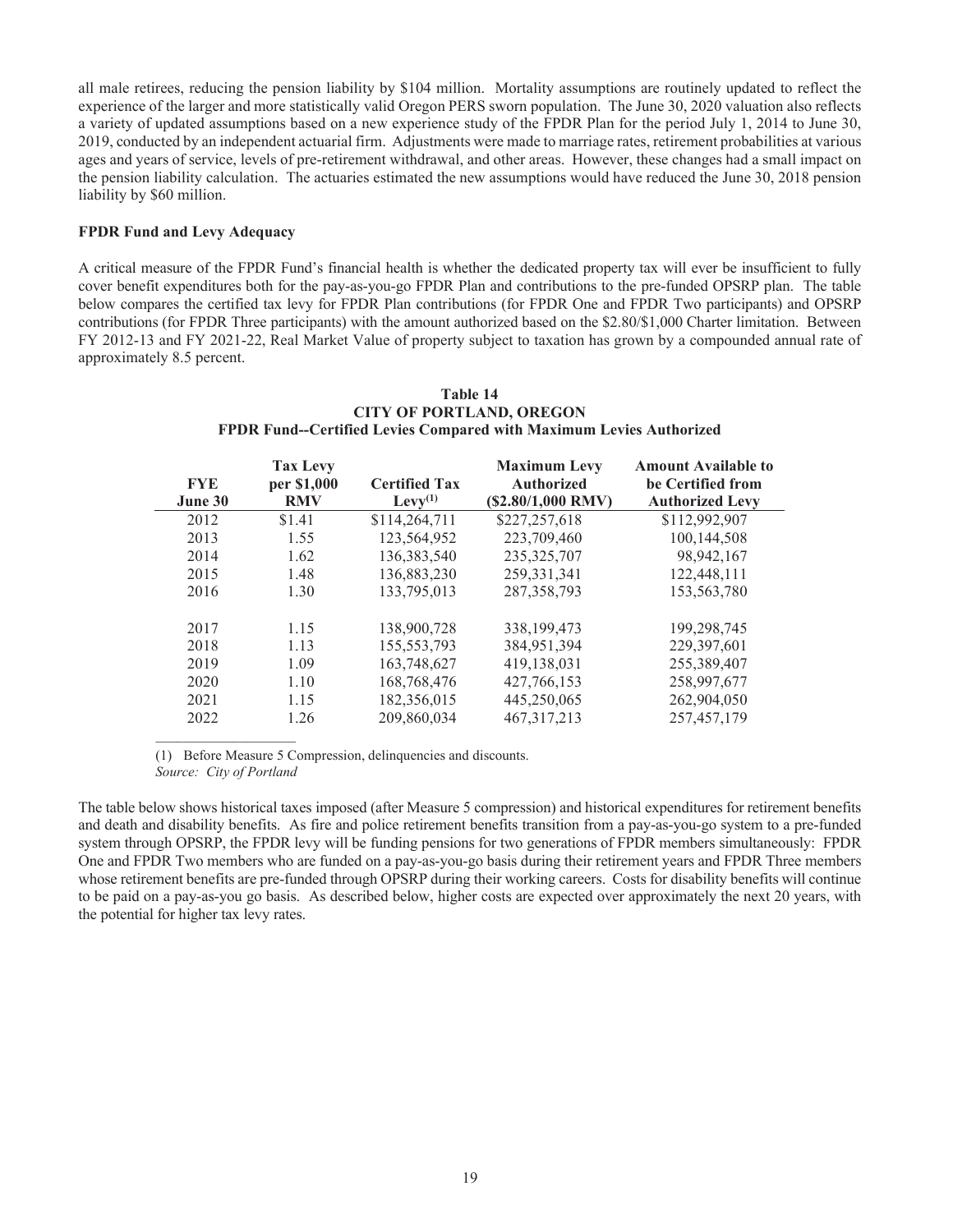#### **Table 15 CITY OF PORTLAND, OREGON FPDR Fund--Imposed Levies and Expenditures for FPDR Fund--Imposed Levies and Expenditures for Pension Benefits and Death/Disability Benefits**

| <b>Fiscal</b><br>Year |                                    | <b>FPDR</b> One &                     | <b>FPDR</b> Three                    |                                            | <b>Total FPDR</b>                      |
|-----------------------|------------------------------------|---------------------------------------|--------------------------------------|--------------------------------------------|----------------------------------------|
| Ending<br>June 30     | <b>Imposed Tax</b><br>$Levv^{(1)}$ | <b>Two Pension</b><br><b>Benefits</b> | <b>OPSRP</b><br><b>Contributions</b> | Disability $\&$<br><b>Funeral Benefits</b> | <b>Benefit</b><br><b>Contributions</b> |
| 2012                  | \$108,666,428                      | \$94,708,986                          | \$4,735,637                          | \$7,064,187                                | \$106,508,810                          |
| 2013                  | 115,752,880                        | 99,417,595                            | 5,265,815                            | 6.725.710                                  | 111,409,120                            |
| 2014                  | 123,304,615                        | 103,506,696                           | 5,998,321                            | 7.410.977                                  | 116,915,994                            |
| 2015                  | 126,777,805                        | 103.355.638                           | 6,952,685                            | 6,219,646                                  | 116,527,969                            |
| 2016                  | 126,376,817                        | 107,074,899                           | 8.699.501                            | 6.420.506                                  | 122,194,906                            |
| 2017                  | 132,477,613                        | 113,826,622                           | 9,672,695                            | 6,525,351                                  | 130,024,668                            |
| 2018                  | 148,214,877                        | 119,616,359                           | 13,318,516                           | 6,050,635                                  | 138,985,510                            |
| 2019                  | 156,454,895                        | 124, 145, 879                         | 15,515,328                           | 6,587,313                                  | 146,248,520                            |
| 2020                  | 161,017,652                        | 129,180,669                           | 20,699,942                           | 5,990,880                                  | 155,871,491                            |
| 2021                  | 173,302,844                        | 137,292,001                           | 23,079,937                           | 7,446,506                                  | 167,818,444                            |
|                       |                                    |                                       |                                      |                                            |                                        |

(1) Amount after Measure 5 Compression but not adjusted for delinquencies and discounts. *Source: City of Portland* 

The FPDR Board assesses the FPDR Plan's long-term financial condition in part by projecting the future availability of revenues from the dedicated property tax (the "Levy Adequacy Analysis"), which are the source of employer contributions under the Charter. The most recent Levy Adequacy Analysis, completed by an independent actuary in connection with the actuarial valuation of the fund, was as of June 30, 2020. The Levy Adequacy Analysis found that, under a wide range of simulated economic scenarios over the next 20 years, the future FPDR levy would remain under \$2.80 per \$1,000 of Real Market Value, but the levy exceeded the \$2.80 threshold in at least one year in fewer than one percent of modeled scenarios. This represents a slight decline from approximately one percent of modeled scenarios in the prior analysis as of June 30, 2018. As illustrated by the Levy Adequacy Analysis, growth in real market values in the City's tax base over the last decade has made it unlikely the FPDR levy will ever be insufficient to fund benefits and expenses. Under the Levy Adequacy Analysis, plan costs are expected to peak in FY 2038-39 in nominal terms; the peak on an inflation-adjusted basis is in FY 2034-35.

The table below shows projected levy rates and taxes levied at the 50<sup>th</sup> and 5<sup>th</sup> percentiles of scenarios for FY 2020-21 through FY 2039-40 as included in the 2020 Levy Adequacy Analysis. Note that the actual levy rate per \$1,000 of Real Market Value was \$1.15 and \$1.26, respectively, for FY 2020-21 and FY 2021-22.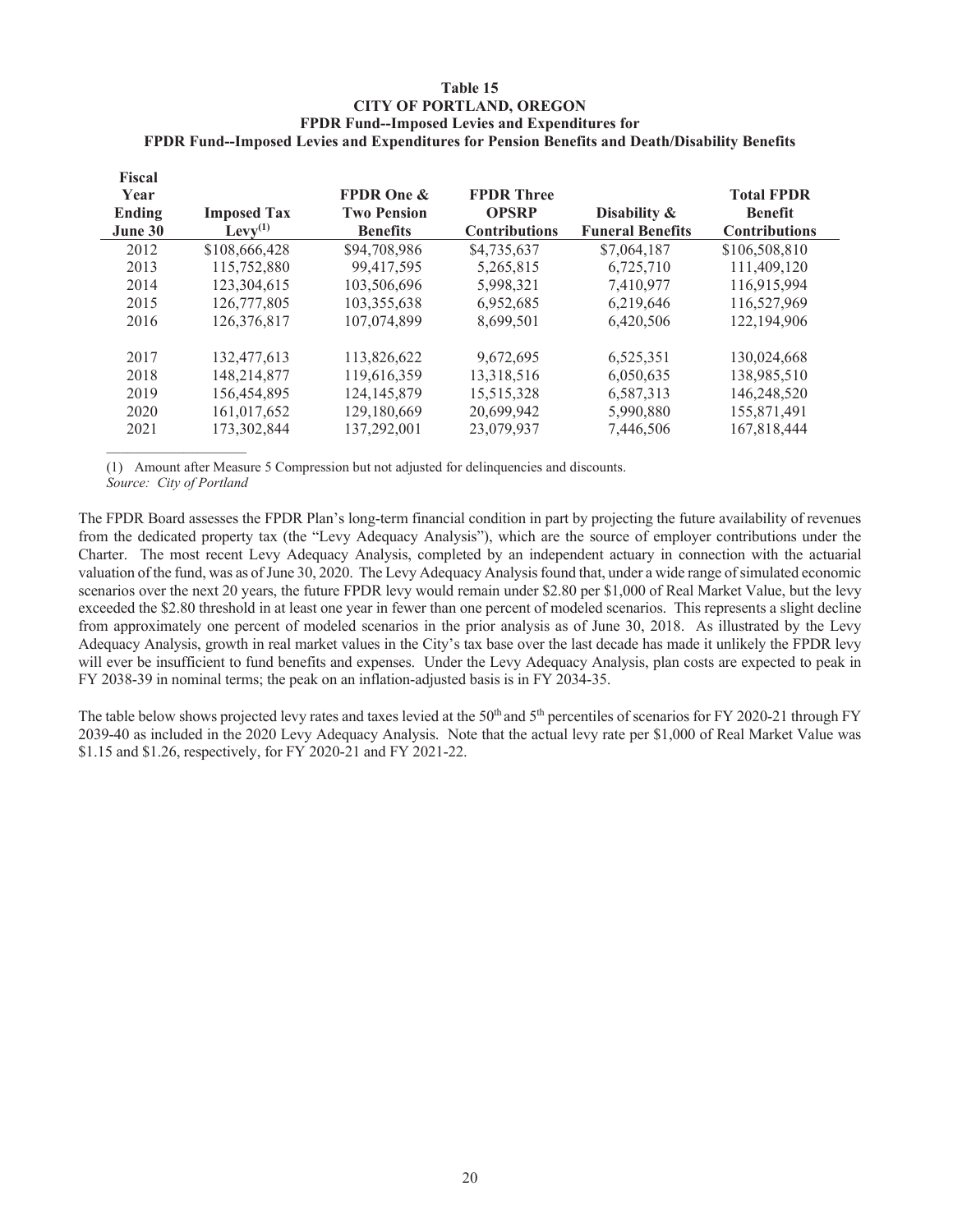| <b>Fiscal Year</b> | <b>Levy Rate</b>    |                             | <b>Levy Rate</b>   |                            |
|--------------------|---------------------|-----------------------------|--------------------|----------------------------|
| <b>Ending</b>      | at 50 <sup>th</sup> | <b>Taxes Levied at</b>      | at 5 <sup>th</sup> | <b>Taxes Levied at</b>     |
| June 30            | Percentile          | 50 <sup>th</sup> Percentile | Percentile         | 5 <sup>th</sup> Percentile |
| 2021               | \$1.16              | \$184,700,000               | \$1.16             | \$184,700,000              |
| 2022               | 1.23                | 196,300,000                 | 1.24               | 197,100,000                |
| 2023               | 1.25                | 206,000,000                 | 1.38               | 208,400,000                |
| 2024               | 1.26                | 217,000,000                 | 1.46               | 225,300,000                |
| 2025               | 1.29                | 229,300,000                 | 1.53               | 238,600,000                |
| 2026               | 1.32                | 244,700,000                 | 1.63               | 261,700,000                |
| 2027               | 1.35                | 259,500,000                 | 1.70               | 279,100,000                |
| 2028               | 1.37                | 275,300,000                 | 1.79               | 302,600,000                |
| 2029               | 1.39                | 290,600,000                 | 1.85               | 321,100,000                |
| 2030               | 1.45                | 316,200,000                 | 1.99               | 355,400,000                |
| 2031               | 1.46                | 330,900,000                 | 2.04               | 373,900,000                |
| 2032               | 1.46                | 345,900,000                 | 2.10               | 397,500,000                |
| 2033               | 1.46                | 360,500,000                 | 2.13               | 415,800,000                |
| 2034               | 1.44                | 370,600,000                 | 2.16               | 434,900,000                |
| 2035               | 1.42                | 380,900,000                 | 2.17               | 449,200,000                |
| 2036               | 1.38                | 388,200,000                 | 2.17               | 463,600,000                |
| 2037               | 1.36                | 395,300,000                 | 2.15               | 474,300,000                |
| 2038               | 1.31                | 398,400,000                 | 2.12               | 485,700,000                |
| 2039               | 1.27                | 403,100,000                 | 2.10               | 493,600,000                |
| 2040               | 1.22                | 400,900,000                 | 2.08               | 505,400,000                |

#### **Table 16 CITY OF PORTLAND, OREGON FPDR Fund--Projected Levy Rate, Taxes and Requirements(1)**

 (1) Results are expressed as a probability distribution. Amounts shown in table are median values within percentile categories. Actual rates for FY 2020-21 and FY 2021-22 are found in the table titled "FPDR Fund—Certified Levies Compared with Maximum Levies Authorized."

*Source: Milliman, Inc., FPDR Levy Adequacy Analysis as of June 30, 2020, dated January 26, 2021*

The current analysis extends through FY 2039-40 and encompasses all facts, decisions and conditions pertaining to the FPDR Plan known at the time the analysis was completed. Future actuarial measurements may differ significantly from the measurements presented herein due to factors such as changes in economic or demographic assumptions (including changes in Real Market Value); changes related to PERS, performance of investments, and changes in FPDR Plan benefit provisions or applicable law.

#### **OTHER POST-EMPLOYMENT RETIREMENT BENEFITS ("OPEB")**

The City's OPEB liability includes two separate plans. The City provides a contribution to the State of Oregon PERS cost-sharing multiple-employer defined benefit plan and an implicit rate subsidy for retiree Health Insurance Continuation premiums.

#### **PERS Program**

Retirees who receive pension benefits through the T1/T2 Pension Programs and are enrolled in certain PERS-administered health insurance programs may also receive a subsidy towards the payment of health insurance premiums. Under ORS 238.420, retirees may receive a subsidy for Medicare supplemental health insurance of up to \$60 per month towards the cost of their health insurance premiums under the RHIA program. RHIA's assets and liabilities are pooled on a system-wide basis. These assets and liabilities are not tracked or calculated on an employer basis. The City's allocated share of the RHIA program's assets and liabilities is based on the City's proportionate share of the program's pooled covered payroll. According to the 2020 City Valuation, the City's allocated share of the RHIA program's UAL was (\$276.6 million) as of December 31, 2020.

The City's current employer contribution rates to fund RHIA benefits during the 2021-23 biennium for T1/T2 employees is 0.05 percent and for OPSRP general services and police and fire employees is 0.00 percent. According to the 2020 City Valuation, the Advisory Rate to fund RHIA benefits during the 2023-25 biennium for T1/T2 employees is 0.00 percent and for OPSRP general services and police and fire employees is 0.00 percent. These employer contribution rates to fund RHIA are included in the rates described in Table 9 above.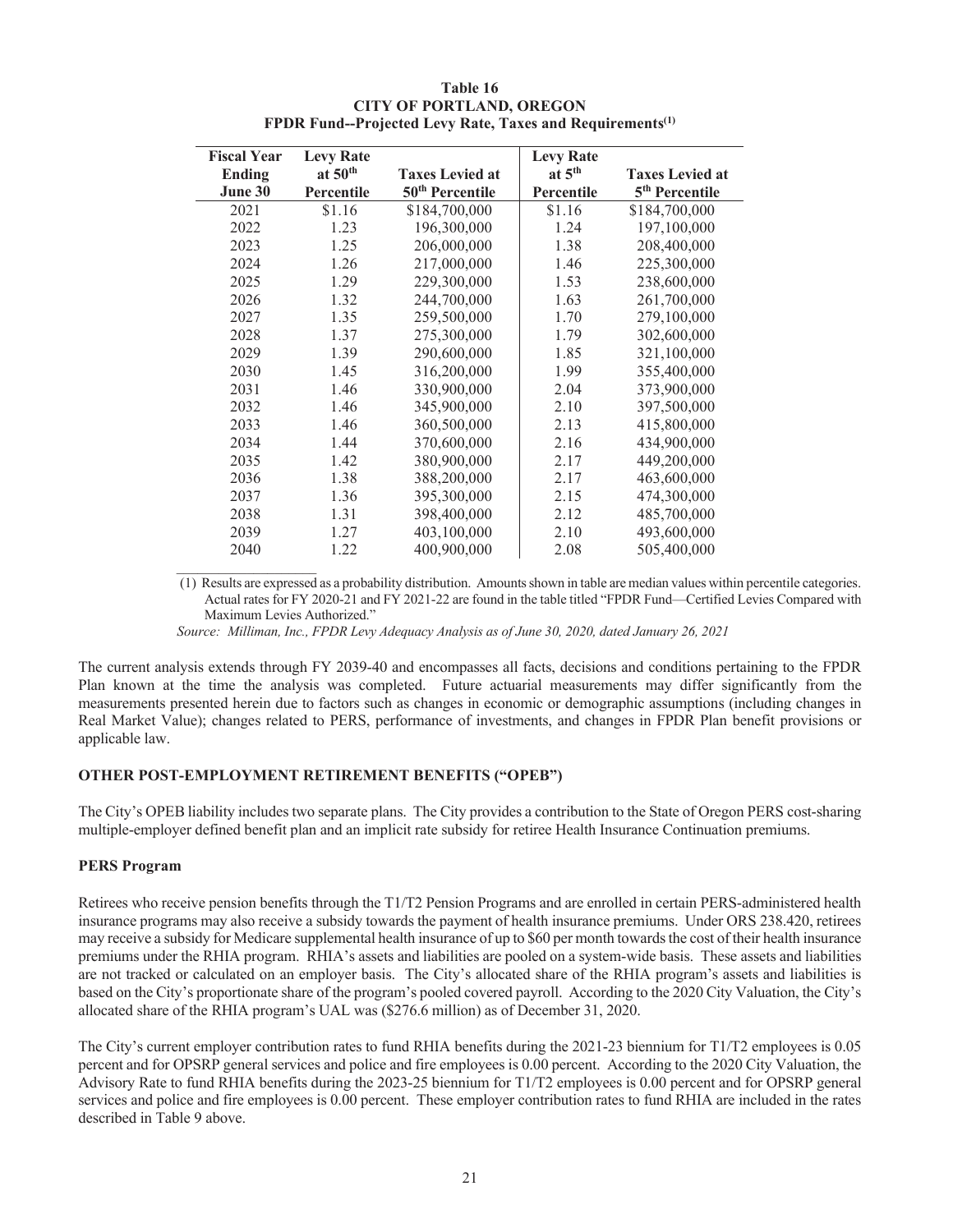#### **Health Insurance Continuation Option**

Distinct from the PERS program, Oregon municipalities, including the City, are required to allow retirees and their dependents to continue to receive health insurance by paying the premiums themselves at a rate that is blended with the rate for current employees until retirees and spouses are eligible for federal Medicare coverage and until children reach the age of 18 (the "Health Insurance Continuation Option" or "HIC"). GASB 75 refers to this as an implicit subsidy and therefore requires the corresponding liability to be determined and reported.

The OPEB liability associated with the Health Insurance Continuation Option is an actuarially-determined amount calculated in accordance with the parameters of GASB Statement No. 75, *Accounting and Financial Reporting for Postemployment Benefits Other Than Pensions*. The City's annual OPEB cost is calculated based on the actuarially-determined service cost, which represents a level of funding that, if paid on an ongoing basis, is projected to cover normal costs each year and amortize any unfunded liability over a period of 30 years. The City's estimated unfunded actuarial accrued liability for OPEB as of June 30, 2021 was \$95,637,643. The valuation was prepared using the Entry Age Normal actuarial cost method and amortized over an open period of 30 years using the level percentage of projected pay. Other assumptions include a discount rate of 2.20 percent, 2.1 percent inflation rate, annual healthcare cost trend rates of 4.5 to 6.7 percent, and retirees' share of benefit-related costs of 29 percent of estimated program costs.

For FY 2020-21, the changes to the total OPEB liability is calculated as follows:

| <b>Balance at 7/1/2020</b> | \$84,298,521 |
|----------------------------|--------------|
| Changes for the year:      |              |
| Service cost               | 3,003,933    |
| Interest                   | 2,967,230    |
| Actual experience          |              |
| Changes of assumptions     | 10,460,682   |
| Benefit payments           | (5,092,723)  |
| Net Changes                | 11,339,122   |
| Balance at 6/30/21         | \$95,637,643 |

Actuarial valuations for the Health Insurance Continuation Option are undertaken every two years. A new valuation study will be undertaken for reporting the OPEB liability as of July 1, 2021.

The City expects to use a pay-as-you-go approach to fund its actuarial accrued liability and OPEB obligation, but will monitor its OPEB liability and assess whether a different approach is needed in future years.

#### **Implementation of Governmental Accounting Standards Board Statement No. 75**

Beginning in its Comprehensive Annual Financial Report for FY 2017-18, the City implemented Governmental Accounting Standards Board Statement No. 75, which changed employer reporting of OPEB for state and local governments. Under this new standard, for FY 2020-21, the City has reported in its ACFR the following balances:

|       | <b>Deferred</b><br>Outflow/(Inflow) of<br><b>Resources</b> | <b>Net OPEB</b><br>Liability/(Asset) | <b>OPEB</b> Expense<br>(Income) |
|-------|------------------------------------------------------------|--------------------------------------|---------------------------------|
| RHIA  | \$2,726,188                                                | $(\$2,439,130)$                      | \$1,020,630                     |
| HІC   | \$(2,139,468)                                              | \$95,637,643                         | \$3,759,863                     |
| Total | \$586,720                                                  | \$93,198,513                         | \$4,780,493                     |

See the City's ACFR for FY 2020-21, which is posted on the EMMA website.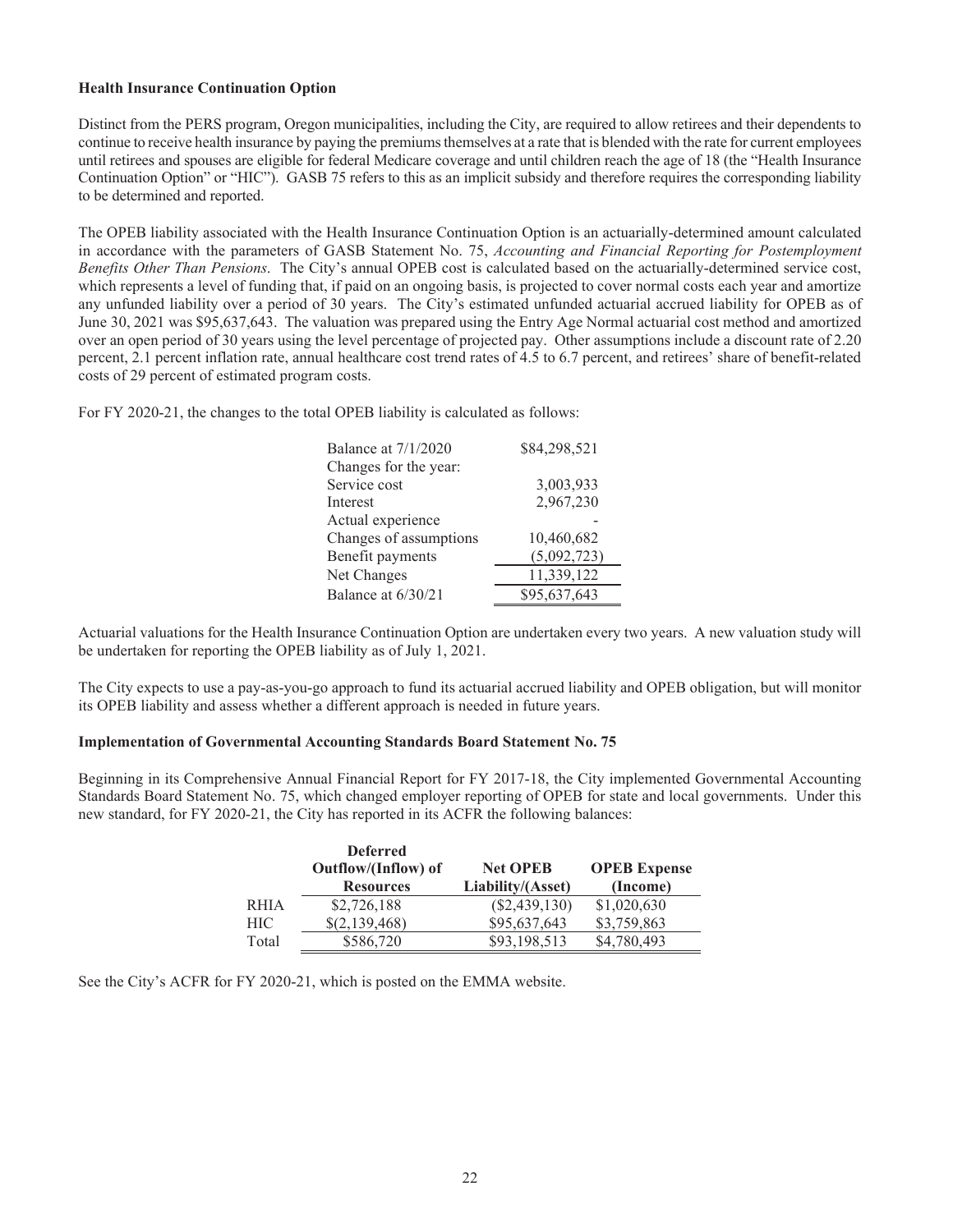#### **OVERVIEW OF CITY INDEBTEDNESS**

#### **Debt Management Policy**

In April 1984, the City Council adopted Resolution No. 33661, which places centralized responsibility for Debt Management in the Office of Management and Finance and establishes standards and procedures for the issuance of debt. The City's debt policy, which is included as FIN 2.12 in the Comprehensive Financial Management Policies of the City, includes more restrictive limits on City debt issuance than required by State law. This policy has subsequently been updated and expanded. The most recent updates to the debt policy were included in Resolution 37475, which was adopted as binding City policy by the City Council on January 15, 2020. Among the general provisions in the debt policy are types of debt that may be issued and limitations on their use, selection of finance professionals, methods of sale, structure and term of City indebtedness, issuance of conduit debt, and refunding outstanding debt.

#### **Debt Payment History**

The City has met all principal and interest payments on its indebtedness in a timely manner and in the required amounts.

#### **Debt Limitation**

ORS 287A.050 limits the general obligation debt that an Oregon city may have outstanding at any time to three percent of the real market value of that city. Self-supporting debt, revenue bonds, general obligation bonds issued to finance the costs of local improvements assessed and paid for in installments under statutory or charter authority, bonds issued for water, sanitary or storm sewers, sewage disposal plants, hospitals, infirmaries, gas, power or lighting purposes, and certain parking facility bonds are legally exempt from this debt limitation. The City Charter does not further limit the amount of general obligation bonds that the City may issue.

The City is in compliance with the statutory debt limitation pertaining to general obligation bonds as shown in the table below.

#### **Table 17 CITY OF PORTLAND, OREGON**

| Real Market Value (FY 2021-2022)                                                            | \$166,899,004,764              |
|---------------------------------------------------------------------------------------------|--------------------------------|
| Debt Limit (3% of Real Market Value)<br>General Obligation Bonds Outstanding <sup>(1)</sup> | \$5,006,970,143<br>287,580,000 |
| Remaining Statutory Debt Capacity                                                           | \$4,719,390,143                |

(1) Principal amount of unlimited tax general obligation bonds outstanding, see "—Unlimited Tax General Obligation Bonds" below.

*Source: City of Portland as of December 31, 2021* 

 $\mathcal{L}_\text{max}$ 

#### **Outstanding Debt**

The City issues a variety of debt types for the purpose of carrying out its capital financing activities. These various debt types are shown in the table below entitled "Debt Statement." Outstanding debt amounts are as of December 31, 2021.

#### **Unlimited Tax General Obligation Bonds**

The City has \$287.5 million of outstanding tax-supported general obligation bonds. These bonds were originally issued for the purpose of funding emergency facilities, public safety improvements, parks improvements, and affordable housing projects. The City is authorized to levy unlimited *ad valorem* property taxes outside the limitations of Article XI, Sections 11 and 11b of the Oregon Constitution to pay these bonds.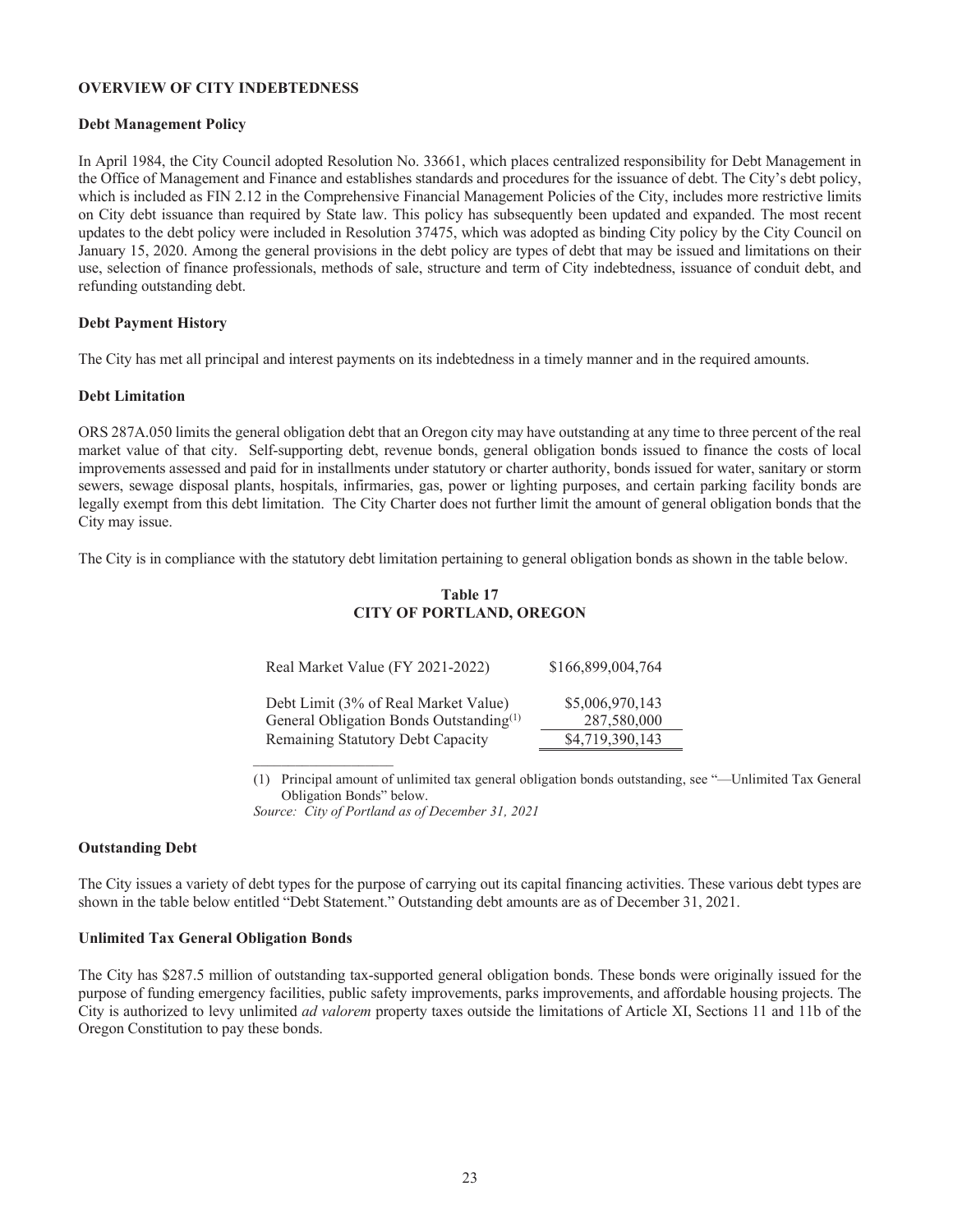#### **Table 18 CITY OF PORTLAND, OREGON Debt Statement as of December 31, 2021 (1)**

| General Obligation Parks Bonds<br>\$43,245,000<br>General Obligation Public Safety Bonds<br>33,960,000<br>General Obligation Emergency Facilities Bonds<br>9,170,000<br>General Obligation Housing Bonds<br>201,205,000<br>\$287,580,000<br><b>Total Unlimited Tax General Obligation Bonds</b><br>II. BONDS PAID AND/OR SECURED BY THE GENERAL FUND<br>A. Non-Self-Supporting<br>Limited Tax Revenue Bonds<br>\$173,590,000<br>Limited Tax Pension Obligation Revenue Bonds (General Fund share)<br>\$27,870,754<br>General Fund-Secured Lines of Credit<br>19,582,657<br>Total Bonds Secured by and Paid from the General Fund <sup>(1)</sup><br>\$221,043,411<br><b>B.</b> Self-Supporting<br>Limited Tax Pension Obligation Revenue Bonds (Non-General Fund share)<br>\$47,202,591<br>Limited Tax Revenue Bonds (Streetcar)<br>4,810,000<br>Limited Tax Revenue Bonds (Convention Center)<br>52,032,172<br>Limited Tax Revenue Bonds (Stadium Project)<br>5,075,000<br>Limited Tax Revenue Bonds (JELD-WEN Field Project)<br>60,155,000<br>12,000,000<br>Limited Tax Revenue Bonds (Portland-Milwaukie Light Rail Project)<br>Limited Tax Revenue Bonds (Sellwood Bridge I & II Projects)<br>23,455,000<br>10,974,034<br>Limited Tax Housing Revenue Bonds<br>23,090,000<br>Limited Tax Improvement Bonds<br>398,977<br>State Loan (Columbia River Levee Project)<br>FPDR TANs <sup>(2)</sup><br>38,542,500<br>General Fund-Secured Lines of Credit<br>56,591,654<br>\$334,326,928<br><b>Total Self-Supporting Bonds Secured by the General Fund</b><br><b>III. REVENUE BONDS</b><br>First Lien Sewer Revenue Bonds<br>\$239,870,000<br>Second Lien Sewer Revenue Bonds <sup>(3)</sup><br>1,125,000,000<br><b>Sewer SRF Loans</b><br>7,234,523<br>First Lien Water Revenue Bonds<br>246,515,000<br>Second Lien Water Revenue Bonds<br>478,030,000<br>Urban Renewal Bonds<br>170,013,175<br>Urban Renewal Lines of Credit (Non-General Fund secured)<br>8,016,172<br>\$2,274,678,870<br><b>Total Revenue Bonds</b><br><b>TOTAL - ALL OUTSTANDING DEBT</b><br>\$3,117,629,210 | <b>Type of Obligation</b>                 | <b>Amount Outstanding</b> |
|---------------------------------------------------------------------------------------------------------------------------------------------------------------------------------------------------------------------------------------------------------------------------------------------------------------------------------------------------------------------------------------------------------------------------------------------------------------------------------------------------------------------------------------------------------------------------------------------------------------------------------------------------------------------------------------------------------------------------------------------------------------------------------------------------------------------------------------------------------------------------------------------------------------------------------------------------------------------------------------------------------------------------------------------------------------------------------------------------------------------------------------------------------------------------------------------------------------------------------------------------------------------------------------------------------------------------------------------------------------------------------------------------------------------------------------------------------------------------------------------------------------------------------------------------------------------------------------------------------------------------------------------------------------------------------------------------------------------------------------------------------------------------------------------------------------------------------------------------------------------------------------------------------------------------------------------------------------------------------------------------------------------------------------------------------------------------------|-------------------------------------------|---------------------------|
|                                                                                                                                                                                                                                                                                                                                                                                                                                                                                                                                                                                                                                                                                                                                                                                                                                                                                                                                                                                                                                                                                                                                                                                                                                                                                                                                                                                                                                                                                                                                                                                                                                                                                                                                                                                                                                                                                                                                                                                                                                                                                 | I. UNLIMITED TAX GENERAL OBLIGATION BONDS |                           |
|                                                                                                                                                                                                                                                                                                                                                                                                                                                                                                                                                                                                                                                                                                                                                                                                                                                                                                                                                                                                                                                                                                                                                                                                                                                                                                                                                                                                                                                                                                                                                                                                                                                                                                                                                                                                                                                                                                                                                                                                                                                                                 |                                           |                           |
|                                                                                                                                                                                                                                                                                                                                                                                                                                                                                                                                                                                                                                                                                                                                                                                                                                                                                                                                                                                                                                                                                                                                                                                                                                                                                                                                                                                                                                                                                                                                                                                                                                                                                                                                                                                                                                                                                                                                                                                                                                                                                 |                                           |                           |
|                                                                                                                                                                                                                                                                                                                                                                                                                                                                                                                                                                                                                                                                                                                                                                                                                                                                                                                                                                                                                                                                                                                                                                                                                                                                                                                                                                                                                                                                                                                                                                                                                                                                                                                                                                                                                                                                                                                                                                                                                                                                                 |                                           |                           |
|                                                                                                                                                                                                                                                                                                                                                                                                                                                                                                                                                                                                                                                                                                                                                                                                                                                                                                                                                                                                                                                                                                                                                                                                                                                                                                                                                                                                                                                                                                                                                                                                                                                                                                                                                                                                                                                                                                                                                                                                                                                                                 |                                           |                           |
|                                                                                                                                                                                                                                                                                                                                                                                                                                                                                                                                                                                                                                                                                                                                                                                                                                                                                                                                                                                                                                                                                                                                                                                                                                                                                                                                                                                                                                                                                                                                                                                                                                                                                                                                                                                                                                                                                                                                                                                                                                                                                 |                                           |                           |
|                                                                                                                                                                                                                                                                                                                                                                                                                                                                                                                                                                                                                                                                                                                                                                                                                                                                                                                                                                                                                                                                                                                                                                                                                                                                                                                                                                                                                                                                                                                                                                                                                                                                                                                                                                                                                                                                                                                                                                                                                                                                                 |                                           |                           |
|                                                                                                                                                                                                                                                                                                                                                                                                                                                                                                                                                                                                                                                                                                                                                                                                                                                                                                                                                                                                                                                                                                                                                                                                                                                                                                                                                                                                                                                                                                                                                                                                                                                                                                                                                                                                                                                                                                                                                                                                                                                                                 |                                           |                           |
|                                                                                                                                                                                                                                                                                                                                                                                                                                                                                                                                                                                                                                                                                                                                                                                                                                                                                                                                                                                                                                                                                                                                                                                                                                                                                                                                                                                                                                                                                                                                                                                                                                                                                                                                                                                                                                                                                                                                                                                                                                                                                 |                                           |                           |
|                                                                                                                                                                                                                                                                                                                                                                                                                                                                                                                                                                                                                                                                                                                                                                                                                                                                                                                                                                                                                                                                                                                                                                                                                                                                                                                                                                                                                                                                                                                                                                                                                                                                                                                                                                                                                                                                                                                                                                                                                                                                                 |                                           |                           |
|                                                                                                                                                                                                                                                                                                                                                                                                                                                                                                                                                                                                                                                                                                                                                                                                                                                                                                                                                                                                                                                                                                                                                                                                                                                                                                                                                                                                                                                                                                                                                                                                                                                                                                                                                                                                                                                                                                                                                                                                                                                                                 |                                           |                           |
|                                                                                                                                                                                                                                                                                                                                                                                                                                                                                                                                                                                                                                                                                                                                                                                                                                                                                                                                                                                                                                                                                                                                                                                                                                                                                                                                                                                                                                                                                                                                                                                                                                                                                                                                                                                                                                                                                                                                                                                                                                                                                 |                                           |                           |
|                                                                                                                                                                                                                                                                                                                                                                                                                                                                                                                                                                                                                                                                                                                                                                                                                                                                                                                                                                                                                                                                                                                                                                                                                                                                                                                                                                                                                                                                                                                                                                                                                                                                                                                                                                                                                                                                                                                                                                                                                                                                                 |                                           |                           |
|                                                                                                                                                                                                                                                                                                                                                                                                                                                                                                                                                                                                                                                                                                                                                                                                                                                                                                                                                                                                                                                                                                                                                                                                                                                                                                                                                                                                                                                                                                                                                                                                                                                                                                                                                                                                                                                                                                                                                                                                                                                                                 |                                           |                           |
|                                                                                                                                                                                                                                                                                                                                                                                                                                                                                                                                                                                                                                                                                                                                                                                                                                                                                                                                                                                                                                                                                                                                                                                                                                                                                                                                                                                                                                                                                                                                                                                                                                                                                                                                                                                                                                                                                                                                                                                                                                                                                 |                                           |                           |
|                                                                                                                                                                                                                                                                                                                                                                                                                                                                                                                                                                                                                                                                                                                                                                                                                                                                                                                                                                                                                                                                                                                                                                                                                                                                                                                                                                                                                                                                                                                                                                                                                                                                                                                                                                                                                                                                                                                                                                                                                                                                                 |                                           |                           |
|                                                                                                                                                                                                                                                                                                                                                                                                                                                                                                                                                                                                                                                                                                                                                                                                                                                                                                                                                                                                                                                                                                                                                                                                                                                                                                                                                                                                                                                                                                                                                                                                                                                                                                                                                                                                                                                                                                                                                                                                                                                                                 |                                           |                           |
|                                                                                                                                                                                                                                                                                                                                                                                                                                                                                                                                                                                                                                                                                                                                                                                                                                                                                                                                                                                                                                                                                                                                                                                                                                                                                                                                                                                                                                                                                                                                                                                                                                                                                                                                                                                                                                                                                                                                                                                                                                                                                 |                                           |                           |
|                                                                                                                                                                                                                                                                                                                                                                                                                                                                                                                                                                                                                                                                                                                                                                                                                                                                                                                                                                                                                                                                                                                                                                                                                                                                                                                                                                                                                                                                                                                                                                                                                                                                                                                                                                                                                                                                                                                                                                                                                                                                                 |                                           |                           |
|                                                                                                                                                                                                                                                                                                                                                                                                                                                                                                                                                                                                                                                                                                                                                                                                                                                                                                                                                                                                                                                                                                                                                                                                                                                                                                                                                                                                                                                                                                                                                                                                                                                                                                                                                                                                                                                                                                                                                                                                                                                                                 |                                           |                           |
|                                                                                                                                                                                                                                                                                                                                                                                                                                                                                                                                                                                                                                                                                                                                                                                                                                                                                                                                                                                                                                                                                                                                                                                                                                                                                                                                                                                                                                                                                                                                                                                                                                                                                                                                                                                                                                                                                                                                                                                                                                                                                 |                                           |                           |
|                                                                                                                                                                                                                                                                                                                                                                                                                                                                                                                                                                                                                                                                                                                                                                                                                                                                                                                                                                                                                                                                                                                                                                                                                                                                                                                                                                                                                                                                                                                                                                                                                                                                                                                                                                                                                                                                                                                                                                                                                                                                                 |                                           |                           |
|                                                                                                                                                                                                                                                                                                                                                                                                                                                                                                                                                                                                                                                                                                                                                                                                                                                                                                                                                                                                                                                                                                                                                                                                                                                                                                                                                                                                                                                                                                                                                                                                                                                                                                                                                                                                                                                                                                                                                                                                                                                                                 |                                           |                           |
|                                                                                                                                                                                                                                                                                                                                                                                                                                                                                                                                                                                                                                                                                                                                                                                                                                                                                                                                                                                                                                                                                                                                                                                                                                                                                                                                                                                                                                                                                                                                                                                                                                                                                                                                                                                                                                                                                                                                                                                                                                                                                 |                                           |                           |
|                                                                                                                                                                                                                                                                                                                                                                                                                                                                                                                                                                                                                                                                                                                                                                                                                                                                                                                                                                                                                                                                                                                                                                                                                                                                                                                                                                                                                                                                                                                                                                                                                                                                                                                                                                                                                                                                                                                                                                                                                                                                                 |                                           |                           |
|                                                                                                                                                                                                                                                                                                                                                                                                                                                                                                                                                                                                                                                                                                                                                                                                                                                                                                                                                                                                                                                                                                                                                                                                                                                                                                                                                                                                                                                                                                                                                                                                                                                                                                                                                                                                                                                                                                                                                                                                                                                                                 |                                           |                           |
|                                                                                                                                                                                                                                                                                                                                                                                                                                                                                                                                                                                                                                                                                                                                                                                                                                                                                                                                                                                                                                                                                                                                                                                                                                                                                                                                                                                                                                                                                                                                                                                                                                                                                                                                                                                                                                                                                                                                                                                                                                                                                 |                                           |                           |
|                                                                                                                                                                                                                                                                                                                                                                                                                                                                                                                                                                                                                                                                                                                                                                                                                                                                                                                                                                                                                                                                                                                                                                                                                                                                                                                                                                                                                                                                                                                                                                                                                                                                                                                                                                                                                                                                                                                                                                                                                                                                                 |                                           |                           |
|                                                                                                                                                                                                                                                                                                                                                                                                                                                                                                                                                                                                                                                                                                                                                                                                                                                                                                                                                                                                                                                                                                                                                                                                                                                                                                                                                                                                                                                                                                                                                                                                                                                                                                                                                                                                                                                                                                                                                                                                                                                                                 |                                           |                           |
|                                                                                                                                                                                                                                                                                                                                                                                                                                                                                                                                                                                                                                                                                                                                                                                                                                                                                                                                                                                                                                                                                                                                                                                                                                                                                                                                                                                                                                                                                                                                                                                                                                                                                                                                                                                                                                                                                                                                                                                                                                                                                 |                                           |                           |
|                                                                                                                                                                                                                                                                                                                                                                                                                                                                                                                                                                                                                                                                                                                                                                                                                                                                                                                                                                                                                                                                                                                                                                                                                                                                                                                                                                                                                                                                                                                                                                                                                                                                                                                                                                                                                                                                                                                                                                                                                                                                                 |                                           |                           |
|                                                                                                                                                                                                                                                                                                                                                                                                                                                                                                                                                                                                                                                                                                                                                                                                                                                                                                                                                                                                                                                                                                                                                                                                                                                                                                                                                                                                                                                                                                                                                                                                                                                                                                                                                                                                                                                                                                                                                                                                                                                                                 |                                           |                           |
|                                                                                                                                                                                                                                                                                                                                                                                                                                                                                                                                                                                                                                                                                                                                                                                                                                                                                                                                                                                                                                                                                                                                                                                                                                                                                                                                                                                                                                                                                                                                                                                                                                                                                                                                                                                                                                                                                                                                                                                                                                                                                 |                                           |                           |
|                                                                                                                                                                                                                                                                                                                                                                                                                                                                                                                                                                                                                                                                                                                                                                                                                                                                                                                                                                                                                                                                                                                                                                                                                                                                                                                                                                                                                                                                                                                                                                                                                                                                                                                                                                                                                                                                                                                                                                                                                                                                                 |                                           |                           |
|                                                                                                                                                                                                                                                                                                                                                                                                                                                                                                                                                                                                                                                                                                                                                                                                                                                                                                                                                                                                                                                                                                                                                                                                                                                                                                                                                                                                                                                                                                                                                                                                                                                                                                                                                                                                                                                                                                                                                                                                                                                                                 |                                           |                           |
|                                                                                                                                                                                                                                                                                                                                                                                                                                                                                                                                                                                                                                                                                                                                                                                                                                                                                                                                                                                                                                                                                                                                                                                                                                                                                                                                                                                                                                                                                                                                                                                                                                                                                                                                                                                                                                                                                                                                                                                                                                                                                 |                                           |                           |

(1) Excludes contingent loan agreements, which are described in "—BONDS PAID OR SECURED BY THE GENERAL FUND, Non-Self Supporting General Fund Obligations—Contingent Loan Agreements," below.

(2) The TANs are scheduled to be repaid on February 1, 2022.

(3) On February 2, 2021 the City entered into a water revenue bond in the maximum principal amount of \$726,600,000 under the City's Master Second Lien Water System Revenue Bond Declaration dated May 2, 2013. The water revenue bond is structured as a draw down borrowing and issued under the United States Environmental Protection Agency's Water Infrastructure Finance and Innovation Act lending program. The amount outstanding in this table does not include that borrowing.

*Source: City of Portland*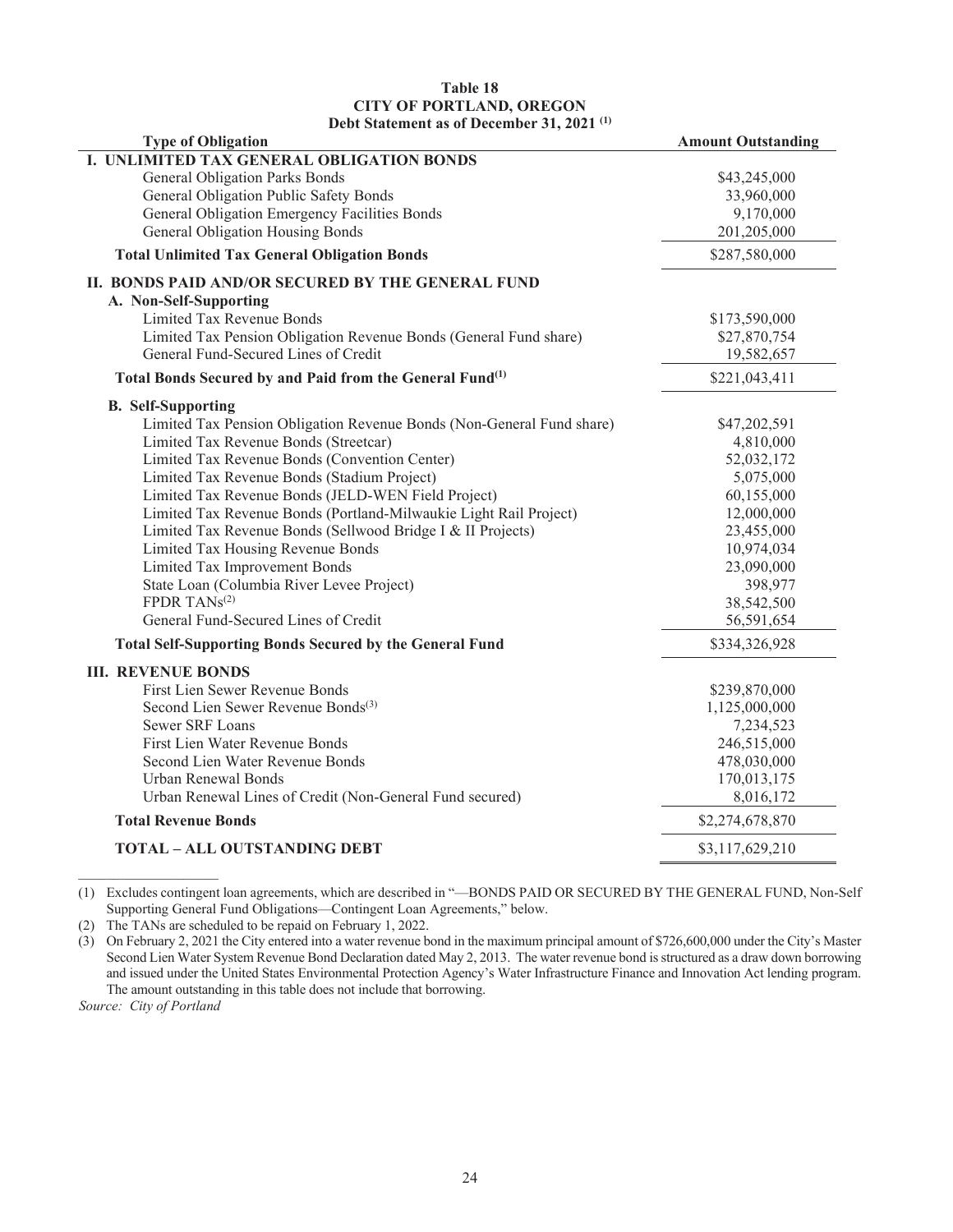#### **Bonds Paid and/or Secured by the General Fund**

The following obligations are secured by the full faith and credit of the City. The City is obligated to pay these obligations from any taxes or other revenues available to the City that may legally be applied to pay them. The City is not authorized to levy *ad valorem* property taxes outside the limitations of Article XI, Sections 11 and 11b of the Oregon Constitution to pay these obligations.

Non-Self-Supporting General Fund Obligations: Non-self-supporting General Fund obligations are either paid from lawfully available General Funds or there is risk of requiring General Fund support due to insufficiency of the repayment source. Outstanding obligations that have been determined to be non-self-supporting are as follows.

- *Limited Tax Revenue Bonds.* As of December 31, 2021, the City has \$173.6 million of outstanding Limited Tax Revenue Bonds that are paid primarily from General Fund resources. The City has issued limited tax revenue bonds to finance a variety of capital projects.
- x *Limited Tax Pension Obligation Revenue Bonds*. The City issued \$300.8 million of Limited Tax Pension Obligation Revenue Bonds in November 1999 to finance the City's December 31, 1997, unfunded actuarial accrued pension liability with the State Public Employees Retirement System. Approximately forty percent of the debt service on these bonds is expected to be paid from resources of the General Fund. The remaining sixty percent is expected to be paid by non-General Fund bureaus of the City. (See "Self-Supporting General Fund Obligations" below.) Approximately \$27.9 million of outstanding principal remains on the portion of the bonds projected to be repaid with General Fund resources. See "—PENSION PLANS: OREGON PUBLIC EMPLOYEES RETIREMENT SYSTEM – Pension Obligation Bonds" above.
- x *Non-Self-Supporting Lines of Credit.* The City has a total of \$19.6 million of principal outstanding on various non-selfsupporting lines of credit, which includes (1) a total of \$13.2 million outstanding on a dual-purpose \$31.9 million line of credit to pay for projects related to the City's Build Portland program and for City fleet fueling stations; (2) a total of \$6.4 million outstanding on a \$10 million line of credit for the City's Integrated Tax System project; and (3) the City's \$50 million line of credit for emergency purposes, of which \$17,000 was outstanding as of December 31, 2021.
- x *Contingent Loan Agreements.* The City has made a limited, subject-to-appropriation, pledge of its General Fund to restore reserve fund balances on six conduit housing revenue bond issues. As of December 31, 2021, the City had not received any requests to appropriate funds to restore the reserve fund balances of these issues. The original par amount of these issues is \$29.695 million, of which \$19.2 million remains outstanding.

Self-Supporting General Fund Obligations: Self-supporting General Fund obligations are secured by the General Fund, but paid from non-General Fund revenues that are considered to be stable and reliable. However, certain of these revenues have experienced a significant decrease as a result of the COVID-19 pandemic.

Currently, the City expects to pay debt service due on its self-supporting General Fund obligations from the non-General Fund revenues described below. However, the ongoing magnitude and duration of the negative impact of the COVID-19 pandemic on certain revenues is currently unknown, and the City will continue to closely monitor the self-supporting obligations' respective revenue sources to determine whether these obligations will continue to be categorized as self-supporting General Fund obligations in the future.

Outstanding self-supporting General Fund obligations are as follows.

- x *Limited Tax Pension Obligation Revenue Bonds*. Of the total outstanding Limited Tax Pension Obligation Revenue Bonds described above, approximately \$47.2 million is expected to be fully self-supporting and paid from non-General Fund bureaus of the City.
- x *Limited Tax Revenue Bonds (Visitor Development Initiative)*. The City has issued bonds pursuant to the Visitor Facilities Intergovernmental Agreement which has been amended and restated as the Second Amended and Restated Visitor Facilities Intergovernmental Agreement dated as of December 5, 2019 between the City, Multnomah County, and Metro (the "Agreement") for three projects: the completion of the Oregon Convention Center, improvements to the Portland Center for the Performing Arts (now known as the Portland '5 Centers for the Arts), and improvements to Civic Stadium (now known as Providence Park). While ultimately secured by the General Fund, these bonds have historically been and are expected to continue to be paid in whole or in part from funds of the Visitors Facilities Trust Account held by Multnomah County under the Agreement. The Visitors Facilities Trust Account had a cash balance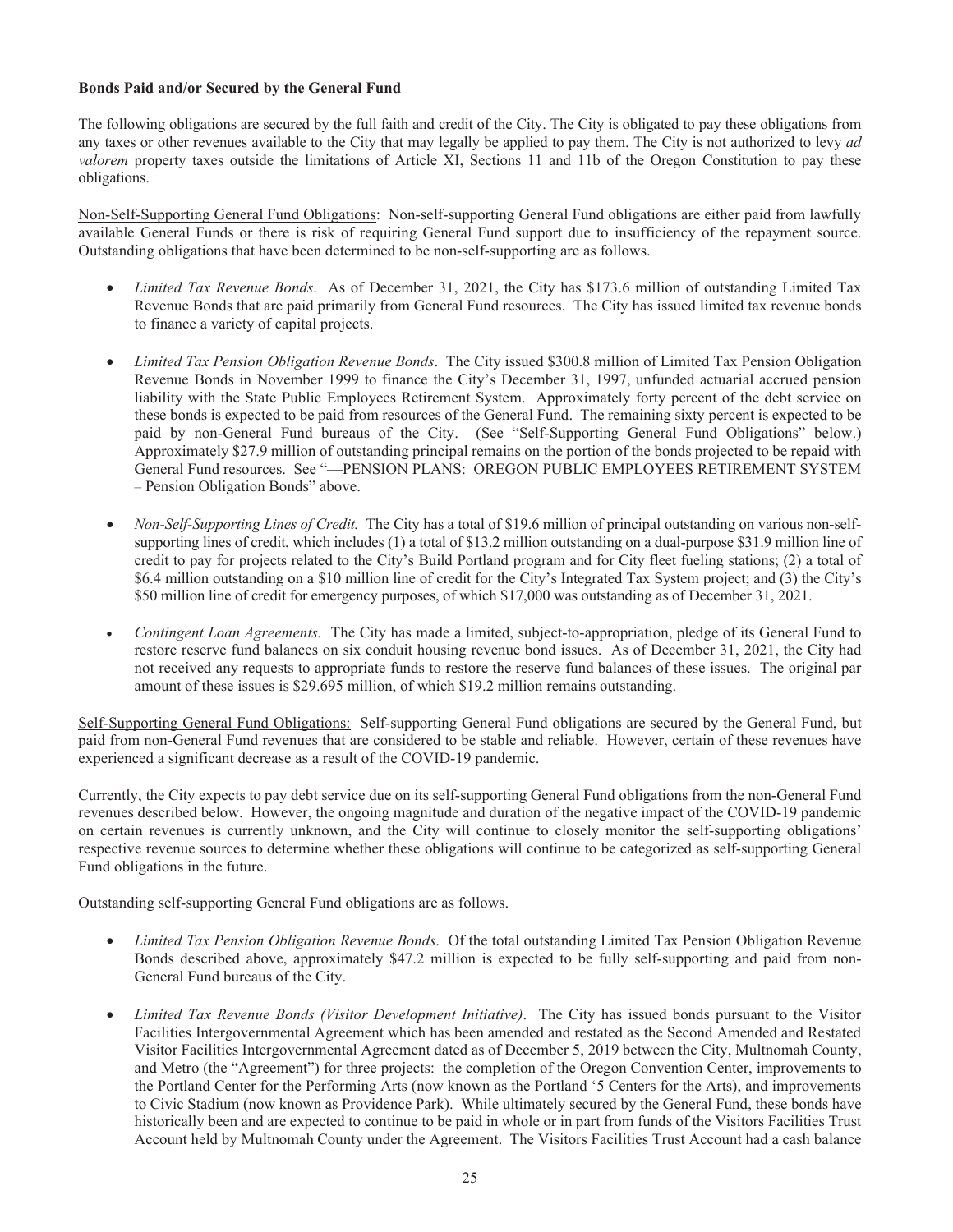of \$15.7 million as of June 30, 2021 per Multnomah County's audited annual comprehensive financial report. The City has approximately \$52.0 million of outstanding limited tax revenue bonds for the Oregon Convention Center Completion Project, including the City's Limited Tax Revenue Bonds (Oregon Convention Center Completion Project), 2001 Series B and its Limited Tax Revenue Bonds, 2021 Series A (Oregon Convention Center Completion Project), and \$12.0 million of outstanding bonds for the Civic Stadium Project. See Appendix C for additional information pertaining to these obligations.

- x *Limited Tax Revenue Bonds (Sellwood Bridge Project).* The Limited Tax Revenue Bonds outstanding for the Sellwood Bridge Project are outstanding in the aggregate amount of \$60.2 million, including \$33.2 million of bonds issued in June 2014 and an additional \$27.0 million of bonds issued for the project in June 2017. The City has historically paid and expects to continue to pay the debt service on these bonds from transportation revenues, including parking revenues, gas tax revenues and system development charges.
- x *Limited Tax Revenue Bonds (JELD-WEN Field Project)*. In April 2012, the City issued limited tax revenue bonds to refinance improvements for major league soccer at JELD-WEN Field (now known as Providence Park). While secured by the City's General Fund, the City has historically paid and expects to continue to pay the debt service with revenues from its Spectator Facilities Fund. The City has \$5.1 million of these bonds outstanding.
- Limited Tax Revenue Bonds (Central City Streetcar Project). The City has \$4.8 million of outstanding limited tax revenue bonds for the Central City Streetcar Project. These bonds are ultimately secured by the City's General Fund, but the City has historically paid and expects to continue to pay the debt service on these bonds with revenues from the City's parking facilities and meters.
- x *Limited Tax Revenue Bonds (Portland-Milwaukie Light Rail Project).* In September 2012, the City issued limited tax revenue bonds to finance a portion of the Portland-Milwaukie Light Rail Project. While secured by the City's General Fund, the City has historically paid and expects to continue to pay the debt service with transportation revenues, including parking revenues, gas tax revenues and system development charges. The City has \$23.5 million of these bonds outstanding.
- x *Limited Tax Housing Revenue Bonds.* The City issued Limited Tax Housing Revenue Bonds in August 2020 to refund outstanding bonds for the Headwaters Apartment Project and to provide new money for repairs. A total of \$11.0 million is outstanding for this issue. The bonds have historically been and are expected to continue to be repaid with the net revenues of the Headwaters Apartment Project.
- x *Other Limited Tax Revenue Bonds.* Subsequent to the date of this Annual Disclosure document, on January 25, 2022, the City issued \$41.73 million of the Limited Tax Revenue Bonds, 2022 Series A for transportation improvements. The City expects to pay the debt service on these bonds with transportation revenues, including parking revenues, gas tax revenues and system development charges.
- x *Limited Tax Improvement Bonds*. The City has \$23.1 million of outstanding limited tax improvement bonds. These bonds are issued for the purpose of financing local improvement projects. These bonds are expected to be fully selfsupporting from assessment payments received from property owners benefiting from the improvement projects. In addition, the City has pledged its full faith and credit to pay the bonds, and the bonds are payable from all legally available revenues, taxes and other funds of the City. Subsequent to the date of this Annual Disclosure document, on January 25, 2022, the City issued \$9.5 million of the Limited Tax Improvement Bonds, 2022 Series B.
- x *Urban Renewal Lines of Credit*. The City has established lines of credit for various programs that are secured in full or in part by the City's full faith and credit. Lines of credit have been established for five urban renewal areas. The City borrows on these lines of credit to provide interim financing for capital projects, then repays the debt with the proceeds of urban renewal and redevelopment bonds secured solely by the tax increment revenues of the districts for which the bonds are issued. The total balance on the urban renewal lines of credit is \$40.6 million as of December 31, 2021.
- x *Other Self-Supporting Line of Credit.* A \$20 million line of credit secured by the City's full faith and credit has also been established to fund projects in local improvement districts, which had an outstanding balance of approximately \$16.0 million as of December 31, 2021. The City intends to repay approximately \$7.4 million of principal on the line with proceeds of bonds expected to be issued in January 2022.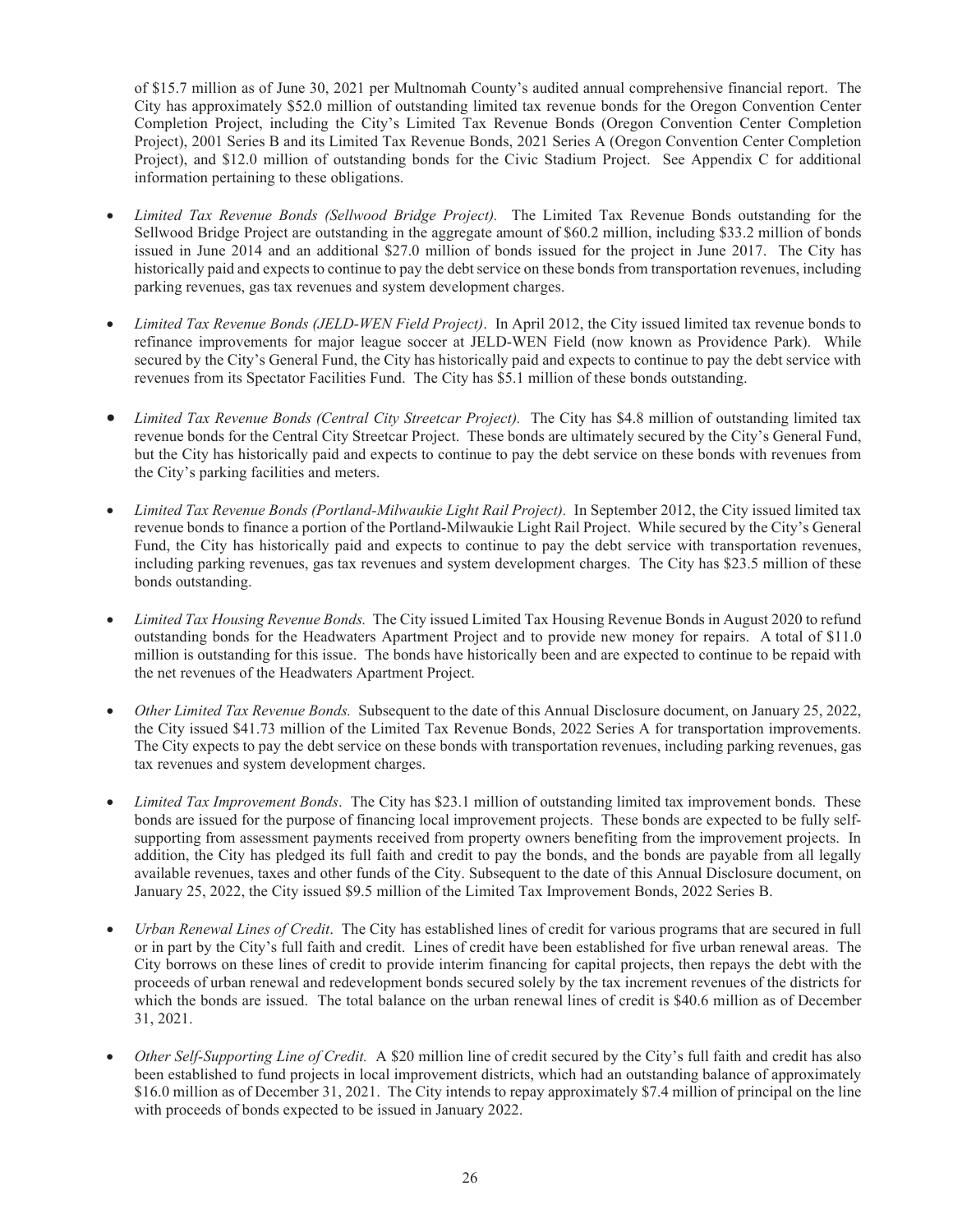x *Other Obligations*. The City has \$398,977 outstanding on a State loan for the Columbia River Levee Project. The City has begun making annual payments on the loan, which are expected to continue through December 1, 2025.

#### **Revenue Bonds**

The City issues revenue bonds to satisfy a variety of capital financing requirements backed solely by the fees derived from the provision of certain services. Revenue bonds historically have been issued for sewer system facilities, water system facilities, parking system facilities, golf facilities, environmental remediation activities, road improvements and hydroelectric generation facilities. In these cases, fees and charges are collected for the individual services provided, generally on the basis of usage. Currently, only revenue bonds issued for sewer system facilities and water system facilities are outstanding. The types and amounts of outstanding revenue bonds are shown in the above Table 18 titled "Debt Statement."

#### **Urban Renewal Bonds**

A total of \$170.0 million of Urban Renewal and Redevelopment Bonds are outstanding for eight urban renewal areas. All of these obligations are paid from tax increment revenues generated from the respective urban renewal areas. No additional City revenues are pledged to the repayment of these bonds.

#### **Urban Renewal Lines of Credit**

The City has lines of credit for three urban renewal areas secured only by the tax increment revenues of the areas benefitting from these lines. A total of \$8.0 million is outstanding on these lines of credit, which expire in December 2022. No additional City revenues are pledged to the repayment of this debt.

#### **Cash Flow Borrowings**

The City may borrow for General Fund operating purposes through the issuance of short-term tax anticipation notes ("TANs"). State law limits the amount of TANs that a political subdivision may sell annually to no more than 80 percent of the amount of the annual tax levy, and all TANs must be retired within thirteen months after they were issued. In order to fund cash flow deficits in the FPDR Fund caused by the timing mismatch between when benefit payments are required to be made and when property tax collections are received. On July 7, 2021, the City issued a TAN in the principal amount of \$38,542,500, which matures on February 1, 2022.

#### **Conduit Financings**

The City issues revenue bonds for certain private activities under specific statutory authority. This debt is payable solely from private sources and is not an obligation of the City. These bonds are not reported in this document.

#### **Concurrent Debt Issues**

The City is currently in the process of or planning for the issuance of additional debt over the next six months. The following table identifies issues that are presently under consideration, and includes the estimated issuance amounts, planned issue dates, and the expected type of issue. The City may also obtain lines of credit for various facilities and equipment in amounts to be determined. These plans are subject to change.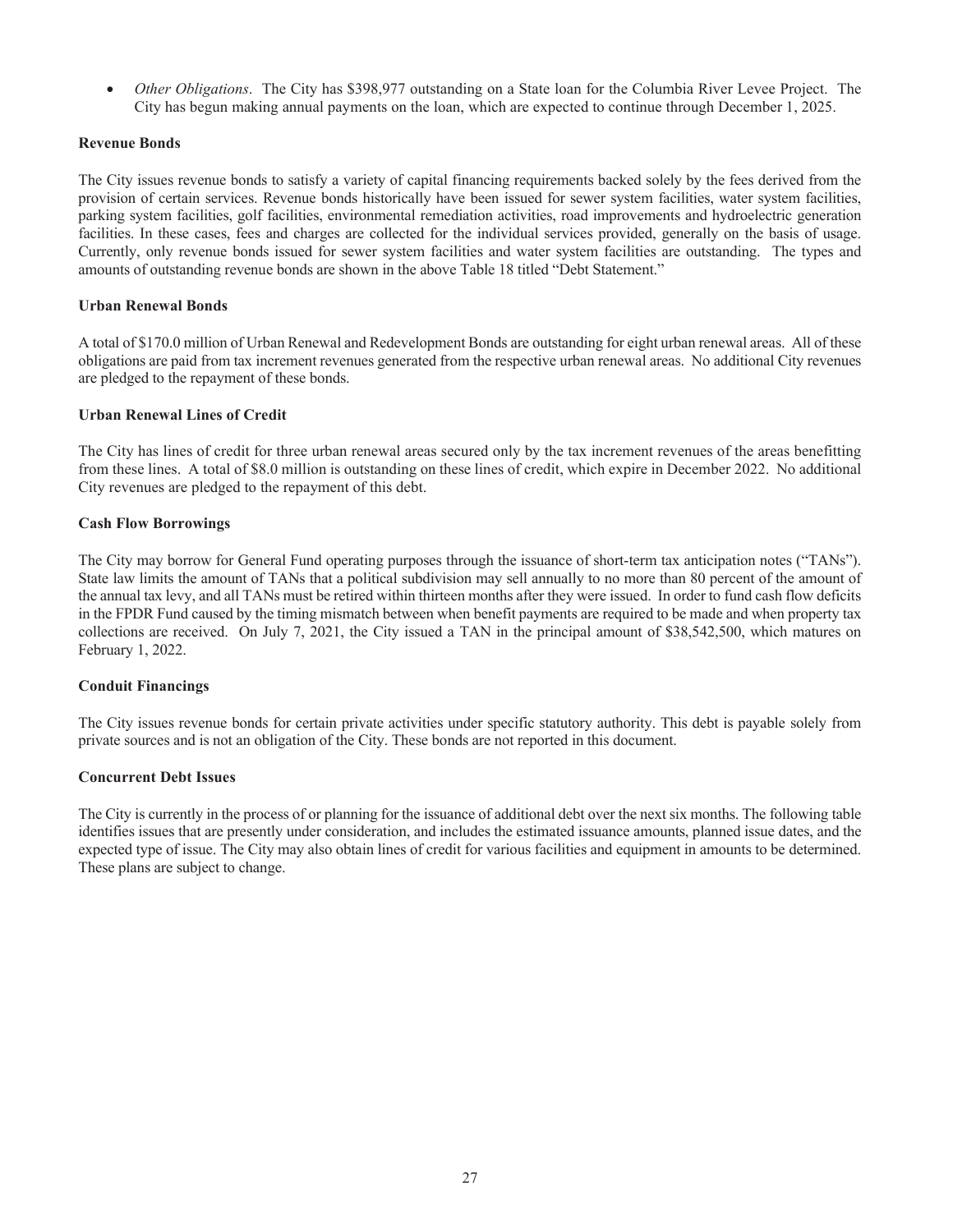#### **Table 19 CITY OF PORTLAND, OREGON Future Debt Issues**

| <b>Purpose</b>                                                                          | <b>Estimated</b><br><b>Amount</b> | <b>Planned Issue</b><br>Date | <b>Type of Issue</b>        |
|-----------------------------------------------------------------------------------------|-----------------------------------|------------------------------|-----------------------------|
|                                                                                         |                                   |                              |                             |
| Water System Revenue Bond Refunding                                                     | \$55 million                      | Spring 2022                  | Water Revenue Bonds         |
| Urban Renewal and Redevelopment<br>(Gateway Urban Renewal Area)                         | \$50 million                      | Spring 2022                  | Tax Increment Revenue Bonds |
| Integrated Tax System Project, Build<br>Portland Projects, Fueling Stations<br>Projects | \$50 million                      | Spring 2022                  | Limited Tax Revenue Bonds   |

*Source: City of Portland* 

#### **Additional Information on City Debt**

Tables 20-22 below set forth the City's combined general obligation bonds and limited tax revenue bonds debt ratios, information on debt of taxing districts that overlap the City, and projected debt service on outstanding General Fund obligations (excluding voter-approved general obligation bonds).

|                                          | Table 20                                      |           |               |                 |
|------------------------------------------|-----------------------------------------------|-----------|---------------|-----------------|
|                                          | <b>CITY OF PORTLAND, OREGON</b>               |           |               |                 |
|                                          | <b>Debt Ratios</b><br>as of December 31, 2021 |           |               |                 |
|                                          |                                               |           | Percent of    | Percent of      |
|                                          |                                               | Per       | <b>Market</b> | <b>Assessed</b> |
|                                          | <b>Amount</b>                                 | Capita    | Value         | Value           |
| July 1, 2021 Population                  | 658,773                                       |           |               |                 |
| 2021-22 Market Value (Measure $5)^{(1)}$ | \$166,899,004,764                             | \$253,348 |               |                 |
| 2021-22 Assessed Value <sup>(2)</sup>    | 76,460,745,099                                | \$116,065 | 45.81%        |                 |
| Gross Bonded Debt <sup>(3)</sup>         | 842,950,340                                   | \$1,280   | 0.51%         | $1.10\%$        |
| Net Direct Debt $(4)$                    | 568,778,411                                   | \$863     | $0.34\%$      | $0.74\%$        |
| Net Overlapping $Debt^{(5)}$             | 2,921,703,819                                 | \$4,435   | 1.75%         | 3.82%           |
| Net Direct and Overlapping Debt          | 3,490,482,230                                 | \$5,298   | 2.09%         | 4.57%           |

(1) Market Value reported in this table encompasses City of Portland values within Multnomah, Washington, and Clackamas Counties, including estimated urban renewal incremental real market values. Market Value reported in this table and in the table titled "Historical Trends in Assessed and Market Values" are "Measure 5 Values," which represent the real market value of properties that are not specially assessed; and the value of specially assessed properties, including farm and forestland and exempt property which are less than full real market value. In FY 2021-22 the Measure 5 Market Value represented about 83 percent of full real market value. For information regarding historical Market Value, see Table 23 titled "Historical Trends in Assessed and Market Values" herein.

(2) Includes urban renewal incremental assessed value. For information regarding historical assessed values, see Table 23 titled "Historical Trends in Assessed and Market Values" herein.

(3) Includes City's outstanding general obligation bonds, limited tax improvement bonds, and limited tax revenue bonds. Also includes general fund-supported lines of credit and tax anticipation notes.

(4) Net direct debt includes non-self-supporting limited tax revenue bonds secured by the City's General Fund as well as general obligation bonds paid from a separate, unlimited *ad valorem* tax.

(5) See Table 21 titled "Overlapping Debt" below for information on overlapping debt.

*Sources: Portland State University Population Research Center; Multnomah County Department of Assessment, Recording and Taxation; Municipal Debt Advisory Commission, Oregon State Treasury; City of Portland*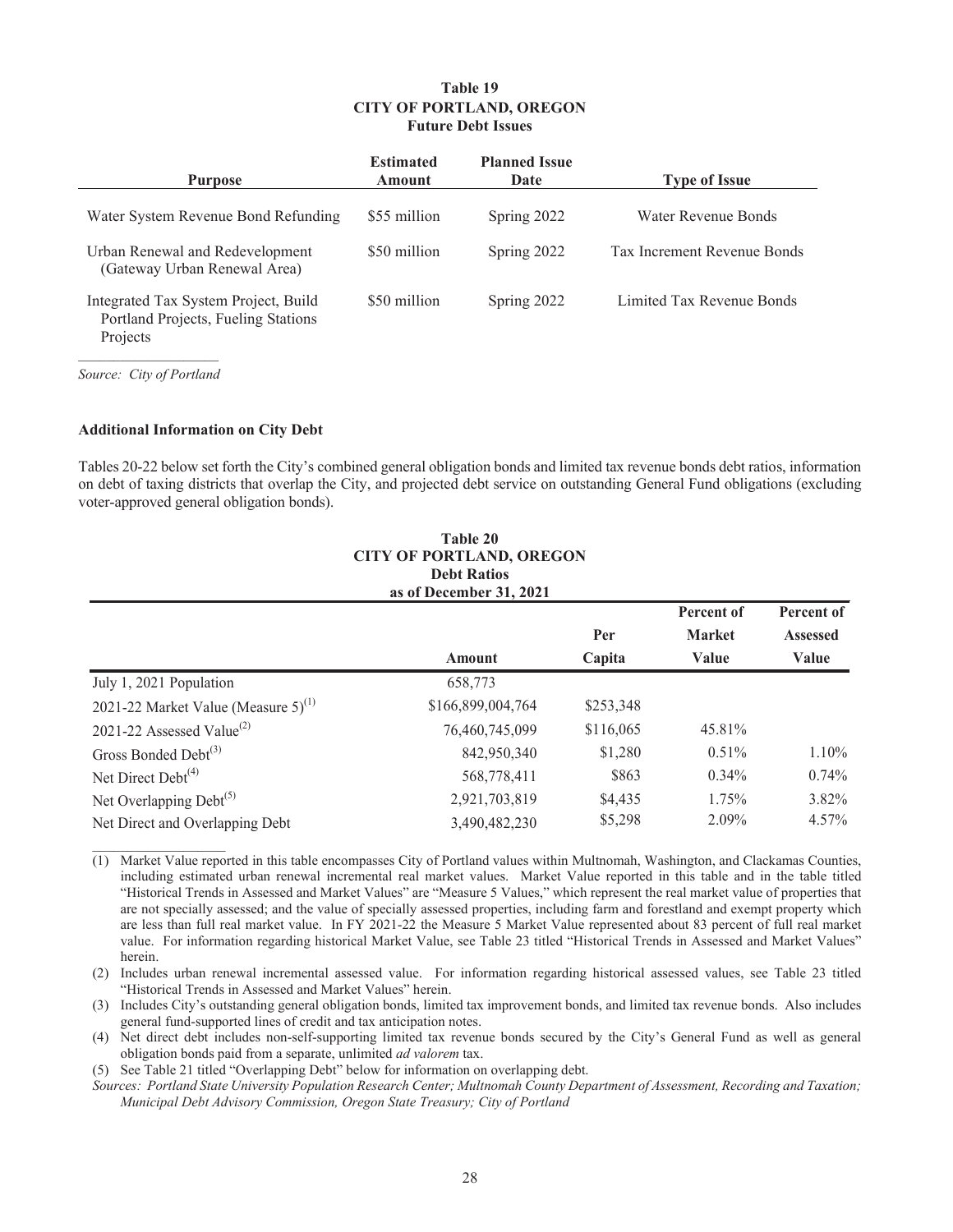#### **Table 21 CITY OF PORTLAND, OREGON Overlapping Debt As of June 30, 2021**

|                                         |                    |             | <b>Overlapping Debt</b>   |                           |
|-----------------------------------------|--------------------|-------------|---------------------------|---------------------------|
|                                         | <b>Real Market</b> | Percent     | <b>Gross Property</b>     | <b>Net Property</b>       |
| <b>TAXING DISTRICT</b>                  | Value              | Overlapping | Tax Backed <sup>(1)</sup> | Tax Backed <sup>(2)</sup> |
| Multnomah Cty SD 1J (Portland)          | \$142,128,385,666  | 98.06%      | \$1,421,917,607           | \$1,421,917,607           |
| Multnomah County                        | 186,758,200,567    | 86.22       | 595,464,090               | 595,464,090               |
| Metro                                   | 358,995,131,497    | 44.99       | 431,219,130               | 414,127,003               |
| Portland Community College              | 285, 951, 317, 436 | 48.88       | 297,190,947               | 266,668,964               |
| Multnomah Cty SD 3 (Parkrose)           | 8,580,271,744      | 98.51       | 67,320,587                | 67,320,587                |
| Multnomah Cty SD 40 (David Douglas)     | 7,631,061,640      | 100.00      | 62,856,916                | 62,856,916                |
| Multnomah Cty SD 7 (Reynolds)           | 11,952,074,916     | 23.20       | 42,369,091                | 42,104,004                |
| Multnomah Cty SD 28J (Centennial)       | 5,174,451,063      | 52.29       | 33,760,066                | 33,760,066                |
| Mt. Hood Community College              | 52,650,969,601     | 41.01       | 20,349,335                | 7,857,573                 |
| Clackamas Cty SD 12 (North Clackamas)   | 25,604,909,209     | 0.48        | 3,361,420                 | 3,352,291                 |
| Washington Cty SD 48J (Beaverton)       | 55,425,965,673     | 0.29        | 2,771,776                 | 2,771,776                 |
| Columbia Cty SD 1J (Scappoose)          | 3,022,445,679      | 6.64        | 1,416,147                 | 1,416,147                 |
| Multnomah Cty SD 51J (Riverdale)        | 1,049,004,538      | 5.02        | 774,235                   | 774,235                   |
| <b>Washington County</b>                | 115,617,138,581    | 0.24        | 479,253                   | 479,253                   |
| Clackamas County                        | 88, 187, 427, 081  | 0.22        | 281,021                   | 281,021                   |
| Washington Cty SD 23J (Tigard-Tualatin) | 20,597,643,715     | 0.08        | 269,931                   | 269,931                   |
| Clackamas Community College             | 65,044,593,127     | 0.19        | 199,645                   | 161,698                   |
| Clackamas Cty SD 7J (Lake Oswego)       | \$14,607,473,646   | 0.02        | 56,314                    | 56,314                    |
| Clackamas Cty ESD                       | \$84,173,150,583   | 0.15        | 35,946                    | 35,946                    |
| Tualatin Hills Park & Rec District      | \$47,269,704,494   | 0.02        | 14,628                    | 14,628                    |
| Clackamas Soil & Water Conservation     | \$88,187,443,151   | 0.22        | 13,769                    | 13,769                    |
| Multnomah ESD                           | \$189,445,330,222  | 84.98       | 19,880,931                | 0                         |
| Northwest Regional ESD                  | \$143,031,920,237  | 0.26        | 5,200                     | $\Omega$                  |
| Port of Portland                        | \$390,565,299,889  | 41.35       | 21,224,544                | $\Omega$                  |
|                                         |                    |             | \$3,023,232,529           | \$2,921,703,819           |

(1) Gross Property-Tax Backed Debt includes all unlimited-tax General Obligation bonds and bonds paid and/or secured by the taxing district's general fund.

(2) Net Property-Tax Backed Debt is Gross Property-Tax Backed Debt less self-supporting unlimited-tax General Obligation debt and less self-supporting General Fund obligations.

*Source: Municipal Debt Advisory Commission, Oregon State Treasury*

 $\mathcal{L}_\text{max}$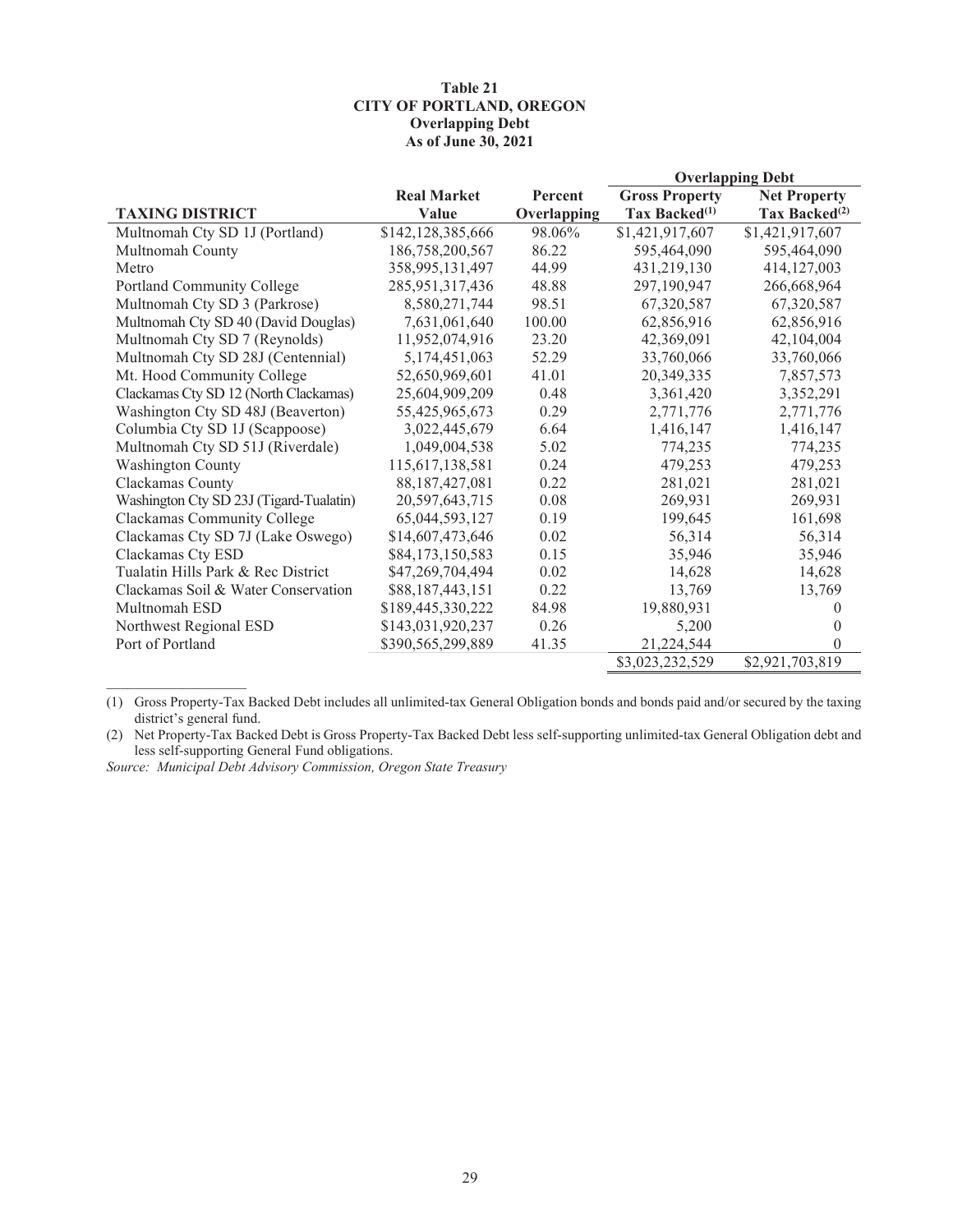#### **Table 22 CITY OF PORTLAND, OREGON Projected Debt Service on Outstanding General Fund Obligations(1)**

|                                     |                                               | <b>PAID FROM GENERAL FUND</b>                                                         |                                                                      | <b>SELF-SUPPORTING BONDS SECURED BY GENERAL FUND</b>      |                                                                                       |                                                                |                                                                         |
|-------------------------------------|-----------------------------------------------|---------------------------------------------------------------------------------------|----------------------------------------------------------------------|-----------------------------------------------------------|---------------------------------------------------------------------------------------|----------------------------------------------------------------|-------------------------------------------------------------------------|
| Fiscal<br>Year<br>Ending<br>June 30 | <b>Limited Tax</b><br>Revenue<br><b>Bonds</b> | <b>Limited Tax</b><br><b>Pension</b><br>Obligation<br>Revenue<br>Bonds <sup>(2)</sup> | <b>Total</b><br>Non-Self<br><b>Supporting</b><br>Bonds/<br>Gen. Fund | Limited<br><b>Tax</b><br>Improve.<br>Bonds <sup>(3)</sup> | <b>Limited Tax</b><br><b>Pension</b><br>Obligation<br>Revenue<br>Bonds <sup>(4)</sup> | Other<br><b>Limited Tax</b><br>Revenue<br>Bonds <sup>(5)</sup> | <b>Total</b><br><b>Self</b><br><b>Supporting</b><br>Bonds/<br>Gen. Fund |
| 2022                                | \$16,667,000                                  | \$14,150,222                                                                          | \$30,817,222                                                         | \$1,715,689                                               | \$23,965,162                                                                          | \$20,536,365                                                   | \$46,217,216                                                            |
| 2023                                | 16,139,250                                    | 14,716,231                                                                            | \$30,855,481                                                         | 1,674,939                                                 | 24,923,769                                                                            | 20,374,778                                                     | 46,973,486                                                              |
| 2024                                | 16,126,500                                    | 15,304,658                                                                            | \$31,431,158                                                         | 1,594,689                                                 | 25,920,342                                                                            | 21,750,748                                                     | 49,265,779                                                              |
| 2025                                | 16,138,000                                    | 15,917,215                                                                            | \$32,055,215                                                         | 1,011,939                                                 | 26,957,785                                                                            | 19,991,086                                                     | 47,960,810                                                              |
| 2026                                | 16,141,500                                    | 16,553,904                                                                            | \$32,695,404                                                         | 1,011,939                                                 | 28,036,096                                                                            | 19,998,111                                                     | 49,046,146                                                              |
| 2027                                | 13,656,250                                    | 17,214,723                                                                            | \$30,870,973                                                         | 11,046,939                                                | 29,155,277                                                                            | 19,988,886                                                     | 60,191,102                                                              |
| 2028                                | 13,655,500                                    | 17,905,243                                                                            | \$31,560,743                                                         | 510,189                                                   | 30,324,757                                                                            | 16,734,860                                                     | 47,569,806                                                              |
| 2029                                | 12,867,500                                    | 18,619,893                                                                            | \$31,487,393                                                         | 1,055,189                                                 | 31,535,107                                                                            | 16,823,935                                                     | 49,414,231                                                              |
| 2030                                | 11,931,000                                    |                                                                                       | \$11,931,000                                                         | 6,668,839                                                 |                                                                                       | 16,830,910                                                     | 23,499,749                                                              |
| 2031                                | 11,941,500                                    |                                                                                       | \$11,941,500                                                         | 239,120                                                   |                                                                                       | 8,936,261                                                      | 9,175,381                                                               |
| 2032                                | 11,933,000                                    |                                                                                       | \$11,933,000                                                         | 519,120                                                   |                                                                                       | 8,933,260                                                      | 9,452,380                                                               |
| 2033                                | 11,931,200                                    |                                                                                       | \$11,931,200                                                         | 227,920                                                   |                                                                                       | 8,935,685                                                      | 9,163,605                                                               |
| 2034                                | 11,933,300                                    | $\qquad \qquad \blacksquare$                                                          | \$11,933,300                                                         | 1,857,920                                                 |                                                                                       | 6,436,235                                                      | 8,294,155                                                               |
| 2035                                | 11,933,500                                    |                                                                                       | \$11,933,500                                                         | 162,720                                                   |                                                                                       | 3,030,435                                                      | 3,193,155                                                               |
| 2036                                | 11,935,900                                    | -                                                                                     | \$11,935,900                                                         | 162,720                                                   |                                                                                       | 3,032,435                                                      | 3,195,155                                                               |
| $-2037$                             | 11,939,650                                    |                                                                                       | \$11,939,650                                                         | 162,720                                                   |                                                                                       | 3,031,035                                                      | 3,193,755                                                               |
| 2038                                | 11,933,900                                    |                                                                                       | \$11,933,900                                                         | 162,720                                                   |                                                                                       | 696,236                                                        | 858,956                                                                 |
| 2039                                | 11,937,850                                    |                                                                                       | \$11,937,850                                                         | 4,682,720                                                 |                                                                                       | 696,235                                                        | 5,378,955                                                               |
| 2040                                | 10,760,300                                    |                                                                                       | \$10,760,300                                                         |                                                           |                                                                                       | 696,236                                                        | 696,236                                                                 |
| 2041                                | 2,504,100                                     |                                                                                       | \$2,504,100                                                          |                                                           |                                                                                       |                                                                |                                                                         |
| Total                               | \$254,006,700                                 | \$130,382,089                                                                         | \$384,388,789                                                        | \$34,468,031                                              | \$220,818,295                                                                         | \$217,453,732                                                  | \$472,740,058                                                           |

 (1) Excludes debt service on short-term financing (i.e. General Fund-secured credit facilities) and corresponding long-term takeout financings. Also excludes debt service on the City's general obligation bonds, which are secured by, and payable from, ad valorem taxes on property within the City. Totals may not sum due to rounding.

(2) Reflects General Fund portion of the Limited Tax Pension Obligation Revenue Bonds, 1999 Series C.

(3) Actual debt service may differ substantially from schedule above due to mandatory redemption provisions of Limited Tax Improvement Bonds.

(4) Reflects non-General Fund portion of the Limited Tax Pension Obligation Revenue Bonds, 1999 Series C. A portion of the debt service on the bonds is expected to be paid from capitalized interest.

(5) Includes debt service on bonds for Convention Center Expansion Project (2001 and 2021), JELD-WEN Field (2012 and 2013),, Portland-Milwaukie Light Rail Project (2012), the Sellwood Bridge Project (2014 and 2017), the Central City Streetcar Project (2019) and bonds issued for the Headwaters Apartments Project (2020). Bonds issued for Convention Center expansion and Civic Stadium are expected to be repaid in whole or in part from transient lodging tax and vehicle rental tax surcharges imposed by Multnomah County. Bonds issued for JELDWEN Field are expected to be paid from Spectator Facilities Fund revenues. Bonds issued for the Portland-Milwaukie Light Rail Project and the Sellwood Bridge Project are expected to be repaid with various transportation revenues. The Central City Streetcar bonds are expected to be paid from parking facility and meter revenues. The Headwaters housing bonds are expected to be repaid with net revenue of the Headwaters Apartments Project.

*Source: City of Portland*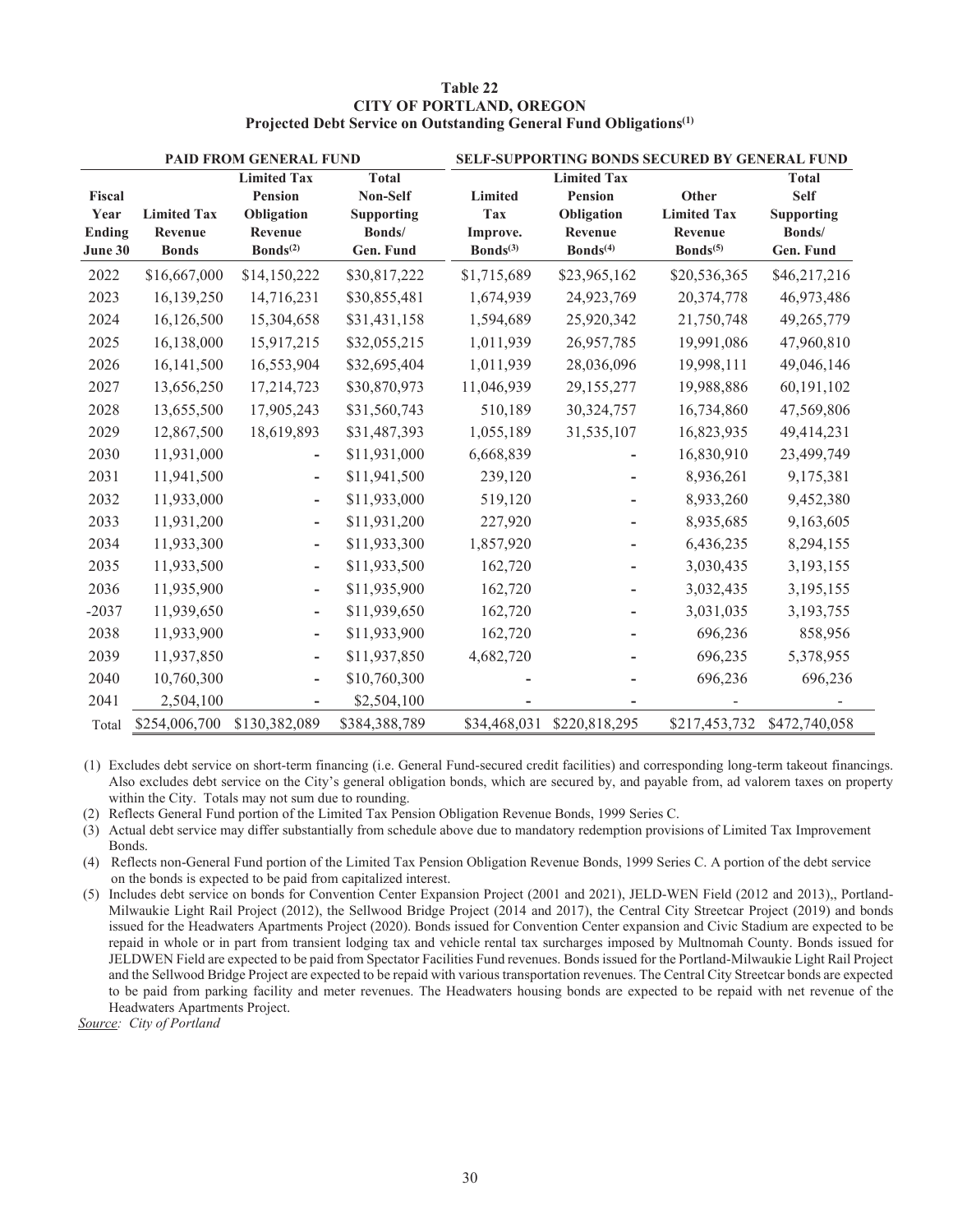#### **TRENDS IN PROPERTY VALUATION AND TAXATION**

The following tables present trends in property valuation and taxation for the City.

| Table 23                                                       |
|----------------------------------------------------------------|
| <b>CITY OF PORTLAND, OREGON</b>                                |
| Historical Trends in Assessed and Market Values <sup>(1)</sup> |
| (000s)                                                         |

| <b>Assessed Value</b> |                  |                  |                      |                 |                |
|-----------------------|------------------|------------------|----------------------|-----------------|----------------|
| <b>Fiscal Year</b>    | <b>Inside</b>    | Outside          | <b>Urban Renewal</b> | <b>Total</b>    |                |
| Ending                | <b>Multnomah</b> | <b>Multnomah</b> | Incremental          | <b>Assessed</b> | <b>Percent</b> |
| June 30               | County           | County           | $Value^{(2)}$        | Value           | Change         |
| 2013                  | \$44,401,735     | \$221,758        | \$7,875,076          | \$52,498,569    | 2.43%          |
| 2014                  | 45,913,168       | 228,953          | 8,210,399            | 54, 352, 520    | 3.53           |
| 2015                  | 47,828,360       | 239,309          | 8.704.286            | 56,771,955      | 4.45           |
| 2016                  | 49,745,000       | 245,505          | 9,362,187            | 59, 352, 691    | 4.55           |
| 2017                  | 52,757,989       | 255,063          | 9.355.762            | 62,368,814      | 5.08           |
|                       |                  |                  |                      |                 |                |
| 2018                  | 54,835,805       | 264,657          | 10,586,196           | 65,686,658      | 5.32           |
| 2019                  | 56,853,482       | 273,848          | 10,952,212           | 68,079,543      | 3.64           |
| 2020                  | 58,893,357       | 288,034          | 11,945,467           | 71,126,858      | 4.48           |
| 2021                  | 61,160,108       | 295,781          | 12,865,285           | 74,321,175      | 4.49           |
| 2022                  | 63.661.372       | 318,476          | 12.480.897           | 76,460,745      | 2.88           |

#### **Market Value (Measure 5)(3)**

| <b>Fiscal Year</b><br><b>Outside</b><br><b>Inside</b>   |                |
|---------------------------------------------------------|----------------|
| <b>Total Market</b><br>Ending<br>Multnomah<br>Multnomah | <b>Percent</b> |
| June 30<br>Value<br>County<br>County                    | Change         |
| \$79,611,406<br>\$284,830<br>\$79,896,236<br>2013       | $-1.56$        |
| 83,745,200<br>299,696<br>84.044.896<br>2014             | 5.19           |
| 92,289,836<br>328,499<br>92,618,336<br>2015             | 10.20          |
| 102,628,140<br>102,284,607<br>343,534<br>2016           | 10.81          |
| 120,785,526<br>120,400,957<br>384,569<br>2017           | 17.69          |
|                                                         |                |
| 137,071,252<br>411,389<br>137,482,641<br>2018           | 13.82          |
| 149,246,036<br>149,692,154<br>2019<br>446,118           | 8.88           |
| 152,773,626<br>152,307,186<br>2020<br>466,440           | 2.06           |
| 159,017,803<br>158,538,695<br>479,108<br>2021           | 4.09           |
| 166, 373, 182<br>166,899,005<br>525,823<br>2022         | 4.96           |

(1) Under the provisions of Ballot Measure 50, beginning with FY 1997-98, Real Market Value and Assessed Value are no longer the same. Measure 50 rolled back the Assessed Value of each property for tax year 1997-98 to its 1995-96 Real Market Value, less ten percent. The Measure further limits any increase in Assessed Value to three percent for tax years after 1997-98, except for property that is substantially improved, rezoned, or subdivided, or property which ceases to qualify for a property tax exemption. This property will be assigned a new Assessed Value equal to the Assessed Value of comparable property in the area.

(2) Excludes assessed value for urban renewal areas that are no longer collecting tax increment revenues.

(3) Measure 5 Market Values are not calculated separately for urban renewal incremental value by the county assessor. Market Value reported in this table is "Measure 5 Value," which represents the real market value of properties that are not specially assessed; and the value of specially assessed properties, including farm and forestland and exempt property which are less than full real market value. In FY 2021-22, the Measure 5 Market Value of City of Portland properties within Multnomah County represented about 83 percent of full real market value.

*Sources: Multnomah County Division of Assessment, Recording and Taxation; City of Portland*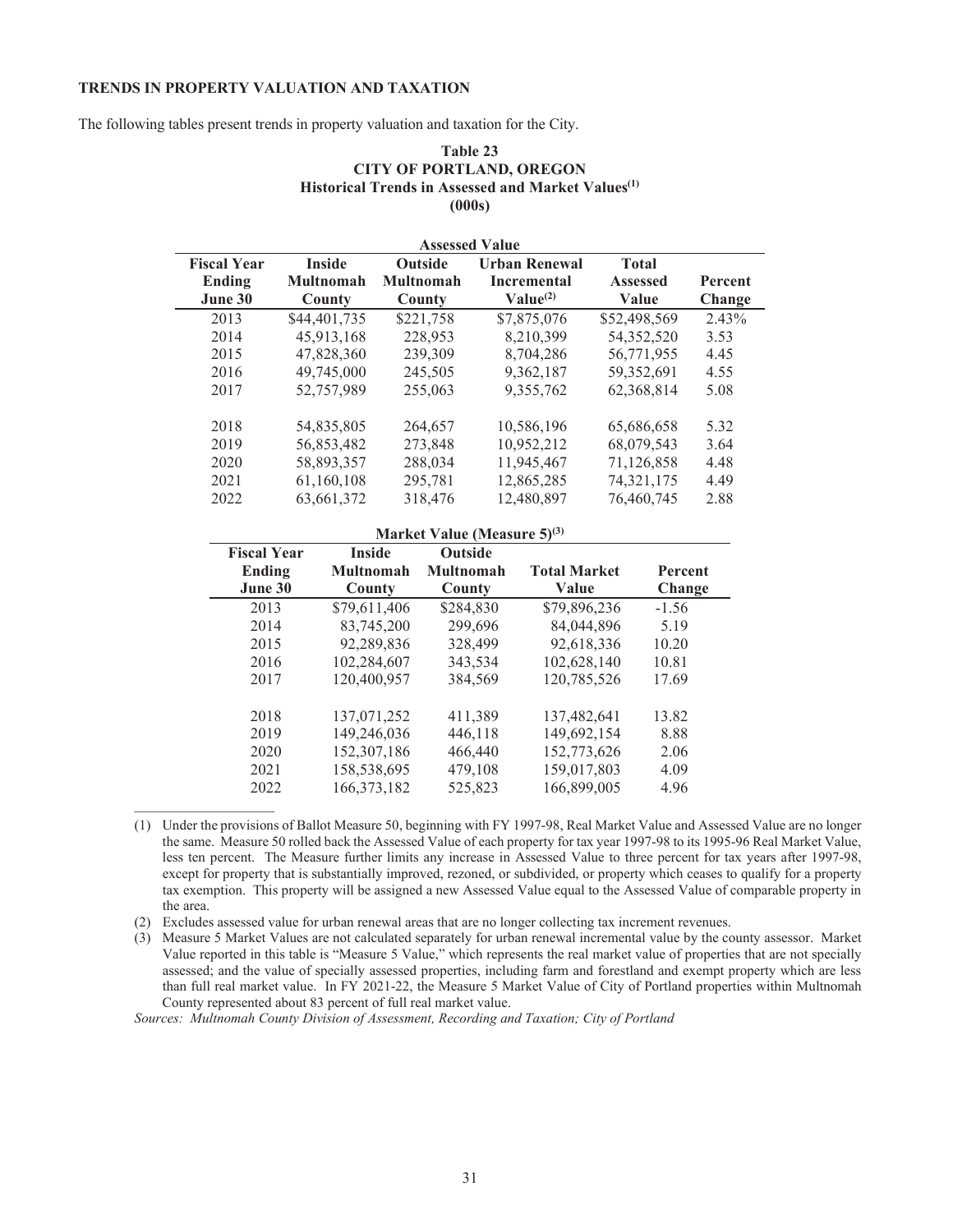#### **Table 24 CITY OF PORTLAND, OREGON Consolidated Tax Rate: Fiscal Year 2021-22 Levy Code 201(1)**

|                                    |                      |                  | <b>Local Option and</b> | <b>General</b>                    |                 |
|------------------------------------|----------------------|------------------|-------------------------|-----------------------------------|-----------------|
|                                    | <b>Permanent Tax</b> | <b>FPDR</b>      | <b>Other Tax</b>        | <b>Obligation Debt</b>            | Total           |
|                                    | Rate                 | <b>Tax Rate</b>  | Rates <sup>(2)</sup>    | <b>Tax Rate</b>                   | <b>Tax Rate</b> |
| <b>Taxing District</b>             | Per \$1,000 A.V.     | Per \$1,000 A.V. | Per \$1,000 A.V.        | Per \$1,000 A.V. Per \$1,000 A.V. |                 |
| City of Portland                   | \$4.5770             | \$3.0089         | \$1.2026                | \$0.3820                          | \$9.1705        |
| Urban Renewal Special Levy         | 0.0000               | N/A              | 0.1961                  | 0.0000                            | 0.1961          |
| Multnomah County                   | 4.3434               | N/A              | 0.0500                  | 0.5951                            | 4.9885          |
| Multnomah County Library           | 1.2200               | N/A              | 0.0000                  | 0.0000                            | 1.2200          |
| Metro                              | 0.0966               | N/A              | 0.0960                  | 0.3774                            | 0.5700          |
| Port of Portland                   | 0.0701               | N/A              | 0.0000                  | 0.0000                            | 0.0701          |
| East Multnomah Soil & Conservation | 0.1000               | N/A              | 0.0000                  | 0.0000                            | 0.1000          |
| Subtotal - General Government      | \$10.4071            | \$3.0089         | \$1.5447                | \$1.3545                          | \$16.3152       |
| Portland School District           | \$5.2781             | N/A              | \$1.9900                | \$2.3335                          | \$9.6016        |
| Portland Community College         | 0.2828               | N/A              | 0.0000                  | 0.3803                            | 0.6631          |
| Multnomah Co. Education Svc. Dist. | 0.4576               | N/A              | 0.0000                  | 0.0000                            | 0.4576          |
| Subtotal - Schools                 | \$6.0185             | N/A              | \$1.9900                | \$2.7138                          | \$10.7223       |
| Totals                             | \$16.4256            | \$3.0089         | \$3.5347                | \$4.0683                          | \$27.0375       |

 $\mathcal{L}_\text{max}$ (1) Levy code area 201 includes approximately 37 percent of the City's assessed value, and is the largest levy code area within the City.

(2) Includes the City children's local option levy, the City parks local option levy, the Metro natural areas local option levy, the Multnomah County historical society levy, and the Portland Public Schools local option levy. Does not include impact of urban renewal division of tax rates.

*Source: Multnomah County Division of Assessment, Recording and Taxation*

In November 2018, City voters renewed an existing five-year local option levy for the City's Children's Investment Fund at a rate of \$0.4026 per \$1,000 of Assessed Value. The renewal took effect for five years beginning in FY 2019-20.

In November 2020, City voters passed a new five-year local option levy for Portland Parks and Recreation. The local option levy takes effect beginning in FY 2021-22 at rate of \$0.8000 per \$1,000 of Assessed Value and is estimated to generate approximately \$45 million per year in funding for the Portland Parks and Recreation bureau.

State statutes limit taxes on any property to \$10 per \$1,000 of real market value for general government and \$5 per \$1,000 of real market value for education. If the amount of taxes to be raised, calculated by multiplying tax rates in each category by the assessed value of a property, exceeds these limits, then the tax burden for that property is reduced to fit within the limits. This reduction is known as Measure 5 compression. See "PROPERTY TAX INFORMATION TAX RATE COMPRESSION" herein. The following table provides a ten-year history of Measure 5 compression for the City's general levy and FPDR levy.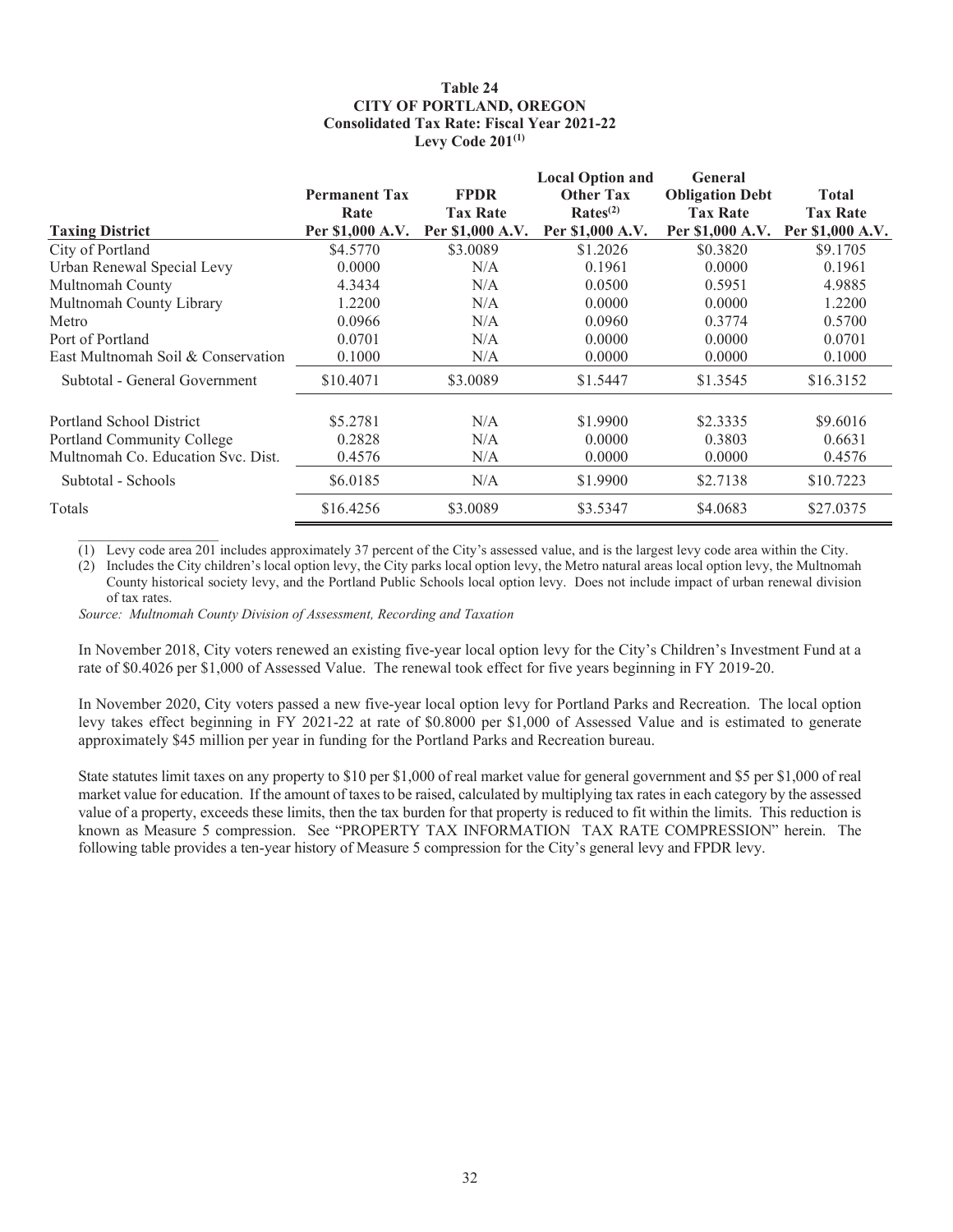#### **Table 25 CITY OF PORTLAND, OREGON Historical Trends in Measure 5 Compression(1)**

| <b>Fiscal Year</b> | <b>Taxes to</b><br>Raise $^{(2)(3)}$ | <b>Loss due to</b><br><b>Compression</b><br>and Other<br><b>Factors</b> | Percent<br>Loss | Taxes Imposed <sup>(4)</sup> |
|--------------------|--------------------------------------|-------------------------------------------------------------------------|-----------------|------------------------------|
| 2012-13            | \$339,036,075                        | \$(21,536,768)                                                          | $6.4\%$         | \$317,499,307                |
| 2013-14            | 359, 304, 753                        | (34, 707, 746)                                                          | 9.7             | 324,597,007                  |
| 2014-15            | 370.294.495                          | (27, 485, 079)                                                          | 7.4             | 342,809,417                  |
| $2015 - 16$        | 377, 363, 933                        | (21,084,537)                                                            | 5.6             | 356,279,396                  |
| 2016-17            | 394,629,327                          | (18,270,182)                                                            | 4.6             | 376, 359, 145                |
| 2017-18            | 421,756,068                          | (19, 735, 622)                                                          | 4.7             | 402,020,446                  |
| 2018-19            | 438,679,135                          | (19,350,654)                                                            | 4.4             | 419,328,481                  |
| 2019-20            | 458, 344, 771                        | (21,067,024)                                                            | 4.6             | 437, 277, 747                |
| 2020-21            | 482,786,737                          | (23, 834, 793)                                                          | 4.9             | 458,951,944                  |
| 2021-22            | 526,671,382                          | (24,770,163)                                                            | 4.7             | 501,901,219                  |

(1) Taxes shown are for the City's permanent rate levy and its FPDR levy. Results shown are taxes collected by the City from properties in Multnomah County only. The City also collects taxes from properties located in Washington and Clackamas Counties; historically, taxes from these counties represent less than one percent of total taxes.

(2) Before Measure 5 compression.

(3) Includes small losses due to miscellaneous adjustments made by the county assessor.

(4) Before losses due to delinquencies and discounts.

*Source: Multnomah County Division of Assessment, Recording and Taxation*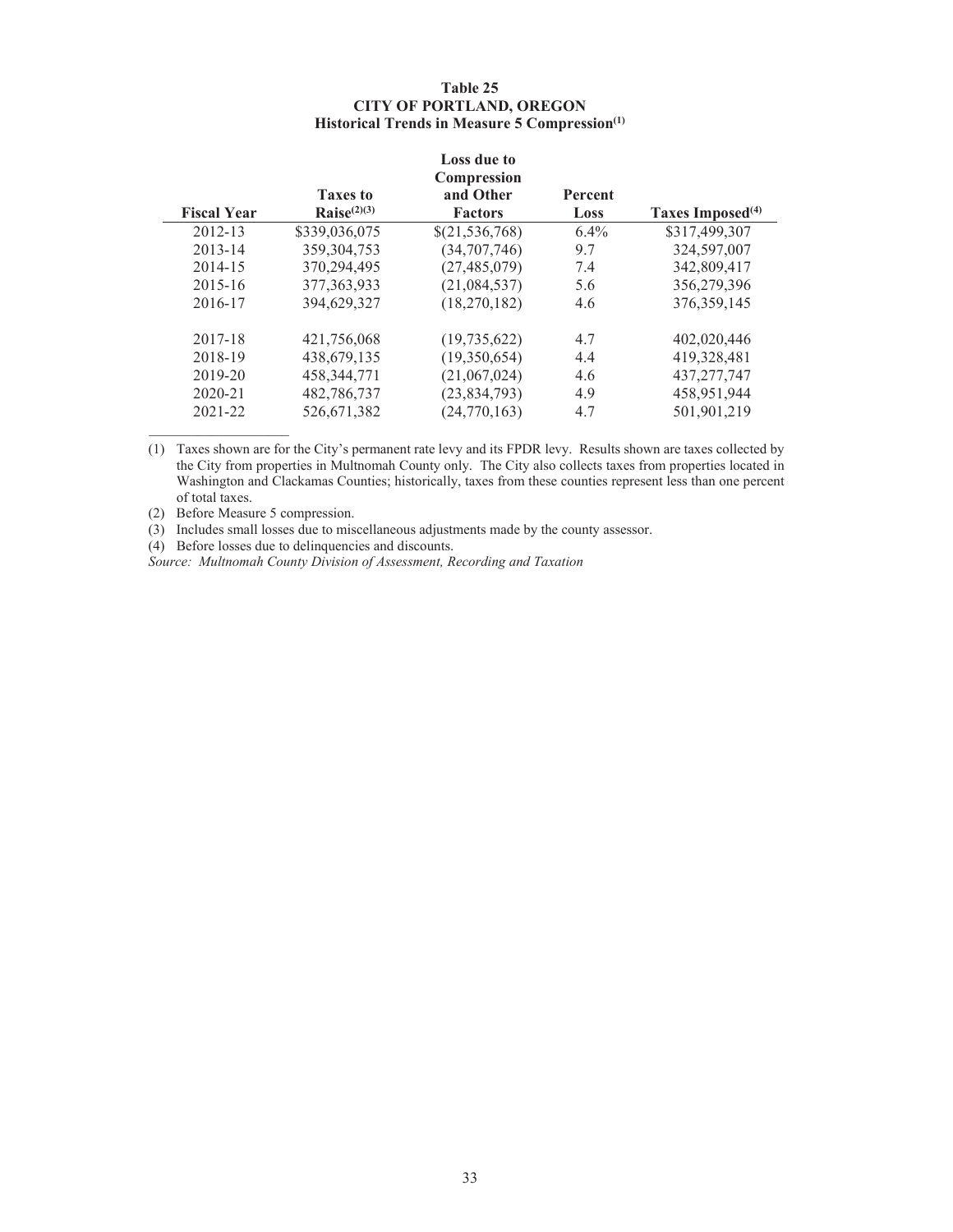#### **Table 26 CITY OF PORTLAND, OREGON Tax Collection Record for the Last Ten Years**

| <b>Fiscal Year</b><br>Ending<br>June 30 | <b>Total</b><br>Levy $(000)^{(1)}$ | <b>Collected</b><br>Yr. of Levy $(2)(3)$ | Collected as of<br>$12/31/2021$ <sup>(2)(3)</sup> |
|-----------------------------------------|------------------------------------|------------------------------------------|---------------------------------------------------|
|                                         |                                    |                                          |                                                   |
| 2013                                    | \$452,453                          | 97.2%                                    | 100.0%                                            |
| 2014                                    | 467,516                            | 97.3                                     | 100.0                                             |
| 2015                                    | 490,540                            | 97.6                                     | 100.0                                             |
| 2016                                    | 516,334                            | 97.8                                     | 100.0                                             |
| 2017                                    | 551,135                            | 98.0                                     | 100.0                                             |
| 2018                                    | 600,155                            | 98.4                                     | 99.9                                              |
| 2019                                    | 634,371                            | 98.5                                     | 99.8                                              |
| 2020                                    | 654,447                            | 98.5                                     | 99.6                                              |
| 2021                                    | 700,311                            | 98.7                                     | 99.3                                              |
| 2022                                    | 752,923                            | 93.1                                     | 93.1                                              |

(1) The total levy includes all taxes levied by the City, including from its permanent rate, the FPDR levy, bond levies, and the Children's local option levy. Also includes urban renewal special levy and levy amounts allocated to urban renewal divide the taxes. Levy amounts shown are after Measure 5 compression. Also includes miscellaneous taxes, penalties, and corrections included in the fiscal year property tax receivable.

(2) Tax collection information is for Multnomah County, which represents approximately 99.6% of the City's Assessed Value. Small portions of Washington and Clackamas Counties are also included in the City's Assessed Value. Amounts to be collected are adjusted for cancellation of taxes and allowed discounts, plus taxes added to tax roll due to omissions and corrections. Discounts currently represent the largest adjustment to the tax levy. Discounts associated with the FY 2020-21 tax levy represented about 2.6% of that year's levy. See "PROPERTY TAX INFORMATION – COLLECTION" herein for more information on property tax collections.

(3) Partial year collections.

*Sources: Multnomah County Division of Assessment, Recording and Taxation and City of Portland*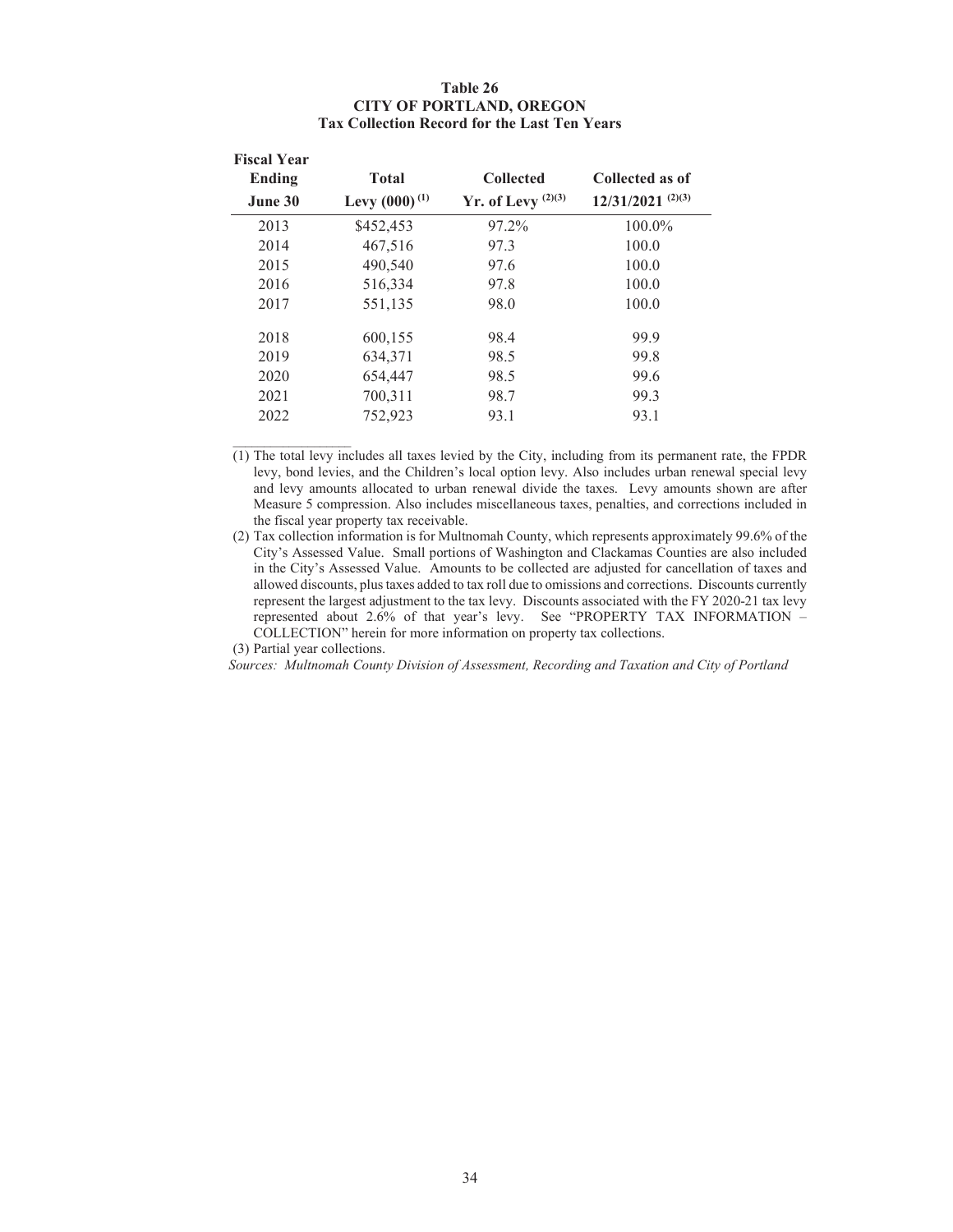### **Table 27 CITY OF PORTLAND, OREGON Assessed and Market Value of City Property in Multnomah County(1) by Property Type (FY 2021-22)**

|                                            |                       | <b>Percent of</b> | <b>Market Value</b> | <b>AV/RMV</b> |
|--------------------------------------------|-----------------------|-------------------|---------------------|---------------|
| <b>Property Type</b>                       | <b>Assessed Value</b> | <b>Total</b>      | (Measure 5)         | <b>Ratio</b>  |
| Real Property                              |                       |                   |                     |               |
| Residential                                | \$44,851,800,640      | 58.9%             | \$98,440,249,550    | 45.6%         |
| Commercial/Industrial<br>(County Assessed) | 16,186,286,410        | 21.3              | 39,926,935,293      | 40.5          |
| Industrial (State Assessed)                | 400,802,790           | 0.5               | 449,893,640         | 89.1          |
| Multiple Family Housing                    | 6,524,996,500         | 8.6               | 18,893,683,410      | 34.5          |
| Other                                      | 61,435,130            | 0.1               | 105,288,770         | 58.3          |
| Subtotal                                   | 68,025,321,470        | 89.3              | 157,816,050,663     |               |
| Personal Property                          | 2,560,970,760         | 3.4               | 2,599,746,480       | 98.5          |
| Machinery and Equipment                    | 1,305,026,260         | 1.7               | 1,310,503,820       | 99.6          |
| Manufactured Property                      | 99,904,190            | 0.1               | 210,956,410         | 47.4          |
| <b>Utilities</b>                           | 4,151,046,630         | 5.5               | 4,435,924,094       | 93.6          |
| Total                                      | \$76,142,269,310      | 100.00%           | \$166,373,181,467   |               |

(1) Excludes Clackamas and Washington County resulting in differences from other tables reporting Assessed Value and Market Value in this Official Statement.

*Source: Multnomah County Division of Assessment, Recording and Taxation*

### **Table 28 CITY OF PORTLAND, OREGON Top Ten Property Taxpayer Accounts(1)**

|                                                |                         | FY 2021-22            | <b>Percent of Total</b> |
|------------------------------------------------|-------------------------|-----------------------|-------------------------|
| <b>Taxpayer Account</b>                        | <b>Type of Business</b> | <b>Assessed Value</b> | <b>Assessed Value</b>   |
| <b>Total City Assessed Value</b>               |                         | \$76,460,745,099      | 100.00%                 |
| Pacificorp (PP&L)                              | Energy                  | \$571,326,000         | $0.75\%$                |
| Portland General Electric Co.                  | Energy                  | 506,274,320           | 0.66                    |
| Alaska Airlines Inc.                           | Airline                 | 388,289,500           | 0.51                    |
| Lumen Technologies                             | Communications          | 327,826,000           | 0.43                    |
| Weston Investment Co. LLC                      | Real estate (office)    | 286,745,810           | 0.38                    |
| Verizon Communications Inc.                    | Communications          | 230,740,000           | 0.30                    |
| Kaiser Foundation Health Plan of the Northwest | Health care             | 187,752,020           | 0.25                    |
| Comcast Corporation                            | Communications          | 178,592,000           | 0.23                    |
| 111 SW 5th Avenue Investors LLC                | Real estate (office)    | 178, 168, 470         | 0.23                    |
| $AT&T$ Inc.                                    | Communications          | 177,775,000           | 0.23                    |
| Total                                          |                         | \$3,033,489,120       | 3.97%                   |

(1) Excludes Assessed Value of various properties totaling approximately \$697.2 million that are owned and leased by the Port of Portland to various tenants subject to property taxation.

*Source: Multnomah County Division of Assessment, Recording and Taxation* 

\_\_\_\_\_\_\_\_\_\_\_\_\_\_\_\_\_\_\_\_

# **PROPERTY TAX INFORMATION**

Oregon's property tax system is established by statewide statutes and limited by two constitutional amendments created by citizen initiatives. Voter approval is required to authorize new property taxes. Taxes are levied by individual local governments, but are imposed, collected and distributed by the counties in which the local governments are located.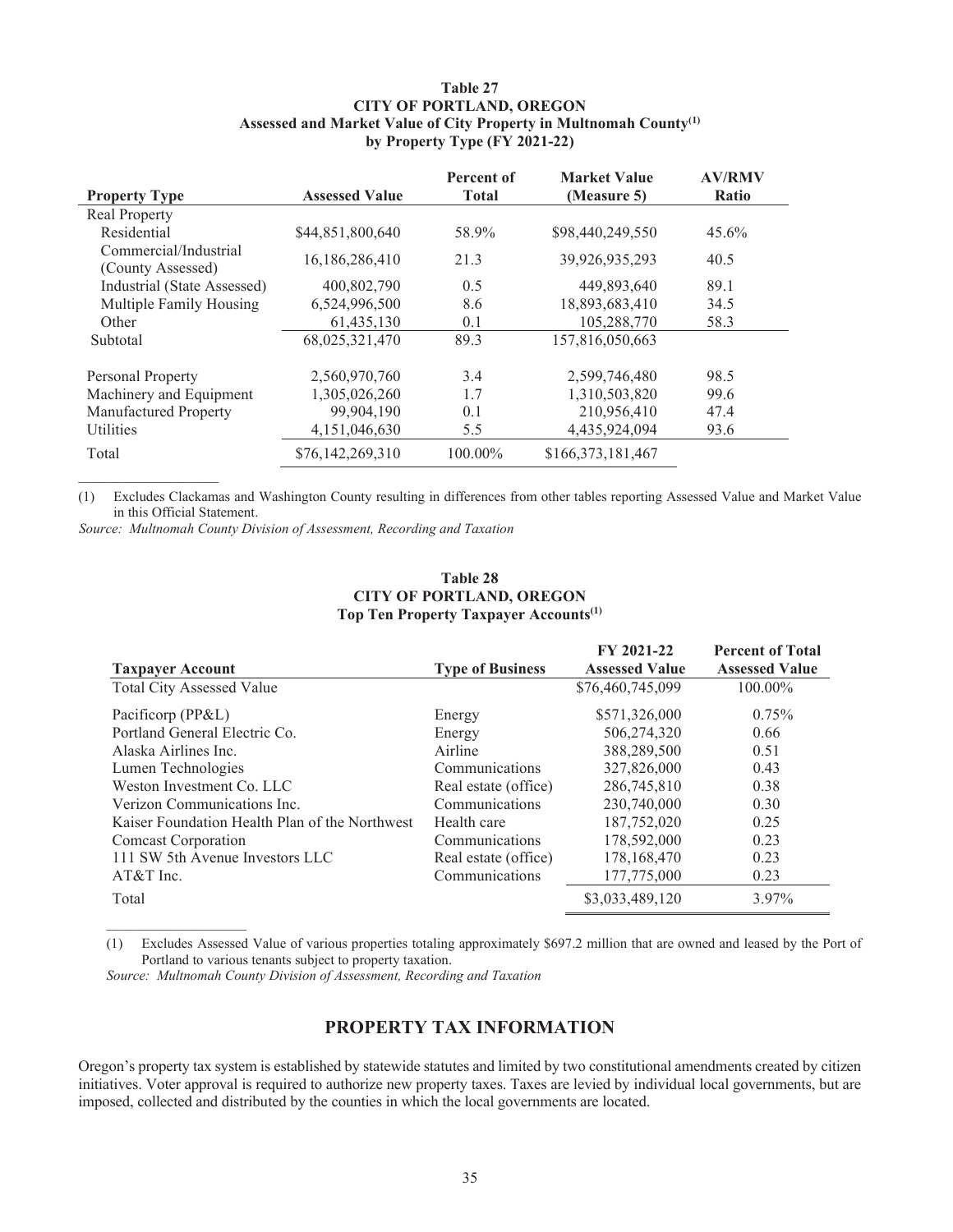### **PROPERTY VALUATION**

Oregon law requires property to be assessed at its "Assessed Value." Assessed Values are calculated by the county assessor and are based on 90 percent of the Real Market Value of property in FY 1997-1998. New and changed property is assigned an Assessed Value based on the Assessed Value of comparable property in the area. Assessed Values cannot increase by more than three percent each year unless the property changes because it is substantially improved, rezoned, subdivided, annexed, or ceases to qualify for a property tax exemption. In addition, Assessed Value cannot exceed Real Market Value.

Permanent tax rate levies and rate-based local option levies are imposed on Assessed Value. If Assessed Value increased, collections from those levies will increase, and if Assessed Values decrease collections from those levies will decrease. Local governments instruct the county assessor to collect a dollar amount for general obligation bond levies and fixed-dollar local option levies; for those levies changes in Assessed Value has little effect on collections. See "—TYPES OF PROPERTY TAXES - Local Option Levies" below.

"Real Market Value" is the county assessor's estimate of the current market value of property. Real Market Value limits Assessed Value and is often used in Oregon law to set debt limits. However, the primary use of Real Market Value is to determine whether there is Tax Rate Compression. See "—Tax Rate Compression" below. Some properties such as farm and forestland are assigned special assessments in lieu of Real Market Value that are below Real Market Value to reduce their taxes. Herein, "Market Value" refers to the Real Market Value of properties that are not specially assessed, and to the special assessment value of properties that are specially assessed. Assessed Value and Real Market Value of certain transportation, communication and utility properties is determined centrally by the State of Oregon. The Assessed Value and Real Market Value of other property is determined locally by the county assessors.

Assessed Value and Real Market Value of certain transportation, communication and utility properties is determined centrally by the State. The Assessed Value and Real Market Value of other property is determined locally by the county assessors.

### **TYPES OF PROPERTY TAXES**

#### **Permanent Tax Rate Levies**

The City and other local governments levying taxes for operations in FY 1997-1998 received permanent tax rates in connection with the approval of Article XI, Section 11 of the Oregon Constitution. The City has a permanent tax rate of \$4.5770/\$1,000 of Assessed Value. Revenues from imposing the permanent tax rate can be spent for any lawful purpose. Permanent tax rates cannot be increased. Governments that have not levied property taxes in the past may be authorized by their voters to impose new permanent tax rate levies. Permanent tax rate levies are subject to Tax Rate Compression. See "PROPERTY TAX INFORMATION—TAX RATE COMPRESSION" below.

#### **Local Option Levies**

Oregon law allows voters of local governments to authorize "local option levies." Local option levies are limited term levies. Local option levies that only finance capital costs can have a term of up to ten years. Local option levies cannot have a term of more five years if levy revenues are used to finance operating costs. Voters can approve "fixed-rate levies" that permit the government to impose a tax rate each year of the levy, or "fixed-dollar levies" that allow the government to levy a specified dollar amount each year. Local option levies are subject to Special Tax Rate Compression.

#### **The FPDR Levy**

The Oregon Constitution allows the City to impose the FPDR levy described in the Charter in addition to other City levies authorized by Oregon law. Other local governments are not authorized to impose similar, additional levies. The FPDR levy is subject to Tax Rate Compression. The FPDR levy is not subject to Special Tax Rate Compression, described further below.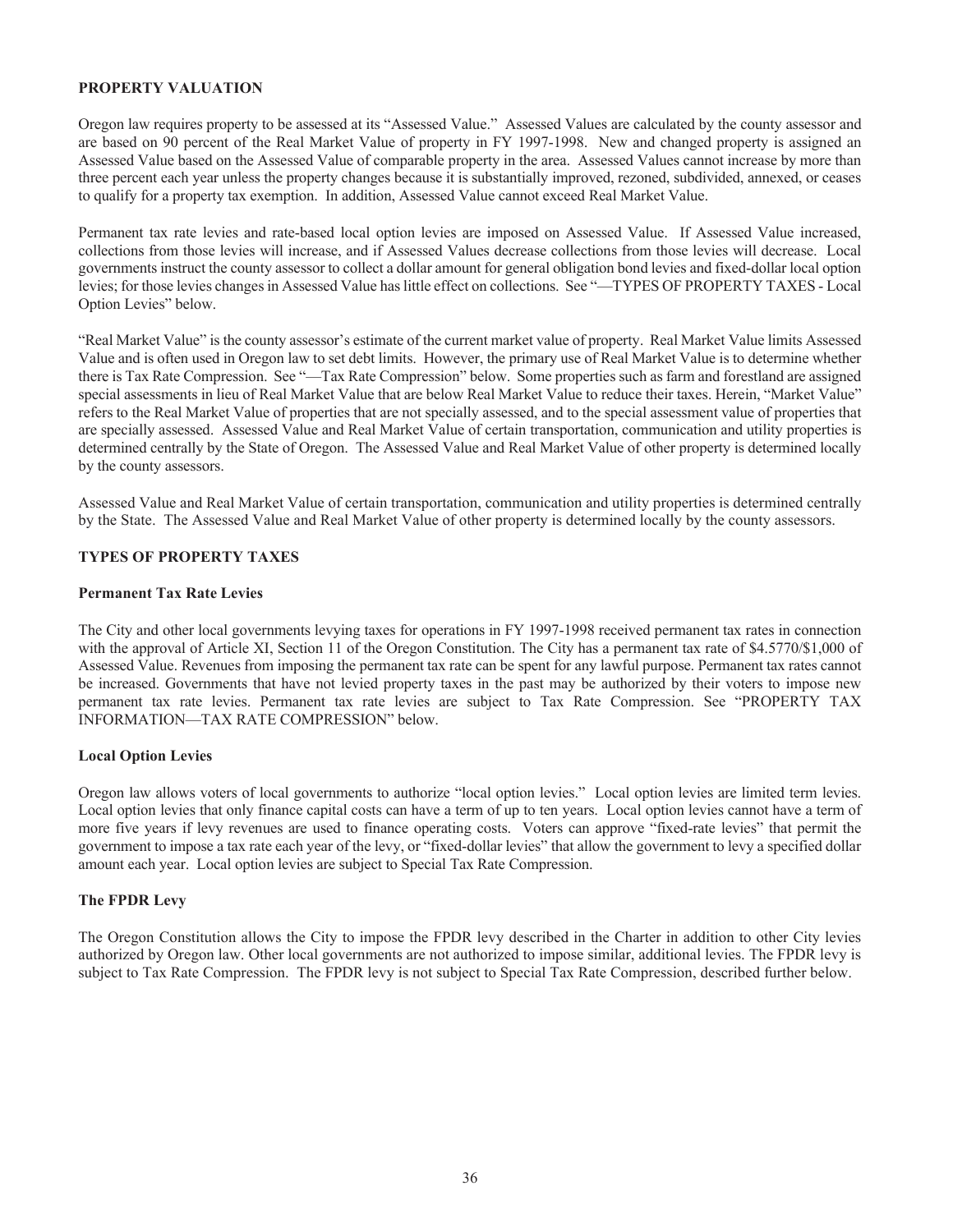#### **General Obligation Bond Levies**

Oregon law allows voters of local governments to authorize general obligation bonds to finance capital costs. General obligation bond levies are not subject to Tax Rate Compression. See "PROPERTY TAX INFORMATION—TAX RATE COMPRESSION" below.

### **Special Levies for Urban Renewal Areas**

Some urban renewal areas that existed when Measure 50 was adopted are authorized to impose taxes throughout the boundaries of their creating city or county. Special urban renewal levies are subject to Tax Rate Compression. The City has five urban renewal areas with this taxing authority.

## **TAX RATE COMPRESSION**

Article XI, Section 11b of the Oregon Constitution requires that property taxes (other than taxes for general obligation bonds) be divided into two categories: "non-school taxes," which fund the operations of local governments other than schools, and "school taxes," which fund operations of the public school system and community colleges. Total non-school taxes on a parcel are not permitted to exceed \$10 per \$1,000 of Real Market Value and total school taxes on a parcel are not permitted to exceed \$5 per \$1,000 of Real Market Value.

If the combined tax rates within a category exceed the rate limit for the category, taxes within the category are reduced until total taxes for the category do not exceed the rate limit for the category. This reduction is called "Tax Rate Compression." All local option levies are reduced first and proportionally, to zero if required. This reduction of local option levies is called "Special Tax Rate Compression." If there are no local option levies, or local option levies have been reduced to zero, the remaining taxes in the category are reduced proportionally until total taxes in the category do not exceed the category limit.

Taxes levied to pay general obligation bonds are not subject to Tax Rate Compression.

Article XI, Section 11b of the Oregon Constitution also limits the ability of the City and other local governments to impose certain other charges on property and property ownership.

#### **VOTER APPROVAL**

New local option levies, levies for new general obligation bonds (but not refunding bonds), and permanent rate limits for governments that have not previously levied operating taxes must be approved at an election that is held in May or November, or at another election in which not less than 50 percent of the eligible registered voters cast ballots.

# **COLLECTION**

The county tax collectors extend authorized levies, compute tax rates, bill and collect all taxes and make periodic remittances of collections to the city and other taxing districts. County tax collectors also calculate Tax Rate Compression.

Tax collections are segregated into two pools, one for school taxes and one for non-school taxes. Each taxing body shares in its pool on the basis of its tax rate and the Assessed Value of property in its boundaries (after adjustment for Tax Rate Compression), regardless of the actual collection experience for property taxes imposed within each taxing body's boundaries. This causes each taxing body to have the same tax collection rate as other taxing bodies within the county. For example, if the county tax collector collects 90 percent of the property taxes imposed on property in the county, each taxing body will receive 90 percent of the taxes it imposed (after adjustment for Tax Rate Compression).

Taxes are levied and become a lien on July 1 and tax payments are due November 15 of the same calendar year. Under the partial payment schedule the first third of taxes are due November 15, the second third on February 15 and the remaining third on May 15. A three-percent discount is allowed if full payment is made by the due date, two-percent for a two-thirds payment. Late payment interest accrues at a rate of 1.33 percent per month. Property is subject to foreclosure three years after the taxes become delinquent.

The State of Oregon operates a property tax deferral program for certain senior or disabled taxpayers. The State pays the deferred taxes to the county assessors when they are due, and the program does not adversely affect city tax collections.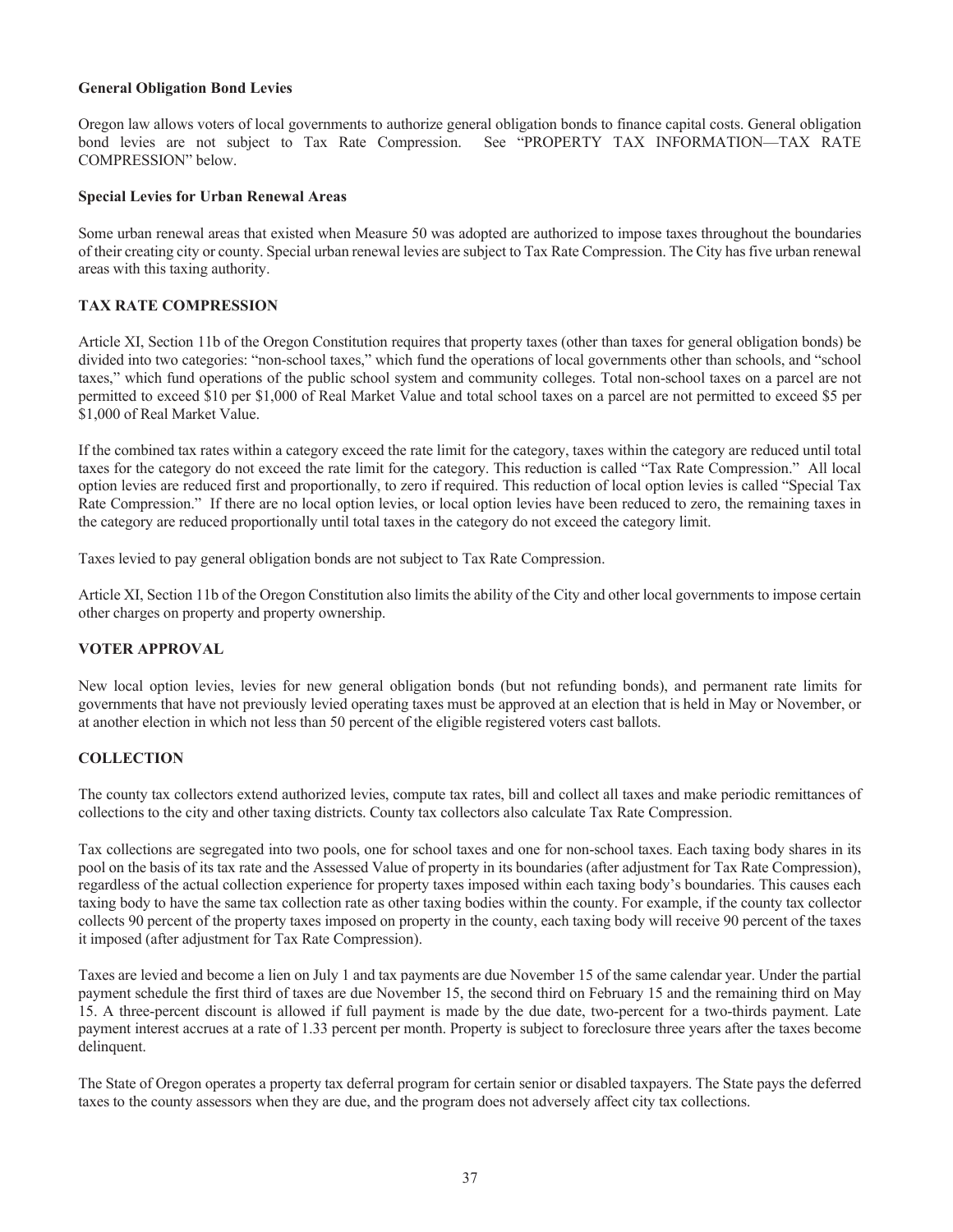### **PROPERTY TAX EXEMPTION PROGRAMS**

The Oregon Enterprise Zone program is a State of Oregon economic development program that allows for property tax exemptions for up to five years. In exchange for receiving property tax exemption, participating firms are required to meet the program requirements set by State statues and the local sponsor. The Portland Development Commission (now known as "Prosper Portland") is the local sponsor for the Portland Enterprise Zone program.

Oregon statutes authorize a wide variety of full and partial property tax exemptions, including exemptions for property owned or used by cities, counties, schools and other local governments, property of the federal government, property used by religious and charitable entities, property used for low income housing, historical property, property located in enterprise zones, and transit oriented property. The City promotes and administers some of these property tax exemptions, but many exemptions are available to property owners without the consent of the City.

# **LITIGATION**

Members of the public and advocacy groups from time to time assert that they intend to file a legal action against the City challenging certain programs, laws or actions that the City, its officers or bureaus have taken. Because the City cannot be certain as to whether such actions will actually be filed, the legal assertions that may be made in a potential action or the remedy sought in terms of the amount of damages or performance requested of the City, the City includes as threatened litigation only situations in which the City is engaged in active settlement negotiations with a person or group in order to pre-empt filing of a lawsuit.

The City discloses only pending or threatened litigation that the City has determined may have a materially adverse impact on the City's financial position. The current level of materiality involves litigation where the damages or performance sought has a reasonable probability of imposing liability of \$5 million or more against the City's General Fund. Except as noted in the following paragraphs, there is no litigation pending or threatened against the City which would materially and adversely affect the City's financial condition.

*Portland Harbor Superfund Site.* In 2000, Portland Harbor, a 10-mile industrial stretch of the Willamette River outside of the City's urban center, was listed by the EPA as a Superfund site.

The U.S. EPA has notified the City that it may have liability for releases of contaminants in the Willamette River. The City is participating in an out-of-court settlement process allocate cleanup costs among the more than 100 responsible parties. Total cleanup costs may exceed \$2 billion. To preserve claims against potentially responsible parties who are not part of the settlement, the City and several others parties filed suit in U.S. District Court for the District of Oregon (Arkema Inc., vs. Anderson Roofing Co. Inc.) Defendants have counterclaimed against all plaintiffs. That litigation has been stayed since 2010 pending the outcome of the settlement.

In 2017, the Yakama Nation filed suit in U.S. District Court for the District of Oregon against the City and more than 20 other entities seeking compensation for natural resource damages. Most of the damages sought are not quantified. That litigation, the Confederated Tribes and Bands of Yakama Nation vs. Air Liquide America Corp., has also been stayed consistent with the Arkema litigation. The City will defend against a significant allocation of liability to the City for cleanup and natural resource damages.

*CREEC Ramp Settlement Obligation.* On July 22, 2016 the Civil Rights Enforcement and Education Center ("CREEC") on behalf of three named Plaintiffs and a class of similarly situated individuals who are residents of or visitors to the City of Portland with mobility disabilities, including, but not limited to, those who use a wheelchair, scooter, or other assistive devices (collectively, the "Settlement Class"), notified the City that the City lacked adequate curb ramps in the pedestrian right of way that comply with applicable requirements of federal disability rights laws. As a result, the City and CREEC entered into a Negotiations Agreement to seek a settlement that uses more public dollars to construct an accessible city in a more manageable way over time in lieu of costly litigation and a court mandated order. The United States District Court for the District of Oregon entered its Final Judgment and Order Approving the Class Action Settlement and Consent Decree on September 27, 2018.

The Settlement Agreement will require significant increases in City funding for construction of Americans with Disabilities Act (ADA) compliant ramps throughout the City. The Portland Bureau of Transportation ("PBOT") estimates that complying with the terms of this twelve-year agreement will cost \$254 million. The liability will be covered via a combination of current and future PBOT capital improvement projects, PBOT discretionary resources, frontage improvements by private developers, and general fund allocations.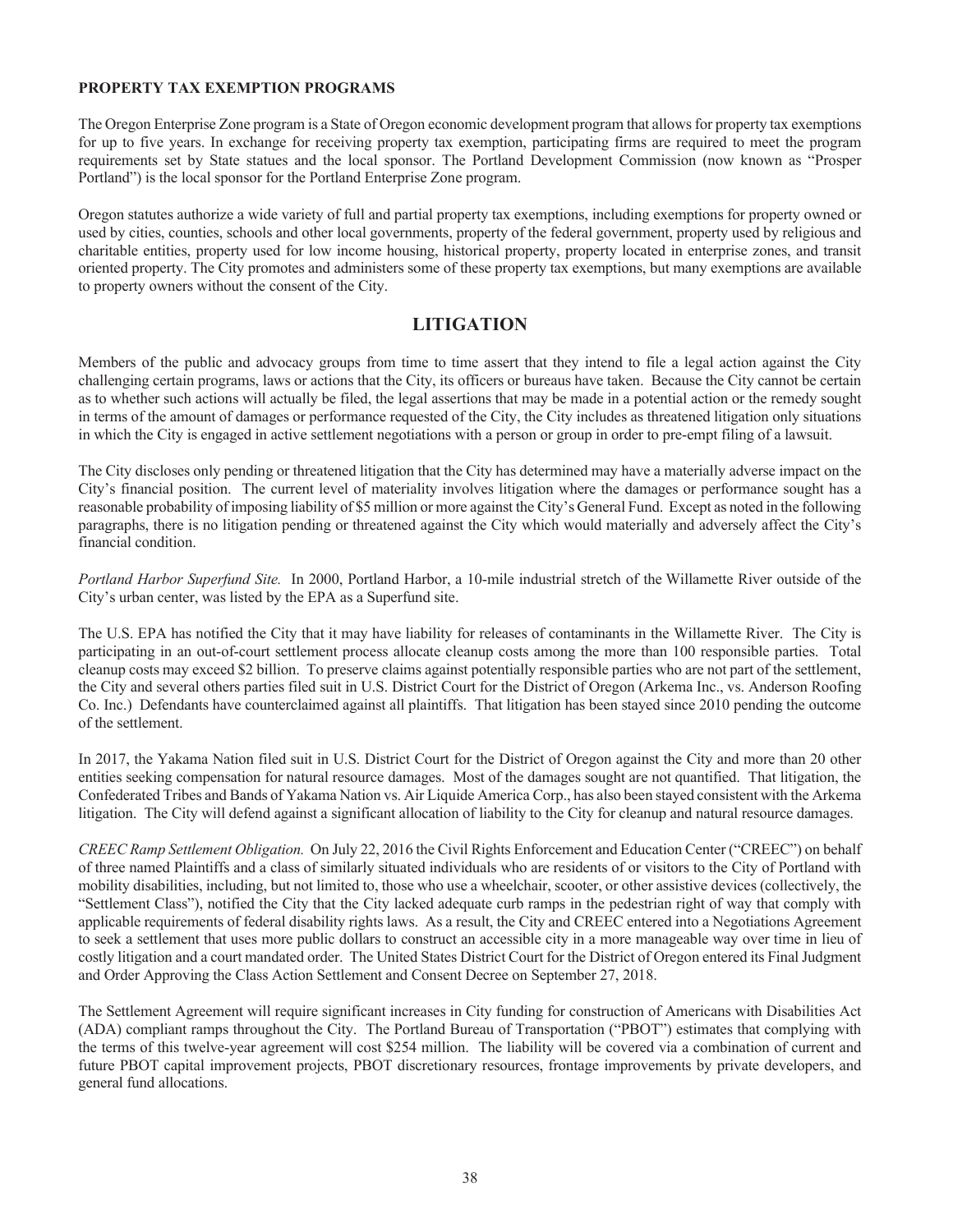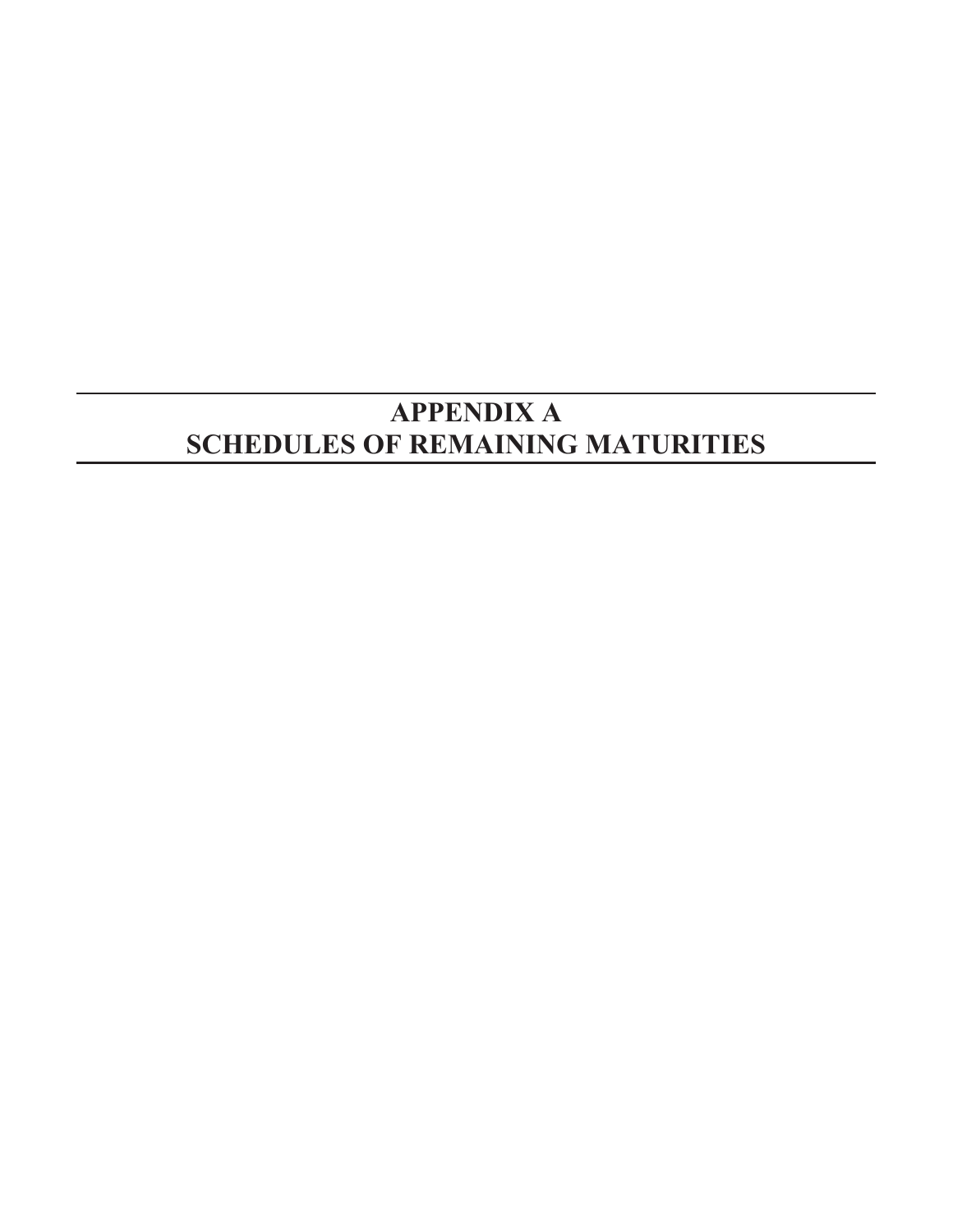| <b>Bond</b>          |                                                              | Principal     |                      |              |
|----------------------|--------------------------------------------------------------|---------------|----------------------|--------------|
| <b>Issue</b>         | <b>Due Date</b>                                              | <b>Amount</b> | <b>Interest Rate</b> | <b>CUSIP</b> |
|                      | <b>GENERAL OBLIGATION BONDS</b>                              |               |                      |              |
|                      |                                                              |               |                      |              |
| \$29,795,000         | <b>General Obligation Bonds, 2014 Series A</b>               |               |                      |              |
|                      | <b>Public Safety and Emergency Facilities Refunding</b>      |               |                      |              |
| Dated March 27, 2014 |                                                              |               |                      |              |
|                      |                                                              |               |                      |              |
|                      | June 15, 2022                                                | \$2,345,000   | 3.000%               | 736679 UQ2   |
|                      | June 15, 2023                                                | 2,410,000     | 5.000%               | 736679 UR0   |
|                      | June 15, 2024                                                | 2,550,000     | 5.000%               | 736679 US8   |
|                      | June 15, 2025                                                | 1,740,000     | 2.500%               | 736679 UT6   |
|                      | June 15, 2026                                                | 1,785,000     | 3.000%               | 736679 UU3   |
|                      | June 15, 2027                                                | 1,840,000     | 3.000%               | 736679 UV1   |
|                      | June 15, 2028                                                | 1,895,000     | 3.000%               | 736679 UW9   |
|                      | June 15, 2029                                                | 1,950,000     | 3.000%               | 736679 UX7   |
|                      |                                                              | \$16,515,000  |                      |              |
|                      |                                                              |               |                      |              |
| \$17,145,000         | <b>General Obligation Public Safety Bonds, 2015 Series A</b> |               |                      |              |
| Dated June 2, 2015   |                                                              |               |                      |              |
|                      |                                                              |               |                      |              |
|                      | June 15, 2022                                                | \$1,165,000   | 5.000%               | 736679 VN8   |
|                      | June 15, 2023                                                | 1,220,000     | 5.000%               | 736679 VP3   |
|                      | June 15, 2024                                                | 1,280,000     | 5.000%               | 736679 VQ1   |
|                      | June 15, 2025                                                | 1,345,000     | 5.000%               | 736679 VR9   |
|                      | June 15, 2026                                                | 1,415,000     | 3.000%               | 736679 VS7   |
|                      | June 15, 2027                                                | 1,455,000     | 3.000%               | 736679 VT5   |
|                      | June 15, 2028                                                | 1,500,000     | 3.000%               | 736679 VU2   |
|                      | June 15, 2029                                                | 1,545,000     | 3.000%               | 736679 VV0   |
|                      |                                                              | \$10,925,000  |                      |              |
|                      |                                                              |               |                      |              |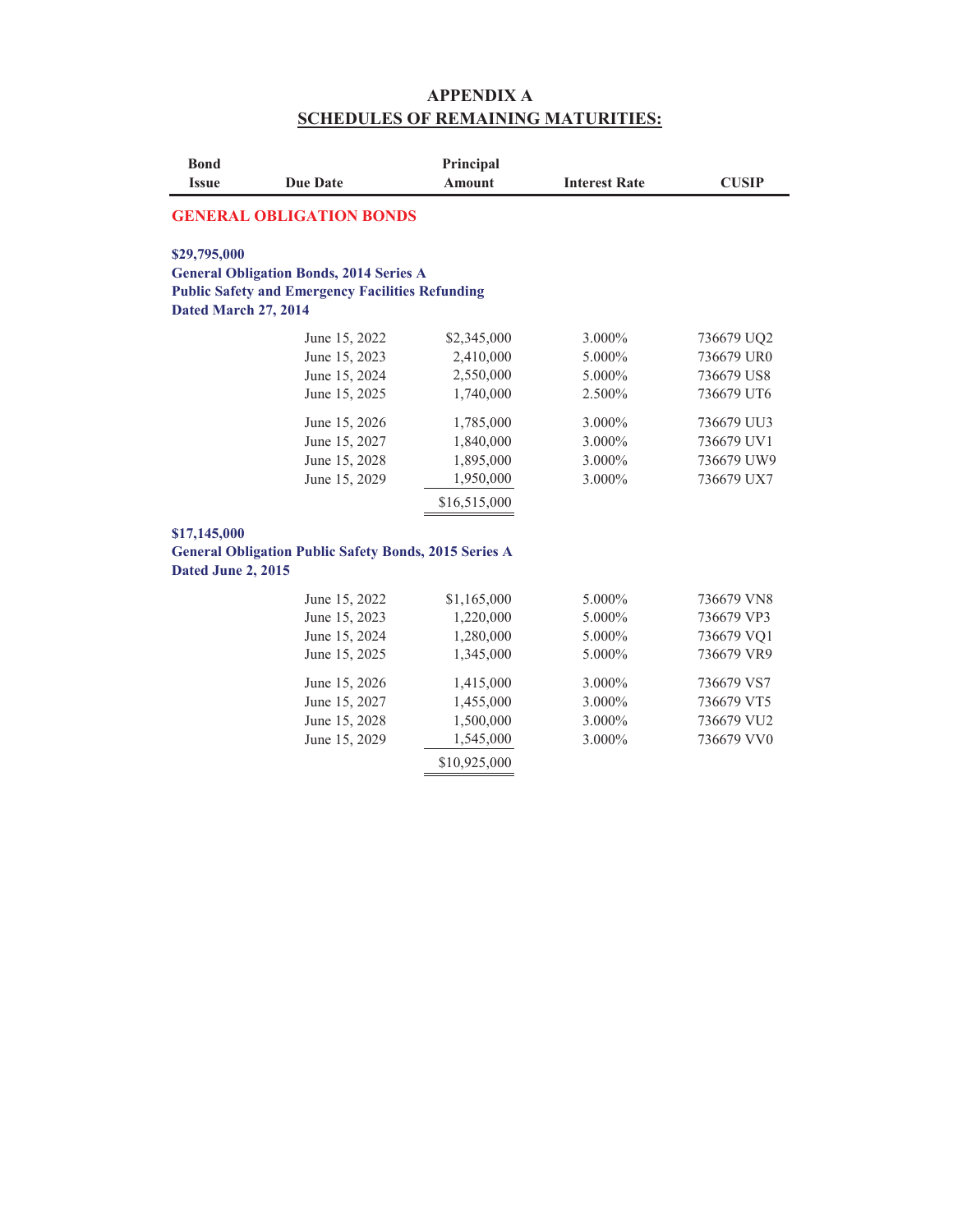| <b>Bond</b><br><b>Issue</b> | <b>Due Date</b>                                | Principal<br><b>Amount</b> | <b>Interest Rate</b> | <b>CUSIP</b> |
|-----------------------------|------------------------------------------------|----------------------------|----------------------|--------------|
| \$23,850,000                |                                                |                            |                      |              |
|                             | <b>General Obligation Bonds, 2015 Series C</b> |                            |                      |              |
|                             | <b>Parks Improvements - Tax Exempt</b>         |                            |                      |              |
| <b>Dated July 30, 2015</b>  |                                                |                            |                      |              |
|                             | June 15, 2022                                  | \$1,585,000                | 5.000%               | 736679 WD9   |
|                             | June 15, 2023                                  | 1,665,000                  | 5.000%               | 736679 WE7   |
|                             | June 15, 2024                                  | 1,750,000                  | 5.000%               | 736679 WF4   |
|                             | June 15, 2025                                  | 1,835,000                  | 5.000\%              | 736679 WG2   |
|                             | June 15, 2026                                  | 1,925,000                  | 3.000%               | 736679 WH0   |
|                             | June 15, 2027                                  | 1,985,000                  | 3.000%               | 736679 WJ6   |
|                             | June 15, 2028                                  | 2,045,000                  | 3.000%               | 736679 WK3   |
|                             |                                                | \$12,790,000               |                      |              |
| \$35,085,000                |                                                |                            |                      |              |
|                             | <b>General Obligation Bonds, 2017 Series A</b> |                            |                      |              |
| <b>Dated May 18, 2017</b>   |                                                |                            |                      |              |
|                             | June 15, 2022                                  | \$1,375,000                | 5.000%               | 736679 WY3   |
|                             | June 15, 2023                                  | 1,440,000                  | 5.000%               | 736679 WZ0   |
|                             | June 15, 2024                                  | 1,515,000                  | 5.000%               | 736679 XA4   |
|                             | June 15, 2025                                  | 1,590,000                  | 5.000%               | 736679 XB2   |
|                             | June 15, 2026                                  | 1,670,000                  | 5.000%               | 736679 XC0   |
|                             | June 15, 2027                                  | 1,750,000                  | 5.000%               | 736679 XD8   |
|                             | June 15, 2028                                  | 1,840,000                  | 2.500%               | 736679 XE6   |
|                             | June 15, 2029                                  | 1,885,000                  | 2.750%               | 736679 XF3   |
|                             | June 15, 2030                                  | 1,940,000                  | 3.000%               | 736679 XG1   |
|                             | June 15, 2031                                  | 1,995,000                  | 3.000%               | 736679 XH9   |
|                             | June 15, 2032                                  | 2,055,000                  | 3.000%               | 736679 XJ5   |
|                             | June 15, 2033                                  | 2,115,000                  | 3.000%               | 736679 XK2   |
|                             | June 15, 2034                                  | 2,180,000                  | 3.125%               | 736679 XL0   |
|                             | June 15, 2035                                  | 2,250,000                  | 3.125%               | 736679 XM8   |
|                             | June 15, 2036                                  | 2,320,000                  | 3.250%               | 736679 XN6   |
|                             | June 15, 2037                                  | 2,395,000                  | 3.375%               | 736679 XP1   |
|                             |                                                | \$30,315,000               |                      |              |
|                             |                                                |                            |                      |              |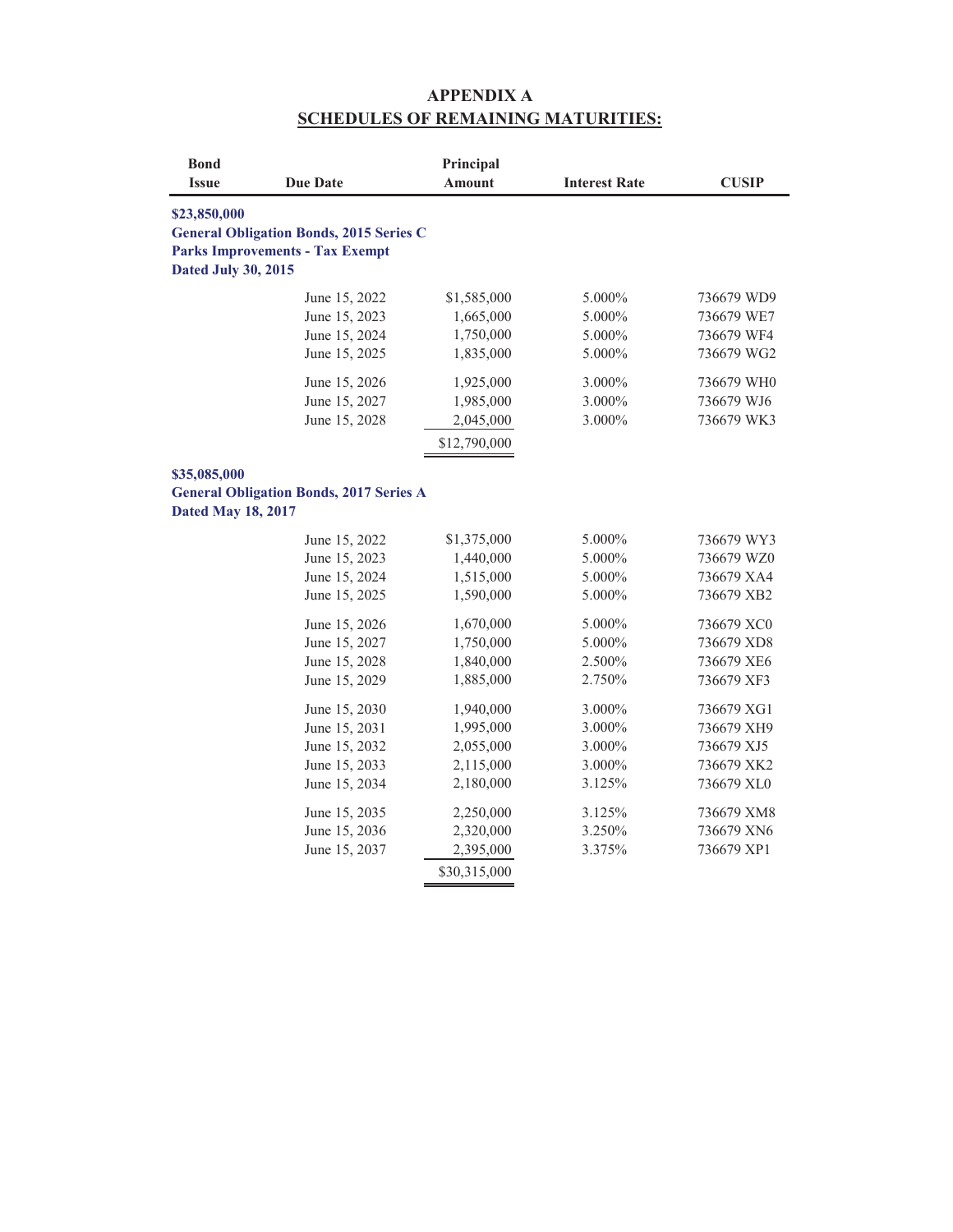| <b>Bond</b>            |                                                                             | Principal    |                      |              |
|------------------------|-----------------------------------------------------------------------------|--------------|----------------------|--------------|
| <b>Issue</b>           | <b>Due Date</b>                                                             | Amount       | <b>Interest Rate</b> | <b>CUSIP</b> |
| \$23,445,000           |                                                                             |              |                      |              |
|                        | <b>General Obligation Bonds, 2018 Series A (Parks Improvement Projects)</b> |              |                      |              |
| Dated January 18, 2018 |                                                                             |              |                      |              |
|                        | June 15, 2022                                                               | \$1,325,000  | 5.000\%              | 736679 XU0   |
|                        | June 15, 2023                                                               | 1,395,000    | 5.000\%              | 736679 XV8   |
|                        | June 15, 2024                                                               | 1,465,000    | 2.000%               | 736679 XW6   |
|                        | June 15, 2025                                                               | 1,490,000    | 2.000\%              | 736679 XX4   |
|                        | June 15, 2026                                                               | 1,520,000    | 3.000\%              | 736679 XY2   |
|                        | June 15, 2027                                                               | 1,565,000    | 3.000\%              | 736679 XZ9   |
|                        | June 15, 2028                                                               | 1,615,000    | 3.000%               | 736679 YA3   |
|                        | June 15, 2029                                                               | 4,240,000    | 3.000\%              | 736679 YB1   |
|                        | June 15, 2030                                                               | 4,365,000    | 3.000%               | 736679 YC9   |
|                        |                                                                             | \$18,980,000 |                      |              |
| \$8,815,000            |                                                                             |              |                      |              |
|                        | $\alpha$ in the that and a non-monthly in the set of $\alpha$               |              |                      |              |

# **General Obligation Refunding Bonds, 2018 Series B (Emergency Facilities Projects) Dated April 19, 2018**

| June 1, 2022 | \$815,000   | 5.000\% | 736679 YG0 |
|--------------|-------------|---------|------------|
| June 1, 2023 | 860,000     | 5.000%  | 736679 YH8 |
| June 1, 2024 | 905,000     | 5.000%  | 736679 YJ4 |
| June 1, 2025 | 950,000     | 5.000\% | 736679 YK1 |
| June 1, 2026 | 995,000     | 5.000\% | 736679 YL9 |
| June 1, 2027 | 1,045,000   | 2.500%  | 736679 YM7 |
| June 1, 2028 | 1,070,000   | 2.500%  | 736679 YN5 |
|              | \$6,640,000 |         |            |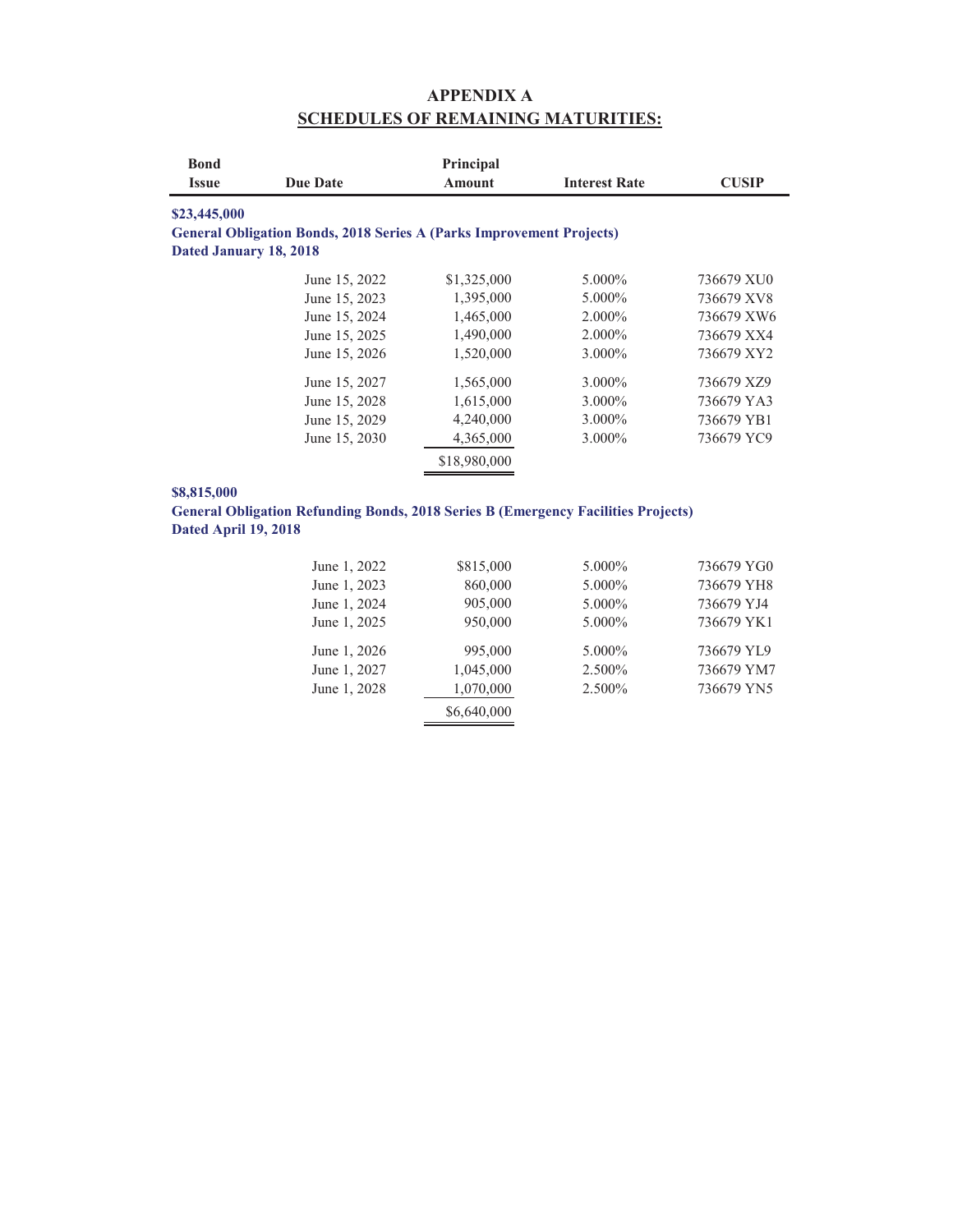| <b>Due Date</b> | <b>Principal</b><br>Amount                | <b>Interest Rate</b> | <b>CUSIP</b>                                                                                         |
|-----------------|-------------------------------------------|----------------------|------------------------------------------------------------------------------------------------------|
|                 |                                           |                      |                                                                                                      |
|                 |                                           |                      |                                                                                                      |
|                 |                                           |                      | 736679 YZ8                                                                                           |
| June 15, 2023   | 1,750,000                                 | $2.000\%$            | 736679 ZA2                                                                                           |
| June 15, 2024   | 1,790,000                                 | 5.000\%              | 736679 ZB0                                                                                           |
| June 15, 2025   | 1,875,000                                 | 5.000\%              | 736679 ZC8                                                                                           |
| June 15, 2026   | 1,970,000                                 | 2.500\%              | 736679 ZD6                                                                                           |
|                 | \$9,050,000                               |                      |                                                                                                      |
|                 | <b>Dated May 2, 2019</b><br>June 15, 2022 | \$1,665,000          | General Obligation Refunding Bonds, 2019 Series A (Public Safety Projects - Tax Exempt)<br>$5.000\%$ |

# **\$15,610,000**

**General Obligation Bonds, 2019 Series B (Affordable Housing Projects - Federally Taxable) Dated May 2, 2019**

| June 15, 2022 | \$620,000    | 2.550% | 736679 ZG9 |
|---------------|--------------|--------|------------|
| June 15, 2023 | 640,000      | 2.580% | 736679 ZH7 |
| June 15, 2024 | 655,000      | 2.620% | 736679 ZJ3 |
| June 15, 2025 | 670,000      | 2.650% | 736679 ZK0 |
| June 15, 2026 | 690,000      | 3.000% | 736679 ZL8 |
| June 15, 2027 | 710,000      | 3.000% | 736679 ZM6 |
| June 15, 2028 | 730,000      | 3.000% | 736679 ZN4 |
| June 15, 2029 | 755,000      | 3.000% | 736679 ZP9 |
| June 15, 2030 | 775,000      | 3.050% | 736679 ZQ7 |
| June 15, 2031 | 800,000      | 3.150% | 736679 ZR5 |
| June 15, 2032 | 825,000      | 3.250% | 736679 ZS3 |
| June 15, 2033 | 850,000      | 3.300% | 736679 ZT1 |
| June 15, 2034 | 880,000      | 3.350% | 736679 ZU8 |
| June 15, 2035 | 910,000      | 3.400% | 736679 ZV6 |
| June 15, 2036 | 940,000      | 3.450% | 736679 ZW4 |
| June 15, 2037 | 975,000      | 3.500% | 736679 ZX2 |
| June 15, 2038 | 1,005,000    | 3.550% | 736679 ZY0 |
| June 15, 2039 | 1,040,000    | 3.600% | 736679 ZZ7 |
|               | \$14,470,000 |        |            |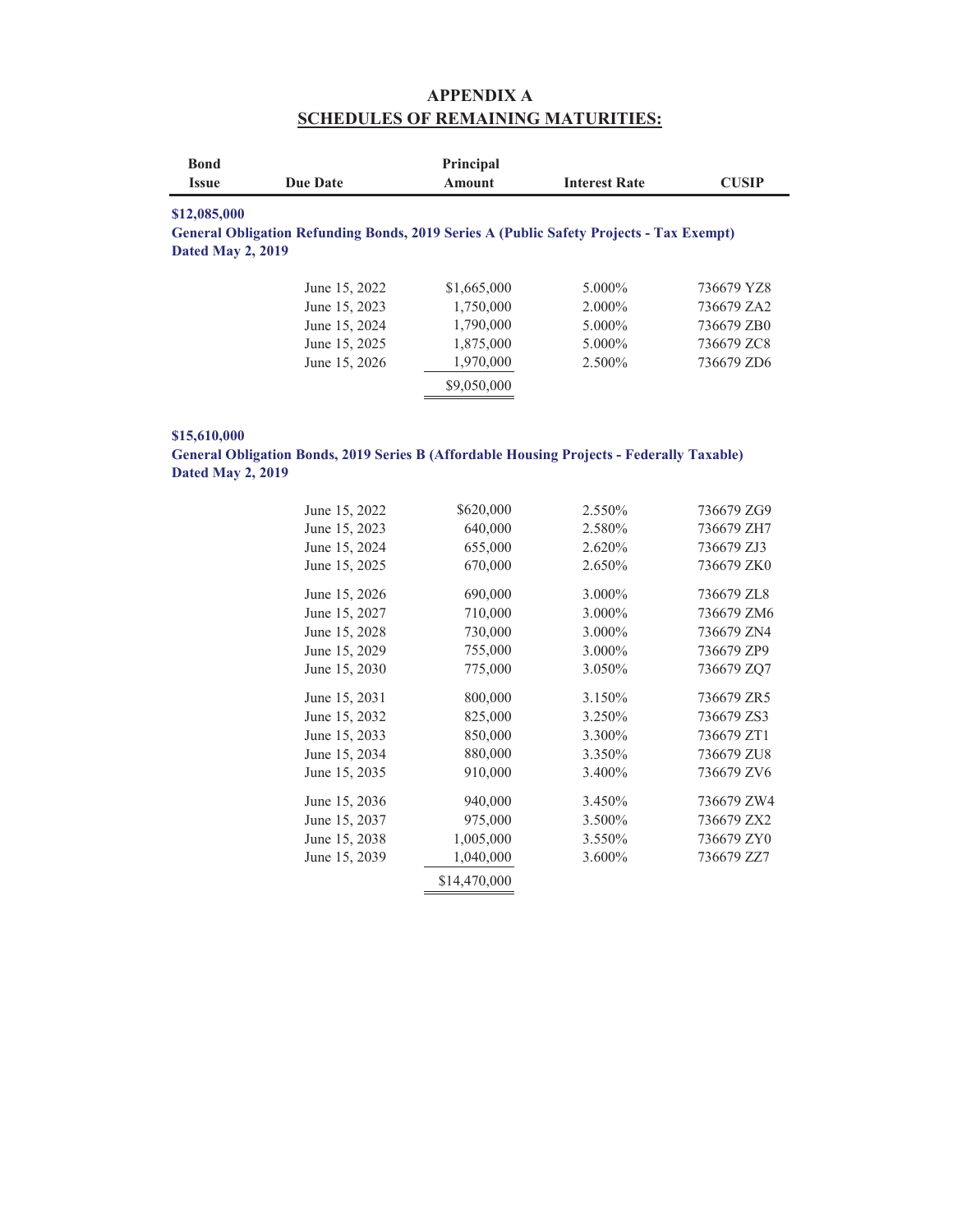| <b>Bond</b>        |                                                                                                  | Principal     |                      |              |
|--------------------|--------------------------------------------------------------------------------------------------|---------------|----------------------|--------------|
| <b>Issue</b>       | <b>Due Date</b>                                                                                  | <b>Amount</b> | <b>Interest Rate</b> | <b>CUSIP</b> |
|                    |                                                                                                  |               |                      |              |
| \$12,235,000       | <b>General Obligation Bonds, 2020 Series A (Parks Improvement Projects)</b>                      |               |                      |              |
| Dated June 11,2020 |                                                                                                  |               |                      |              |
|                    |                                                                                                  |               |                      |              |
|                    | June 15, 2022                                                                                    | \$1,040,000   | 2.000%               | 736679 A43   |
|                    | June 15, 2023                                                                                    | 1,235,000     | 5.000%               | 736679 A50   |
|                    | June 15, 2024                                                                                    | 1,480,000     | 5.000%               | 736679 A68   |
|                    | June 15, 2025                                                                                    | 1,750,000     | 5.000%               | 736679 A76   |
|                    | June 15, 2026                                                                                    | 2,035,000     | 5.000%               | 736679 A84   |
|                    | June 15, 2027                                                                                    | 2,340,000     | 5.000%               | 736679 A92   |
|                    | June 15, 2028                                                                                    | 1,595,000     | 5.000%               | 736679 B26   |
|                    |                                                                                                  | \$11,475,000  |                      |              |
|                    |                                                                                                  |               |                      |              |
| \$164,205,000      | <b>General Obligation Bonds, 2020 Series B (Affordable Housing Projects - Federally Taxable)</b> |               |                      |              |
| Dated June 11,2020 |                                                                                                  |               |                      |              |
|                    |                                                                                                  |               |                      |              |
|                    | June 15, 2022                                                                                    | \$7,295,000   | 0.560%               | 736679 B42   |
|                    | June 15, 2023                                                                                    | 7,335,000     | 0.700%               | 736679 B59   |
|                    | June 15, 2024                                                                                    | 7,385,000     | 0.830%               | 736679 B67   |
|                    | June 15, 2025                                                                                    | 7,450,000     | 0.930%               | 736679 B75   |
|                    | June 15, 2026                                                                                    | 7,515,000     | 1.200%               | 736679 B83   |
|                    | June 15, 2027                                                                                    | 7,605,000     | 1.300%               | 736679 B91   |
|                    | June 15, 2028                                                                                    | 7,705,000     | 1.510%               | 736679 C25   |
|                    | June 15, 2029                                                                                    | 7,820,000     | 1.610%               | 736679 C33   |
|                    | June 15, 2030                                                                                    | 7,950,000     | 1.690%               | 736679 C41   |
|                    | June 15, 2031                                                                                    | 8,080,000     | 1.760%               | 736679 C58   |
|                    | June 15, 2032                                                                                    | 8,225,000     | 1.810%               | 736679 C66   |
|                    | June 15, 2033                                                                                    | 8,375,000     | 1.910%               | 736679 C74   |
|                    | June 15, 2034                                                                                    | 8,535,000     | 1.960%               | 736679 C82   |
|                    | June 15, 2035                                                                                    | 8,700,000     | 2.060%               | 736679 C90   |
|                    | June 15, 2036                                                                                    | 8,880,000     | 2.150%               | 736679 D24   |
|                    | June 15, 2037                                                                                    | 9,070,000     | 2.250%               | 736679 D32   |
|                    | June 15, 2038                                                                                    | 9,275,000     | 2.350%               | 736679 D40   |
|                    | June 15, 2039                                                                                    | 9,495,000     | 2.450%               | 736679 D57   |
|                    | June 15, 2040                                                                                    | 9,725,000     | 2.500%               | 736679 D65   |
|                    |                                                                                                  | \$156,420,000 |                      |              |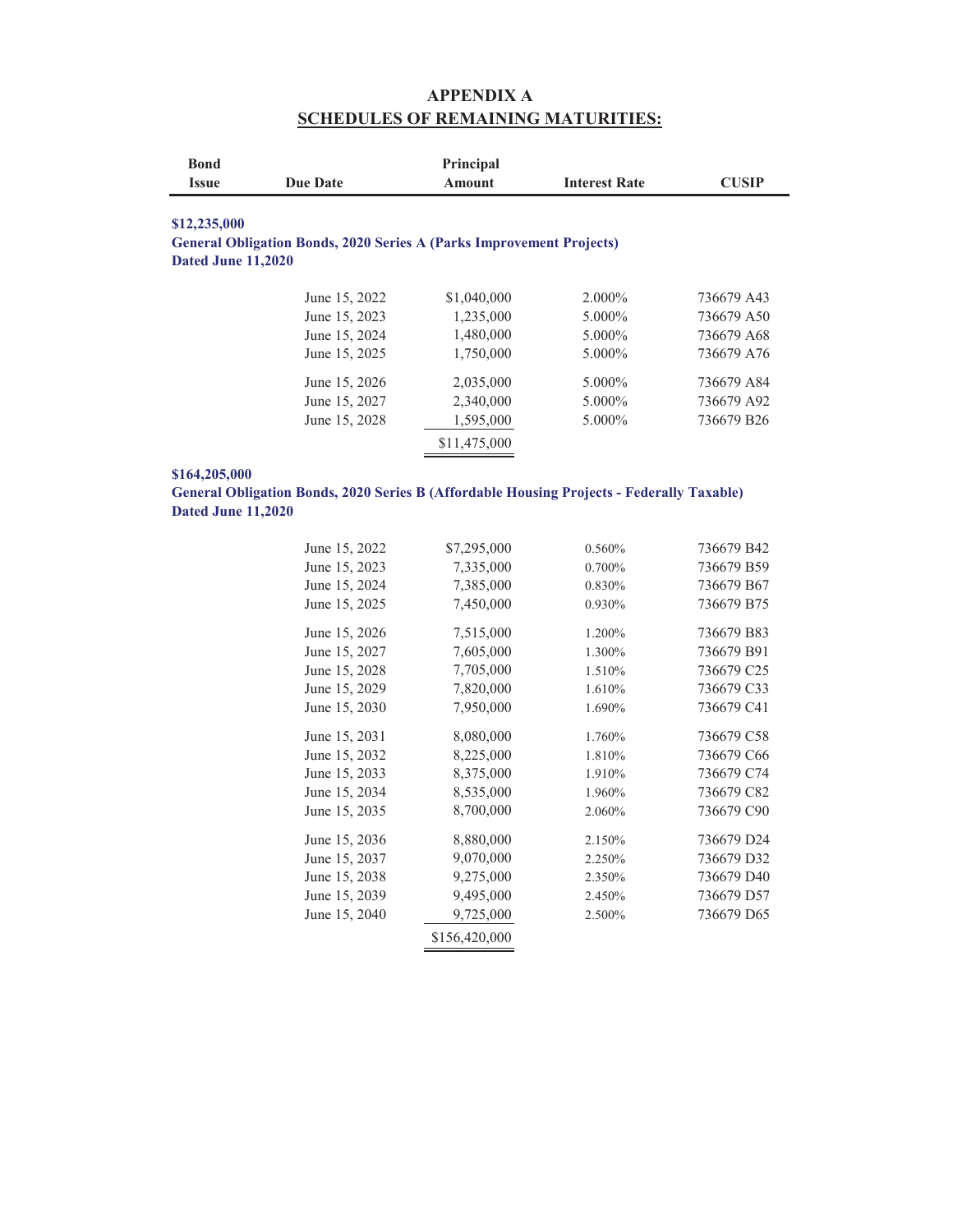| <b>Bond</b><br><b>Issue</b> | <b>Due Date</b>                                               | Principal<br><b>Amount</b> | <b>Interest Rate</b> | <b>CUSIP</b> |
|-----------------------------|---------------------------------------------------------------|----------------------------|----------------------|--------------|
|                             | <b>LIMITED TAX REVENUE BONDS</b>                              |                            |                      |              |
| \$12,000,000                |                                                               |                            |                      |              |
|                             | <b>Limited Tax Revenue Bonds, 2012 Series A</b>               |                            |                      |              |
|                             | (JELD-WEN Field Project) (Federally Taxable)                  |                            |                      |              |
| Dated April 24, 2012        |                                                               |                            |                      |              |
|                             | June 1, 2024                                                  | \$2,855,000                | 3.250%               | 736740 MR9   |
|                             | June 1, 2025                                                  | 2,950,000                  | 3.250%               | 736740 MS7   |
|                             | June 1, 2026                                                  | 3,045,000                  | 3.500%               | 736740 MT5   |
|                             | June 1, 2027                                                  | 3,150,000                  | 3.500%               | 736740 MU2   |
|                             |                                                               | \$12,000,000               |                      |              |
| \$21,865,000                |                                                               |                            |                      |              |
|                             | <b>Limited Tax Revenue and Refunding Bonds, 2012 Series B</b> |                            |                      |              |
|                             | (Police Training Facility Project)                            |                            |                      |              |
| <b>Dated May 24, 2012</b>   |                                                               |                            |                      |              |
|                             |                                                               |                            |                      |              |
|                             | June 1, 2022                                                  | \$1,550,000                | 4.000%               | 736740 NE7   |
|                             |                                                               | \$1,550,000                |                      |              |
| \$36,160,000                |                                                               |                            |                      |              |
|                             | <b>Limited Tax Revenue Bonds, 2012 Series C</b>               |                            |                      |              |
|                             | (Portland-Milwaukie Light Rail Project)                       |                            |                      |              |
|                             | Dated September 20, 2012                                      |                            |                      |              |
|                             |                                                               |                            |                      |              |
|                             | September 1, 2022                                             | \$1,810,000                | 5.000%               | 736740 NQ0   |
|                             | September 1, 2023                                             | 1,885,000                  | 3.000%               | 736740 NR8   |
|                             | September 1, 2024                                             | 1,940,000                  | 3.000%               | 736740 NS6   |
|                             | September 1, 2025                                             | 2,000,000                  | 3.000%               | 736740 NT4   |
|                             | September 1, 2026                                             | 2,060,000                  | 3.000%               | 736740 NU1   |
|                             | September 1, 2027                                             | 2,125,000                  | 3.000%               | 736740 NV9   |
|                             | September 1, 2028                                             | 2,190,000                  | 3.000%               | 736740 NW7   |
|                             | September 1, 2029                                             | 2,255,000                  | 3.000%               | 736740 NX5   |
|                             | September 1, 2030                                             | 2,325,000                  | 3.000%               | 736740 NY3   |
|                             | September 1, 2031                                             | 2,395,000                  | 3.000%               | 736740 NZ0   |
|                             | September 1, 2032                                             | 2,470,000                  | $3.000\%$            | 736740 PA3   |
|                             |                                                               | \$23,455,000               |                      |              |
|                             |                                                               |                            |                      |              |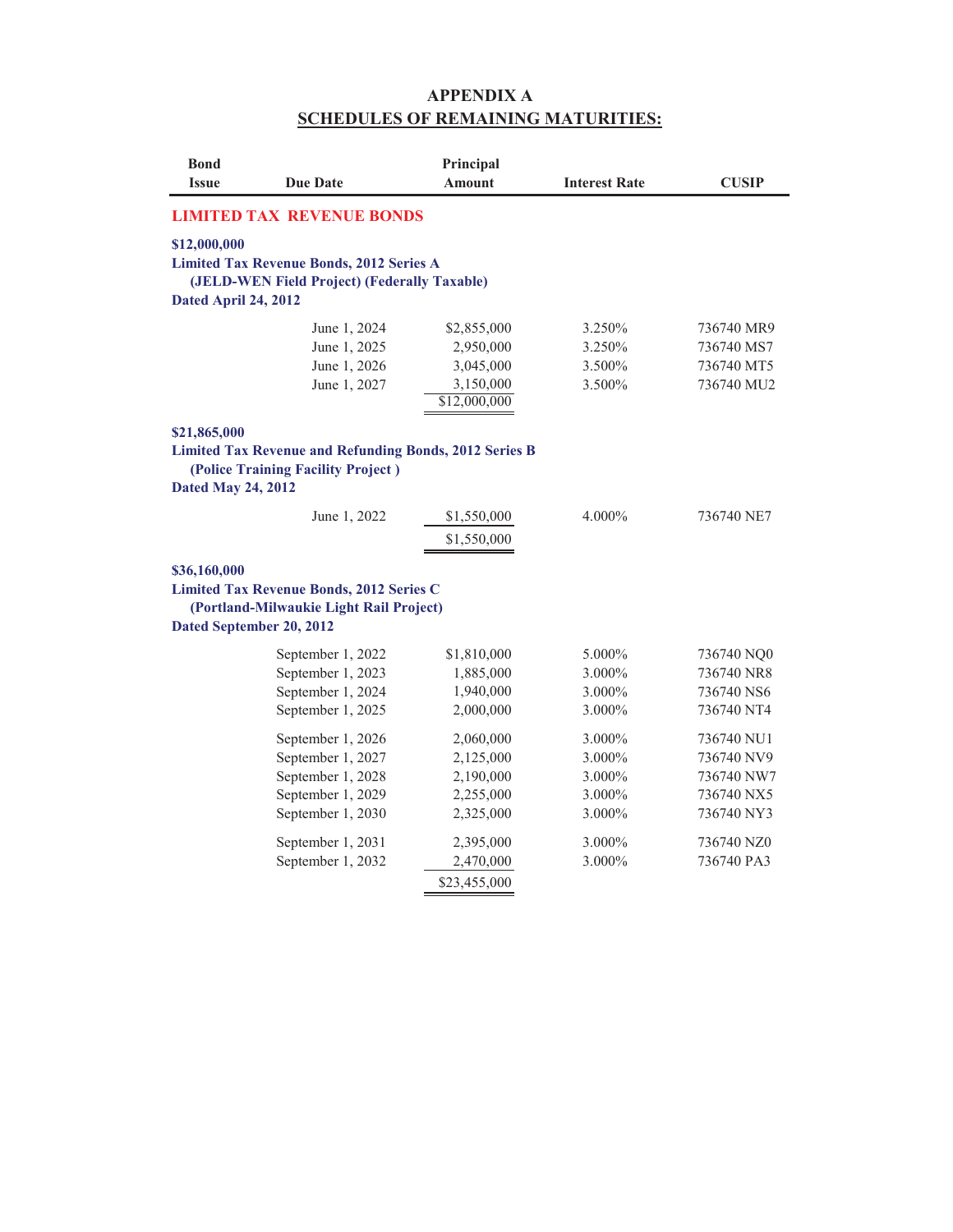| <b>Bond</b>                |                                                                              | Principal                 |                      |              |
|----------------------------|------------------------------------------------------------------------------|---------------------------|----------------------|--------------|
| <b>Issue</b>               | <b>Due Date</b>                                                              | <b>Amount</b>             | <b>Interest Rate</b> | <b>CUSIP</b> |
| \$44,215,000               |                                                                              |                           |                      |              |
|                            | <b>Limited Tax Revenue Bonds, 2014 Series A</b><br>(Sellwood Bridge Project) |                           |                      |              |
| <b>Dated June 17, 2014</b> |                                                                              |                           |                      |              |
|                            | June 1, 2022                                                                 | \$1,890,000               | 5.000%               | 736740 PJ4   |
|                            | June 1, 2023                                                                 | 1,985,000                 | 5.000%               | 736740 PK1   |
|                            | June 1, 2024                                                                 | 2,085,000                 | 5.000%               | 736740 PL9   |
|                            | June 1, 2025                                                                 | 2,190,000                 | 5.000%               | 736740 PM7   |
|                            | June 1, 2026                                                                 | 2,300,000                 | 5.000%               | 736740 PN5   |
|                            | June 1, 2027                                                                 | 2,415,000                 | 5.000%               | 736740 PP0   |
|                            | June 1, 2028                                                                 | 2,535,000                 | 5.000%               | 736740 PO8   |
|                            | June 1, 2029                                                                 | 2,660,000                 | 5.000%               | 736740 PR6   |
|                            | June 1, 2030                                                                 | 2,795,000                 | 4.000%               | 736740 PS4   |
|                            | June 1, 2031                                                                 | 2,905,000                 | 4.000%               | 736740 PT2   |
|                            | June 1, 2032                                                                 | 3,020,000                 | 4.000%               | 736740 PU9   |
|                            | June 1, 2033                                                                 | 3,140,000                 | 4.000%               | 736740 PV7   |
|                            | June 1, 2034                                                                 | 3,270,000<br>\$33,190,000 | 4.000%               | 736740 PW5   |

#### **\$16,220,000**

## **Limited Tax Revenue Bonds, 2016 Series A (Green Bonds - Lighting Efficiency Project) Dated November 29, 2016**

| April 1, 2022 | \$1,595,000 | 5.000\% | 736740 OC8 |
|---------------|-------------|---------|------------|
| April 1, 2023 | 1,675,000   | 5.000%  | 736740 OD6 |
| April 1, 2024 | 1,755,000   | 5.000\% | 736740 OE4 |
| April 1, 2025 | 1,845,000   | 5.000\% | 736740 OF1 |
| April 1, 2026 | 1,940,000   | 5.000\% | 736740 OG9 |
|               | \$8,810,000 |         |            |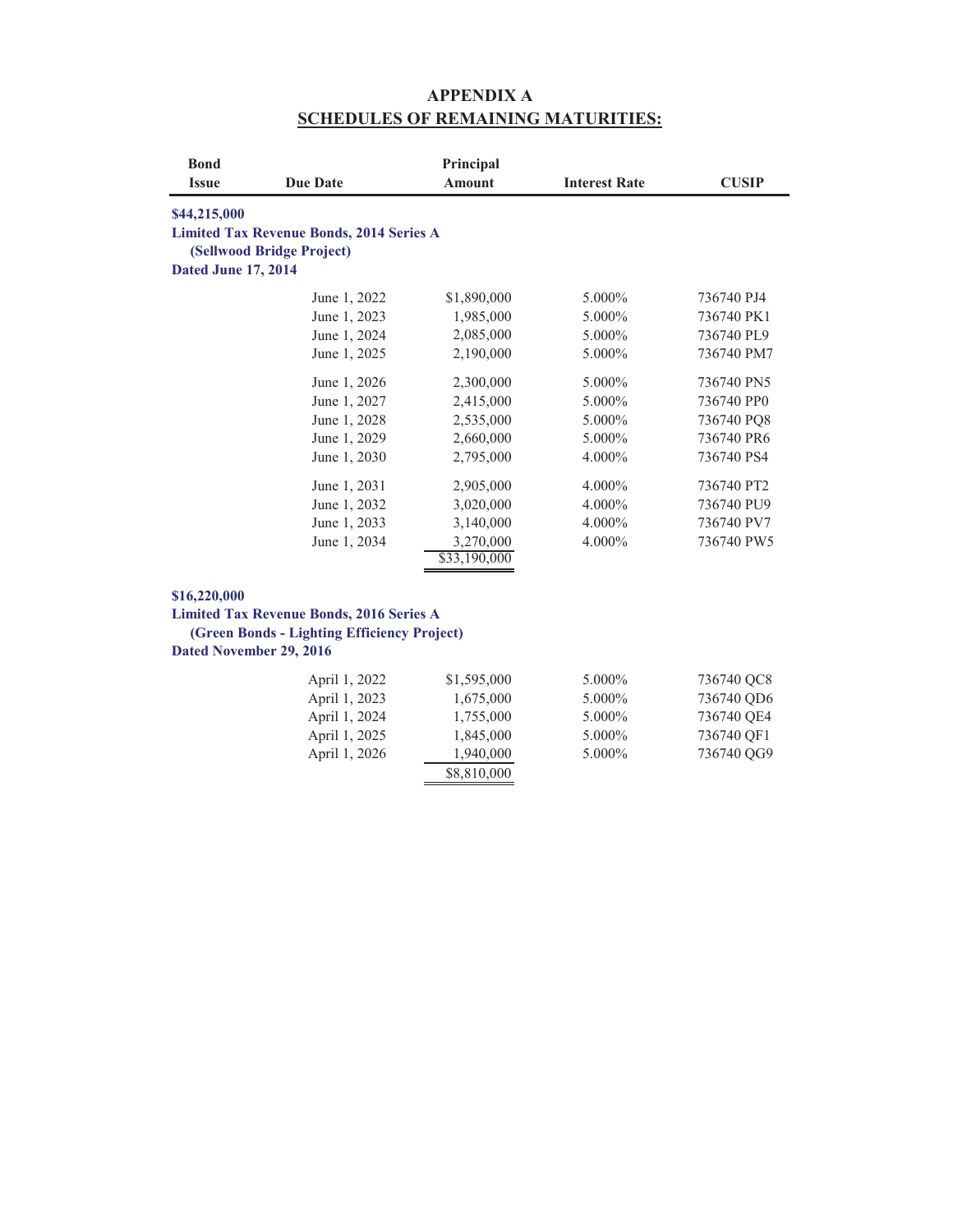| <b>Bond</b>                |                                                 | Principal     |                      |              |
|----------------------------|-------------------------------------------------|---------------|----------------------|--------------|
| <b>Issue</b>               | <b>Due Date</b>                                 | <b>Amount</b> | <b>Interest Rate</b> | <b>CUSIP</b> |
| \$35,780,000               |                                                 |               |                      |              |
|                            | <b>Limited Tax Revenue Bonds, 2017 Series A</b> |               |                      |              |
|                            | (Sellwood Bridge and Archives Space Projects)   |               |                      |              |
| <b>Dated June 15, 2017</b> |                                                 |               |                      |              |
|                            | April 1, 2022                                   | \$1,740,000   | 5.000%               | 736740 QM6   |
|                            | April 1, 2023                                   | 1,820,000     | 5.000%               | 736740 QN4   |
|                            | April 1, 2024                                   | 1,915,000     | 5.000%               | 736740 QP9   |
|                            | April 1, 2025                                   | 2,015,000     | 5.000%               | 736740 QQ7   |
|                            | April 1, 2026                                   | 2,110,000     | 5.000%               | 736740 QR5   |
|                            | April 1, 2027                                   | 2,220,000     | 5.000%               | 736740 QS3   |
|                            | April 1, 2028                                   | 2,330,000     | 4.000%               | 736740 QT1   |
|                            | April 1, 2029                                   | 1,640,000     | 4.000%               | 736740 QU8   |
|                            | April 1, 2030                                   | 1,710,000     | 4.000%               | 736740 QV6   |
|                            | April 1, 2031                                   | 1,775,000     | 4.000%               | 736740 QW4   |
|                            | April 1, 2032                                   | 1,845,000     | 4.000%               | 736740 QX2   |
|                            | April 1, 2033                                   | 1,920,000     | 4.000%               | 736740 QY0   |
|                            | April 1, 2034                                   | 2,000,000     | 4.000%               | 736740 QZ7   |
|                            | April 1, 2035                                   | 2,075,000     | 4.000%               | 736740 RA1   |
|                            | April 1, 2036                                   | 2,160,000     | 4.000%               | 736740 RB9   |
|                            | April 1, 2037                                   | 2,245,000     | 4.000%               | 736740 RC7   |
|                            |                                                 | \$31,520,000  |                      |              |
| \$7,900,000                |                                                 |               |                      |              |
|                            | <b>Limited Tax Revenue Bonds, 2018 Series A</b> |               |                      |              |
|                            | (Ellington Apartments Project)                  |               |                      |              |
| Dated June 28,2018         |                                                 |               |                      |              |
|                            | March 1, 2022                                   | \$635,000     | 5.000%               | 736740 SP7   |
|                            | March 1, 2023                                   | 665,000       | 5.000%               | 736740 SQ5   |
|                            | March 1, 2024                                   | 700,000       | 5.000%               | 736740 SR3   |
|                            | March 1, 2025                                   | 730,000       | 5.000%               | 736740 SS1   |
|                            | March 1, 2026                                   | 770,000       | 5.000%               | 736740 ST9   |
|                            | March 1, 2027                                   | 810,000       | 5.000%               | 736740 SU6   |
|                            | March 1, 2028                                   | 850,000       | 5.000%               | 736740 SV4   |
|                            | March 1, 2029                                   | 890,000       | 5.000%               | 736740 SW2   |

\$6,050,000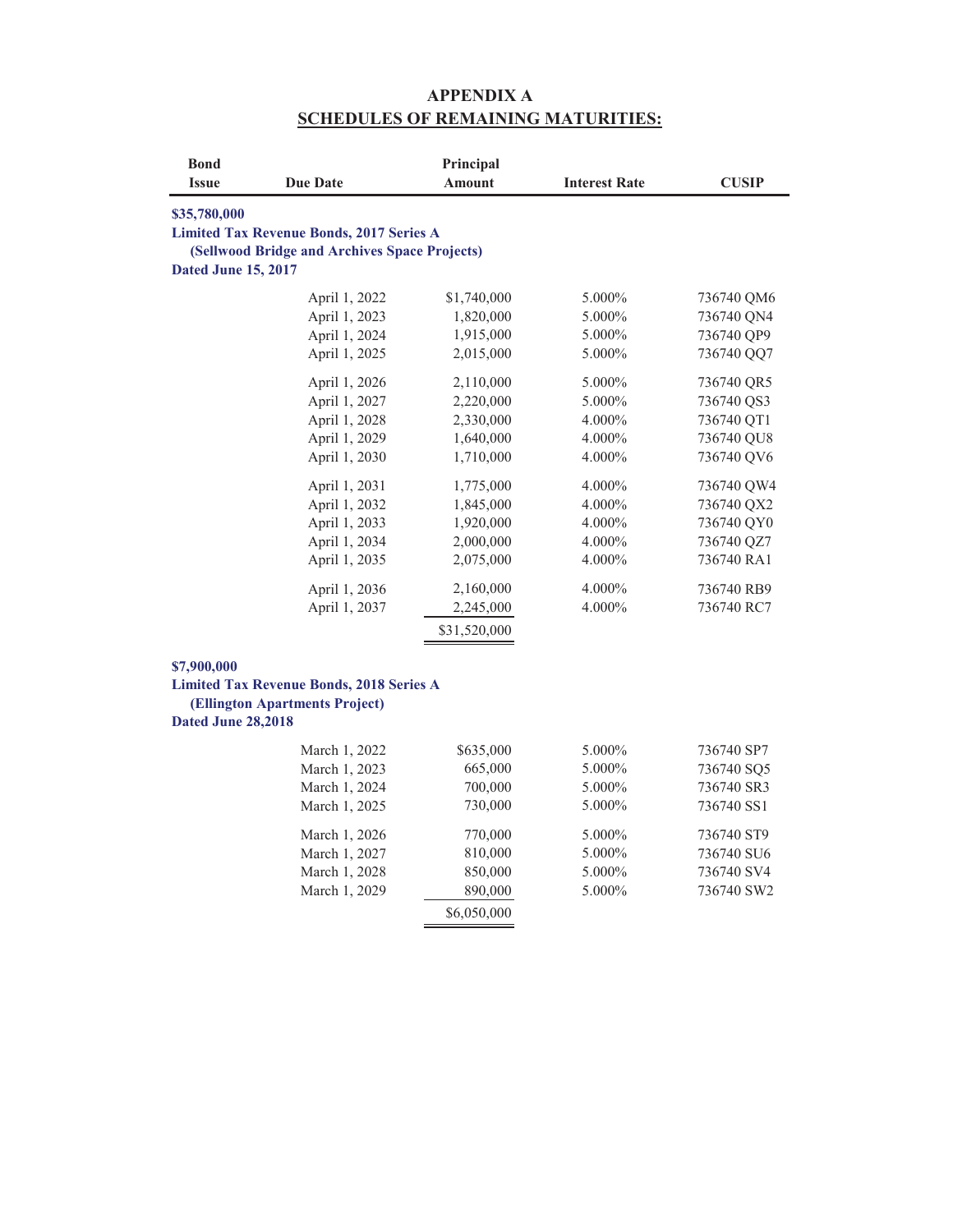| <b>APPENDIX A</b>                         |  |
|-------------------------------------------|--|
| <b>SCHEDULES OF REMAINING MATURITIES:</b> |  |

| <b>Bond</b><br><b>Issue</b> | <b>Due Date</b>                                                                | Principal<br><b>Amount</b> | <b>Interest Rate</b> | <b>CUSIP</b> |
|-----------------------------|--------------------------------------------------------------------------------|----------------------------|----------------------|--------------|
| \$102,860,000               |                                                                                |                            |                      |              |
|                             | <b>Limited Tax Revenue Bonds, 2018 Series B</b><br>(Portland Building Project) |                            |                      |              |
| Dated November 29, 2018     |                                                                                |                            |                      |              |
|                             | June 15, 2022                                                                  | \$3,265,000                | 5.000%               | 736740 SY8   |
|                             | June 15, 2023                                                                  | 3,430,000                  | 5.000%               | 736740 SZ5   |
|                             | June 15, 2024                                                                  | 3,600,000                  | 5.000%               | 736740 TA9   |
|                             | June 15, 2025                                                                  | 3,780,000                  | 5.000%               | 736740 TB7   |
|                             | June 15, 2026                                                                  | 3,970,000                  | 5.000%               | 736740 TC5   |
|                             | June 15, 2027                                                                  | 4,170,000                  | 5.000%               | 736740 TD3   |
|                             | June 15, 2028                                                                  | 4,380,000                  | 5.000%               | 736740 TE1   |
|                             | June 15, 2029                                                                  | 4,595,000                  | 5.000%               | 736740 TF8   |
|                             | June 15, 2030                                                                  | 4,825,000                  | 5.000%               | 736740 TG6   |
|                             | June 15, 2031                                                                  | 5,070,000                  | 5.000%               | 736740 TH4   |
|                             | June 15, 2032                                                                  | 5,320,000                  | 5.000%               | 736740 TJ0   |
|                             | June 15, 2033                                                                  | 5,585,000                  | 5.000%               | 736740 TK7   |
|                             | June 15, 2034                                                                  | 5,865,000                  | 5.000%               | 736740 TL5   |
|                             | June 15, 2035                                                                  | 6,160,000                  | 5.000%               | 736740 TM3   |
|                             | June 15, 2036                                                                  | 6,470,000                  | 5.000%               | 736740 TN1   |
|                             | June 15, 2037                                                                  | 6,790,000                  | 5.000%               | 736740 TP6   |
|                             | June 15, 2038                                                                  | 7,130,000                  | 5.000%               | 736740 TQ4   |
|                             | June 15, 2039                                                                  | 7,485,000                  | 5.000%               | 736740 TR2   |
|                             | June 15, 2040                                                                  | 7,860,000                  | 5.000%               | 736740 TS0   |
|                             |                                                                                | \$99,750,000               |                      |              |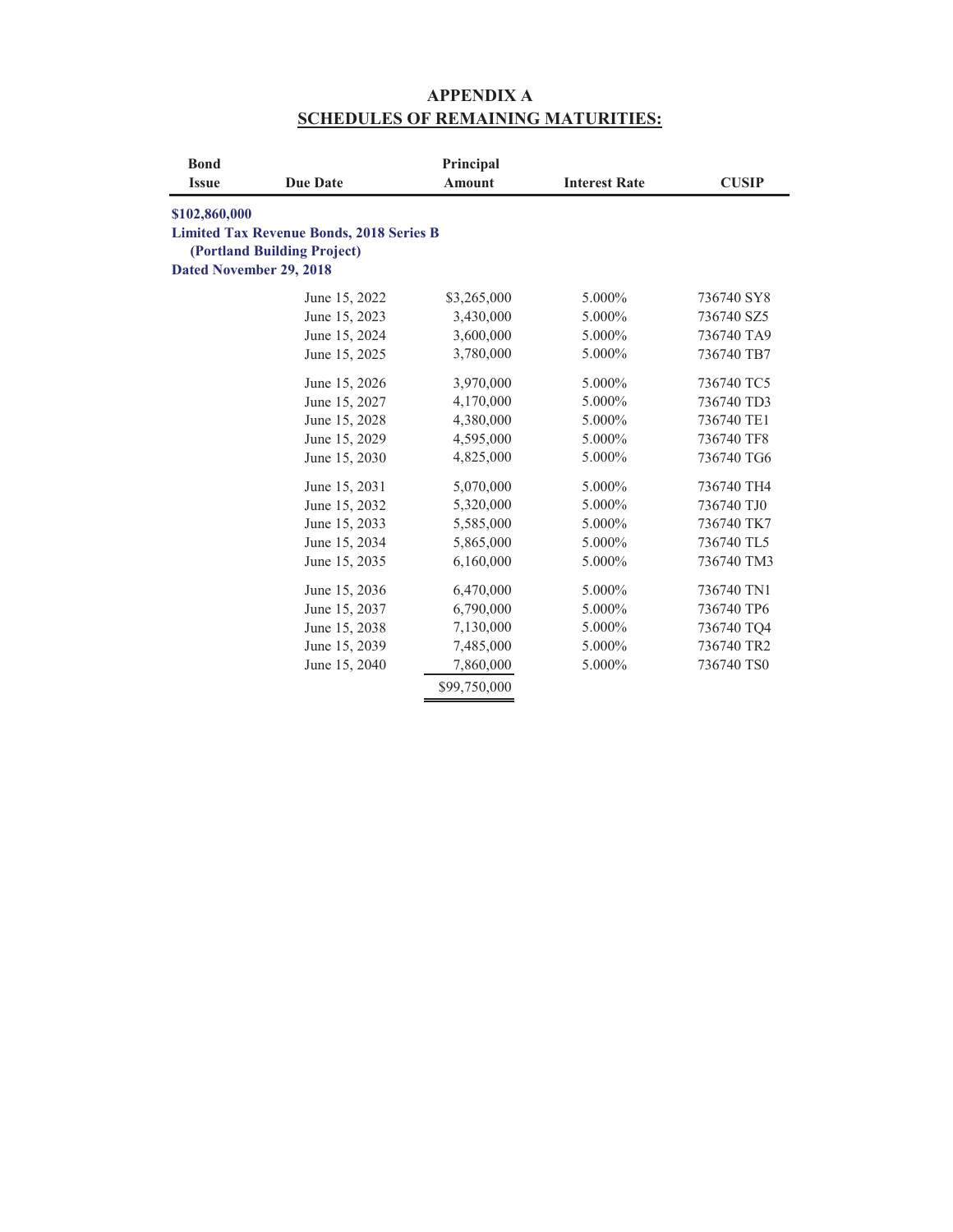| <b>APPENDIX A</b>                         |  |
|-------------------------------------------|--|
| <b>SCHEDULES OF REMAINING MATURITIES:</b> |  |

| <b>Bond</b><br><b>Issue</b> | <b>Due Date</b>                                                                                            | Principal<br><b>Amount</b> | <b>Interest Rate</b> | <b>CUSIP</b> |
|-----------------------------|------------------------------------------------------------------------------------------------------------|----------------------------|----------------------|--------------|
| \$21,845,000                |                                                                                                            |                            |                      |              |
|                             | <b>Limited Tax Revenue and Refunding Bonds, 2019 Series A</b><br>(4th & Montgomery and Streetcar Projects) |                            |                      |              |
| Dated January 30, 2019      |                                                                                                            |                            |                      |              |
|                             | February 1, 2022                                                                                           | \$2,020,000                | 5.000%               | 736740 TV3   |
|                             | February 1, 2023                                                                                           | 2,115,000                  | 5.000%               | 736740 TW1   |
|                             | February 1, 2024                                                                                           | 2,220,000                  | 5.000%               | 736740 TX9   |
|                             | February 1, 2025                                                                                           | 565,000                    | 5.000%               | 736740 TY7   |
|                             | February 1, 2026                                                                                           | 595,000                    | 5.000%               | 736740 TZ4   |
|                             | February 1, 2027                                                                                           | 625,000                    | 5.000%               | 736740 UA7   |
|                             | February 1, 2028                                                                                           | 655,000                    | 5.000%               | 736740 UB5   |
|                             | February 1, 2029                                                                                           | 685,000                    | 5.000%               | 736740 UC3   |
|                             | February 1, 2030                                                                                           | 720,000                    | 5.000%               | 736740 UD1   |
|                             | February 1, 2031                                                                                           | 760,000                    | 5.000%               | 736740 UE9   |
|                             | February 1, 2032                                                                                           | 795,000                    | 5.000%               | 736740 UF6   |
|                             | February 1, 2033                                                                                           | 835,000                    | 5.000%               | 736740 UG4   |
|                             | February 1, 2034                                                                                           | 875,000                    | 5.000%               | 736740 UH2   |
|                             | February 1, 2035                                                                                           | 920,000                    | 5.000%               | 736740 UJ8   |
|                             | February 1, 2036                                                                                           | 965,000                    | 5.000%               | 736740 UK5   |
|                             | February 1, 2037                                                                                           | 1,015,000                  | 5.000%               | 736740 UL3   |
|                             | February 1, 2038                                                                                           | 1,065,000                  | 5.000%               | 736740 UM1   |
|                             | February 1, 2039                                                                                           | 1,120,000                  | 5.000%               | 736740 UN9   |
|                             |                                                                                                            | \$18,550,000               |                      |              |

### **\$51,230,000**

# **Limited Tax Revenue Refunding Bonds, 2021 Series A (Oregon Convention Center Completion Project) Dated March 16, 2021**

| June 1, 2022 | \$1,490,000  | 5.000\% | 736740 UP4 |
|--------------|--------------|---------|------------|
| June 1, 2023 | 4,510,000    | 5.000%  | 736740 UQ2 |
| June 1, 2024 | 5,525,000    | 5.000%  | 736740 UR0 |
| June 1, 2025 | 5,805,000    | 5.000%  | 736740 US8 |
| June 1, 2026 | 6,105,000    | 5.000%  | 736740 UT6 |
| June 1, 2027 | 6,400,000    | 5.000%  | 736740 UU3 |
| June 1, 2028 | 6,725,000    | 5.000\% | 736740 UV1 |
| June 1, 2029 | 7,155,000    | 5.000%  | 736740 UW9 |
| June 1, 2030 | 7,515,000    | 5.000%  | 736740 UX7 |
|              | \$51,230,000 |         |            |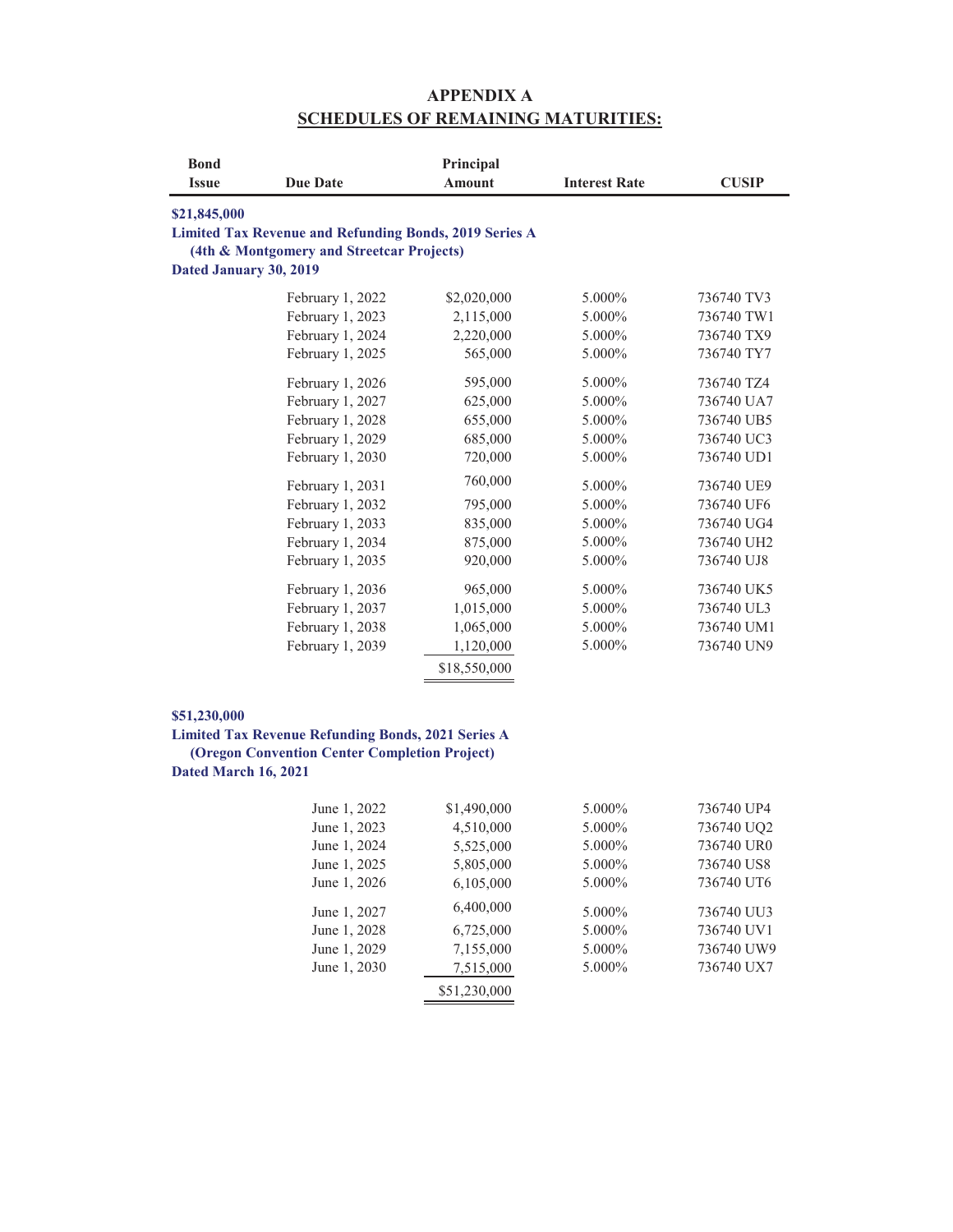| <b>APPENDIX A</b>                         |  |
|-------------------------------------------|--|
| <b>SCHEDULES OF REMAINING MATURITIES:</b> |  |

| <b>Bond</b><br><b>Issue</b> | <b>Due Date</b>                                               | Principal<br><b>Amount</b> | <b>Interest Rate</b> | <b>CUSIP</b> |
|-----------------------------|---------------------------------------------------------------|----------------------------|----------------------|--------------|
| \$39.135.000                |                                                               |                            |                      |              |
|                             | <b>Limited Tax Revenue and Refunding Bonds, 2021 Series B</b> |                            |                      |              |
|                             | (Public Improvement Projects)                                 |                            |                      |              |
| Dated March 16, 2021        |                                                               |                            |                      |              |
|                             | June 1, 2022                                                  | \$570,000                  | 5.000\%              | 736740 UY5   |
|                             | June 1, 2023                                                  | 1,685,000                  | 5.000%               | 736740 UZ2   |
|                             | June 1, 2024                                                  | 1,760,000                  | 5.000%               | 736740 VA6   |
|                             | June 1, 2025                                                  | 1,860,000                  | 5.000%               | 736740 VB4   |
|                             | June 1, 2026                                                  | 1,950,000                  | 5.000%               | 736740 VC2   |
|                             | June 1, 2027                                                  | 1,595,000                  | 5.000%               | 736740 VD0   |
|                             | June 1, 2028                                                  | 1,675,000                  | 5.000%               | 736740 VE8   |
|                             | June 1, 2029                                                  | 1,760,000                  | 5.000%               | 736740 VF5   |
|                             | June 1, 2030                                                  | 1,845,000                  | 5.000%               | 736740 VG3   |
|                             | June 1, 2031                                                  | 1,940,000                  | 5.000%               | 736740 VH1   |
|                             | June 1, 2032                                                  | 2,035,000                  | 3.000%               | 736740 VJ7   |
|                             | June 1, 2033                                                  | 2,095,000                  | 2.000%               | 736740 VK4   |
|                             | June 1, 2034                                                  | 2,140,000                  | 2.000%               | 736740 VL2   |
|                             | June 1, 2035                                                  | 2,180,000                  | 2.000%               | 736740 VM0   |
|                             | June 1, 2036                                                  | 2,225,000                  | 2.000%               | 736740 VN8   |
|                             | June 1, 2037                                                  | 2,275,000                  | 2.000%               | 736740 VP3   |
|                             | June 1, 2038                                                  | 2,315,000                  | 2.000%               | 736740 VO1   |
|                             | $***$                                                         | $***$                      | **                   | **           |
|                             | June 1, 2041                                                  | 2,455,000                  | 2.000%               | 736740 VT5   |
|                             |                                                               | \$34,360,000               |                      |              |

\$4,775,000 2.000% 2021 Series B Term Bond Due June 1, 2040 Yield 2.000%, Price 100.000 (CUSIP No. 736740 VS7)

# **\$18,058,888.25 Original Principal Amount (\$39,475,000 Maturity Amount) Limited Tax Revenue Bonds, 2001 Series B (Deferred Interest Bonds) (Oregon Convention Center Completion Project) Dated February 13, 2001**

Due Date Initial Principal Amount Maturity Amount Initial Approximate Yield to Maturity CUSIP June 1, 2022 \$802,172 \$2,475,000 5.360% 736740 DB4 \$802,172 \$2,475,000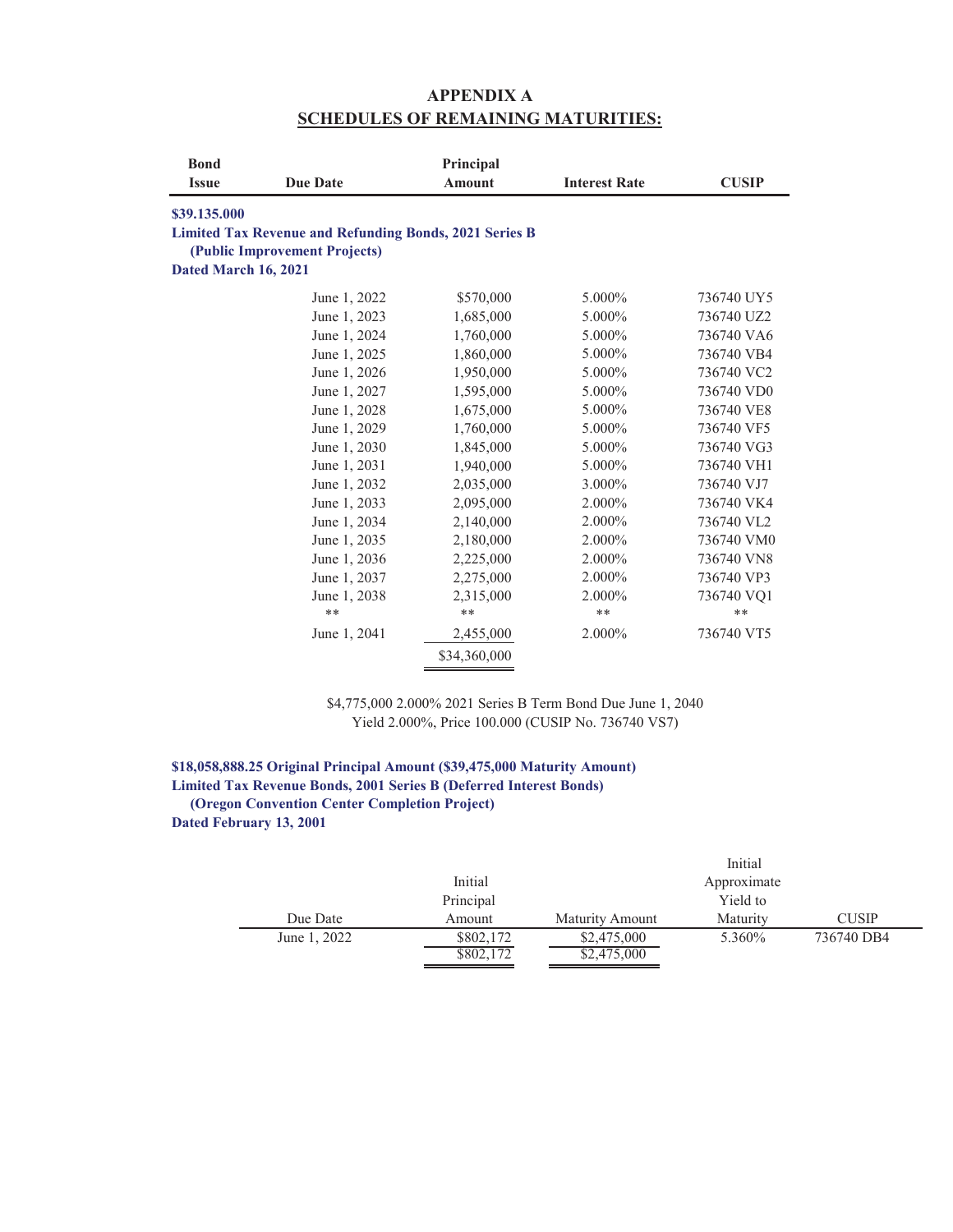| <b>Bond</b><br><b>Issue</b>                   | <b>Due Date</b>                                     | Principal<br><b>Amount</b>      | <b>Interest Rate</b>       | <b>CUSIP</b>                           |
|-----------------------------------------------|-----------------------------------------------------|---------------------------------|----------------------------|----------------------------------------|
|                                               | <b>LIMITED TAX IMPROVEMENT BONDS</b>                |                                 |                            |                                        |
| \$41,745,000<br><b>Dated June 28, 2007</b>    | <b>Limited Tax Improvement Bonds, 2007 Series A</b> |                                 |                            |                                        |
|                                               | June 1, 2027                                        | \$9,070,000<br>\$9,070,000      | 5.000%                     | 736679 RD5                             |
| \$22,305,000                                  |                                                     |                                 |                            |                                        |
| Dated April 29, 2010                          | <b>Limited Tax Improvement Bonds, 2010 Series A</b> |                                 |                            |                                        |
|                                               | June 1, 2030                                        | \$5,770,000<br>\$5,770,000      | 4.125%                     | 736679 TE1                             |
| \$3,400,000<br>Dated December 13, 2011        | <b>Limited Tax Improvement Bonds, 2011 Series A</b> |                                 |                            |                                        |
|                                               | June 1, 2032                                        | \$235,000<br>\$235,000          | 4.000%                     | 736679 UE9                             |
| \$7,385,000<br><b>Dated June 26, 2014</b>     | <b>Limited Tax Improvement Bonds, 2014 Series A</b> |                                 |                            |                                        |
|                                               | June 1, 2034                                        | \$1,450,000<br>\$1,450,000      | 4.000%                     | 736679 VE8                             |
| \$10,800,000<br><b>Dated November 1, 2018</b> | <b>Limited Tax Improvement Bonds, 2018 Series A</b> |                                 |                            |                                        |
|                                               | June 1, 2022<br>June 1, 2023<br>June 1, 2024        | \$615,000<br>605,000<br>555,000 | 5.000%<br>5.000%<br>5.000% | 736679 YS4<br>736679 YT2<br>736679 YU9 |
|                                               | **<br>June 1, 2029<br>$***$                         | **<br>270,000<br>**             | $***$<br>3.000%<br>$***$   | $***$<br>736679 YV7<br>$***$           |
|                                               | June 1, 2039                                        | 4,520,000<br>\$6,565,000        | 3.600%                     | 736679 YW5                             |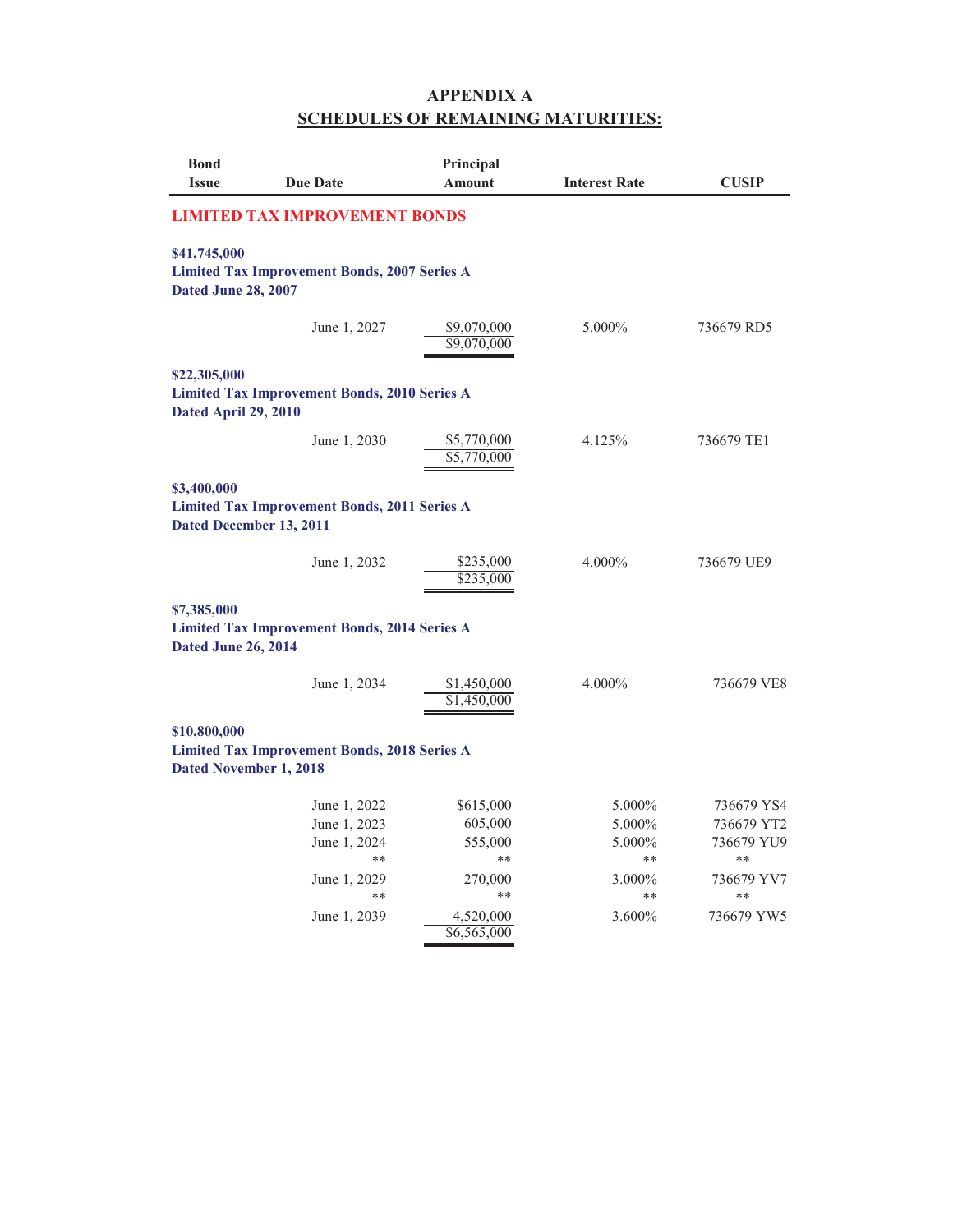# **SCHEDULES OF REMAINING MATURITIES: APPENDIX A**

# **LIMITED TAX PENSION OBLIGATION BONDS**

# **\$150,848,345.70**

# **Limited Tax Pension Obligation Revenue Bonds, 1999 Series C**

|  |  |  |  |  | <b>Current Interest Bonds Dated November 1, 1999</b> |  |
|--|--|--|--|--|------------------------------------------------------|--|
|--|--|--|--|--|------------------------------------------------------|--|

# **Capital Appreciation Bonds Dated November 10, 1999**

|              | iativn Donus Dattu Ivottinoti To, 1999 |                  |             |              |
|--------------|----------------------------------------|------------------|-------------|--------------|
|              |                                        |                  | Approximate |              |
|              | Initial Principal                      |                  | Yield to    |              |
| Due Date     | Amount                                 | Maturity Amount  | Maturity    | <b>CUSIP</b> |
| June 1, 2023 | \$6,345,174.80                         | \$39,640,000.00  | 7.930%      | 736679 KZ3   |
| June 1, 2024 | 6,105,422.50                           | 41,225,000.00    | 7.930%      | 736679 LA7   |
| June 1, 2025 | 5,874,732.50                           | 42,875,000.00    | 7.930%      | 736679 LB5   |
| June 1, 2026 | 5,652,228.40                           | 44,590,000.00    | 7.930%      | 736679 LC3   |
| June 1, 2027 | 5,438,273.60                           | 46,370,000.00    | 7.930%      | 736679 LD1   |
| June 1, 2028 | 5,232,955.00                           | 48,230,000.00    | 7.930%      | 736679 LE9   |
| June 1, 2029 | 5,034,558.90                           | 50,155,000.00    | 7.930%      | 736679 LF6   |
|              | \$39,683,345.70                        | \$313,085,000.00 |             |              |
|              |                                        |                  |             |              |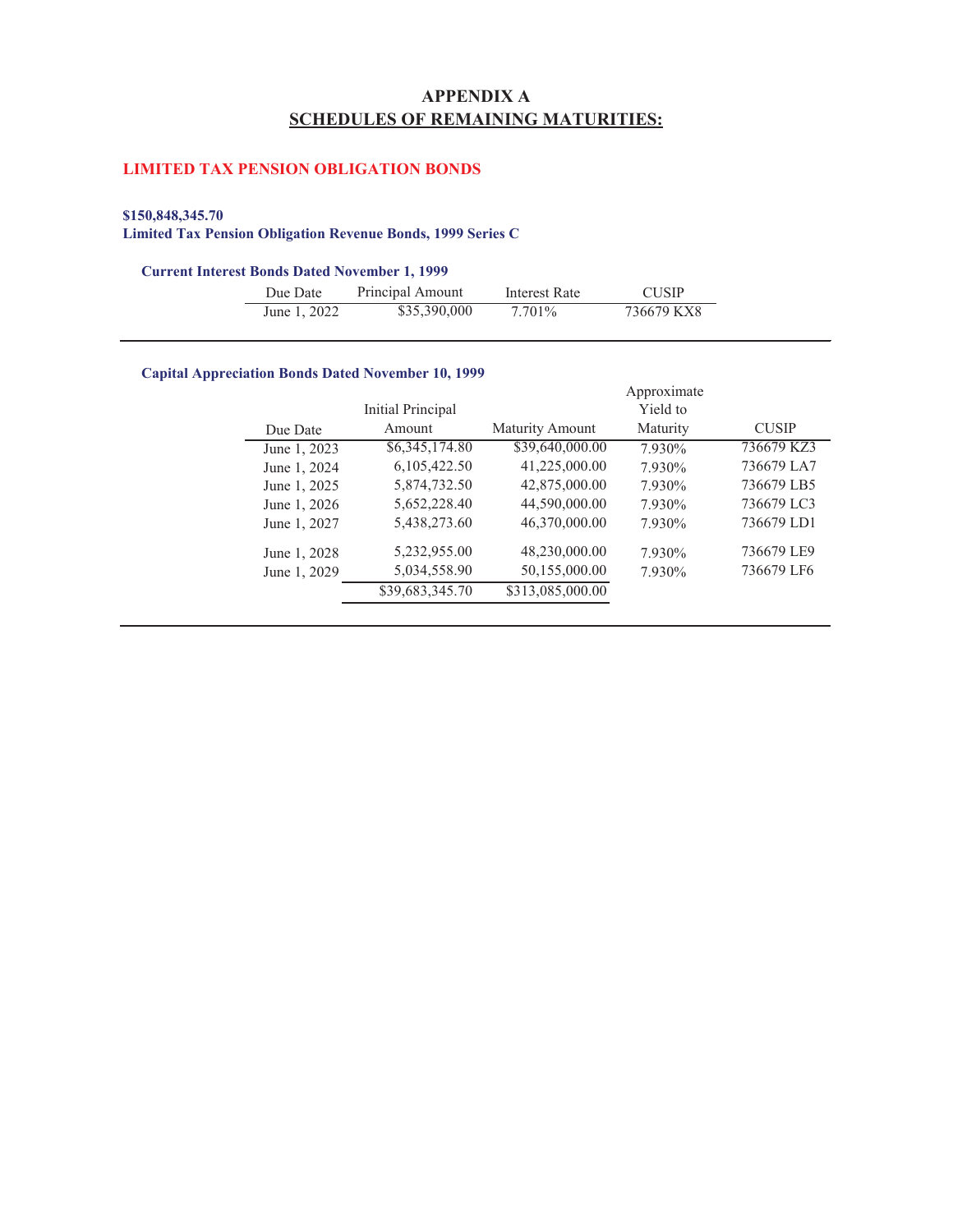# **APPENDIX B EXCERPTS FROM AUDITED FINANCIAL STATEMENTS**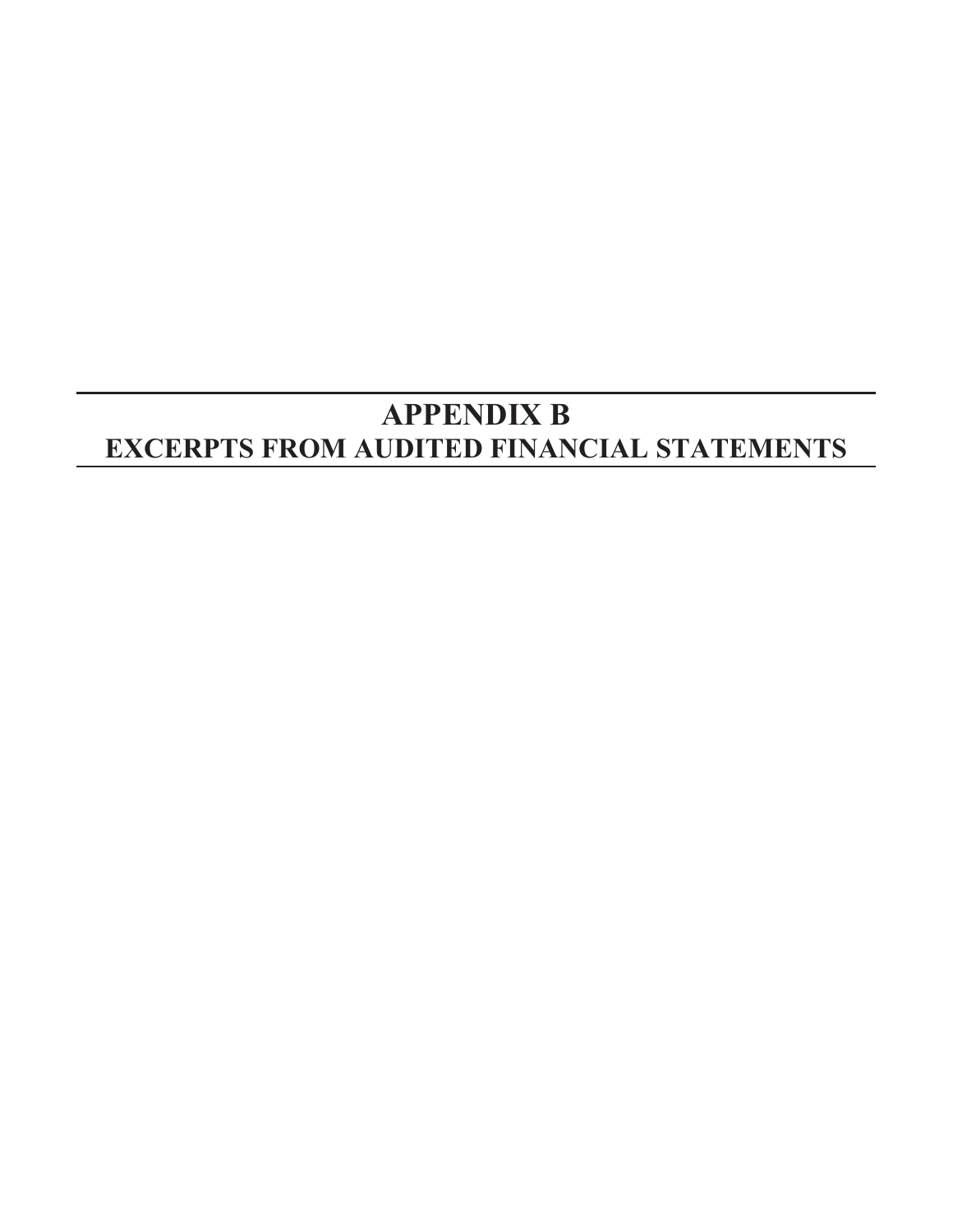# **INTRODUCTION TO EXCERPTS OF FINANCIAL STATEMENTS**

The financial statements of the City have been audited by independent certified public accountants for the fiscal years 2017, 2018, 2019, 2020 and 2021. Copies of these financial statements containing the reports of the independent certified public accountants are available on the EMMA system for municipal securities disclosure established by the MSRB at http://emma.msrb.org. and on the City's website at:

https://www.portlandoregon.gov/omf/26053

The following pages in this Appendix B are excerpted from the City's Comprehensive Annual Financial Reports of the City for Fiscal Years ending June 30, 2017 through June 30, 2021. The notes that follow the tabular data have been prepared by the City and have not been reviewed by the independent auditor.

# **A CONSENT OF THE INDEPENDENT AUDITOR WAS NOT REQUESTED. THE AUDITOR WAS NOT REQUESTED TO PERFORM AND HAS NOT PERFORMED ANY SERVICE IN CONNECTION WITH THIS CONTINUING DISCLOSURE FILING AND IS THEREFORE NOT ASSOCIATED WITH THIS ANNUAL DISCLOSURE DOCUMENT.**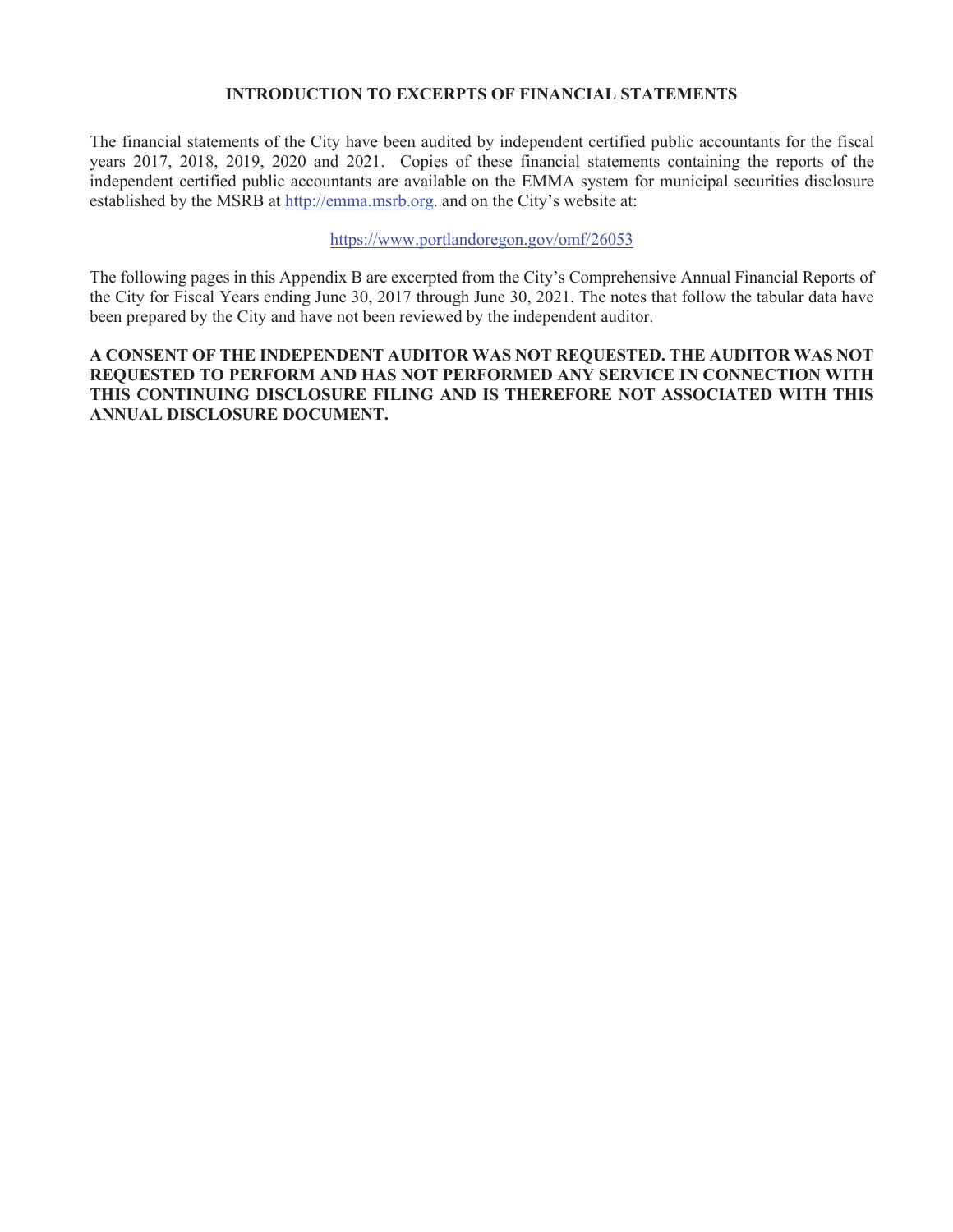# **CITY OF PORTLAND, OREGON General Fund Statement of Revenues, Expenditures and Changes in Fund Balance Generally Accepted Accounting Principles Basis for Fiscal Year Ended June 30**

|                                       | 2017           | 2018                                                                  | 2019             | 2020           | 2021           |
|---------------------------------------|----------------|-----------------------------------------------------------------------|------------------|----------------|----------------|
| <b>Revenues</b>                       |                |                                                                       |                  |                |                |
| Taxes                                 | 396,842,948    | 422,674,507                                                           | 453,148,009      | 450,408,565    | 450,398,254    |
| Payments in lieu of taxes             | 925,534        | 1,420,541                                                             | 856,213          | 1,139,779      | 861,758        |
| Rents and reimbursements              | 4,866,766      | 4,892,848                                                             | 4,905,886        | 4,046,758      | 2,258,708      |
| Licenses and fees                     | 213,377,412    | 223,064,189                                                           | 242,389,960      | 262,252,207    | 270,169,273    |
| Intergovernmental revenues            | 28,923,286     | 35,860,138                                                            | 36,338,043       | 35,031,170     | 46,901,709     |
| Charges for services                  | 13,159,071     | 15, 122, 570                                                          | 16,328,122       | 9,735,038      | 4,747,929      |
| Interagency                           | 55,062,892     | 61,076,933                                                            | 65,582,367       | 72,082,629     | 83,647,910     |
| Miscellaneous service charges         | 7,215,001      | 6,694,994                                                             | 5,120,178        | 4,371,499      | 3,225,585      |
| Investment earnings                   | 1,533,230      | 1,801,332                                                             | 5,068,853        | 4,567,158      | 1,137,736      |
| Other miscellaneous revenues          | 3,344,321      | 4,166,242                                                             | 3,532,007        | 5,192,494      | 1,975,674      |
| Total revenues                        | 725,250,461    | 776,774,294                                                           | 833,269,638      | 848, 827, 297  | 865,324,536    |
| <b>Expenditures</b>                   |                |                                                                       |                  |                |                |
| Public safety                         | 432,959,906    | 470,912,771                                                           | 494,586,945      | 510,785,004    | 517,753,249    |
| Parks/recreation/cultural             | 86,828,104     | 92,537,178                                                            | 95,394,514       | 94,888,847     | 88,089,541     |
| Community development                 | 55,334,799     | 59,329,122                                                            | 66,995,163       | 79,708,249     | 70,279,231     |
| Support svcs./legis./admin.           | 71,197,778     | 81,344,595                                                            | 76,223,793       | 82, 853, 788   | 85,026,805     |
| Environmental services                |                |                                                                       |                  |                |                |
| Water                                 | $\mathbf{0}$   | $\boldsymbol{0}$                                                      | 620,000          |                |                |
| Capital outlay                        | 3,441,946      | 2,461,790                                                             | 6,763,651        | 14,616,332     | 16,126,435     |
| Debt service and related costs        | 8,991,917      | 9,856,184                                                             | 10,718,770       | 11,378,583     | 11,884,365     |
| Total expenditures                    | 658,754,450    | 716,441,640                                                           | 751,302,836      | 794,230,803    | 789,159,626    |
| Revenues over (under) expenditures    | 66,496,011     | 60,332,654                                                            | 81,966,802       | 54,596,494     | 76,164,910     |
| <b>Other Financing Sources (Uses)</b> |                |                                                                       |                  |                |                |
| Transfers in                          | 2,164,446      | 1,293,264                                                             | 12,601,574       | 9,517,535      | 11,111,693     |
| Transfers out                         | (58, 287, 236) | (54,084,721)                                                          | (65, 161, 332)   | (81, 217, 901) | (52,802,951)   |
| Bonds and notes issued                |                |                                                                       |                  |                | 9,815,551      |
| Proceeds from sale of capital assets  | 5,463          | $\boldsymbol{0}$                                                      | $\boldsymbol{0}$ | $\mathbf{0}$   | $\overline{0}$ |
| Total other sources (uses)            | (56, 117, 327) | (52, 791, 457)                                                        | (52, 559, 758)   | (71,700,366)   | (31,875,707)   |
| Net change in fund balances           | 10,378,684     | 7,541,197                                                             | 29,407,044       | (17, 103, 872) | 44,289,203     |
| Fund balance, beginning               | 101,555,177    | 111,933,861                                                           | 119,475,058      | 148,882,102    | 131,778,230    |
| <b>Fund balances, ending</b>          |                | \$111,933,861 \$119,475,058 \$148,882,102 \$131,778,230 \$176,067,433 |                  |                |                |

*Source: City of Portland. Information presented for Fiscal Years 2017 through 2021 are derived from City of Portland audited annual financial statements.*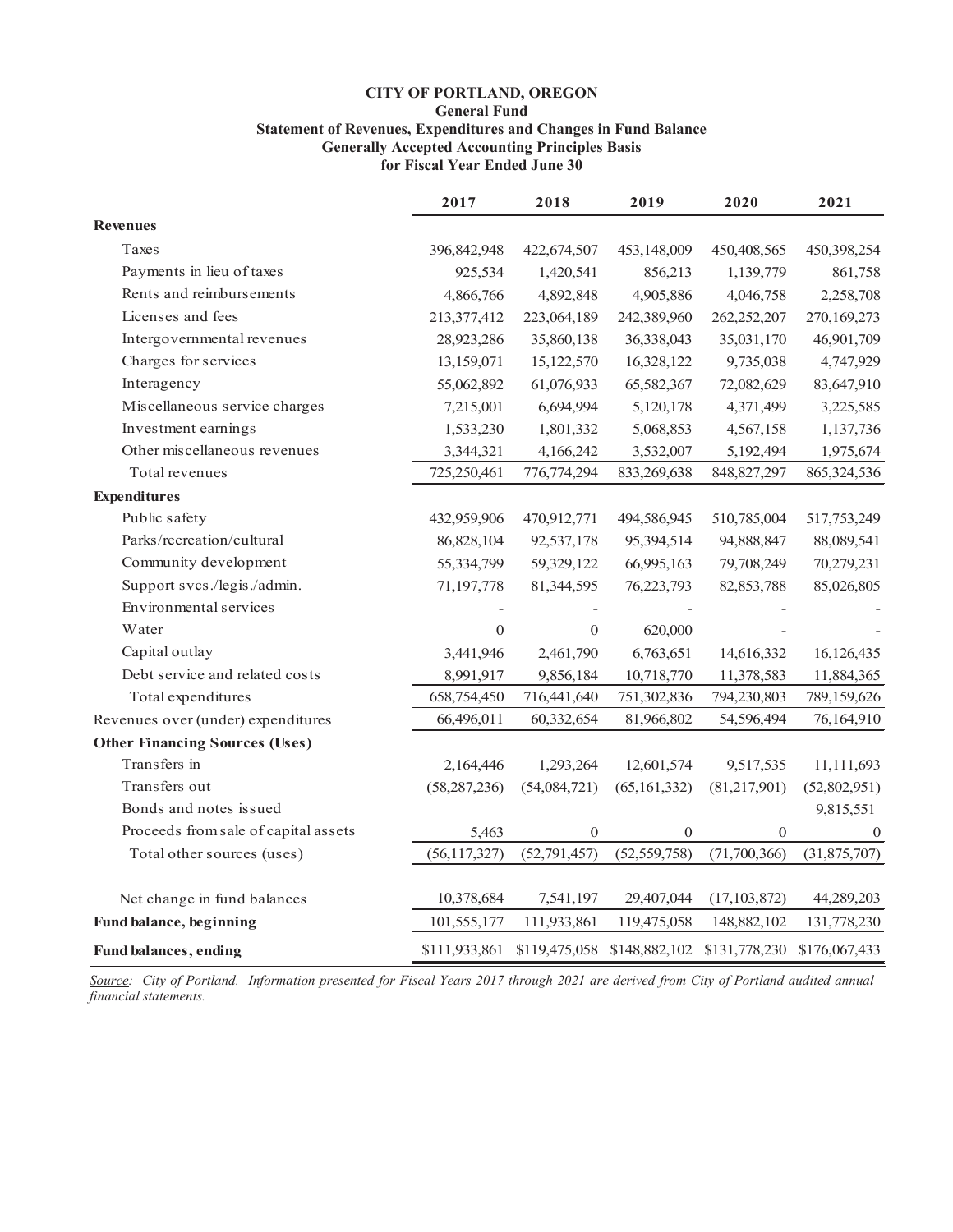# **CITY OF PORTLAND, OREGON General Fund Consecutive Balance Sheets as of June 30**

|                                                                              | 2017          | 2018          | 2019           | 2020          | 2021          |
|------------------------------------------------------------------------------|---------------|---------------|----------------|---------------|---------------|
| <b>ASSETS:</b>                                                               |               |               |                |               |               |
| Unrestricted:                                                                |               |               |                |               |               |
| Cash and investments                                                         | \$93,431,942  | \$98,872,008  | \$128,146,357  | \$144,634,478 | \$203,490,280 |
| Receivables:                                                                 |               |               |                |               |               |
| Taxes                                                                        | 16,046,561    | 18,570,996    | 9,373,254      | 10,977,160    | 10,145,257    |
| Accounts, net                                                                | 32,494,604    | 34,622,036    | 35,745,715     | 29,916,735    | 29,851,751    |
| Accrued interest, advances                                                   | 1,551,589     | 2,336,910     | 2,287,947      | 689,650       | 1,382,466     |
| Notes and loans, net                                                         | 375,880       | 339,717       | 352,207        | 352,207       | 352,207       |
| Assessments                                                                  | 2,178         | 3,162         | 18,073         | 33,612        | 81,364        |
| Due from component units                                                     | 124,901       | 154,686       | 406,826        | 316,676       | 285,575       |
| Internal loans                                                               | $\mathbf{0}$  | $\mathbf{0}$  | $\overline{0}$ | $\mathbf{0}$  | 5,000,000     |
| Inventories                                                                  | 252,251       | 365,483       | 299,244        | 311,058       | 290,251       |
| Prepaid Items                                                                | 152,359       | 176,614       | 147,564        | 162,109       | 119,719       |
| Restricted:                                                                  |               |               |                |               |               |
| Cash and investments                                                         | 7,204,523     | 8,845,991     | 10,879,787     | 10,201,190    |               |
| Receivables:                                                                 |               |               |                |               |               |
| Taxes                                                                        | 7,330,174     | 9,155,346     | 4,106,229      | 4,984,522     | 4,856,901     |
| Total assets                                                                 | \$158,966,962 | \$173,442,949 | \$191,763,203  | \$202,579,397 | \$255,855,771 |
| <b>RESOURCES AND FUND BALANCES:</b><br>Liabilities payable from unrestricted |               |               |                |               |               |
| assets:<br>Accounts payable                                                  | \$15,716,359  | \$16,176,237  | \$17,666,106   | \$40,572,083  | \$40,590,527  |
| Unearned revenue                                                             | 209,186       | 291,040       | 82,074         | 19,499        | 21,404,715    |
| Internal loans payable                                                       |               |               |                | 3,333,500     | 2,718,500     |
| Due to component unit                                                        | 1,905,251     | 1,932,029     | 2,344,962      |               |               |
| Other liabilities                                                            |               |               |                | 1,877,285     | 1,745,022     |
| Liabilities payable from restricted                                          |               |               |                |               |               |
| assets:                                                                      |               |               |                |               |               |
| Due to fiduciary fund                                                        | 7,330,174     | 9,155,346     | 4,106,229      | 4,984,522     | 4,856,901     |
| Other liabilities                                                            | 7,204,523     | 8,845,991     | 10,879,787     | 10,201,190    |               |
| <b>Total</b> liabilities                                                     | 32,365,493    | 36,400,643    | 35,079,158     | 60,988,079    | 71,315,665    |
| Deferred inflows of resources                                                |               |               |                |               |               |
| Unavailable revenue - unrestricted                                           | 14,667,608    | 17,567,248    | 7,801,943      | 9,813,088     | 8,472,673     |
| Total deferrred inflows of resources                                         | 14,667,608    | 17,567,248    | 7,801,943      | 9,813,088     | 8,472,673     |
| Fund balance                                                                 |               |               |                |               |               |
| Nonspendable                                                                 | 404,610       | 542,097       | 446,808        | 473,167       | 409,970       |
| Committed                                                                    | 58,916,535    | 60,999,524    | 70,371,302     | 62,259,262    | 75,401,366    |
| Assigned                                                                     | 13,028,310    |               | 14,828,983     | 45,462,450    | 23,185,588    |
| Unassigned                                                                   | 39,584,406    | 57,933,437    | 63,235,009     | 23,583,351    | 77,070,509    |
| Total fund balance                                                           | 111,933,861   | 119,475,058   | 148,882,102    | 131,778,230   | 176,067,433   |
| Total liabilities, deferred inflows of<br>resources and fund balances        | \$158,966,962 | \$173,442,949 | \$191,763,203  | \$202,579,397 | \$255,855,771 |

*Source: City of Portland. Information presented for Fiscal Years 2017 through 2021 are derived from City of Portland audited annual financial statements.*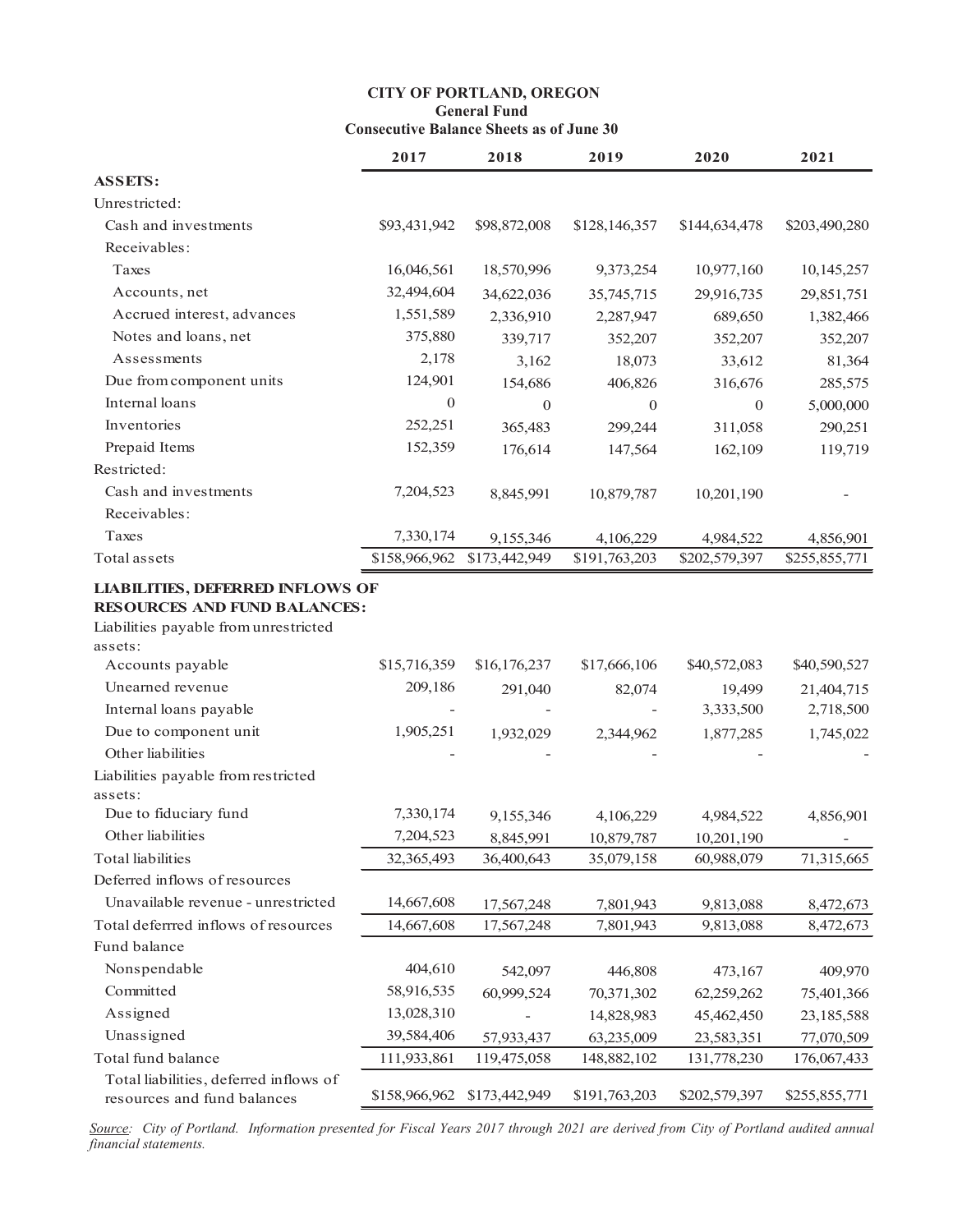# **APPENDIX C**

# **ADDITIONAL INFORMATION PERTAINING TO THE LIMITED TAX REVENUE BONDS 2001 SERIES B AND LIMITED TAX REVENUE REFUNDING BONDS, 2011 SERIES A**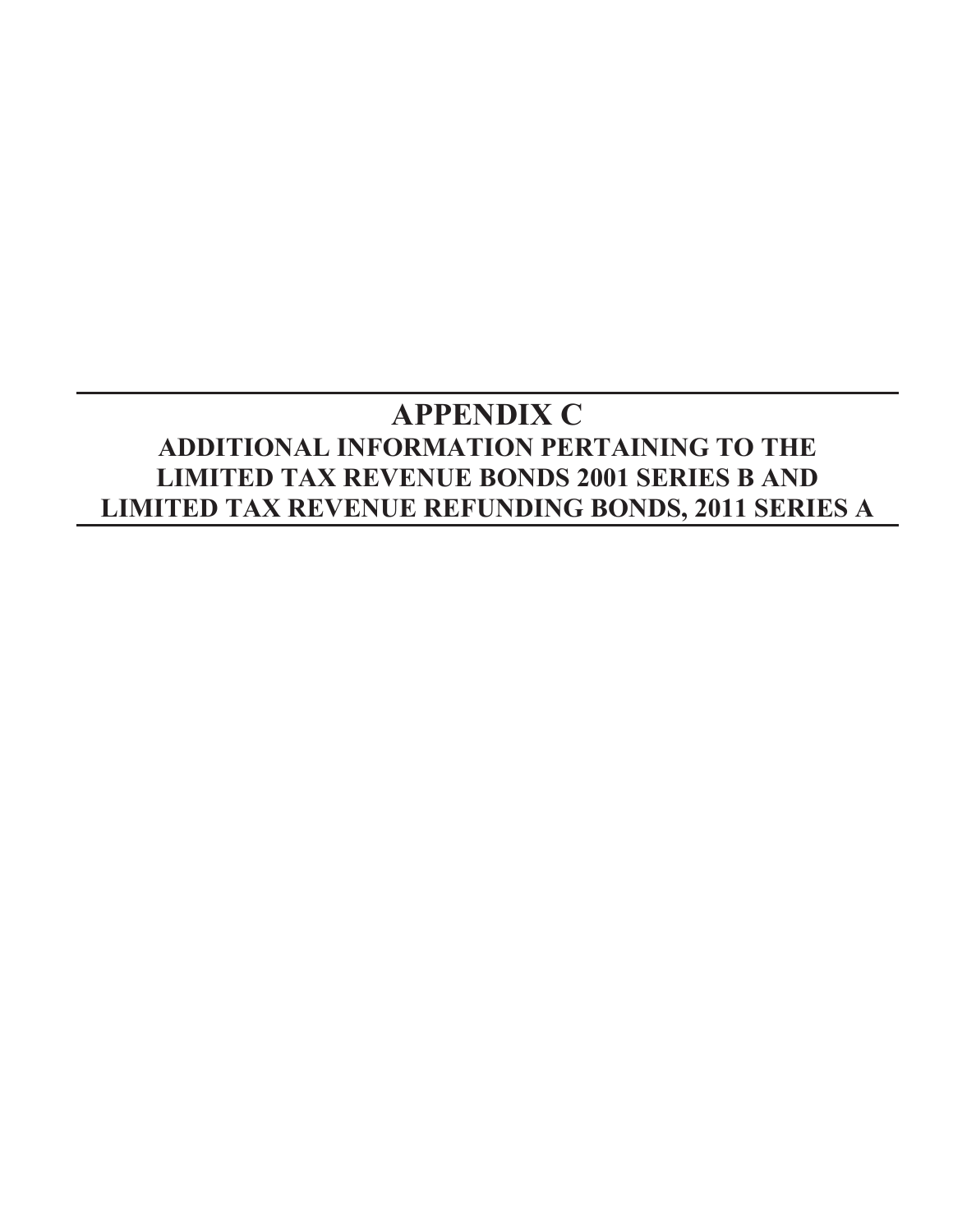### **NET REVENUES OF THE VISITOR DEVELOPMENT INITIATIVE**

The Visitor Development Initiative (the "VDI") is a consortium consisting of the City, Multnomah County, Metro, and the tourism industry, in particular, Travel Portland (formerly, the Portland Oregon Visitors Association) and representatives of the hotel industry and the rental car industry. In accordance with the January 31, 2001 Visitor Facilities Intergovernmental Agreement ("VFIGA") signed by the governmental bodies participating in the VDI, 2.5 percent surcharges on the transient lodging tax and the motor vehicle rental tax were enacted by the County effective April 1, 2000. The two surcharges and earnings thereon, less the County's costs of collection and administration, constitute "Net Revenues" which are collected by the County and deposited into the Visitors Facilities Trust Account ("VFTA") held by the County. These revenues are referred to as the VFTA Net Revenues. Under the provisions of the VFIGA, the City issued the (1) Limited Tax Revenue Bonds, 2001 Series B (Oregon Convention Center Completion Project), (2) Limited Tax Revenue Bonds, 2001 Series A (Oregon Convention Center Completion Project), which were subsequently refunded by the Limited Tax Revenue Refunding Bonds, 2011 Series A (Oregon Convention Center Completion Project), and (3) the Limited Tax Revenue Bonds, 2001 Series C (PCPA Project), (4) the Limited Tax Revenue Bonds, 2001 Series D (Civic Stadium Project), which were subsequently refunded in December 2013 via a private placement with a commercial bank (collectively the City VFIGA Bonds). Ultimately, the City VFIGA Bonds are secured by the City's full faith and credit.

Effective October 25, 2013 the parties involved in the VDI entered into an Amended and Restated VFIGA which made changes to funding priorities, added debt obligations that resulted in financing opportunities and efficiencies, revised programmatic services, and modified roles and responsibilities of the parties. On May 15, 2019, the parties entered into the First Amendment to the Amended and Restated VFIGA for the purpose of providing for funding of the acoustical shell replacement project at the Arlene Schnitzer Concert Hall from the VFTA. Effective April 6, 2020, the VDI governing bodies approved the Second Amended and Restated VFIGA (the "Second Amendment"), which includes provisions to (1) permit issuance of bonds to support renovation projects at the Veterans Memorial Coliseum and the Portland'5 Centers for the Arts, (2) adjust existing and create new program and facility operation allocations, and (3) provide new and additive funds to support significant regional investment in affordable housing and supportive services.

All amendments to the VFIGA retain repayment of the outstanding City VFIGA Bonds as the top priorities, described as follows.

- The first priority of for Net Revenues from the VFTA is the repayment of the Limited Tax Revenue Bonds, 2001 Series B (Oregon Convention Center Completion Project) and the Limited Tax Revenue Refunding Bonds, 2011 Series A (Oregon Convention Center Completion Project). The 2011 Series A Bonds are expected to be refunded by a series of limited tax revenue bonds that will not include the pledge of Net Revenues from the VFTA; however, the VFTA Net Revenues will remain the primary repayment source of the refunding bonds.
- The second priority for Net Revenues from the VFTA is the payment of a portion of the Limited Tax Revenue Bonds, 2001 Series D (Civic Stadium Project) (the "Stadium Bonds"). The Stadium Bonds were refunded in December 2013 with a loan privately placed with a commercial bank and benefit from a pledge of the 2.5% surcharge on the transient lodging tax portion of the VFTA Net Revenues. This loan matures June 1, 2023 and is currently outstanding in the amount of \$7,855,000.

Amendments to the VFIGA have created the Restricted Reserve, the Strategic Reserve and the General Reserve (collectively, the "VFTA Reserves"). The Restricted Reserve will be used to make disbursements in future years if Net Revenues are insufficient to pay all disbursements required under the VFIGA, including payment of the VFIGA Bonds. The Second Amendment provides that the minimum amount to be established and maintained in the Restricted Reserve shall be reviewed annually and is targeted to be equal to 1.0 times the maximum annual payments forecast (reduced from 1.5 times) to be expended for all required allocations (after payment of bonds) during the next five fiscal years. The General Reserve will be used to replenish the Restricted Reserve if the balance falls below the required minimum.

COVID-19 and the associated decline of travel and tourism activity has resulted in a sharp decline of revenues to the VFTA, In accordance with the procedures in the VFIGA, the VFTA is being managed to preserve the ability to make required payments on bonds. Cuts are being made to VFIGA program and facility operation allocations as well as allocations for affordable housing and supportive services. These cuts are likely to continue over the next several years as the industry recovers. With these reductions the combination of ongoing VFTA Net Revenues and existing VFTA fund balance is expected to be sufficient to meet debt service obligations of the City VFIGA Bonds.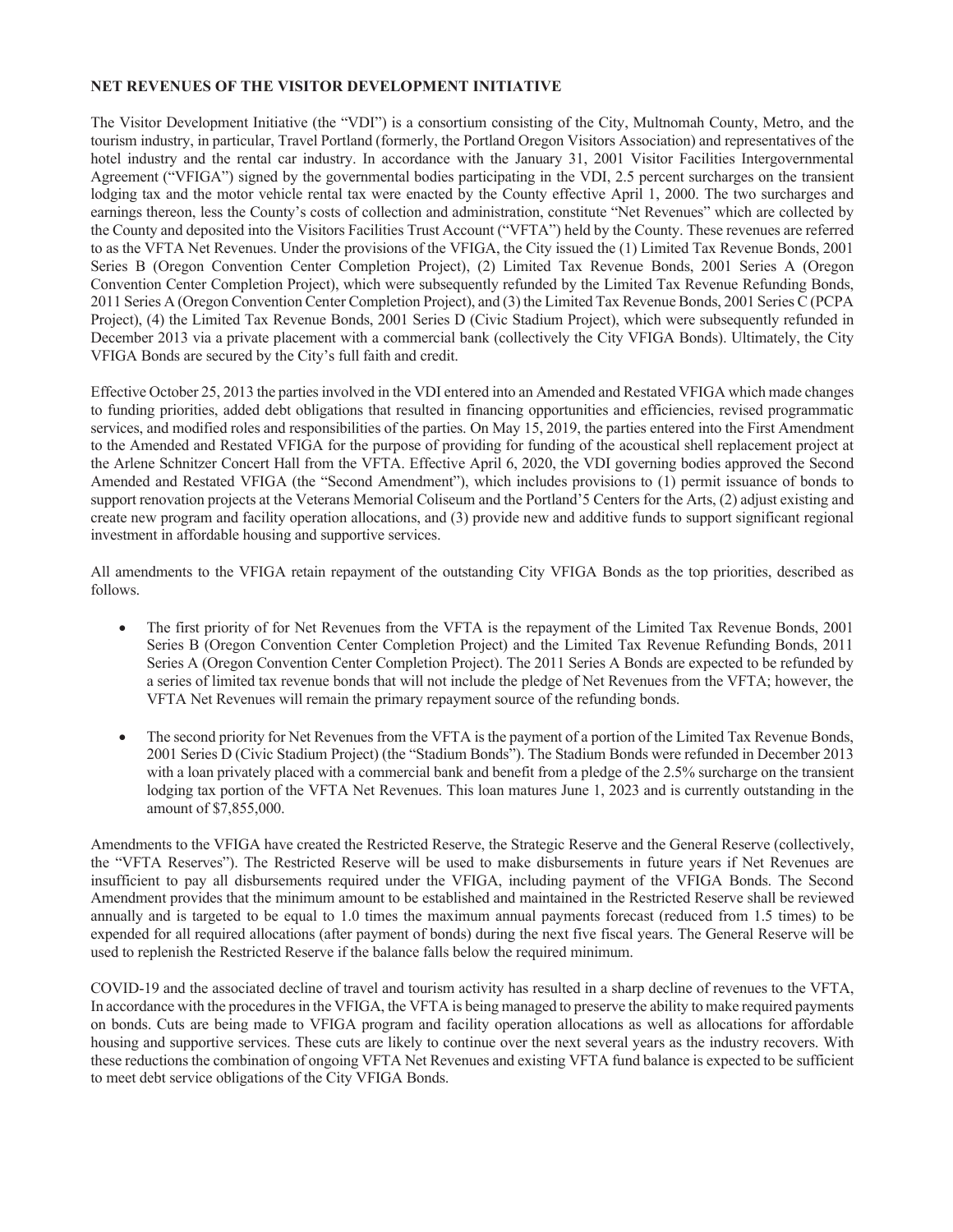# **Table C-1 CITY OF PORTLAND, OREGON VFTA Net Revenues (FY 2011-12 through FY 2020-21)**

| <b>Fiscal Year</b><br>Ending<br>June 30 | <b>VFTA</b> Net<br>Revenues <sup>(1)</sup> | <b>VFTA Reserves</b><br>$Balance^{(2)}$ |
|-----------------------------------------|--------------------------------------------|-----------------------------------------|
| 2012                                    | \$12,268,542                               | \$4,098,244                             |
| 2013                                    | 13,333,197                                 | 5,552,284                               |
| 2014                                    | 14,996,033                                 | 7,763,812                               |
| 2015                                    | 17,893,622                                 | 12,295,478                              |
| 2016                                    | 20.411.834                                 | 18,515,198                              |
| 2017                                    | 21,019,043                                 | 20,431,468                              |
| 2018                                    | 21,126,829                                 | 21,750,598                              |
| 2019                                    | 24,401,576                                 | 25,703,621                              |
| 2020                                    | 19, 194, 294                               | 22,829,082                              |
| 2021                                    | 8,925,785                                  | 17,906,114                              |

(1) VFTA Net Revenues were formerly referred to as "VDI Net Revenues".

(2) Prior to amendment to the VFIGA in FY 2013-14, the VFTA Reserves were referred to as the Rate Stabilization Subaccount.

*Source: Multnomah County*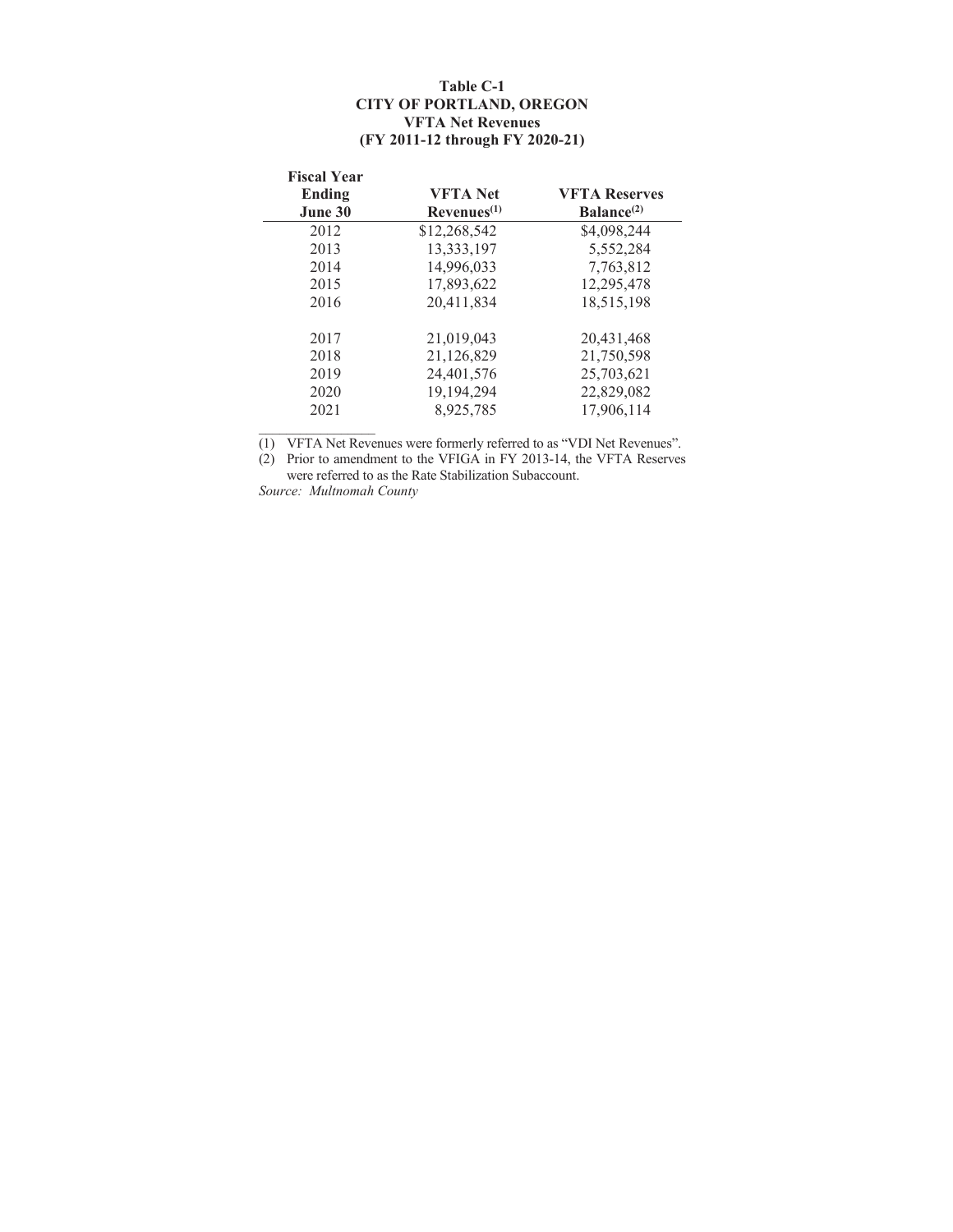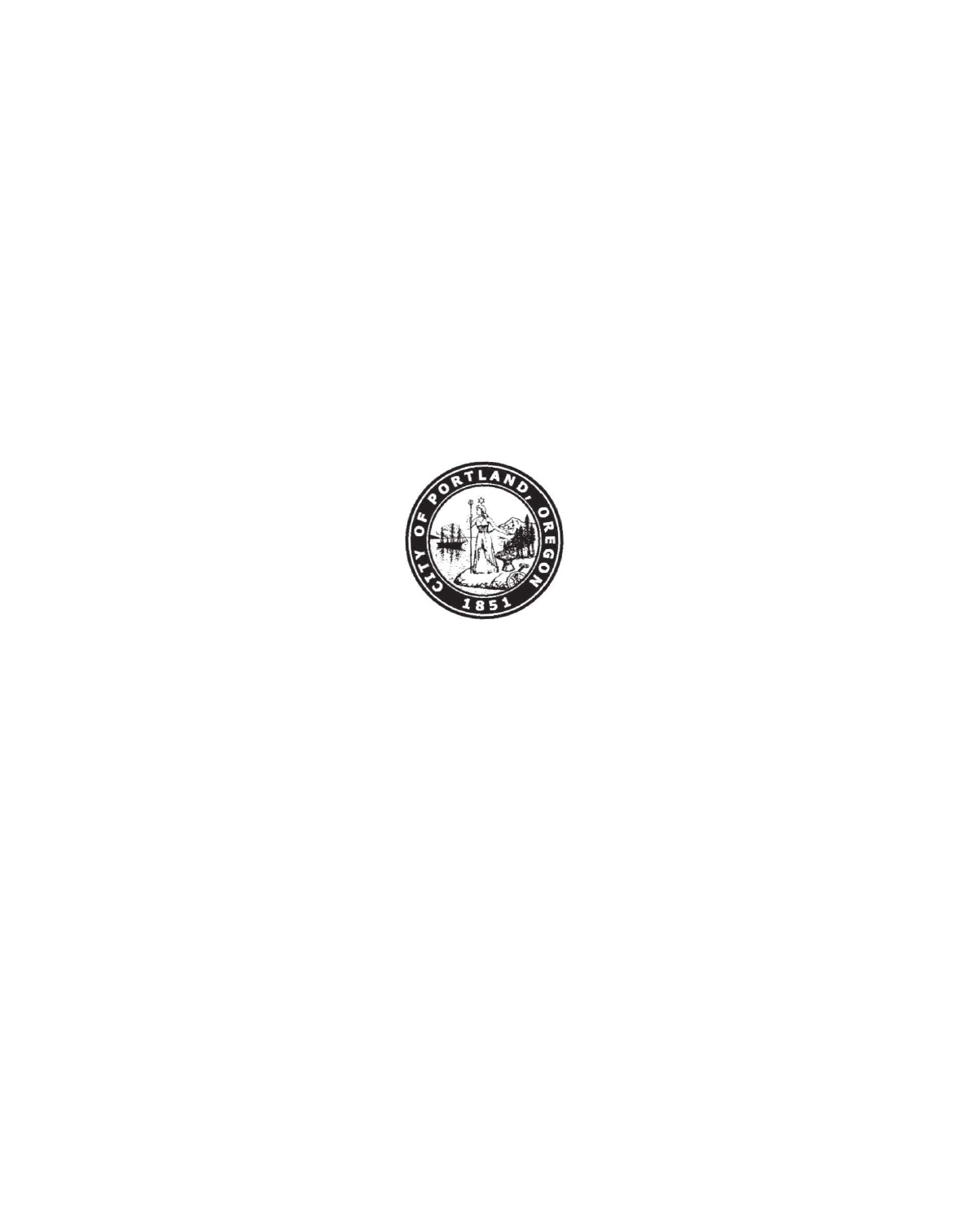# **APPENDIX D ADDITIONAL INFORMATION PERTAINING TO THE LIMITED TAX REVENUE REFUNDING BONDS, 2016 SERIES A (GREEN BONDS — LIGHTING EFFICIENCY PROJECT)**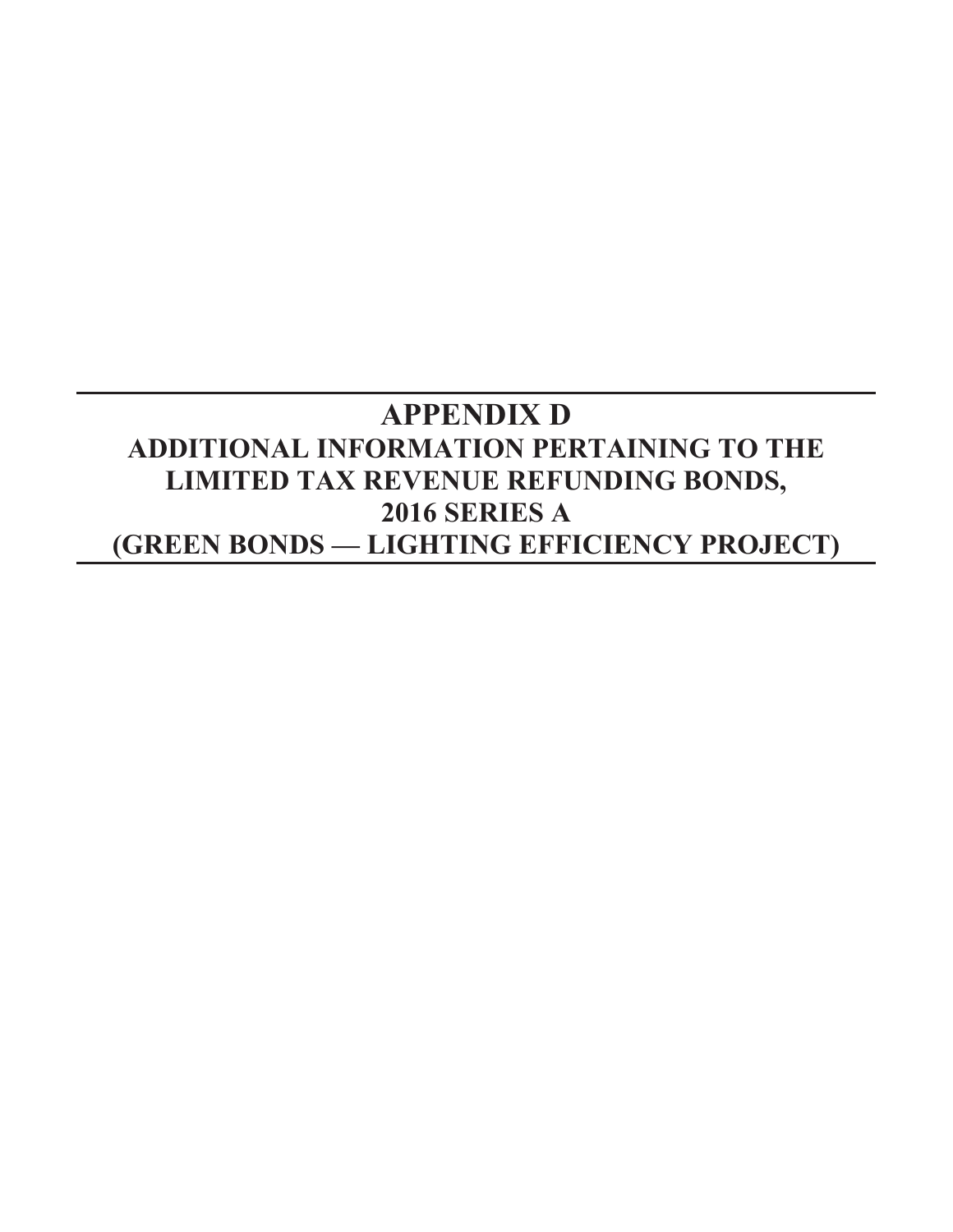#### **HISTORICAL RESULTS—ENERGY SAVINGS FROM LED INSTALLATIONS**

The table below shows historical energy savings from the Lighting Efficiency Project as lights have been converted. The number of street lights has varied each year, depending on lights being added or removed or other adjustments affecting the number of lights billed to the City. Such adjustments have, over time, increased the total number of lights relative to the baseline. Note that because the Portland Bureau of Transportation collects data on energy use on a combined basis for all street lights, the table below shows savings in relation to all street lighting billed to the City.

#### **Table D-1 CITY OF PORTLAND, OREGON Historical Energy Savings from LED Installations (FY 2011-12 through FY 2020-21) (1)**

|                    | <b>LED</b> | <b>Non-LED</b><br>Lights to be | <b>Other Non-</b><br><b>LED</b> | <b>Total</b>          | Kilowatt<br>Hours/Light/ | <b>Total Kilowatt</b> |                 | Savings in<br>Kilowatt |
|--------------------|------------|--------------------------------|---------------------------------|-----------------------|--------------------------|-----------------------|-----------------|------------------------|
| <b>Fiscal Year</b> | Lights     | <b>Converted</b>               | Lights                          | Lights <sup>(3)</sup> | Year                     | Hours/Year            | <b>Baseline</b> | Hours/Year             |
| $2011 - 12^{(2)}$  | $\theta$   | 54,285                         | 988                             | 55,273                | 728.8                    | 40,285,497            | 40,285,497      |                        |
| 2012-13            | 201        | 54,083                         | 1,203                           | 55,487                | 724.7                    | 40,209,847            | 40,285,497      | 75,650                 |
| 2013-14            | 816        | 53,831                         | 1,243                           | 55,890                | 719.5                    | 40.214,714            | 40.285,497      | 70,783                 |
| 2014-15            | 10.029     | 44,666                         | 1,240                           | 55,935                | 643.6                    | 35,998,154            | 40,285,497      | 4,287,343              |
| 2015-16            | 32,129     | 23,523                         | 1.249                           | 56,901                | 450.7                    | 25,646,671            | 40.285,497      | 14,638,826             |
| 2016-17            | 46,794     | 8,195                          | 1,222                           | 56,210                | 283.8                    | 15,954,018            | 40,285,497      | 24,331,479             |
| 2017-18            | 53,248     | 2,107                          | 1,171                           | 56,525                | 216.2                    | 12,223,288            | 40,285,497      | 28,062,209             |
| 2018-19            | 54.565     | 597                            | 1.342                           | 56,504                | 201.5                    | 11.387.514            | 40.285.497      | 28,897,963             |
| 2019-20            | 55,278     | 246                            | 1,340                           | 56,864                | 200.0                    | 11,326,152            | 40,285,497      | 28,959,345             |
| 2020-21            | 55,631     | 80                             | 1,297                           | 57,008                | 192.4                    | 11,331,731            | 40,285,497      | 29,380,097             |

(1) Data in fiscal years prior to FY 2017-18 have been updated from prior disclosure documents for accuracy.

(2) FY 2011-12 serves as the baseline and is used to measure energy savings.

 $\mathcal{L}_\text{max}$ 

(3) The number of street lights varies from the baseline, depending on lights being added or removed or other billing adjustments. *Source: City of Portland, Portland Bureau of Transportation*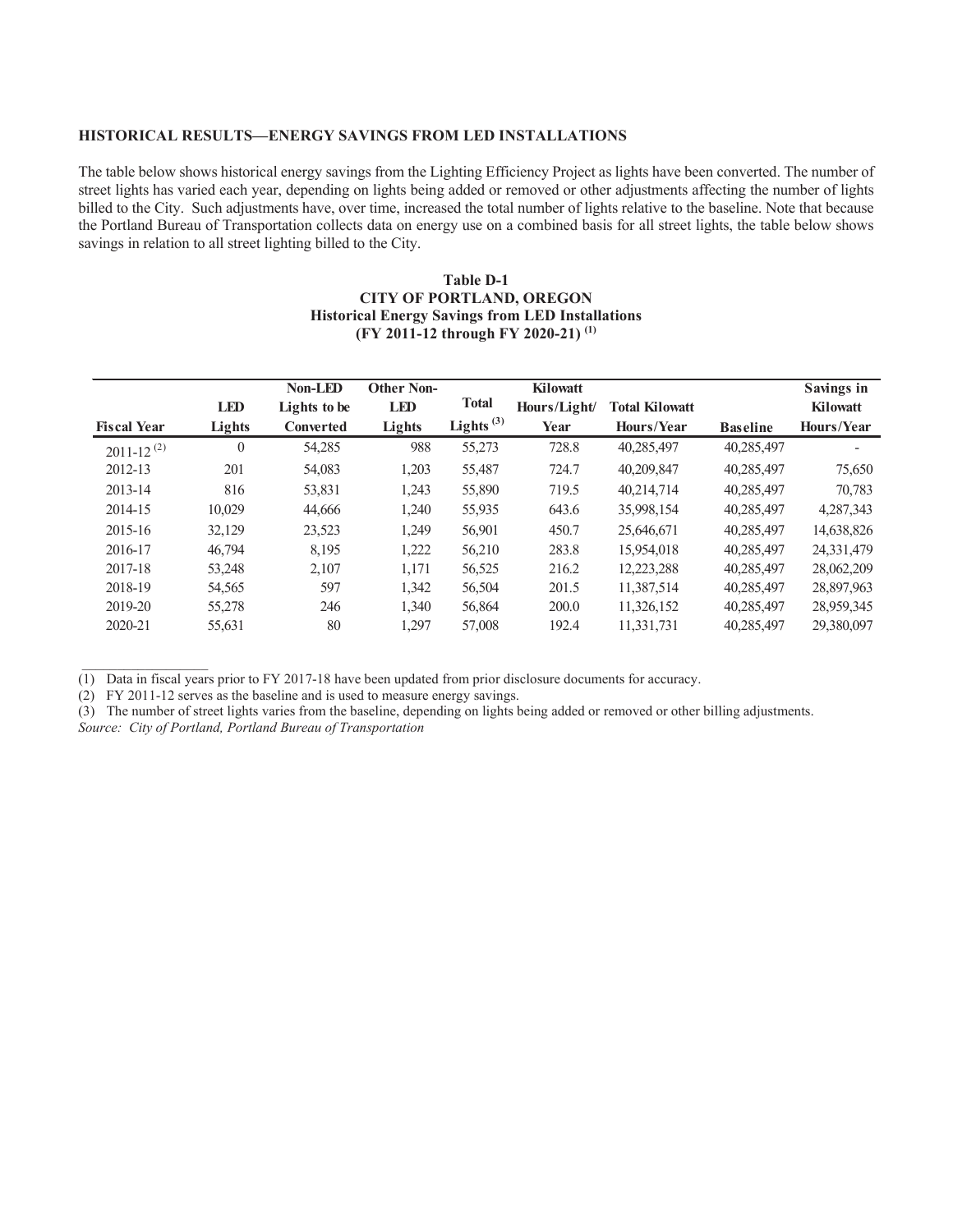# **APPENDIX E ADDITIONAL INFORMATION PERTAINING TO: LIMITED TAX IMPROVEMENT BONDS**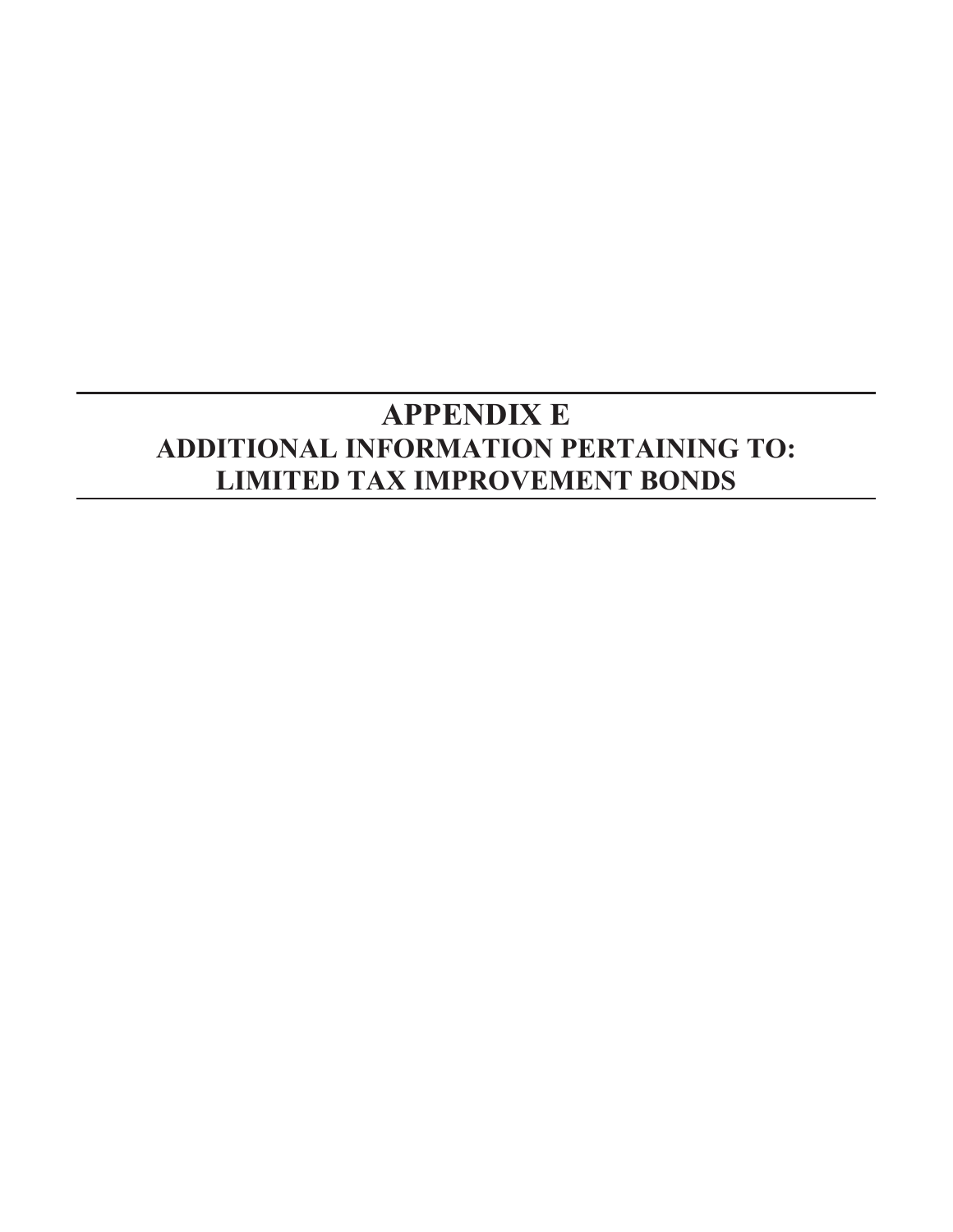# **Table (-1 CITY OF PORTLAND, OREGON Schedule of Term Bond Redemptions Limited Tax Improvement Bonds, 2007 Series A**

|            | Term Bonds Maturing 6/1/17 |                                   |                  | Term Bonds Maturing 6/1/27        |
|------------|----------------------------|-----------------------------------|------------------|-----------------------------------|
|            |                            | Original Par Amount: \$11,210,000 |                  | Original Par Amount: \$19,680,000 |
| Redemption | <b>Bonds</b>               | <b>Balance After</b>              | <b>Bonds</b>     | <b>Balance After</b>              |
| Date       | Redeemed                   | Redemption                        | Redeemed         | Redemption                        |
| 12/1/07    | \$705,000                  | \$10,505,000                      | \$0              | \$19,680,000                      |
| 6/1/08     | 665,000                    | 9,840,000                         | $\boldsymbol{0}$ | 19,680,000                        |
| 12/1/08    | 590,000                    | 9,250,000                         | $\boldsymbol{0}$ | 19,680,000                        |
| 6/1/09     | 255,000                    | 8,995,000                         | $\boldsymbol{0}$ | 19,680,000                        |
| 12/1/09    | 275,000                    | 8,720,000                         | $\boldsymbol{0}$ | 19,680,000                        |
| 6/1/10     | $\overline{0}$             | 8,720,000                         | $\boldsymbol{0}$ | 19,680,000                        |
| 12/1/10    | 105,000                    | 8,615,000                         | $\boldsymbol{0}$ | 19,680,000                        |
| 6/1/11     | $\theta$                   | 8,615,000                         | $\boldsymbol{0}$ | 19,680,000                        |
| 12/1/11    | $\theta$                   | 8,615,000                         | $\boldsymbol{0}$ | 19,680,000                        |
| 6/1/12     | 50,000                     | 8,565,000                         | $\boldsymbol{0}$ | 19,680,000                        |
| 12/1/12    | 1,125,000                  | 7,440,000                         | $\boldsymbol{0}$ | 19,680,000                        |
| 6/1/13     | 1,075,000                  | 6,365,000                         | $\boldsymbol{0}$ | 19,680,000                        |
| 12/1/13    | 1,070,000                  | 5,295,000                         | $\boldsymbol{0}$ | 19,680,000                        |
| 6/1/14     | 1,045,000                  | 4,250,000                         | $\boldsymbol{0}$ | 19,680,000                        |
| 12/1/14    | 1,080,000                  | 3,170,000                         | $\boldsymbol{0}$ | 19,680,000                        |
| 6/1/15     | 1,035,000                  | 2,135,000                         | $\boldsymbol{0}$ | 19,680,000                        |
| 12/1/15    | 1,155,000                  | 980,000                           | $\theta$         | 19,680,000                        |
| 6/1/16     | 980,000                    | $\theta$                          | 80,000           | 19,600,000                        |
| 12/1/16    | $\boldsymbol{0}$           | $\boldsymbol{0}$                  | 960,000          | 18,640,000                        |
| 6/1/17     | $\boldsymbol{0}$           | $\boldsymbol{0}$                  | 1,000,000        | 17,640,000                        |
| 12/1/17    | $\theta$                   | $\mathbf{0}$                      | 945,000          | 16,695,000                        |
| 6/1/18     | $\theta$                   | $\boldsymbol{0}$                  | 940,000          | 15,755,000                        |
| 12/1/18    | $\overline{0}$             | $\boldsymbol{0}$                  | 945,000          | 14,810,000                        |
| 6/1/19     | $\theta$                   | $\boldsymbol{0}$                  | 975,000          | 13,835,000                        |
| 12/1/19    | $\overline{0}$             | $\boldsymbol{0}$                  | 940,000          | 12,895,000                        |
| 6/1/20     | $\boldsymbol{0}$           | $\boldsymbol{0}$                  | 955,000          | 11,940,000                        |
| 12/1/20    | $\overline{0}$             | $\mathbf{0}$                      | 945,000          | 10,995,000                        |
| 6/1/21     | $\mathbf{0}$               | $\mathbf{0}$                      | 960,000          | 10,035,000                        |
| 12/1/21    |                            |                                   | 965,000          | 9,070,000                         |

*Source: City of Portland*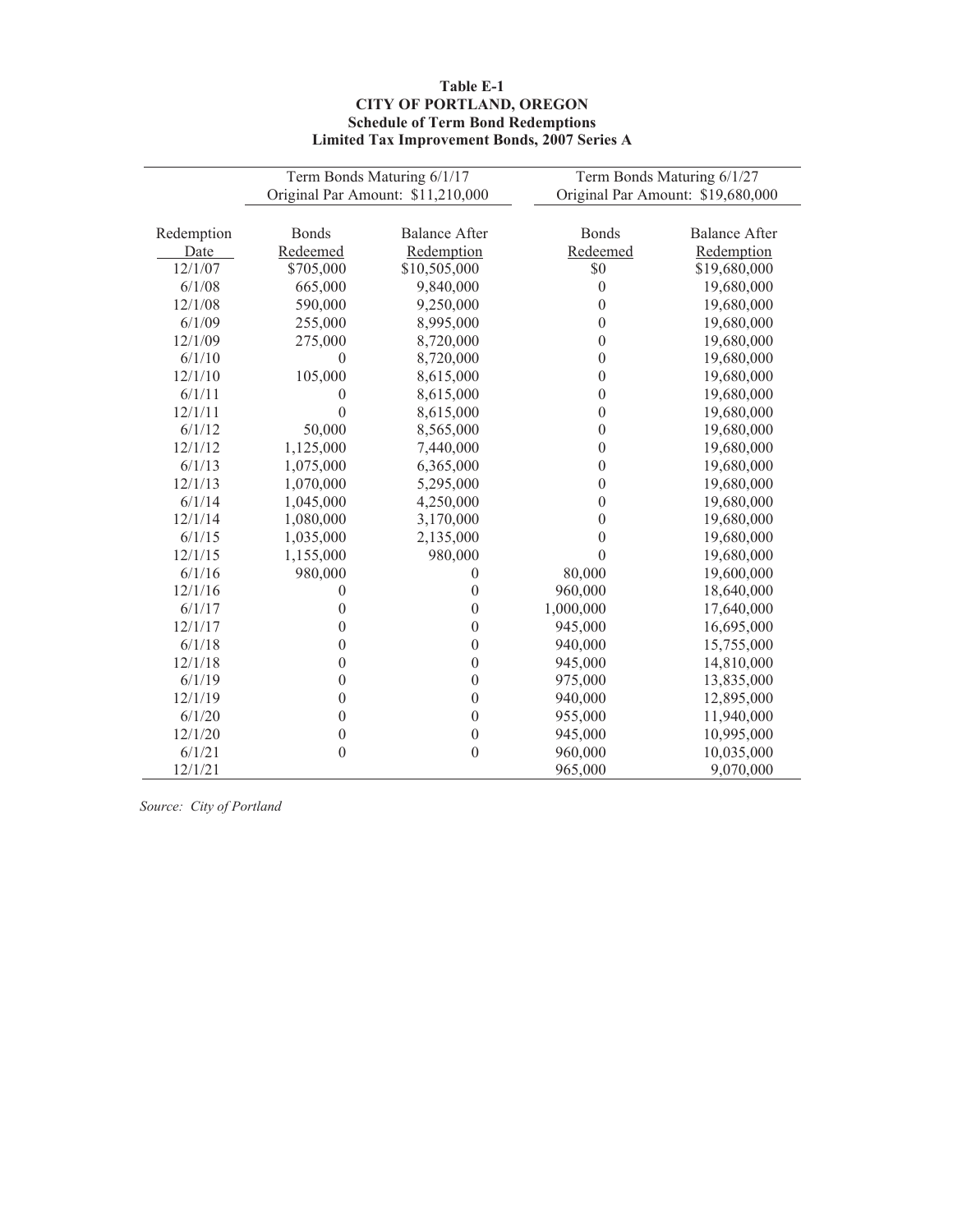# **Table (-2 CITY OF PORTLAND, OREGON Schedule of Term Bond Redemptions Limited Tax Improvement Bonds, 2010 Series A**

|            | Term Bonds Maturing 6/1/20       |                  |                  | Term Bonds Maturing 6/1/30       |
|------------|----------------------------------|------------------|------------------|----------------------------------|
|            | Original Par Amount: \$5,885,000 |                  |                  | Original Par Amount: \$9,950,000 |
|            |                                  |                  |                  |                                  |
| Redemption | <b>Bonds</b>                     | Balance After    | <b>Bonds</b>     | Balance After                    |
| Date       | Redeemed                         | Redemption       | Redeemed         | Redemption                       |
| 12/1/10    | \$915,000                        | \$4,970,000      | \$0              | \$9,950,000                      |
| 6/1/11     | 270,000                          | 4,700,000        | $\overline{0}$   | 9,950,000                        |
| 12/1/11    | 240,000                          | 4,460,000        | $\boldsymbol{0}$ | 9,950,000                        |
| 6/1/12     | $\theta$                         | 4,460,000        | $\boldsymbol{0}$ | 9,950,000                        |
| 12/1/12    | 370,000                          | 4,090,000        | $\theta$         | 9,950,000                        |
| 6/1/13     | 40,000                           | 4,050,000        | $\boldsymbol{0}$ | 9,950,000                        |
| 12/1/13    | 145,000                          | 3,905,000        | $\boldsymbol{0}$ | 9,950,000                        |
| 6/1/14     | 30,000                           | 3,875,000        | $\boldsymbol{0}$ | 9,950,000                        |
| 12/1/14    | 130,000                          | 3,745,000        | $\boldsymbol{0}$ | 9,950,000                        |
| 6/1/15     | 50,000                           | 3,695,000        | $\boldsymbol{0}$ | 9,950,000                        |
| 12/1/15    | 950,000                          | 2,745,000        | $\boldsymbol{0}$ | 9,950,000                        |
| 6/1/16     | 1,680,000                        | 1,065,000        | $\overline{0}$   | 9,950,000                        |
| 12/1/16    | 495,000                          | 570,000          | $\theta$         | 9,950,000                        |
| 6/1/17     | 570,000                          | $\boldsymbol{0}$ | 15,000           | 9,935,000                        |
| 12/1/17    | $\theta$                         | $\boldsymbol{0}$ | 460,000          | 9,475,000                        |
| 6/1/18     | $\theta$                         | $\boldsymbol{0}$ | 540,000          | 8,935,000                        |
| 12/1/18    | $\theta$                         | $\boldsymbol{0}$ | 430,000          | 8,505,000                        |
| 6/1/19     | $\theta$                         | $\boldsymbol{0}$ | 515,000          | 7,990,000                        |
| 12/1/19    | $\theta$                         | $\theta$         | 510,000          | 7,480,000                        |
| 6/1/20     | $\theta$                         | $\boldsymbol{0}$ | 365,000          | 7,115,000                        |
| 12/1/20    | $\boldsymbol{0}$                 | $\boldsymbol{0}$ | 400,000          | 6,715,000                        |
| 6/1/21     | $\theta$                         | $\overline{0}$   | 540,000          | 6,175,000                        |
| 12/1/21    | $\theta$                         | $\boldsymbol{0}$ | 405,000          | 5,770,000                        |

*Source: City of Portland*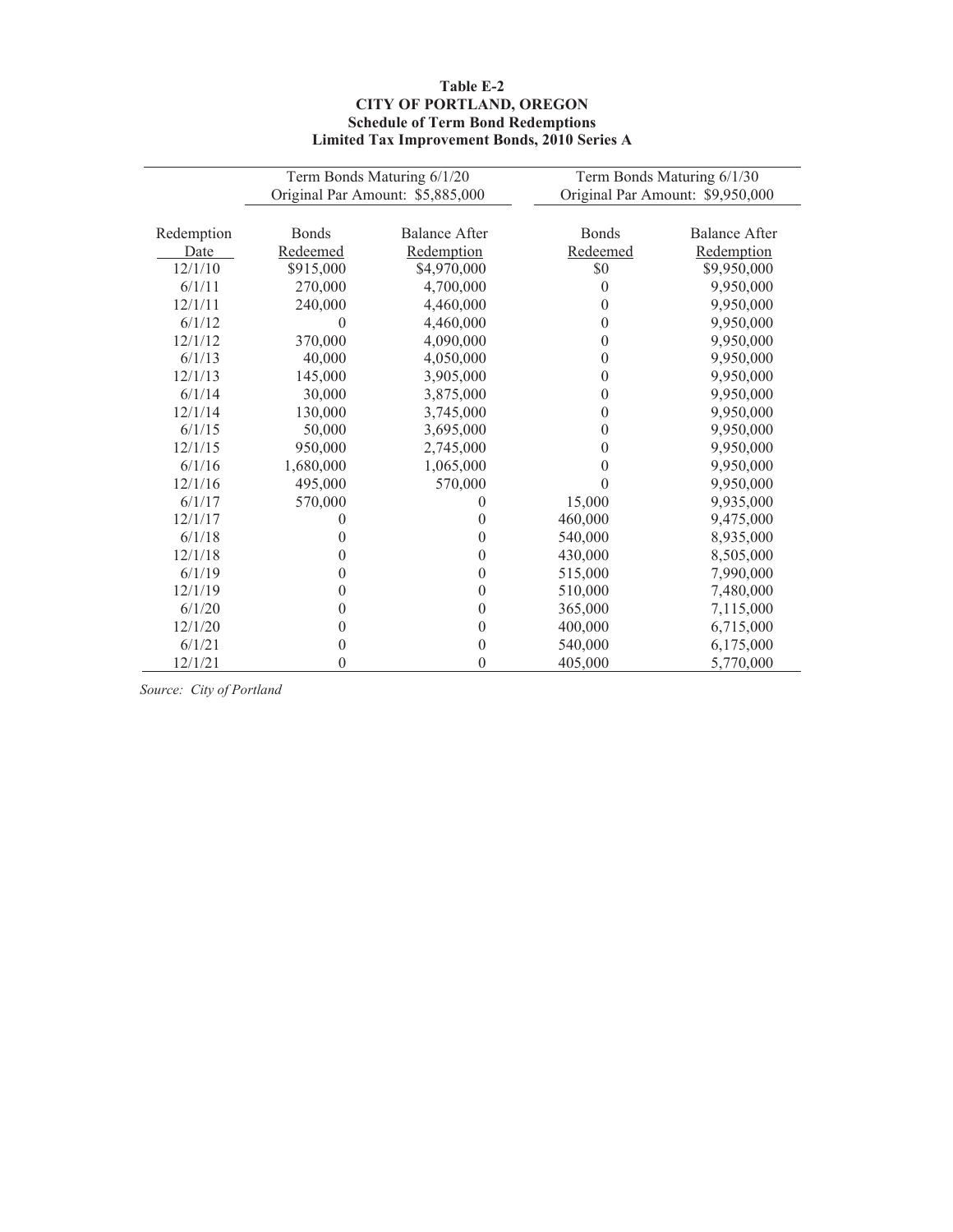# **Table (-3 CITY OF PORTLAND, OREGON Schedule of Term Bond Redemptions Limited Tax Improvement Bonds, 2011 Series A**

|            | Term Bonds Maturing 6/1/22       |                  |                | Term Bonds Maturing 6/1/32       |
|------------|----------------------------------|------------------|----------------|----------------------------------|
|            | Original Par Amount: \$1,360,000 |                  |                | Original Par Amount: \$1,120,000 |
|            |                                  |                  |                |                                  |
| Redemption | <b>Bonds</b>                     | Balance After    | <b>Bonds</b>   | <b>Balance After</b>             |
| Date       | Redeemed                         | Redemption       | Redeemed       | Redemption                       |
| 6/1/12     | \$195,000                        | \$1,165,000      | \$0            | \$1,120,000                      |
| 12/1/12    | 120,000                          | 1,045,000        | 0              | 1,120,000                        |
| 6/1/13     | 0                                | 1,045,000        | 0              | 1,120,000                        |
| 12/1/13    | 95,000                           | 950,000          | 0              | 1,120,000                        |
| 6/1/14     | 165,000                          | 785,000          | 0              | 1,120,000                        |
| 12/1/14    | 55,000                           | 730,000          | $\theta$       | 1,120,000                        |
| 6/1/15     | 0                                | 730,000          | $\theta$       | 1,120,000                        |
| 12/1/15    | 100,000                          | 630,000          | $\theta$       | 1,120,000                        |
| 6/1/16     | 130,000                          | 500,000          | $\overline{0}$ | 1,120,000                        |
| 12/1/16    | 155,000                          | 345,000          | 0              | 1,120,000                        |
| 6/1/17     | 130,000                          | 215,000          | 0              | 1,120,000                        |
| 12/1/17    | 215,000                          | 0                | 135,000        | 985,000                          |
| 6/1/18     | 0                                | 0                | 65,000         | 920,000                          |
| 12/1/18    | $\theta$                         | 0                | 85,000         | 835,000                          |
| 6/1/19     | 0                                | 0                | 70,000         | 765,000                          |
| 12/1/19    | $\theta$                         | $\overline{0}$   | 220,000        | 545,000                          |
| 6/1/20     | $\overline{0}$                   | 0                | 95,000         | 450,000                          |
| 12/1/20    | 0                                | 0                | 120,000        | 330,000                          |
| 6/1/21     | $\overline{0}$                   | $\boldsymbol{0}$ | 50,000         | 280,000                          |
| 12/1/21    | 0                                | 0                | 45,000         | 235,000                          |

*Source: City of Portland* 

# **Table (-4 CITY OF PORTLAND, OREGON Schedule of Term Bond Redemptions Limited Tax Improvement Bonds, 2014 Series A**

|            | Term Bonds Maturing 6/1/24       |               |              | Term Bonds Maturing 6/1/34       |
|------------|----------------------------------|---------------|--------------|----------------------------------|
|            | Original Par Amount: \$2,245,000 |               |              | Original Par Amount: \$3,000,000 |
|            |                                  |               |              |                                  |
| Redemption | <b>Bonds</b>                     | Balance After | <b>Bonds</b> | Balance After                    |
| Date       | Redeemed                         | Redemption    | Redeemed     | Redemption                       |
| 12/1/14    | \$345,000                        | \$1,900,000   | \$0          | \$3,000,000                      |
| 6/1/15     | 880,000                          | 1,020,000     | $\theta$     | 3,000,000                        |
| 12/1/15    | 415,000                          | 605,000       | $\theta$     | 3,000,000                        |
| 6/1/16     | 360,000                          | 245,000       | $\theta$     | 3,000,000                        |
| 12/1/16    | 210,000                          | 35,000        |              | 3,000,000                        |
| 6/1/17     | 35,000                           |               | 200,000      | 2,800,000                        |
| 12/1/17    |                                  |               | 30,000       | 2,770,000                        |
| 6/1/18     |                                  | 0             | 150,000      | 2,620,000                        |
| 12/1/18    |                                  | 0             | 175,000      | 2,445,000                        |
| 6/1/19     | $\theta$                         | 0             | 35,000       | 2,410,000                        |
| 12/1/19    | $\theta$                         | 0             | 180,000      | 2,230,000                        |
| 6/1/20     |                                  | 0             | 240,000      | 1,990,000                        |
| 12/1/20    |                                  | 0             | 270,000      | 1,720,000                        |
| 6/1/21     | $\theta$                         | 0             | 90,000       | 1,630,000                        |
| 12/1/21    | 0                                | 0             | 180,000      | 1,450,000                        |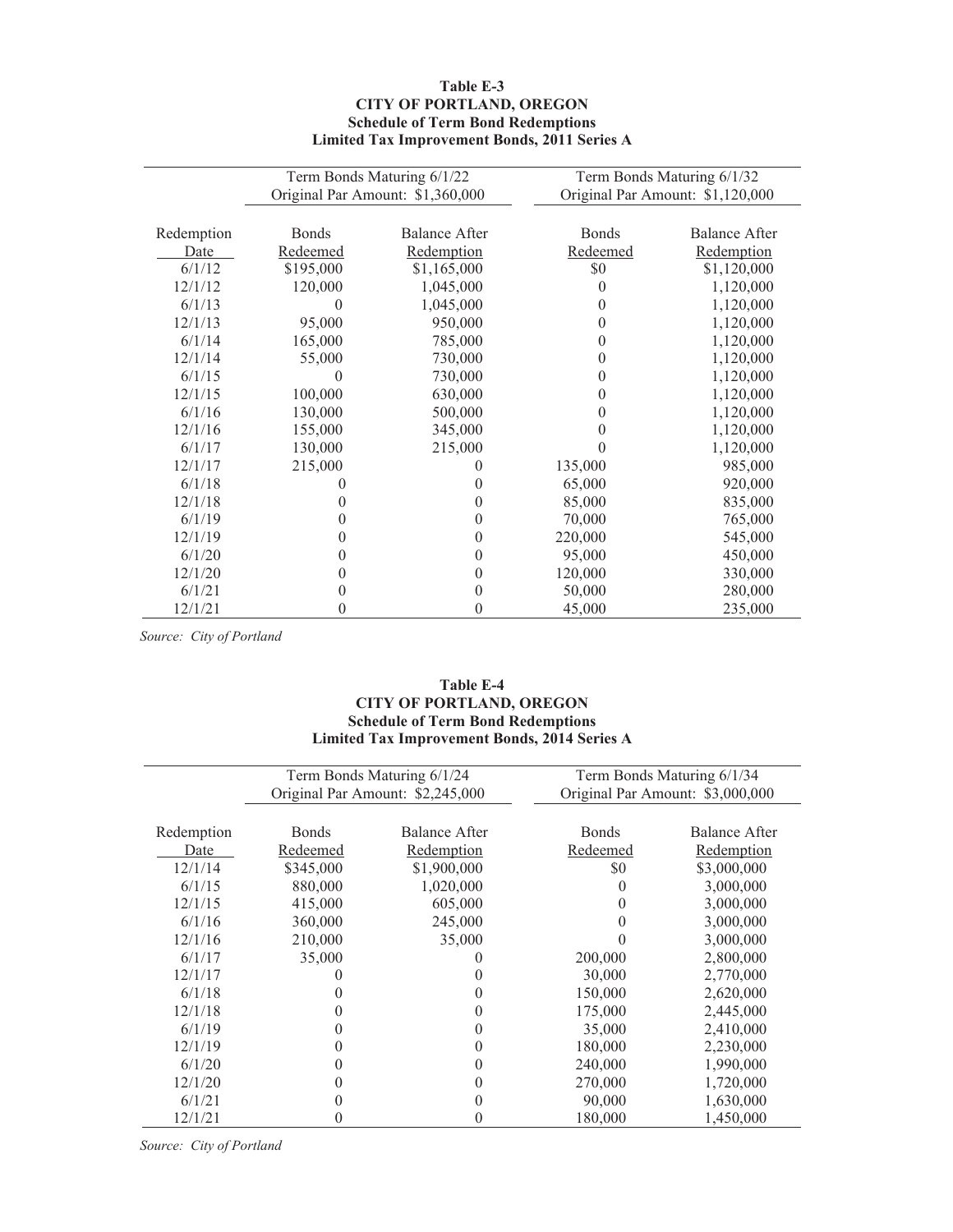# **Table (-5 CITY OF PORTLAND, OREGON Schedule of Term Bond Redemptions Limited Tax Improvement Bonds, 2018 Series A**

|            | Term Bonds Maturing 6/1/29<br>Original Par Amount: \$3,105,000 |               | Term Bonds Maturing 6/1/39<br>Original Par Amount: \$4,520,000 |               |  |
|------------|----------------------------------------------------------------|---------------|----------------------------------------------------------------|---------------|--|
| Redemption | <b>Bonds</b>                                                   | Balance After | <b>Bonds</b>                                                   | Balance After |  |
| Date       | Redeemed                                                       | Redemption    | Redeemed                                                       | Redemption    |  |
| 6/1/19     | \$1,335,000                                                    | \$1,770,000   | \$0                                                            | \$4,520,000   |  |
| 12/1/19    | 700,000                                                        | 1,070,000     | $\theta$                                                       | 4,520,000     |  |
| 6/1/20     | $\theta$                                                       | 1,070,000     | 0                                                              | 4,520,000     |  |
| 12/1/20    | 250,000                                                        | 820,000       | 0                                                              | 4,520,000     |  |
| 6/1/21     | 275,000                                                        | 545,000       | $\theta$                                                       | 4,520,000     |  |
| 12/1/21    | 275,000                                                        | 270,000       | $\theta$                                                       | 4,520,000     |  |

*Source: City of Portland*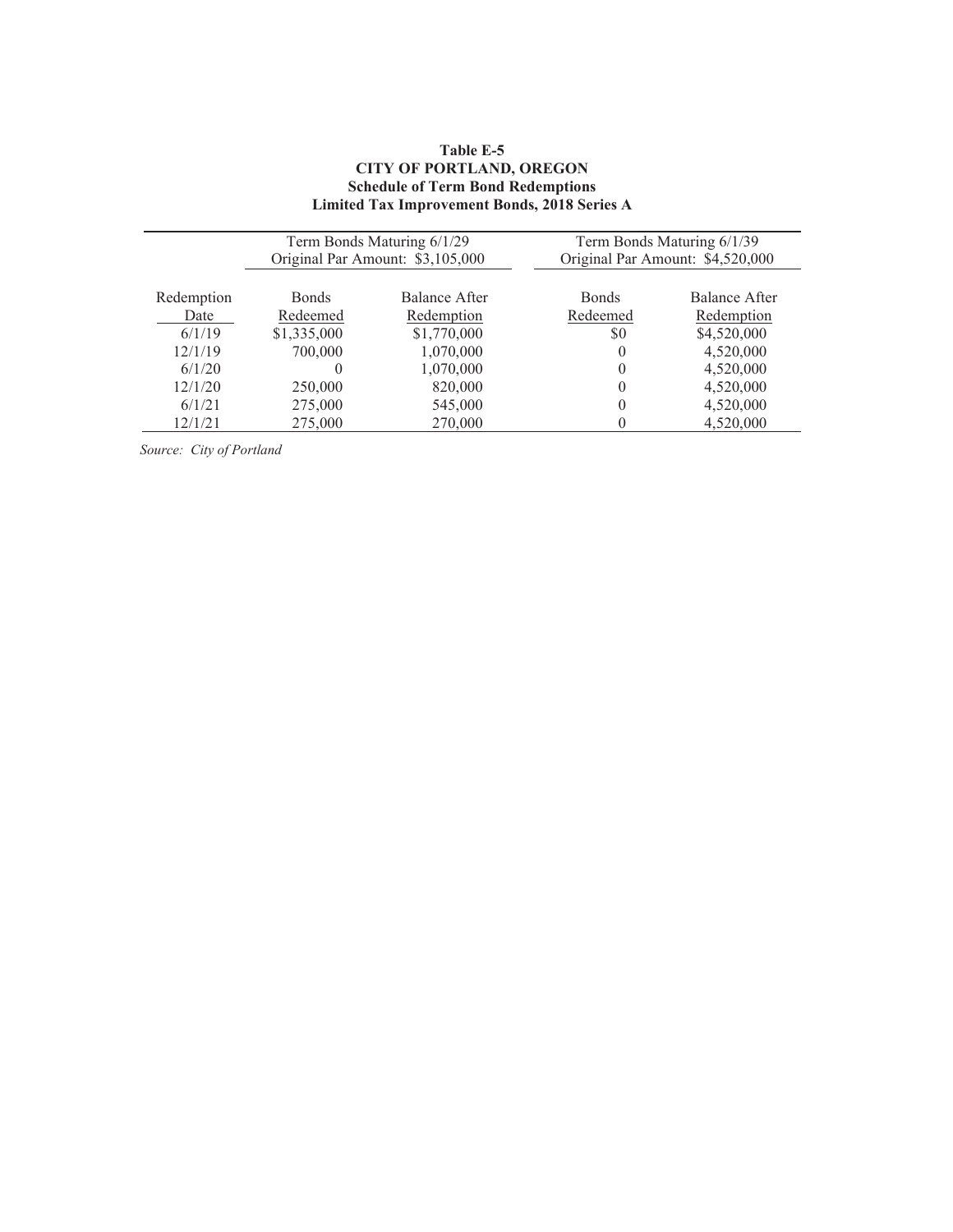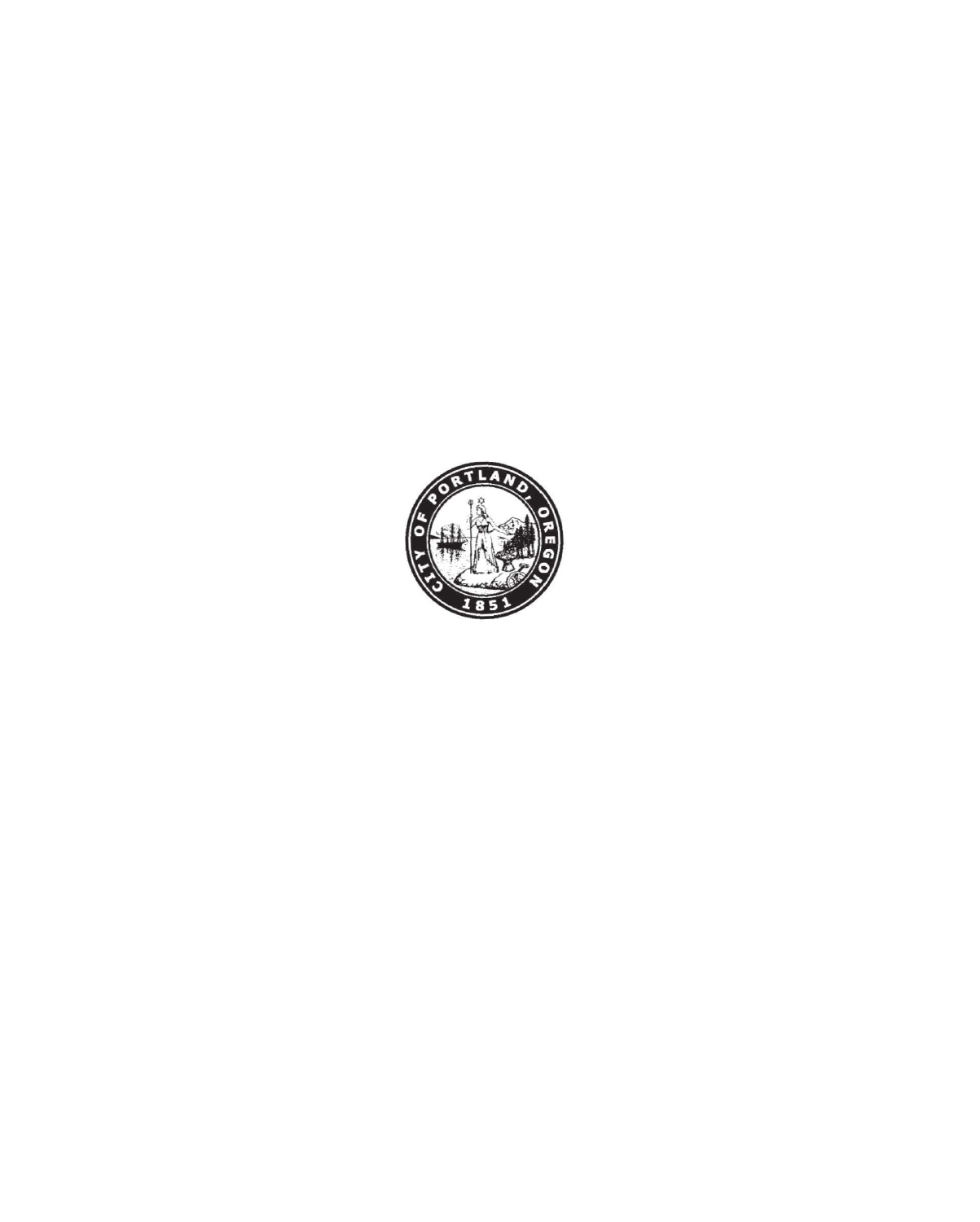## **APPENDIX F ADDITIONAL INFORMATION PERTAINING TO: LIMITED TAX PENSION OBLIGATION REVENUE BONDS**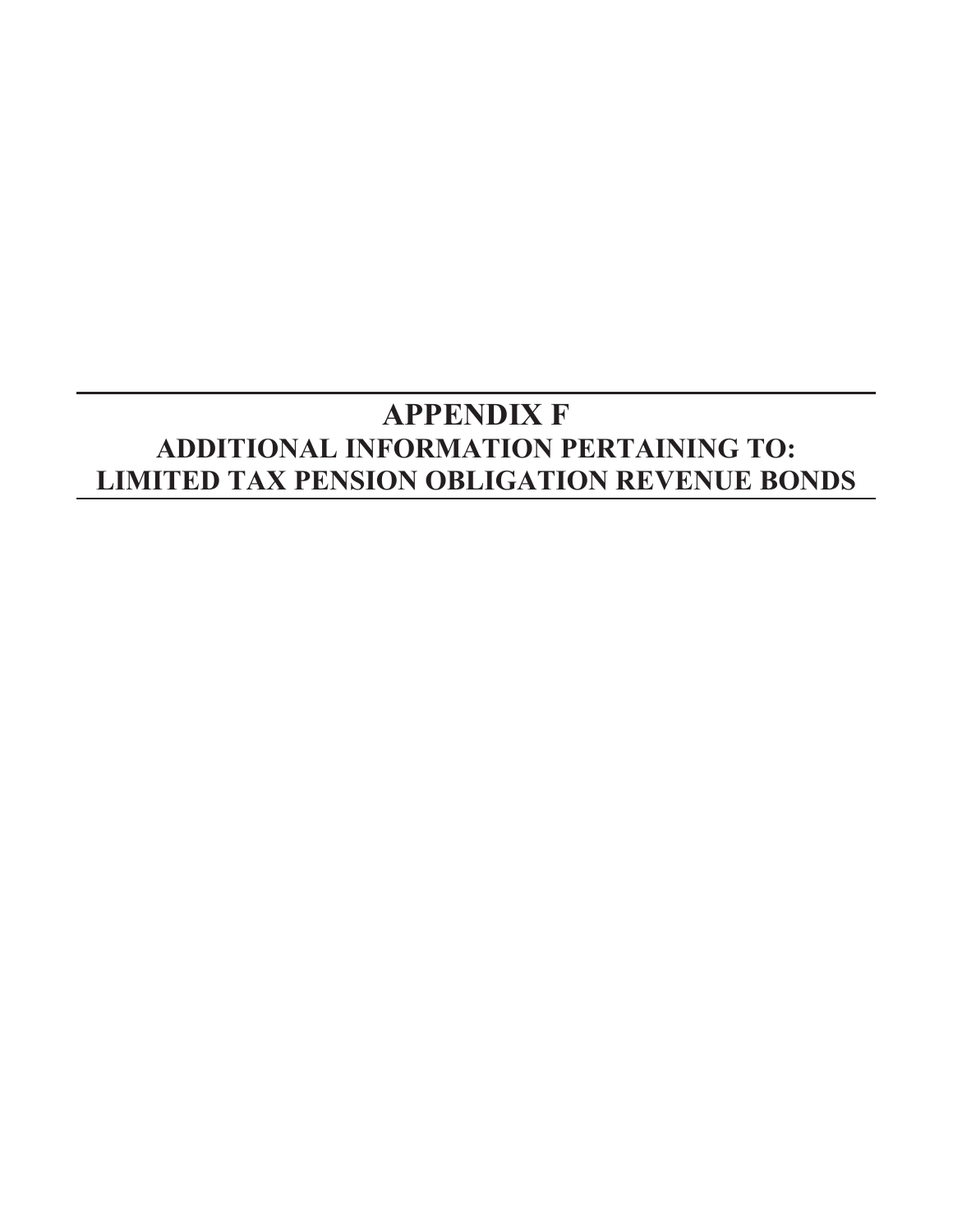## **PAYMENT OF DEBT SERVICE ON THE LIMITED TAX PENSION OBLIGATION REVENUE BONDS, 1999 SERIES C, D & E BONDS (THE "BONDS")**

To protect the City's general fund and the creditworthiness of existing and future full faith and credit obligations of the City, the City requires each bureau to budget and to pay that bureau's allocated share of the costs of debt service on the Bonds. The following table shows each bureau's share of the debt service and related expenses for FY 2020-21.

## **Table )-1 CITY OF PORTLAND, OREGON Actual Bureau Share of FY 2020-21 Debt Service Payments and Related Expenses for the Limited Tax Pension Obligation Bonds, 1999 Series C, D & E Bonds**

| <b>GENERAL FUND CONTRIBUTION</b>                  |              | <b>NON-GENERAL FUND CONTRIBUTION</b>    |             |
|---------------------------------------------------|--------------|-----------------------------------------|-------------|
| Parks                                             | \$2,678,428  | Transportation                          | \$6,742,532 |
| Police                                            | 2,597,221    | Water                                   | 4,976,826   |
| Management & Finance                              | 1,836,085    | <b>Environmental Services</b>           | 4,791,821   |
| Fire                                              | 1,355,730    | Planning & Development (OPDR)           | 1,750,634   |
| Planning/Community Development                    | 638,638      | Portland Development Commission         | 1,006,700   |
| Cable                                             | 66,066       | Fleet Operating                         | 700,995     |
| Attorney                                          | 506,506      | Golf                                    | 300,090     |
| Auditor                                           | 462,462      | <b>Facilities Services</b>              | 298,305     |
| Energy                                            | 68,819       | Printing/Distribution                   | 237,553     |
| Mayor/Commissioners                               | 410,160      | Parks Construction                      | 169,027     |
| Licenses                                          | 294,544      | Refuse Disposal                         | 93,187      |
| Procurement Services                              | 213,338      | Portland International Raceway          | 57,769      |
| Office of Neighborhood Involv.                    | 309,685      | Hydroelectric Power                     | 36,727      |
| Intergovernmental Affairs                         | 50,926       | <b>Technology Services</b>              | 833,147     |
| Transportation (general fund portion)             | 79,830       | <b>Emergency Communications</b>         | 348,821     |
| Emergency Comm. (general fund portion)            | 1,157,532    | Local Improvement District Construction | 124,868     |
| Buildings (general fund portion)                  | 878,128      | Fire & Police Disability & Retirement   | 74,736      |
| Internal Business Services (general fund portion) | 159,660      | Insurance & Claims Operating            | 130,899     |
|                                                   |              | Worker's Compensation Operating         | 122,440     |
| <b>TOTAL</b>                                      | \$13,763,758 | <b>Spectator Facilities</b>             | 27,436      |
|                                                   |              | Health Insurance Fund                   | 55,390      |
|                                                   |              | <b>Environmental Remediation</b>        | 2,151.34    |
|                                                   |              |                                         |             |

TOTAL \$22,882,055

*Source: City of Portland*